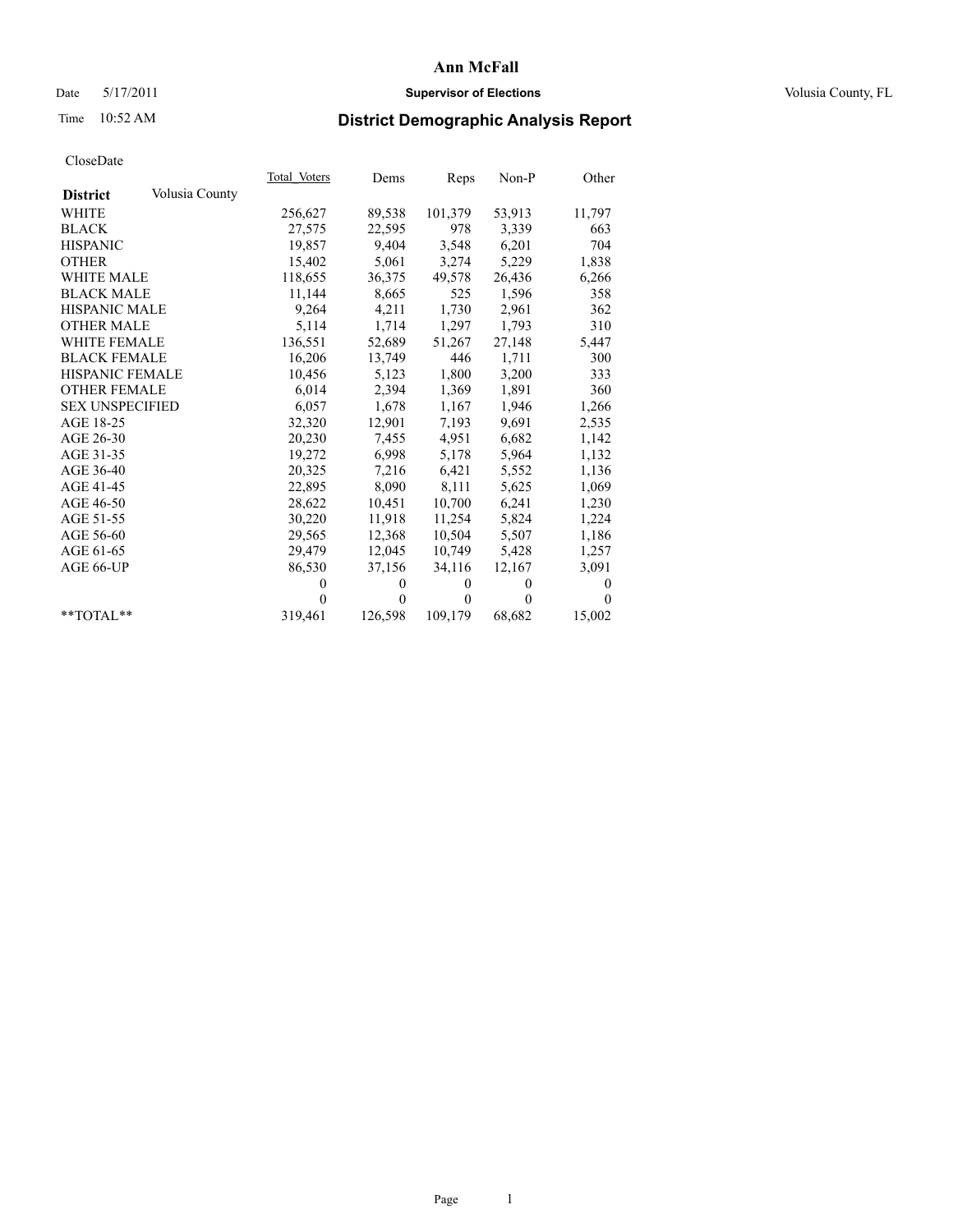## Date 5/17/2011 **Supervisor of Elections Supervisor of Elections** Volusia County, FL

# Time 10:52 AM **District Demographic Analysis Report**

|                                              | <b>Total Voters</b> | Dems     | Reps     | $Non-P$  | Other            |  |
|----------------------------------------------|---------------------|----------|----------|----------|------------------|--|
| County Council District 1<br><b>District</b> |                     |          |          |          |                  |  |
| <b>WHITE</b>                                 | 49,687              | 17,256   | 20,431   | 9,497    | 2,503            |  |
| <b>BLACK</b>                                 | 4,310               | 3,520    | 155      | 528      | 107              |  |
| <b>HISPANIC</b>                              | 3,244               | 1,403    | 571      | 1,118    | 152              |  |
| <b>OTHER</b>                                 | 2,773               | 866      | 669      | 907      | 331              |  |
| <b>WHITE MALE</b>                            | 22,683              | 6,905    | 9,883    | 4,564    | 1,331            |  |
| <b>BLACK MALE</b>                            | 1,694               | 1,315    | 75       | 242      | 62               |  |
| <b>HISPANIC MALE</b>                         | 1,471               | 626      | 277      | 495      | 73               |  |
| <b>OTHER MALE</b>                            | 898                 | 299      | 259      | 278      | 62               |  |
| WHITE FEMALE                                 | 26,783              | 10,277   | 10,465   | 4,880    | 1,161            |  |
| <b>BLACK FEMALE</b>                          | 2,580               | 2,179    | 78       | 279      | 44               |  |
| HISPANIC FEMALE                              | 1,752               | 770      | 290      | 615      | 77               |  |
| <b>OTHER FEMALE</b>                          | 1,049               | 395      | 257      | 338      | 59               |  |
| <b>SEX UNSPECIFIED</b>                       | 1,104               | 279      | 242      | 359      | 224              |  |
| AGE 18-25                                    | 6,111               | 1,973    | 1,633    | 1,971    | 534              |  |
| AGE 26-30                                    | 3,900               | 1,313    | 1,067    | 1,279    | 241              |  |
| AGE 31-35                                    | 3,765               | 1,261    | 1,160    | 1,067    | 277              |  |
| AGE 36-40                                    | 3,991               | 1,336    | 1,372    | 1,041    | 242              |  |
| AGE 41-45                                    | 4,494               | 1,493    | 1,764    | 1,023    | 214              |  |
| AGE 46-50                                    | 5,614               | 1,944    | 2,258    | 1,147    | 265              |  |
| AGE 51-55                                    | 5,709               | 2,214    | 2,225    | 1,019    | 251              |  |
| AGE 56-60                                    | 5,521               | 2,326    | 2,057    | 882      | 256              |  |
| AGE 61-65                                    | 5,332               | 2,265    | 2,030    | 809      | 228              |  |
| AGE 66-UP                                    | 15,577              | 6,920    | 6,260    | 1,812    | 585              |  |
|                                              | $\mathbf{0}$        | $\theta$ | $\theta$ | $\theta$ | $\boldsymbol{0}$ |  |
|                                              | $\theta$            | $\theta$ | $\theta$ | $\theta$ | $\theta$         |  |
| $*$ $TOTAI.**$                               | 60,014              | 23,045   | 21,826   | 12,050   | 3,093            |  |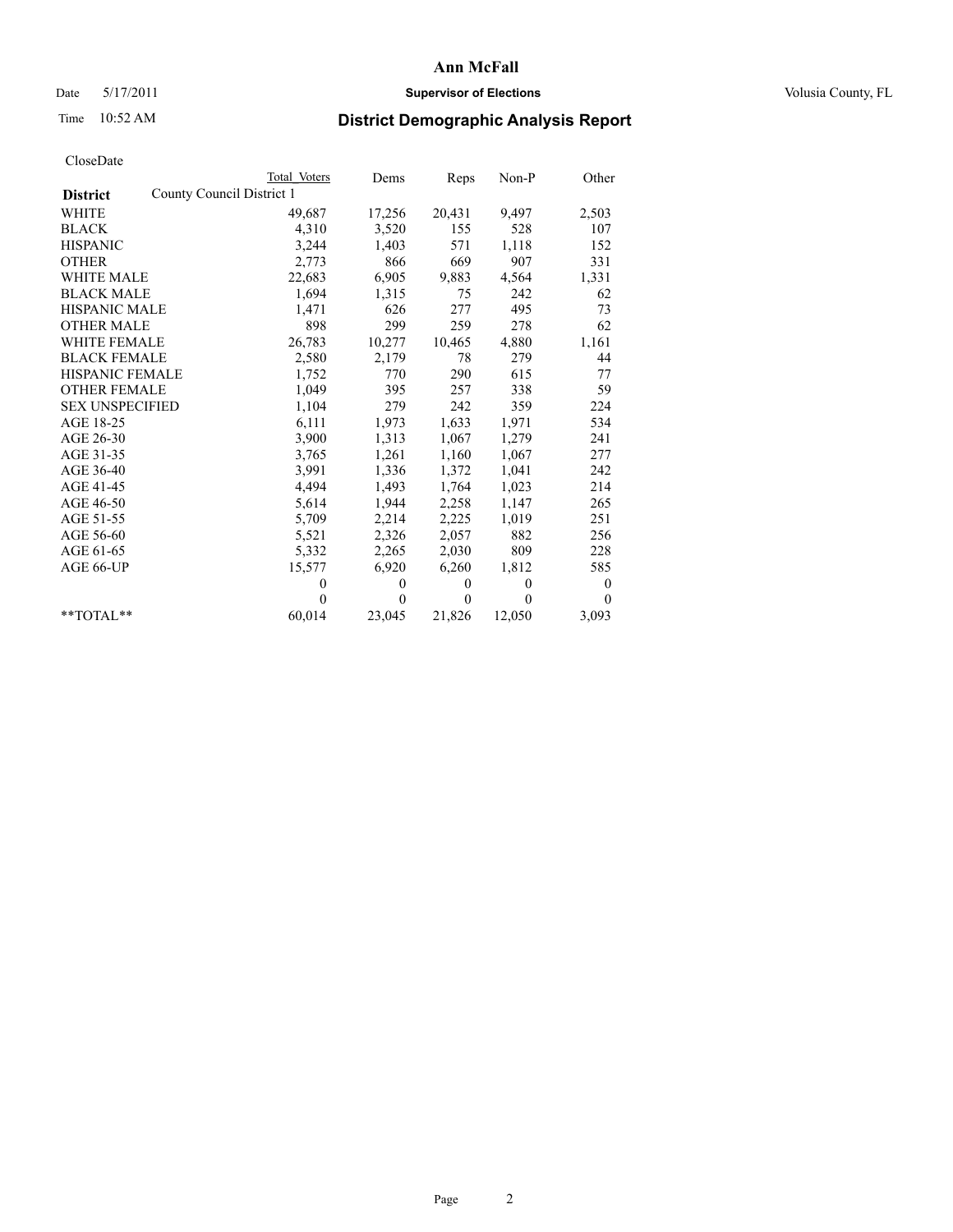## Date 5/17/2011 **Supervisor of Elections Supervisor of Elections** Volusia County, FL

# Time 10:52 AM **District Demographic Analysis Report**

|                                              | Total Voters | Dems         | Reps         | $Non-P$      | Other    |
|----------------------------------------------|--------------|--------------|--------------|--------------|----------|
| County Council District 2<br><b>District</b> |              |              |              |              |          |
| <b>WHITE</b>                                 | 41,269       | 15,298       | 15,052       | 9,015        | 1,904    |
| <b>BLACK</b>                                 | 10,767       | 9,079        | 290          | 1,172        | 226      |
| <b>HISPANIC</b>                              | 1,246        | 551          | 249          | 404          | 42       |
| <b>OTHER</b>                                 | 2,952        | 1,154        | 521          | 976          | 301      |
| <b>WHITE MALE</b>                            | 19,342       | 6,310        | 7,469        | 4,516        | 1,047    |
| <b>BLACK MALE</b>                            | 4,197        | 3,421        | 149          | 528          | 99       |
| <b>HISPANIC MALE</b>                         | 591          | 255          | 118          | 197          | 21       |
| <b>OTHER MALE</b>                            | 978          | 372          | 216          | 341          | 49       |
| <b>WHITE FEMALE</b>                          | 21,671       | 8,895        | 7,492        | 4,445        | 839      |
| <b>BLACK FEMALE</b>                          | 6,477        | 5,586        | 138          | 627          | 126      |
| HISPANIC FEMALE                              | 648          | 293          | 130          | 205          | 20       |
| <b>OTHER FEMALE</b>                          | 1,163        | 535          | 214          | 353          | 61       |
| <b>SEX UNSPECIFIED</b>                       | 1,167        | 415          | 186          | 355          | 211      |
| AGE 18-25                                    | 7,292        | 4,180        | 1,055        | 1,630        | 427      |
| AGE 26-30                                    | 4,023        | 1,820        | 763          | 1,257        | 183      |
| AGE 31-35                                    | 3,088        | 1,339        | 638          | 944          | 167      |
| AGE 36-40                                    | 2,952        | 1,241        | 803          | 785          | 123      |
| AGE 41-45                                    | 3,490        | 1,501        | 966          | 863          | 160      |
| AGE 46-50                                    | 4,392        | 1,909        | 1,366        | 922          | 195      |
| AGE 51-55                                    | 4,943        | 2,272        | 1,567        | 909          | 195      |
| AGE 56-60                                    | 4,902        | 2,245        | 1,523        | 948          | 186      |
| AGE 61-65                                    | 5,093        | 2,213        | 1,663        | 993          | 224      |
| AGE 66-UP                                    | 16,059       | 7,362        | 5,768        | 2,316        | 613      |
|                                              | $\theta$     | $\mathbf{0}$ | $\mathbf{0}$ | $\mathbf{0}$ | $\bf{0}$ |
|                                              | $\Omega$     | $\theta$     | $\Omega$     | $\theta$     | $\theta$ |
| $*$ $TOTAI.**$                               | 56,234       | 26,082       | 16,112       | 11,567       | 2,473    |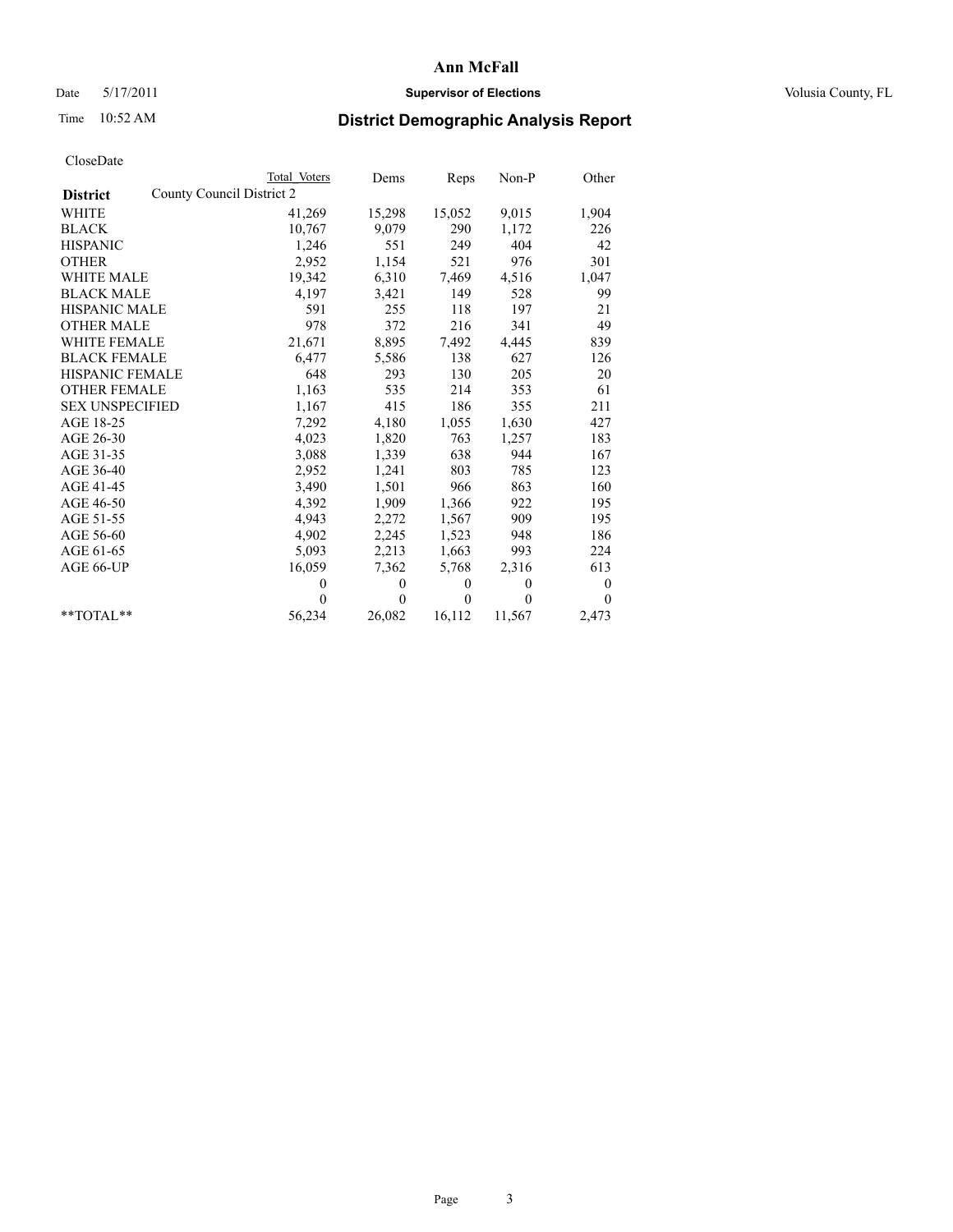## Date 5/17/2011 **Supervisor of Elections Supervisor of Elections** Volusia County, FL

# Time 10:52 AM **District Demographic Analysis Report**

|                                              | Total Voters | Dems         | <b>Reps</b>  | Non-P        | Other            |
|----------------------------------------------|--------------|--------------|--------------|--------------|------------------|
| County Council District 3<br><b>District</b> |              |              |              |              |                  |
| <b>WHITE</b>                                 | 63,858       | 22,490       | 24,685       | 14,069       | 2,614            |
| <b>BLACK</b>                                 | 1,922        | 1,572        | 79           | 233          | 38               |
| <b>HISPANIC</b>                              | 989          | 400          | 245          | 301          | 43               |
| <b>OTHER</b>                                 | 2,600        | 731          | 578          | 931          | 360              |
| <b>WHITE MALE</b>                            | 29,498       | 9,142        | 12,103       | 6,891        | 1,362            |
| <b>BLACK MALE</b>                            | 844          | 651          | 44           | 127          | 22               |
| <b>HISPANIC MALE</b>                         | 435          | 166          | 97           | 148          | 24               |
| <b>OTHER MALE</b>                            | 849          | 247          | 233          | 316          | 53               |
| WHITE FEMALE                                 | 33,967       | 13,213       | 12,442       | 7,081        | 1,231            |
| <b>BLACK FEMALE</b>                          | 1,061        | 908          | 33           | 105          | 15               |
| HISPANIC FEMALE                              | 542          | 229          | 145          | 149          | 19               |
| <b>OTHER FEMALE</b>                          | 1,000        | 360          | 249          | 322          | 69               |
| <b>SEX UNSPECIFIED</b>                       | 1,173        | 277          | 241          | 395          | 260              |
| AGE 18-25                                    | 5,202        | 1,683        | 1,310        | 1,765        | 444              |
| AGE 26-30                                    | 3,564        | 1,171        | 975          | 1,203        | 215              |
| AGE 31-35                                    | 3,621        | 1,122        | 1,064        | 1,235        | 200              |
| AGE 36-40                                    | 4,015        | 1,297        | 1,297        | 1,203        | 218              |
| AGE 41-45                                    | 4,581        | 1,432        | 1,747        | 1,204        | 198              |
| AGE 46-50                                    | 6,069        | 2,026        | 2,431        | 1,371        | 241              |
| AGE 51-55                                    | 6,601        | 2,390        | 2,594        | 1,379        | 238              |
| AGE 56-60                                    | 6,940        | 2,766        | 2,560        | 1,353        | 261              |
| AGE 61-65                                    | 7,221        | 2,756        | 2,746        | 1,409        | 310              |
| AGE 66-UP                                    | 21,553       | 8,550        | 8,862        | 3,411        | 730              |
|                                              | $\theta$     | $\mathbf{0}$ | $\mathbf{0}$ | $\mathbf{0}$ | $\boldsymbol{0}$ |
|                                              | $\theta$     | $\mathbf{0}$ | $\theta$     | $\theta$     | $\theta$         |
| $*$ $TOTAI.**$                               | 69,369       | 25,193       | 25,587       | 15,534       | 3,055            |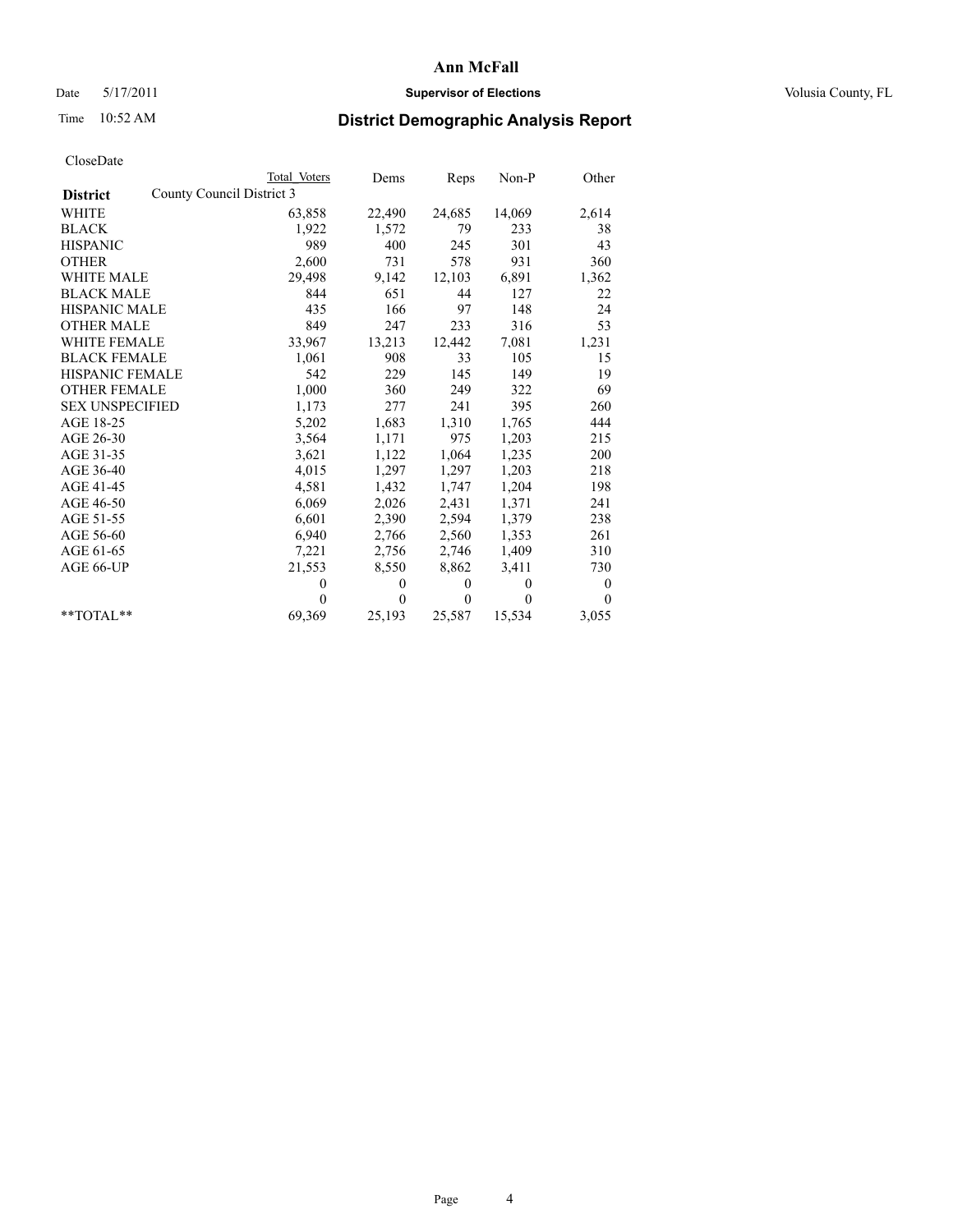## Date 5/17/2011 **Supervisor of Elections Supervisor of Elections** Volusia County, FL

# Time 10:52 AM **District Demographic Analysis Report**

|                                              | <b>Total Voters</b> | Dems         | <b>Reps</b>  | $Non-P$  | Other            |
|----------------------------------------------|---------------------|--------------|--------------|----------|------------------|
| County Council District 4<br><b>District</b> |                     |              |              |          |                  |
| <b>WHITE</b>                                 | 53,896              | 19,191       | 21,565       | 10,931   | 2,209            |
| <b>BLACK</b>                                 | 5,387               | 4,423        | 190          | 666      | 108              |
| <b>HISPANIC</b>                              | 1,307               | 575          | 320          | 363      | 49               |
| <b>OTHER</b>                                 | 3,299               | 1,100        | 759          | 1,075    | 365              |
| <b>WHITE MALE</b>                            | 24,676              | 7,681        | 10,464       | 5,359    | 1,172            |
| <b>BLACK MALE</b>                            | 2,099               | 1,612        | 104          | 323      | 60               |
| <b>HISPANIC MALE</b>                         | 577                 | 216          | 158          | 171      | 32               |
| <b>OTHER MALE</b>                            | 1,131               | 365          | 303          | 400      | 63               |
| WHITE FEMALE                                 | 28,934              | 11,421       | 10,994       | 5,500    | 1,019            |
| <b>BLACK FEMALE</b>                          | 3,252               | 2,780        | 86           | 339      | 47               |
| HISPANIC FEMALE                              | 723                 | 357          | 157          | 192      | 17               |
| <b>OTHER FEMALE</b>                          | 1,331               | 527          | 342          | 393      | 69               |
| <b>SEX UNSPECIFIED</b>                       | 1,166               | 330          | 226          | 358      | 252              |
| AGE 18-25                                    | 6,061               | 2,418        | 1,468        | 1,734    | 441              |
| AGE 26-30                                    | 3,753               | 1,456        | 960          | 1,149    | 188              |
| AGE 31-35                                    | 3,370               | 1,279        | 924          | 999      | 168              |
| AGE 36-40                                    | 3,522               | 1,253        | 1,159        | 915      | 195              |
| AGE 41-45                                    | 4,225               | 1,536        | 1,552        | 955      | 182              |
| AGE 46-50                                    | 5,436               | 1,995        | 2,064        | 1,164    | 213              |
| AGE 51-55                                    | 5,973               | 2,370        | 2,247        | 1,133    | 223              |
| AGE 56-60                                    | 6,043               | 2,516        | 2,178        | 1,128    | 221              |
| AGE 61-65                                    | 6,270               | 2,555        | 2,289        | 1,179    | 247              |
| AGE 66-UP                                    | 19,235              | 7,911        | 7,992        | 2,679    | 653              |
|                                              | $\theta$            | $\theta$     | $\mathbf{0}$ | $\theta$ | $\boldsymbol{0}$ |
|                                              | $\theta$            | $\mathbf{0}$ | $\mathbf{0}$ | $\theta$ | $\mathbf{0}$     |
| $*$ $TOTAI.**$                               | 63,889              | 25,289       | 22,834       | 13,035   | 2,731            |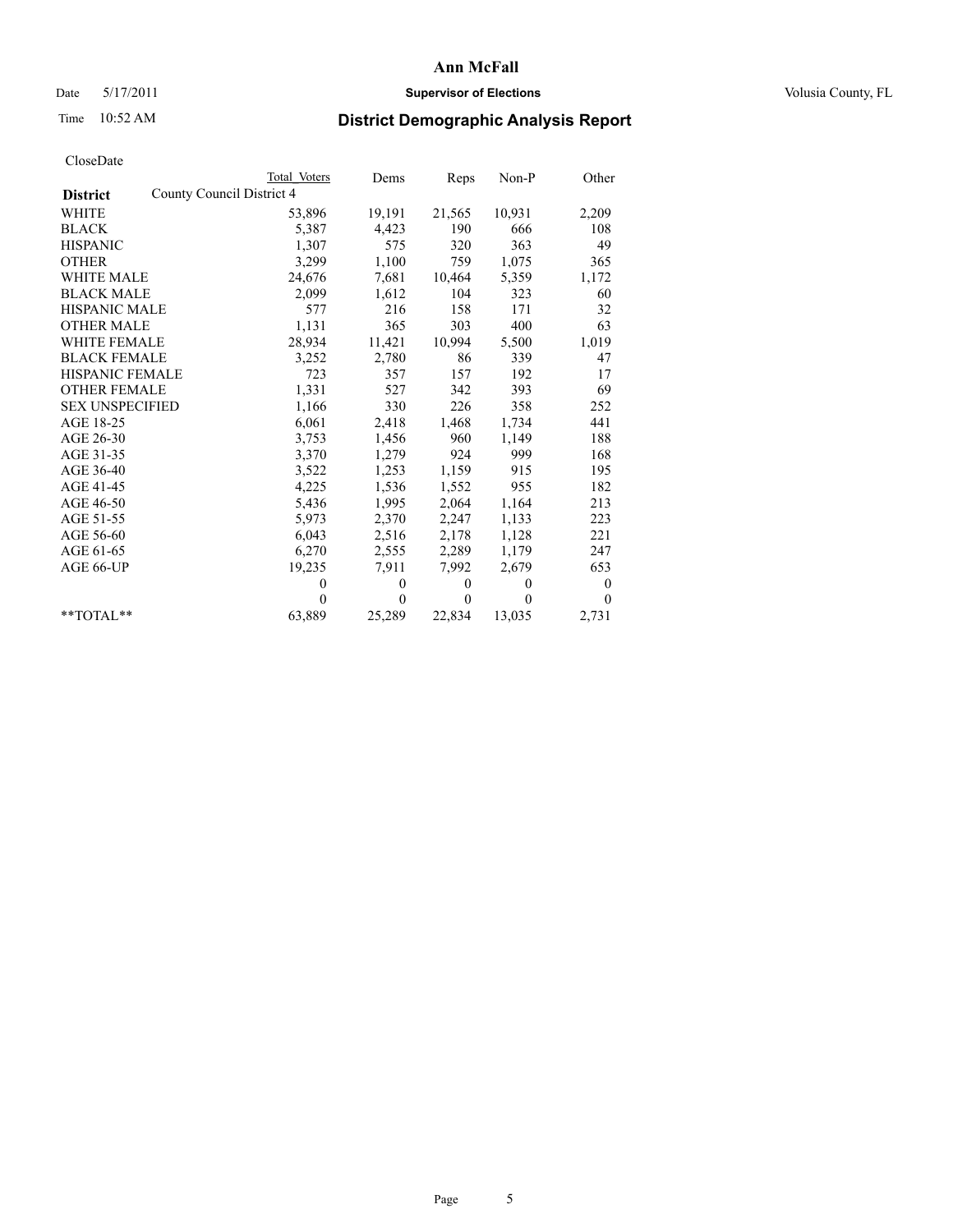## Date 5/17/2011 **Supervisor of Elections Supervisor of Elections** Volusia County, FL

# Time 10:52 AM **District Demographic Analysis Report**

|                                              | <b>Total Voters</b> | Dems         | Reps         | $Non-P$      | Other            |  |  |
|----------------------------------------------|---------------------|--------------|--------------|--------------|------------------|--|--|
| County Council District 5<br><b>District</b> |                     |              |              |              |                  |  |  |
| <b>WHITE</b>                                 | 47,917              | 15,303       | 19,646       | 10,401       | 2,567            |  |  |
| <b>BLACK</b>                                 | 5,189               | 4,001        | 264          | 740          | 184              |  |  |
| <b>HISPANIC</b>                              | 13,071              | 6,475        | 2,163        | 4,015        | 418              |  |  |
| <b>OTHER</b>                                 | 3,778               | 1,210        | 747          | 1,340        | 481              |  |  |
| <b>WHITE MALE</b>                            | 22,456              | 6,337        | 9,659        | 5,106        | 1,354            |  |  |
| <b>BLACK MALE</b>                            | 2,310               | 1,666        | 153          | 376          | 115              |  |  |
| HISPANIC MALE                                | 6,190               | 2,948        | 1,080        | 1,950        | 212              |  |  |
| <b>OTHER MALE</b>                            | 1,258               | 431          | 286          | 458          | 83               |  |  |
| <b>WHITE FEMALE</b>                          | 25,196              | 8,883        | 9,874        | 5,242        | 1,197            |  |  |
| <b>BLACK FEMALE</b>                          | 2,836               | 2,296        | 111          | 361          | 68               |  |  |
| HISPANIC FEMALE                              | 6,791               | 3,474        | 1,078        | 2,039        | 200              |  |  |
| <b>OTHER FEMALE</b>                          | 1,471               | 577          | 307          | 485          | 102              |  |  |
| <b>SEX UNSPECIFIED</b>                       | 1,447               | 377          | 272          | 479          | 319              |  |  |
| AGE 18-25                                    | 7,654               | 2,647        | 1,727        | 2,591        | 689              |  |  |
| AGE 26-30                                    | 4,990               | 1,695        | 1,186        | 1,794        | 315              |  |  |
| AGE 31-35                                    | 5,428               | 1,997        | 1,392        | 1,719        | 320              |  |  |
| AGE 36-40                                    | 5,845               | 2,089        | 1,790        | 1,608        | 358              |  |  |
| AGE 41-45                                    | 6,105               | 2,128        | 2,082        | 1,580        | 315              |  |  |
| AGE 46-50                                    | 7,111               | 2,577        | 2,581        | 1,637        | 316              |  |  |
| AGE 51-55                                    | 6,994               | 2,672        | 2,621        | 1,384        | 317              |  |  |
| AGE 56-60                                    | 6,159               | 2,515        | 2,186        | 1,196        | 262              |  |  |
| AGE 61-65                                    | 5,563               | 2,256        | 2,021        | 1,038        | 248              |  |  |
| AGE 66-UP                                    | 14,106              | 6,413        | 5,234        | 1,949        | 510              |  |  |
|                                              | $\theta$            | $\mathbf{0}$ | $\mathbf{0}$ | $\mathbf{0}$ | $\boldsymbol{0}$ |  |  |
|                                              | $\theta$            | $\Omega$     | $\mathbf{0}$ | $\theta$     | $\mathbf{0}$     |  |  |
| $*$ $TOTAI.**$                               | 69,955              | 26,989       | 22,820       | 16,496       | 3,650            |  |  |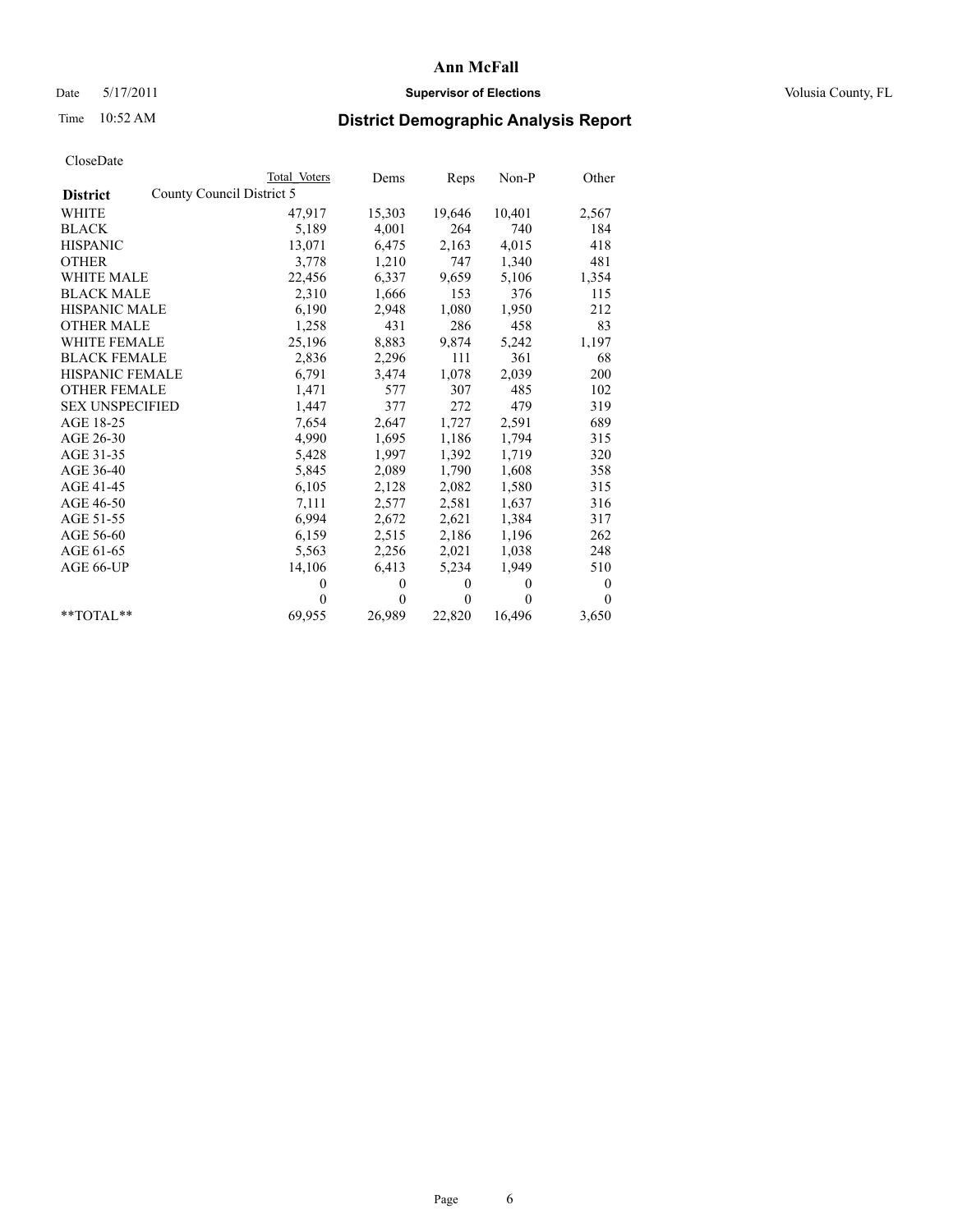## Date 5/17/2011 **Supervisor of Elections Supervisor of Elections** Volusia County, FL

# Time 10:52 AM **District Demographic Analysis Report**

|                                                 | <b>Total Voters</b> | Dems           | Reps         | Non-P        | Other                   |
|-------------------------------------------------|---------------------|----------------|--------------|--------------|-------------------------|
| Indigo Community Development<br><b>District</b> |                     |                |              |              |                         |
| <b>WHITE</b>                                    | 785                 | 206            | 387          | 154          | 38                      |
| <b>BLACK</b>                                    | 74                  | 55             | 7            | 12           | $\overline{0}$          |
| <b>HISPANIC</b>                                 | 38                  | 19             | 5            | 14           | $\boldsymbol{0}$        |
| <b>OTHER</b>                                    | 70                  | 21             | 22           | 22           | 5                       |
| <b>WHITE MALE</b>                               | 389                 | 84             | 197          | 85           | 23                      |
| <b>BLACK MALE</b>                               | 32                  | 21             | 5            | 6            | $\mathbf{0}$            |
| <b>HISPANIC MALE</b>                            | 15                  | 6              | 1            | 8            | $\boldsymbol{0}$        |
| <b>OTHER MALE</b>                               | 26                  | 6              | 8            | 10           | $\overline{c}$          |
| <b>WHITE FEMALE</b>                             | 392                 | 121            | 188          | 69           | 14                      |
| <b>BLACK FEMALE</b>                             | 42                  | 34             | 2            | 6            | $\boldsymbol{0}$        |
| HISPANIC FEMALE                                 | 23                  | 13             | 4            | 6            | 0                       |
| <b>OTHER FEMALE</b>                             | 32                  | 9              | 11           | 11           | 1                       |
| <b>SEX UNSPECIFIED</b>                          | 16                  | 7              | 5            | 1            | 3                       |
| AGE 18-25                                       | 78                  | 14             | 29           | 28           | $\overline{7}$          |
| AGE 26-30                                       | 104                 | 31             | 34           | 33           | 6                       |
| AGE 31-35                                       | 73                  | 25             | 21           | 26           |                         |
| AGE 36-40                                       | 77                  | 19             | 37           | 19           | $\overline{c}$          |
| AGE 41-45                                       | 66                  | 23             | 29           | 13           | 1                       |
| AGE 46-50                                       | 76                  | 26             | 39           | 9            | $\overline{c}$          |
| AGE 51-55                                       | 82                  | 30             | 40           | 9            | $\overline{\mathbf{3}}$ |
| AGE 56-60                                       | 98                  | 30             | 50           | 15           | 3                       |
| AGE 61-65                                       | 132                 | 44             | 51           | 27           | 10                      |
| AGE 66-UP                                       | 181                 | 59             | 91           | 23           | 8                       |
|                                                 | $\theta$            | $\overline{0}$ | $\mathbf{0}$ | $\mathbf{0}$ | $\mathbf{0}$            |
|                                                 | $\theta$            | $\theta$       | $\theta$     | $\theta$     | $\overline{0}$          |
| $*$ $TOTAI.**$                                  | 967                 | 301            | 421          | 202          | 43                      |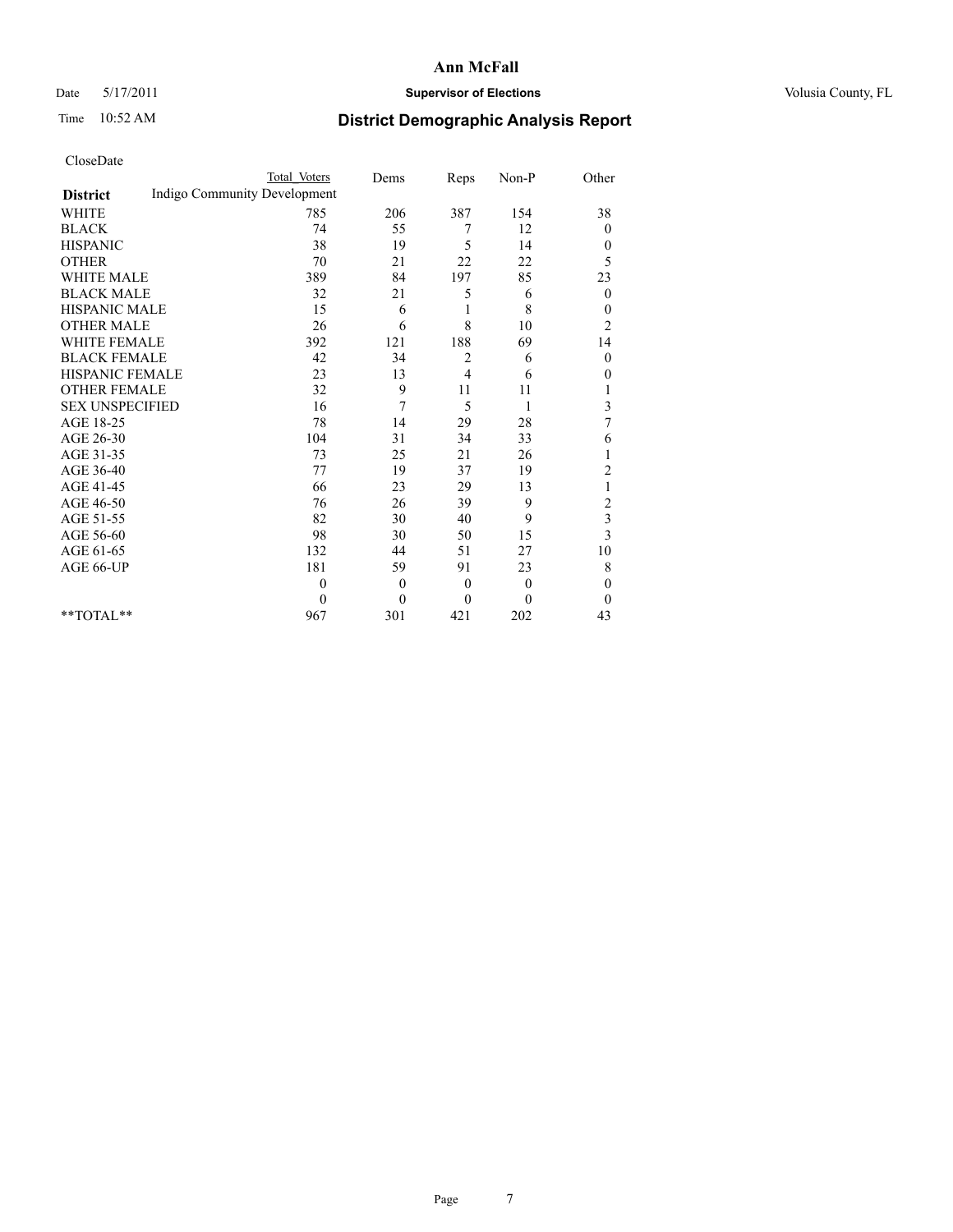## Date 5/17/2011 **Supervisor of Elections Supervisor of Elections** Volusia County, FL

# Time 10:52 AM **District Demographic Analysis Report**

|                                                 | <b>Total Voters</b> | Dems           | Reps           | $Non-P$        | Other                   |
|-------------------------------------------------|---------------------|----------------|----------------|----------------|-------------------------|
| DeBary Community Development<br><b>District</b> |                     |                |                |                |                         |
| <b>WHITE</b>                                    | 643                 | 197            | 294            | 131            | 21                      |
| <b>BLACK</b>                                    | 10                  | 6              | 2              | 2              | $\overline{0}$          |
| <b>HISPANIC</b>                                 | 11                  | 3              | 5              | $\overline{2}$ |                         |
| <b>OTHER</b>                                    | 30                  | 5              | 6              | 14             | 5                       |
| <b>WHITE MALE</b>                               | 325                 | 92             | 153            | 71             | 9                       |
| <b>BLACK MALE</b>                               | 6                   | 3              | 1              | 2              | 0                       |
| HISPANIC MALE                                   | 5                   |                | 2              |                |                         |
| <b>OTHER MALE</b>                               | 9                   |                |                | 7              | $\theta$                |
| <b>WHITE FEMALE</b>                             | 310                 | 103            | 138            | 58             | 11                      |
| <b>BLACK FEMALE</b>                             | 4                   | 3              |                | $\theta$       | $\theta$                |
| HISPANIC FEMALE                                 | 6                   | $\overline{c}$ | 3              |                | 0                       |
| <b>OTHER FEMALE</b>                             | 13                  | 4              | 5              | 3              |                         |
| <b>SEX UNSPECIFIED</b>                          | 16                  | $\overline{2}$ | 3              | 6              | 5                       |
| AGE 18-25                                       | 83                  | 25             | 26             | 26             | 6                       |
| AGE 26-30                                       | 37                  | 8              | 13             | 15             |                         |
| AGE 31-35                                       | 31                  | 13             | 9              | 7              | $\overline{c}$          |
| AGE 36-40                                       | 49                  | 13             | 20             | 14             | $\overline{c}$          |
| AGE 41-45                                       | 61                  | 7              | 39             | 13             | $\overline{c}$          |
| AGE 46-50                                       | 104                 | 30             | 49             | 21             | 4                       |
| AGE 51-55                                       | 96                  | 29             | 50             | 15             | $\overline{\mathbf{c}}$ |
| AGE 56-60                                       | 83                  | 27             | 42             | 12             | $\overline{c}$          |
| AGE 61-65                                       | 67                  | 22             | 27             | 15             | 3                       |
| AGE 66-UP                                       | 83                  | 37             | 32             | 11             | 3                       |
|                                                 | $\Omega$            | $\theta$       | $\theta$       | $\Omega$       | $\theta$                |
|                                                 | $\Omega$            | $\theta$       | $\overline{0}$ | $\Omega$       | $\Omega$                |
| $*$ $TOTAL**$                                   | 694                 | 211            | 307            | 149            | 27                      |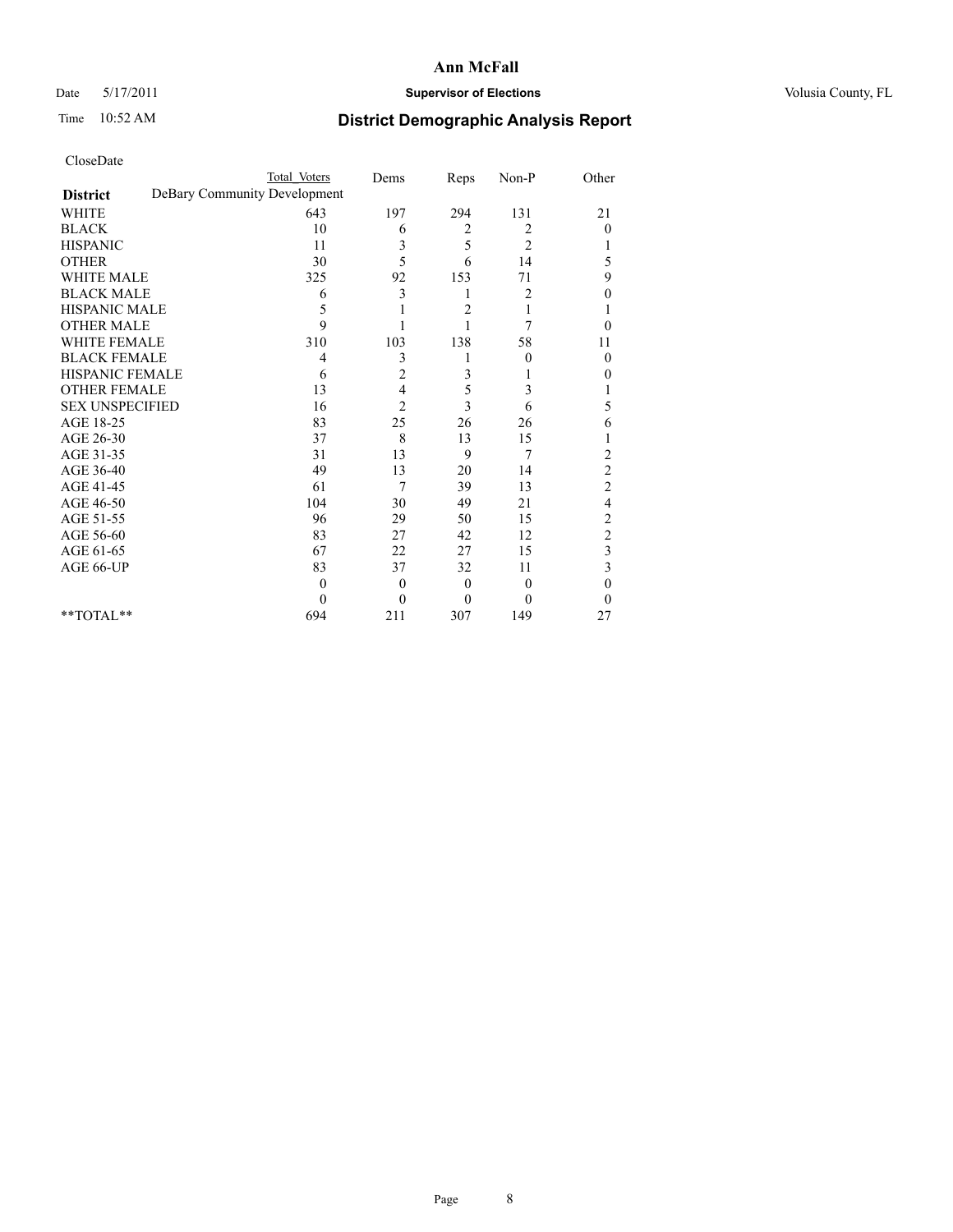## Date 5/17/2011 **Supervisor of Elections Supervisor of Elections** Volusia County, FL

# Time 10:52 AM **District Demographic Analysis Report**

|                                             | <b>Total Voters</b> | Dems         | Reps             | Non-P        | Other            |
|---------------------------------------------|---------------------|--------------|------------------|--------------|------------------|
| Congressional District 3<br><b>District</b> |                     |              |                  |              |                  |
| <b>WHITE</b>                                | 5,237               | 1,781        | 2,267            | 932          | 257              |
| <b>BLACK</b>                                | 2,208               | 1,856        | 56               | 251          | 45               |
| <b>HISPANIC</b>                             | 422                 | 175          | 61               | 163          | 23               |
| <b>OTHER</b>                                | 379                 | 149          | 80               | 108          | 42               |
| <b>WHITE MALE</b>                           | 2,449               | 747          | 1,106            | 452          | 144              |
| <b>BLACK MALE</b>                           | 857                 | 704          | 19               | 106          | 28               |
| <b>HISPANIC MALE</b>                        | 187                 | 80           | 29               | 65           | 13               |
| <b>OTHER MALE</b>                           | 115                 | 52           | 29               | 28           | 6                |
| <b>WHITE FEMALE</b>                         | 2,754               | 1,025        | 1,143            | 475          | 111              |
| <b>BLACK FEMALE</b>                         | 1,324               | 1,132        | 35               | 140          | 17               |
| HISPANIC FEMALE                             | 231                 | 95           | 32               | 95           | 9                |
| <b>OTHER FEMALE</b>                         | 140                 | 62           | 34               | 37           | 7                |
| <b>SEX UNSPECIFIED</b>                      | 189                 | 64           | 37               | 56           | 32               |
| AGE 18-25                                   | 873                 | 373          | 134              | 299          | 67               |
| AGE 26-30                                   | 506                 | 251          | 87               | 134          | 34               |
| AGE 31-35                                   | 530                 | 252          | 123              | 122          | 33               |
| AGE 36-40                                   | 578                 | 288          | 138              | 129          | 23               |
| AGE 41-45                                   | 621                 | 280          | 189              | 130          | 22               |
| AGE 46-50                                   | 756                 | 366          | 237              | 131          | 22               |
| AGE 51-55                                   | 826                 | 409          | 269              | 116          | 32               |
| AGE 56-60                                   | 771                 | 393          | 243              | 103          | 32               |
| AGE 61-65                                   | 739                 | 337          | 275              | 94           | 33               |
| AGE 66-UP                                   | 2,046               | 1,012        | 769              | 196          | 69               |
|                                             | $\theta$            | $\mathbf{0}$ | $\boldsymbol{0}$ | $\mathbf{0}$ | $\boldsymbol{0}$ |
|                                             | $\theta$            | $\theta$     | $\theta$         | $\Omega$     | $\mathbf{0}$     |
| $*$ $TOTAI.**$                              | 8,246               | 3,961        | 2,464            | 1,454        | 367              |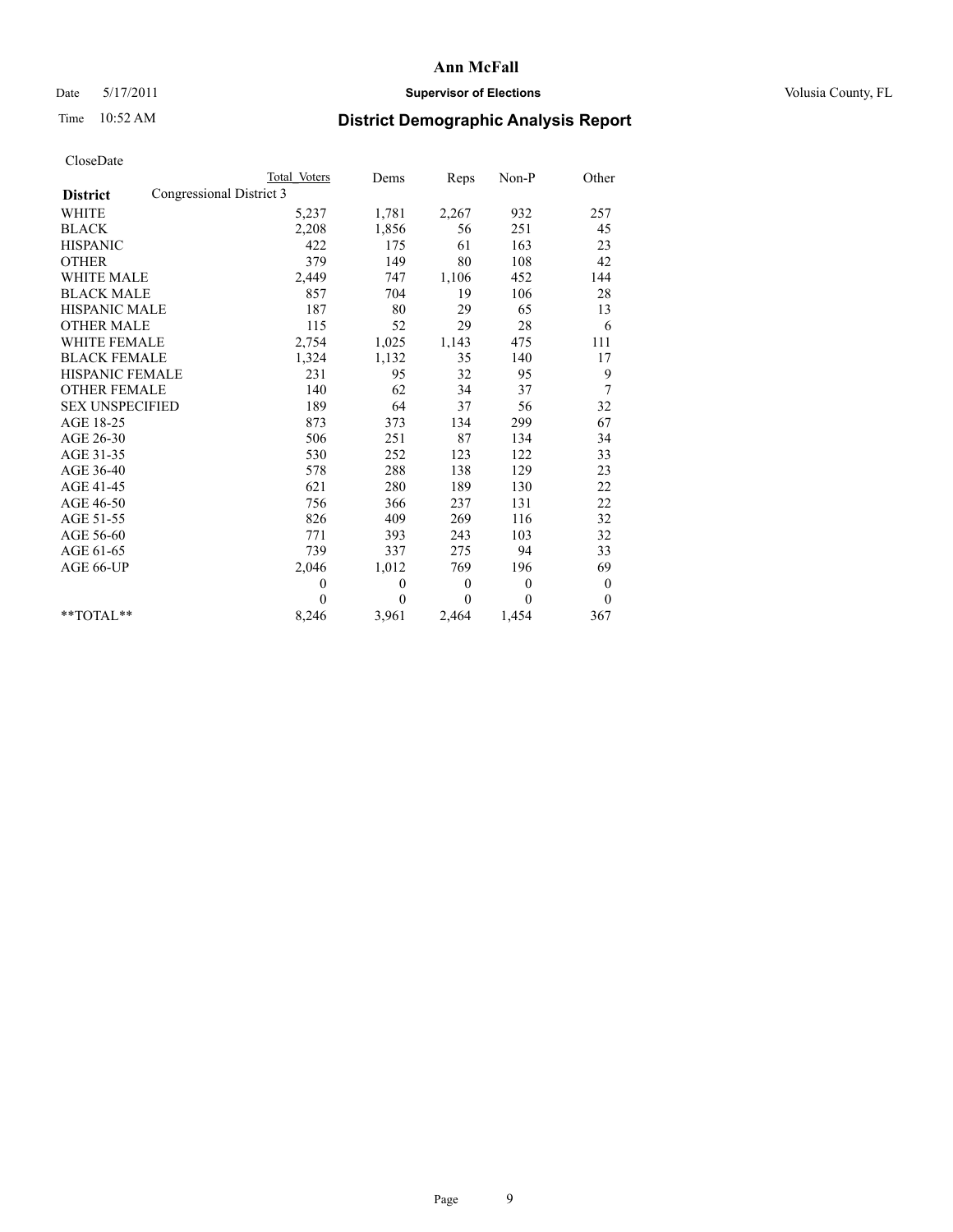## Date 5/17/2011 **Supervisor of Elections Supervisor of Elections** Volusia County, FL

# Time 10:52 AM **District Demographic Analysis Report**

|                                             | Total Voters | Dems         | Reps         | $Non-P$  | Other    |  |
|---------------------------------------------|--------------|--------------|--------------|----------|----------|--|
| Congressional District 7<br><b>District</b> |              |              |              |          |          |  |
| <b>WHITE</b>                                | 140,889      | 49,607       | 55,691       | 28,869   | 6,722    |  |
| <b>BLACK</b>                                | 20,212       | 16,636       | 708          | 2,398    | 470      |  |
| <b>HISPANIC</b>                             | 13,586       | 6,499        | 2,400        | 4,223    | 464      |  |
| <b>OTHER</b>                                | 9,613        | 3,278        | 1,980        | 3,229    | 1,126    |  |
| <b>WHITE MALE</b>                           | 64,935       | 20,075       | 27,163       | 14,108   | 3,589    |  |
| <b>BLACK MALE</b>                           | 8,032        | 6,263        | 392          | 1,134    | 243      |  |
| HISPANIC MALE                               | 6,346        | 2,916        | 1,191        | 2,007    | 232      |  |
| <b>OTHER MALE</b>                           | 3,165        | 1,102        | 786          | 1,085    | 192      |  |
| <b>WHITE FEMALE</b>                         | 75,229       | 29,293       | 28,255       | 14,591   | 3,090    |  |
| <b>BLACK FEMALE</b>                         | 12,020       | 10,243       | 314          | 1,240    | 223      |  |
| HISPANIC FEMALE                             | 7,145        | 3,532        | 1,196        | 2,192    | 225      |  |
| <b>OTHER FEMALE</b>                         | 3,752        | 1,534        | 827          | 1,174    | 217      |  |
| <b>SEX UNSPECIFIED</b>                      | 3,676        | 1,062        | 655          | 1,188    | 771      |  |
| AGE 18-25                                   | 20,628       | 8,889        | 4,278        | 5,885    | 1,576    |  |
| AGE 26-30                                   | 12,189       | 4,686        | 2,888        | 3,969    | 646      |  |
| AGE 31-35                                   | 11,473       | 4,319        | 3,018        | 3,449    | 687      |  |
| AGE 36-40                                   | 11,873       | 4,307        | 3,713        | 3,162    | 691      |  |
| AGE 41-45                                   | 13,547       | 4,893        | 4,757        | 3,258    | 639      |  |
| AGE 46-50                                   | 16,734       | 6,270        | 6,089        | 3,620    | 755      |  |
| AGE 51-55                                   | 17,461       | 7,171        | 6,271        | 3,264    | 755      |  |
| AGE 56-60                                   | 16,791       | 7.213        | 5,839        | 3,038    | 701      |  |
| AGE 61-65                                   | 16,245       | 6,956        | 5,769        | 2,853    | 667      |  |
| AGE 66-UP                                   | 47,358       | 21,316       | 18,156       | 6,221    | 1,665    |  |
|                                             | $\theta$     | $\mathbf{0}$ | $\mathbf{0}$ | $\theta$ | 0        |  |
|                                             | $\theta$     | $\theta$     | $\mathbf{0}$ | $\theta$ | $\theta$ |  |
| $*$ $TOTAI.**$                              | 184,300      | 76,020       | 60,779       | 38,719   | 8,782    |  |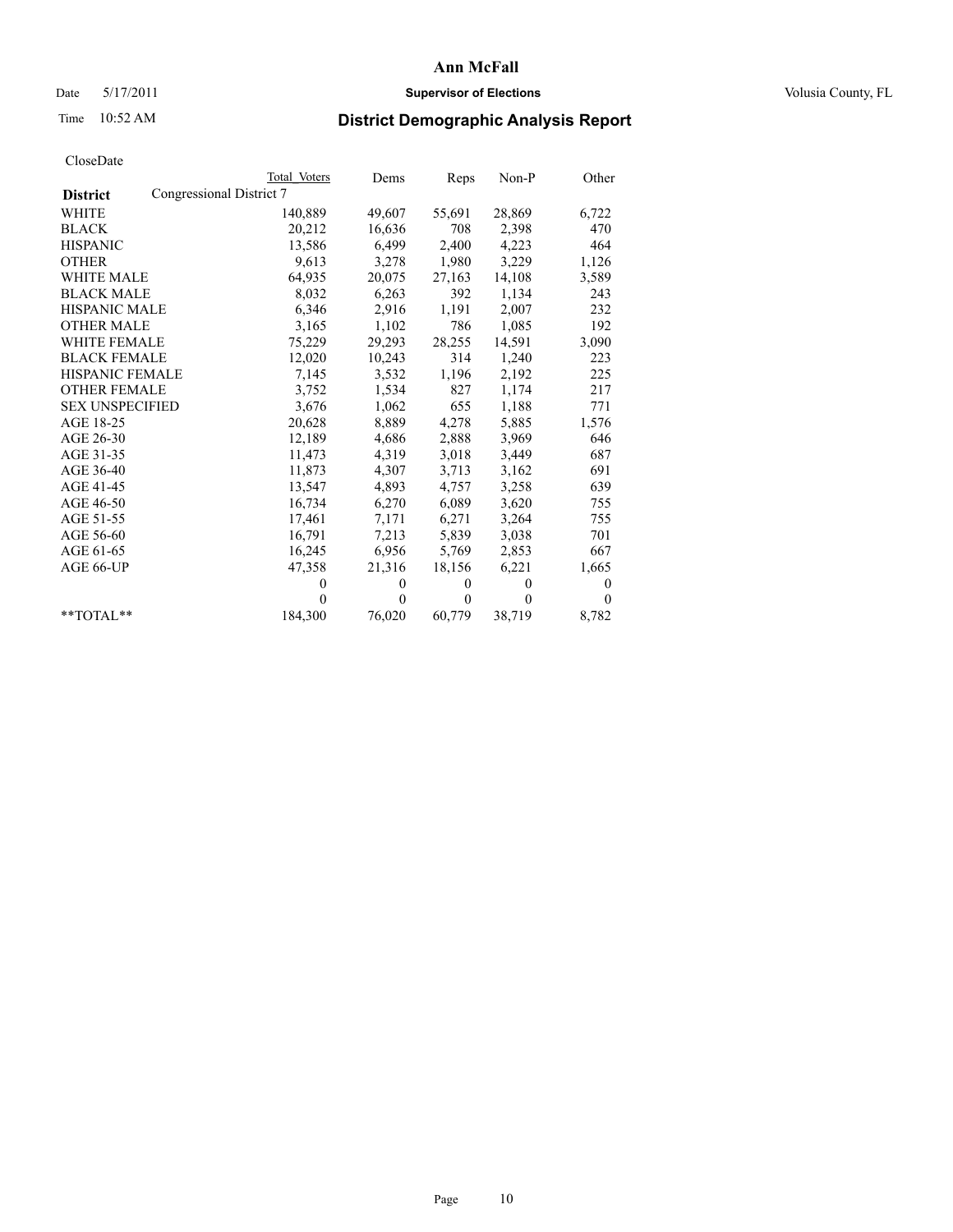## Date 5/17/2011 **Supervisor of Elections Supervisor of Elections** Volusia County, FL

# Time 10:52 AM **District Demographic Analysis Report**

|                        |                           | <b>Total Voters</b> | Dems     | Reps         | $Non-P$  | Other    |
|------------------------|---------------------------|---------------------|----------|--------------|----------|----------|
| <b>District</b>        | Congressional District 24 |                     |          |              |          |          |
| <b>WHITE</b>           |                           | 110,501             | 38,150   | 43,421       | 24,112   | 4,818    |
| <b>BLACK</b>           |                           | 5,155               | 4,103    | 214          | 690      | 148      |
| <b>HISPANIC</b>        |                           | 5,849               | 2,730    | 1,087        | 1,815    | 217      |
| <b>OTHER</b>           |                           | 5,410               | 1,634    | 1,214        | 1,892    | 670      |
| <b>WHITE MALE</b>      |                           | 51,271              | 15,553   | 21,309       | 11,876   | 2,533    |
| <b>BLACK MALE</b>      |                           | 2,255               | 1,698    | 114          | 356      | 87       |
| HISPANIC MALE          |                           | 2,731               | 1,215    | 510          | 889      | 117      |
| <b>OTHER MALE</b>      |                           | 1,834               | 560      | 482          | 680      | 112      |
| <b>WHITE FEMALE</b>    |                           | 58,568              | 22,371   | 21,869       | 12,082   | 2,246    |
| <b>BLACK FEMALE</b>    |                           | 2,862               | 2,374    | 97           | 331      | 60       |
| HISPANIC FEMALE        |                           | 3,080               | 1,496    | 572          | 913      | 99       |
| <b>OTHER FEMALE</b>    |                           | 2,122               | 798      | 508          | 680      | 136      |
| <b>SEX UNSPECIFIED</b> |                           | 2,192               | 552      | 475          | 702      | 463      |
| AGE 18-25              |                           | 10,819              | 3,639    | 2,781        | 3,507    | 892      |
| AGE 26-30              |                           | 7,535               | 2,518    | 1,976        | 2,579    | 462      |
| AGE 31-35              |                           | 7,269               | 2,427    | 2,037        | 2,393    | 412      |
| AGE 36-40              |                           | 7,874               | 2,621    | 2,570        | 2,261    | 422      |
| AGE 41-45              |                           | 8,727               | 2,917    | 3,165        | 2,237    | 408      |
| AGE 46-50              |                           | 11,132              | 3,815    | 4,374        | 2,490    | 453      |
| AGE 51-55              |                           | 11,933              | 4,338    | 4,714        | 2,444    | 437      |
| AGE 56-60              |                           | 12,003              | 4,762    | 4,422        | 2,366    | 453      |
| AGE 61-65              |                           | 12,495              | 4,752    | 4,705        | 2,481    | 557      |
| AGE 66-UP              |                           | 37,126              | 14,828   | 15,191       | 5,750    | 1,357    |
|                        |                           | $\Omega$            | $\theta$ | $\mathbf{0}$ | $\theta$ | 0        |
|                        |                           | $\theta$            | $\theta$ | $\mathbf{0}$ | $\theta$ | $\theta$ |
| $*$ $TOTAI.**$         |                           | 126,915             | 46,617   | 45,936       | 28,509   | 5,853    |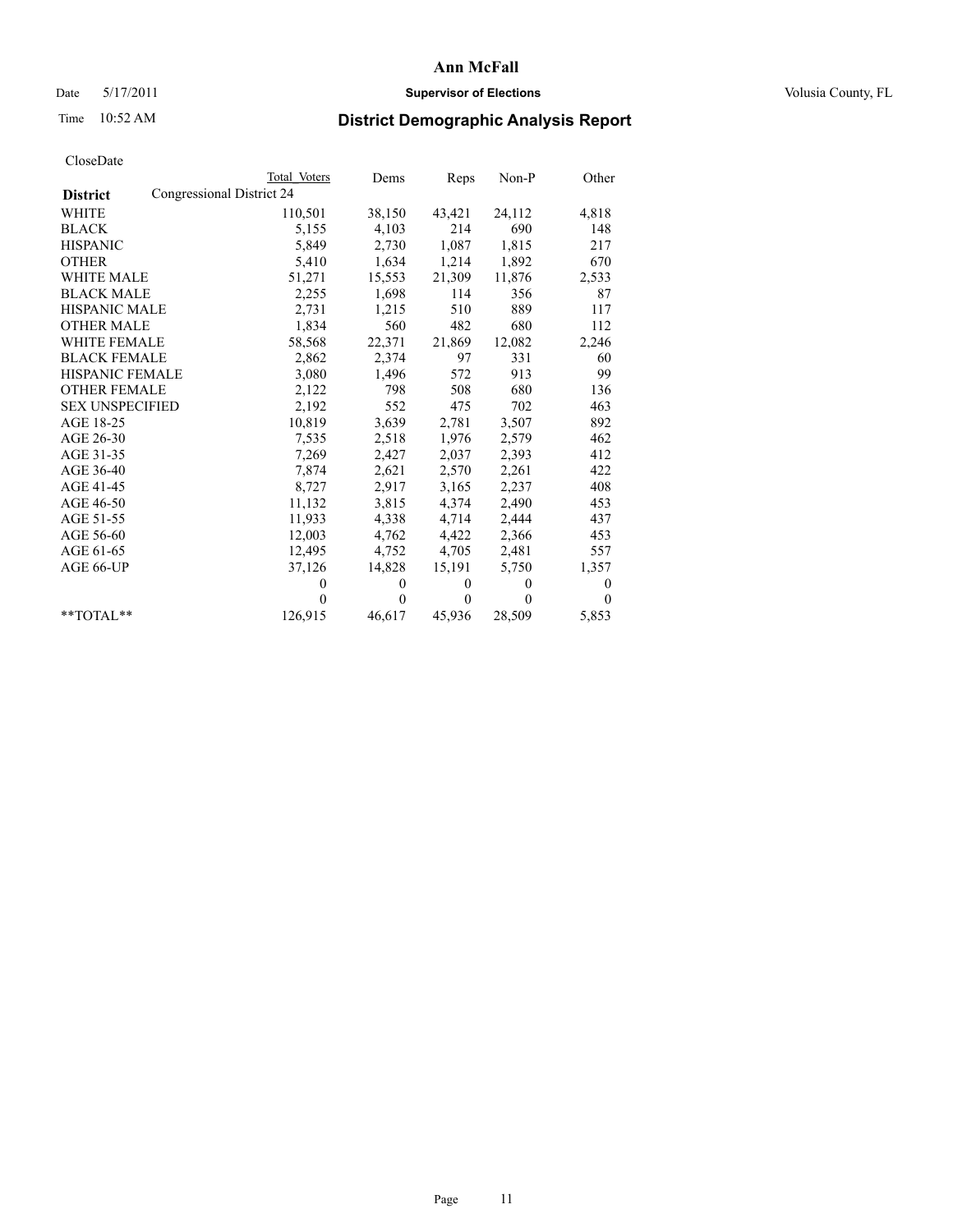## Date 5/17/2011 **Supervisor of Elections Supervisor of Elections** Volusia County, FL

# Time 10:52 AM **District Demographic Analysis Report**

|                                  | Total Voters | Dems     | <b>Reps</b> | $Non-P$  | Other            |
|----------------------------------|--------------|----------|-------------|----------|------------------|
| Daytona Beach<br><b>District</b> |              |          |             |          |                  |
| WHITE                            | 20,949       | 7,949    | 7,429       | 4,553    | 1,018            |
| <b>BLACK</b>                     | 12,862       | 10,901   | 329         | 1,382    | 250              |
| <b>HISPANIC</b>                  | 921          | 448      | 164         | 279      | 30               |
| <b>OTHER</b>                     | 2,274        | 952      | 336         | 729      | 257              |
| <b>WHITE MALE</b>                | 10,079       | 3,341    | 3,817       | 2,311    | 610              |
| <b>BLACK MALE</b>                | 4,970        | 4,037    | 178         | 634      | 121              |
| HISPANIC MALE                    | 438          | 199      | 81          | 139      | 19               |
| <b>OTHER MALE</b>                | 729          | 300      | 140         | 250      | 39               |
| WHITE FEMALE                     | 10,761       | 4,562    | 3,579       | 2,220    | 400              |
| <b>BLACK FEMALE</b>              | 7,786        | 6,779    | 149         | 730      | 128              |
| HISPANIC FEMALE                  | 480          | 247      | 83          | 140      | 10               |
| <b>OTHER FEMALE</b>              | 865          | 420      | 140         | 262      | 43               |
| <b>SEX UNSPECIFIED</b>           | 898          | 365      | 91          | 257      | 185              |
| AGE 18-25                        | 6,643        | 4,202    | 719         | 1,353    | 369              |
| AGE 26-30                        | 3,138        | 1,631    | 480         | 883      | 144              |
| AGE 31-35                        | 2,248        | 1,160    | 377         | 612      | 99               |
| AGE 36-40                        | 2,061        | 1,027    | 446         | 495      | 93               |
| AGE 41-45                        | 2,214        | 1,190    | 456         | 475      | 93               |
| AGE 46-50                        | 2,766        | 1,460    | 663         | 533      | 110              |
| AGE 51-55                        | 3,108        | 1,705    | 785         | 494      | 124              |
| AGE 56-60                        | 3,051        | 1,621    | 783         | 532      | 115              |
| AGE 61-65                        | 2,908        | 1,496    | 798         | 507      | 107              |
| AGE 66-UP                        | 8,869        | 4,758    | 2,751       | 1,059    | 301              |
|                                  | $\mathbf{0}$ | $\theta$ | $\theta$    | $\theta$ | $\boldsymbol{0}$ |
|                                  | $\Omega$     | $\theta$ | $\theta$    | $\theta$ | $\theta$         |
| **TOTAL**                        | 37,006       | 20,250   | 8,258       | 6,943    | 1,555            |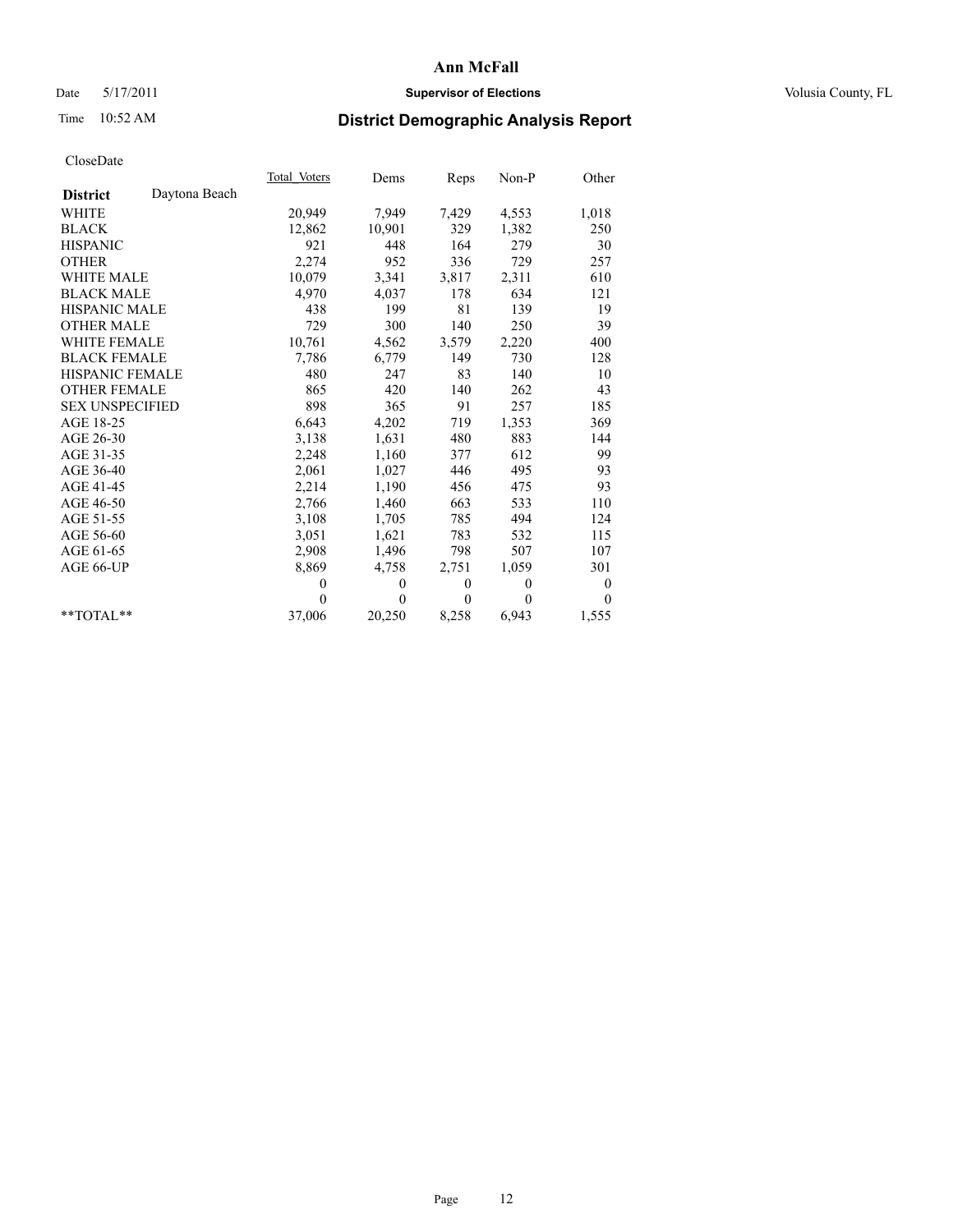## Date 5/17/2011 **Supervisor of Elections Supervisor of Elections** Volusia County, FL

# Time 10:52 AM **District Demographic Analysis Report**

|                                         | <b>Total Voters</b> | Dems         | Reps           | Non-P          | Other                   |
|-----------------------------------------|---------------------|--------------|----------------|----------------|-------------------------|
| Daytona Beach Shores<br><b>District</b> |                     |              |                |                |                         |
| <b>WHITE</b>                            | 3,241               | 926          | 1,521          | 655            | 139                     |
| <b>BLACK</b>                            | 35                  | 26           | 2              | 5              | 2                       |
| <b>HISPANIC</b>                         | 61                  | 22           | 22             | 14             | 3                       |
| <b>OTHER</b>                            | 152                 | 44           | 56             | 40             | 12                      |
| <b>WHITE MALE</b>                       | 1,529               | 405          | 725            | 329            | 70                      |
| <b>BLACK MALE</b>                       | 18                  | 13           | $\theta$       | 3              | $\overline{\mathbf{c}}$ |
| <b>HISPANIC MALE</b>                    | 30                  | 11           | 11             | 6              | $\overline{c}$          |
| <b>OTHER MALE</b>                       | 57                  | 17           | 21             | 18             | 1                       |
| <b>WHITE FEMALE</b>                     | 1,684               | 512          | 784            | 322            | 66                      |
| <b>BLACK FEMALE</b>                     | 17                  | 13           | $\overline{2}$ | $\overline{2}$ | $\boldsymbol{0}$        |
| HISPANIC FEMALE                         | 30                  | 11           | 10             | $\,8\,$        | 1                       |
| <b>OTHER FEMALE</b>                     | 67                  | 20           | 28             | 15             | 4                       |
| <b>SEX UNSPECIFIED</b>                  | 57                  | 16           | 20             | 11             | 10                      |
| AGE 18-25                               | 124                 | 27           | 41             | 44             | 12                      |
| AGE 26-30                               | 97                  | 31           | 30             | 29             | 7                       |
| AGE 31-35                               | 81                  | 30           | 25             | 20             | 6                       |
| AGE 36-40                               | 62                  | 17           | 25             | 16             | 4                       |
| AGE 41-45                               | 122                 | 35           | 42             | 42             | 3                       |
| AGE 46-50                               | 171                 | 49           | 71             | 41             | 10                      |
| AGE 51-55                               | 239                 | 60           | 122            | 50             | 7                       |
| AGE 56-60                               | 296                 | 71           | 132            | 72             | 21                      |
| AGE 61-65                               | 415                 | 126          | 179            | 90             | 20                      |
| AGE 66-UP                               | 1,882               | 572          | 934            | 310            | 66                      |
|                                         | $\theta$            | $\mathbf{0}$ | $\theta$       | $\overline{0}$ | $\boldsymbol{0}$        |
|                                         | $\Omega$            | $\mathbf{0}$ | $\theta$       | $\theta$       | $\theta$                |
| $*$ $TOTAI.**$                          | 3,489               | 1,018        | 1,601          | 714            | 156                     |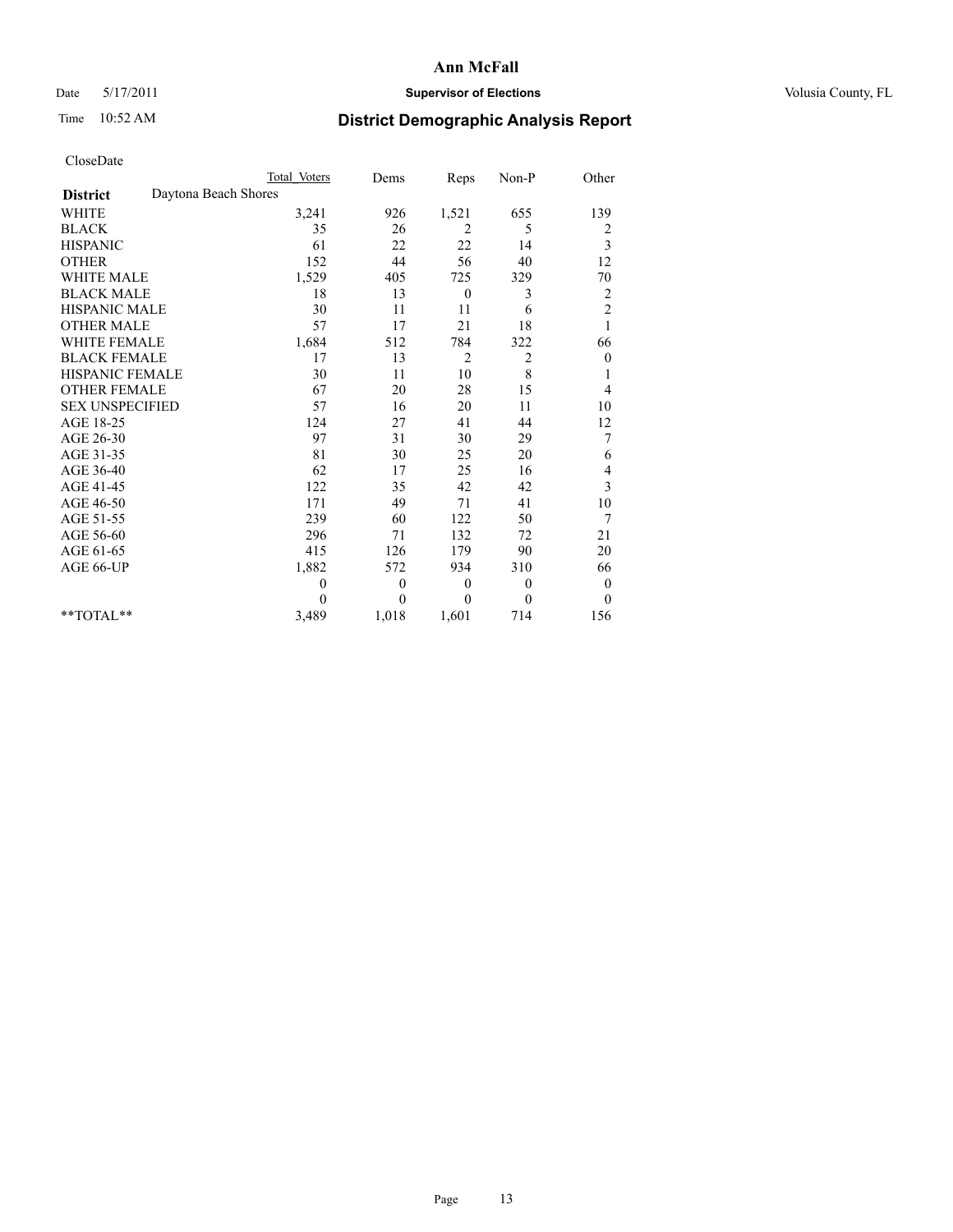## Date 5/17/2011 **Supervisor of Elections Supervisor of Elections** Volusia County, FL

# Time 10:52 AM **District Demographic Analysis Report**

|                           | Total Voters | Dems         | Reps         | $Non-P$      | Other            |  |
|---------------------------|--------------|--------------|--------------|--------------|------------------|--|
| DeBary<br><b>District</b> |              |              |              |              |                  |  |
| <b>WHITE</b>              | 11,654       | 3,312        | 5,447        | 2,315        | 580              |  |
| <b>BLACK</b>              | 409          | 306          | 32           | 61           | 10               |  |
| <b>HISPANIC</b>           | 800          | 344          | 195          | 232          | 29               |  |
| <b>OTHER</b>              | 657          | 183          | 176          | 222          | 76               |  |
| <b>WHITE MALE</b>         | 5,476        | 1,336        | 2,678        | 1,156        | 306              |  |
| <b>BLACK MALE</b>         | 192          | 135          | 12           | 40           | 5                |  |
| <b>HISPANIC MALE</b>      | 382          | 150          | 100          | 116          | 16               |  |
| <b>OTHER MALE</b>         | 208          | 57           | 58           | 82           | 11               |  |
| <b>WHITE FEMALE</b>       | 6,106        | 1,960        | 2,732        | 1,147        | 267              |  |
| <b>BLACK FEMALE</b>       | 213          | 167          | 20           | 21           | 5                |  |
| HISPANIC FEMALE           | 411          | 190          | 95           | 113          | 13               |  |
| <b>OTHER FEMALE</b>       | 281          | 93           | 83           | 84           | 21               |  |
| <b>SEX UNSPECIFIED</b>    | 251          | 57           | 72           | 71           | 51               |  |
| AGE 18-25                 | 1,060        | 286          | 341          | 339          | 94               |  |
| AGE 26-30                 | 696          | 169          | 249          | 235          | 43               |  |
| AGE 31-35                 | 784          | 219          | 278          | 245          | 42               |  |
| AGE 36-40                 | 931          | 234          | 355          | 281          | 61               |  |
| AGE 41-45                 | 1,059        | 279          | 478          | 257          | 45               |  |
| AGE 46-50                 | 1,257        | 347          | 581          | 257          | 72               |  |
| AGE 51-55                 | 1,314        | 404          | 615          | 242          | 53               |  |
| AGE 56-60                 | 1,384        | 486          | 614          | 234          | 50               |  |
| AGE 61-65                 | 1,321        | 413          | 623          | 223          | 62               |  |
| AGE 66-UP                 | 3,714        | 1,308        | 1,716        | 517          | 173              |  |
|                           | $\mathbf{0}$ | $\mathbf{0}$ | $\mathbf{0}$ | $\mathbf{0}$ | $\boldsymbol{0}$ |  |
|                           | $\theta$     | $\theta$     | $\theta$     | $\theta$     | $\theta$         |  |
| $*$ $TOTAI.**$            | 13,520       | 4,145        | 5,850        | 2,830        | 695              |  |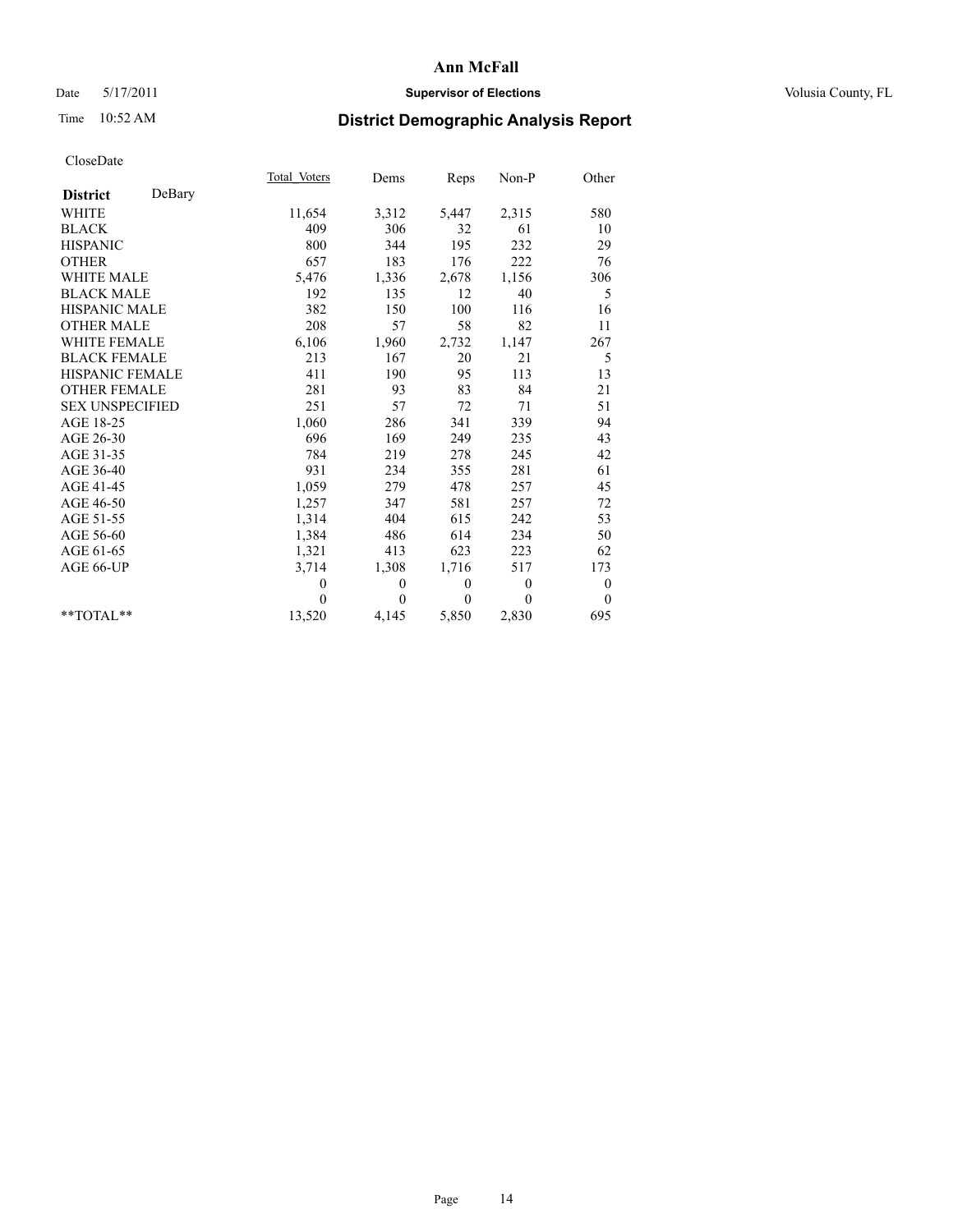## Date 5/17/2011 **Supervisor of Elections Supervisor of Elections** Volusia County, FL

# Time 10:52 AM **District Demographic Analysis Report**

|                           | Total Voters | Dems         | Reps         | $Non-P$        | Other            |
|---------------------------|--------------|--------------|--------------|----------------|------------------|
| DeLand<br><b>District</b> |              |              |              |                |                  |
| <b>WHITE</b>              | 11,605       | 4,096        | 4,716        | 2,152          | 641              |
| <b>BLACK</b>              | 2,340        | 1,926        | 75           | 277            | 62               |
| <b>HISPANIC</b>           | 884          | 401          | 150          | 272            | 61               |
| <b>OTHER</b>              | 829          | 277          | 169          | 250            | 133              |
| <b>WHITE MALE</b>         | 4,992        | 1,526        | 2,141        | 995            | 330              |
| <b>BLACK MALE</b>         | 880          | 686          | 34           | 127            | 33               |
| <b>HISPANIC MALE</b>      | 374          | 165          | 72           | 110            | 27               |
| <b>OTHER MALE</b>         | 253          | 96           | 65           | 65             | 27               |
| WHITE FEMALE              | 6,572        | 2,553        | 2,563        | 1,150          | 306              |
| <b>BLACK FEMALE</b>       | 1,438        | 1,223        | 40           | 147            | 28               |
| HISPANIC FEMALE           | 507          | 236          | 77           | 161            | 33               |
| <b>OTHER FEMALE</b>       | 307          | 122          | 60           | 100            | 25               |
| <b>SEX UNSPECIFIED</b>    | 335          | 93           | 58           | 96             | 88               |
| AGE 18-25                 | 1,983        | 797          | 436          | 566            | 184              |
| AGE 26-30                 | 1,066        | 428          | 247          | 320            | 71               |
| AGE 31-35                 | 1,043        | 419          | 298          | 254            | 72               |
| AGE 36-40                 | 1,134        | 447          | 346          | 271            | 70               |
| AGE 41-45                 | 1,151        | 461          | 402          | 229            | 59               |
| AGE 46-50                 | 1,235        | 518          | 438          | 214            | 65               |
| AGE 51-55                 | 1,243        | 550          | 405          | 224            | 64               |
| AGE 56-60                 | 1,210        | 567          | 382          | 195            | 66               |
| AGE 61-65                 | 1,267        | 581          | 447          | 188            | 51               |
| AGE 66-UP                 | 4,326        | 1,932        | 1,709        | 490            | 195              |
|                           | $\theta$     | $\mathbf{0}$ | $\mathbf{0}$ | $\overline{0}$ | $\boldsymbol{0}$ |
|                           | $\Omega$     | $\theta$     | $\theta$     | $\theta$       | $\theta$         |
| $**TOTAI**$               | 15,658       | 6,700        | 5,110        | 2,951          | 897              |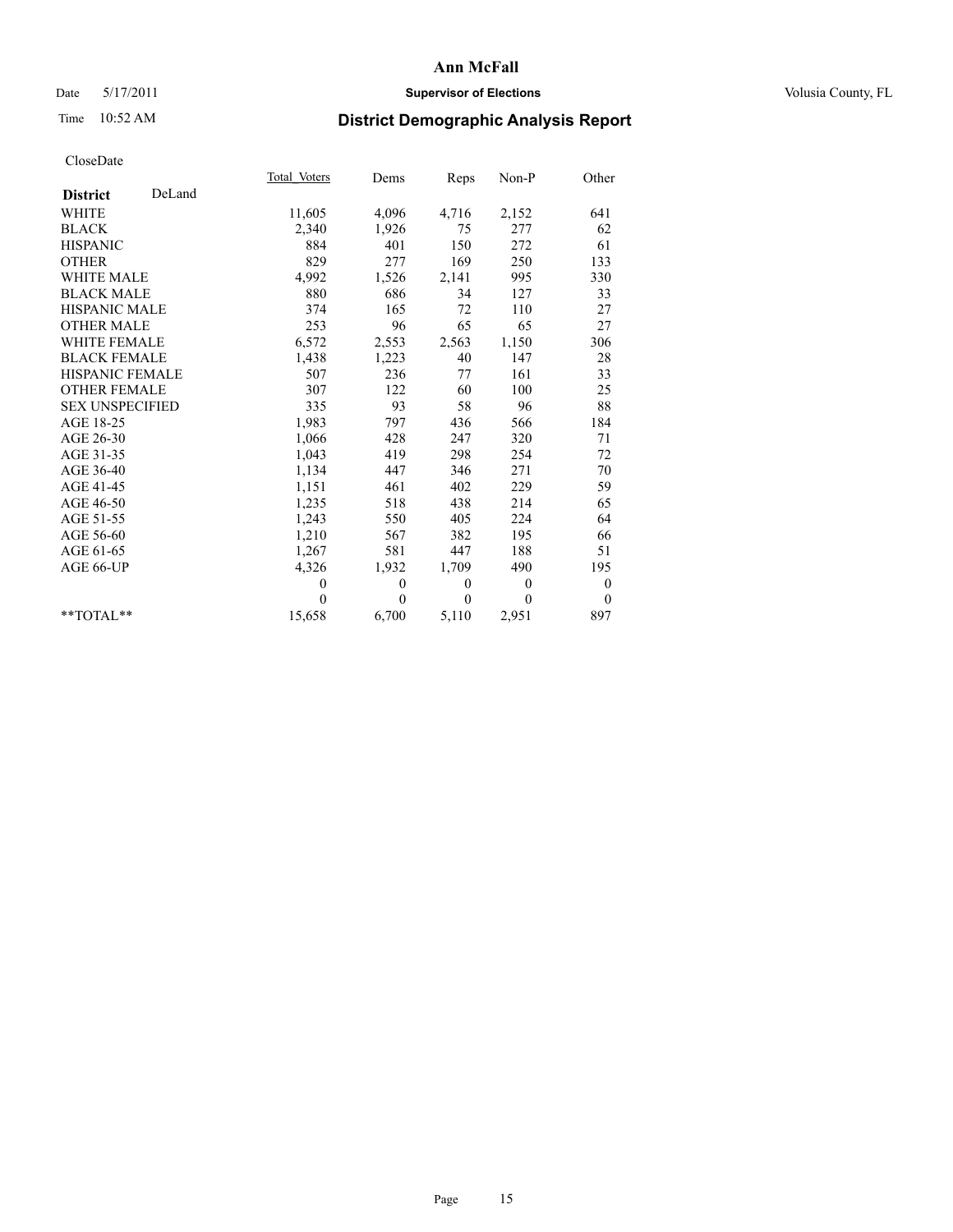## Date 5/17/2011 **Supervisor of Elections Supervisor of Elections** Volusia County, FL

# Time 10:52 AM **District Demographic Analysis Report**

|                        |         | Total Voters | Dems         | Reps             | Non-P        | Other            |
|------------------------|---------|--------------|--------------|------------------|--------------|------------------|
| <b>District</b>        | Deltona |              |              |                  |              |                  |
| WHITE                  |         | 33,146       | 11,113       | 12,709           | 7,477        | 1,847            |
| <b>BLACK</b>           |         | 4,606        | 3,558        | 220              | 657          | 171              |
| <b>HISPANIC</b>        |         | 12,012       | 6,032        | 1,901            | 3,702        | 377              |
| <b>OTHER</b>           |         | 2,961        | 980          | 525              | 1,068        | 388              |
| WHITE MALE             |         | 15,447       | 4,626        | 6,213            | 3,643        | 965              |
| <b>BLACK MALE</b>      |         | 2,043        | 1,478        | 134              | 323          | 108              |
| <b>HISPANIC MALE</b>   |         | 5,680        | 2,750        | 944              | 1,796        | 190              |
| <b>OTHER MALE</b>      |         | 990          | 356          | 209              | 357          | 68               |
| <b>WHITE FEMALE</b>    |         | 17,533       | 6,428        | 6,430            | 3,801        | 874              |
| <b>BLACK FEMALE</b>    |         | 2,524        | 2,045        | 86               | 331          | 62               |
| <b>HISPANIC FEMALE</b> |         | 6,251        | 3,235        | 952              | 1,883        | 181              |
| <b>OTHER FEMALE</b>    |         | 1,125        | 464          | 204              | 380          | 77               |
| <b>SEX UNSPECIFIED</b> |         | 1,132        | 301          | 183              | 390          | 258              |
| AGE 18-25              |         | 6,247        | 2,277        | 1,266            | 2,137        | 567              |
| AGE 26-30              |         | 4,102        | 1,476        | 862              | 1,503        | 261              |
| AGE 31-35              |         | 4,451        | 1,723        | 1,052            | 1,413        | 263              |
| AGE 36-40              |         | 4,639        | 1,774        | 1,327            | 1,254        | 284              |
| AGE 41-45              |         | 4,723        | 1,765        | 1,460            | 1,241        | 257              |
| AGE 46-50              |         | 5,437        | 2,125        | 1,796            | 1,295        | 221              |
| AGE 51-55              |         | 5,257        | 2,136        | 1,798            | 1,077        | 246              |
| AGE 56-60              |         | 4,376        | 1,906        | 1,392            | 881          | 197              |
| AGE 61-65              |         | 3,882        | 1,725        | 1,231            | 754          | 172              |
| AGE 66-UP              |         | 9,611        | 4,776        | 3,171            | 1,349        | 315              |
|                        |         | $\theta$     | $\mathbf{0}$ | $\boldsymbol{0}$ | $\mathbf{0}$ | $\boldsymbol{0}$ |
|                        |         | $\theta$     | $\theta$     | $\mathbf{0}$     | $\theta$     | $\theta$         |
| $*$ $TOTAI.**$         |         | 52,725       | 21,683       | 15,355           | 12,904       | 2,783            |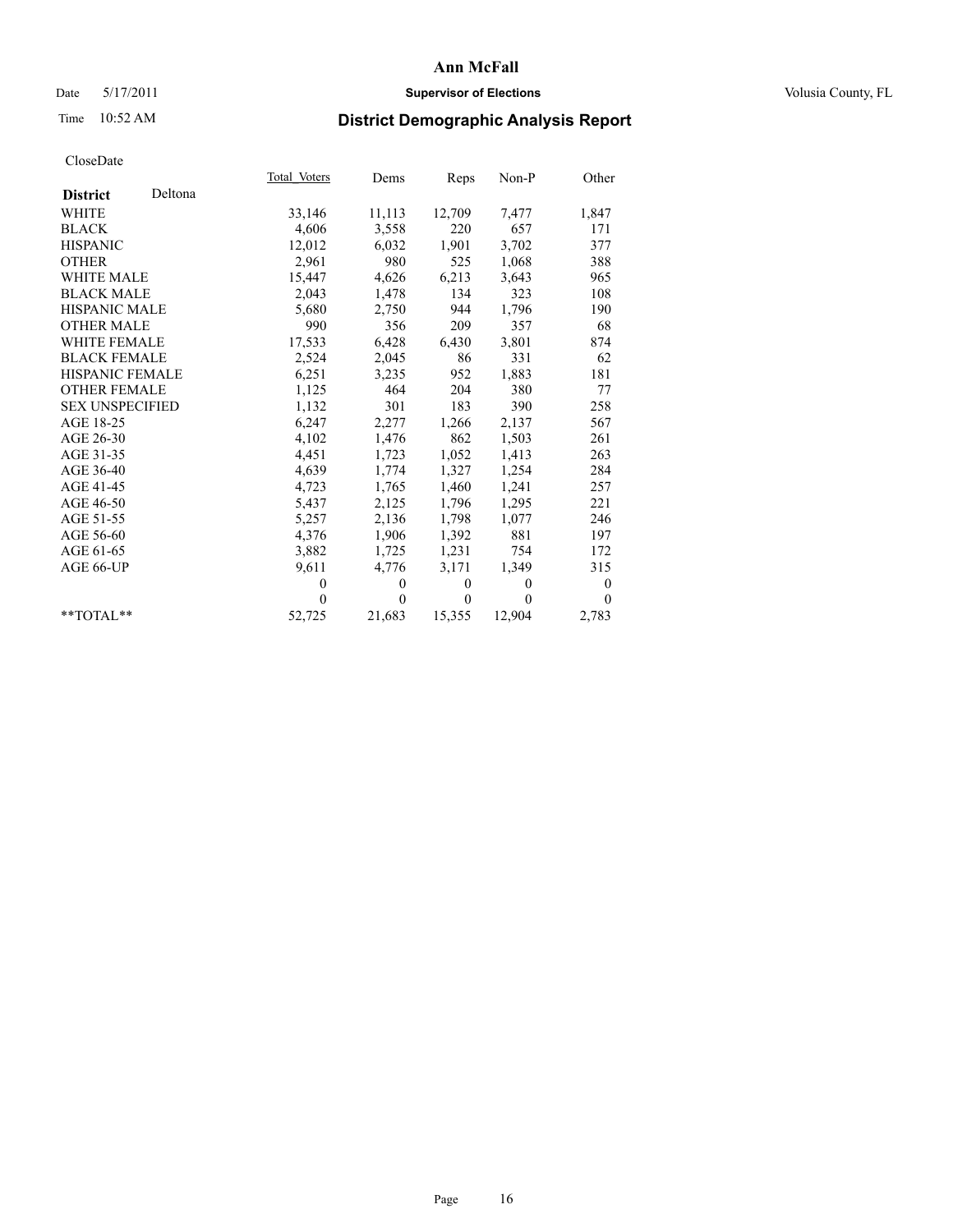## Date 5/17/2011 **Supervisor of Elections Supervisor of Elections** Volusia County, FL

# Time 10:52 AM **District Demographic Analysis Report**

|                        |           | <b>Total Voters</b> | Dems         | Reps     | $Non-P$      | Other            |
|------------------------|-----------|---------------------|--------------|----------|--------------|------------------|
| <b>District</b>        | Edgewater |                     |              |          |              |                  |
| <b>WHITE</b>           |           | 12,919              | 4,911        | 4,364    | 3,138        | 506              |
| <b>BLACK</b>           |           | 264                 | 198          | 13       | 44           | 9                |
| <b>HISPANIC</b>        |           | 169                 | 76           | 36       | 46           | 11               |
| <b>OTHER</b>           |           | 450                 | 133          | 91       | 167          | 59               |
| <b>WHITE MALE</b>      |           | 5,846               | 1,974        | 2,133    | 1,488        | 251              |
| <b>BLACK MALE</b>      |           | 121                 | 87           | 7        | 23           | $\overline{4}$   |
| <b>HISPANIC MALE</b>   |           | 72                  | 33           | 11       | 22           | 6                |
| <b>OTHER MALE</b>      |           | 144                 | 48           | 42       | 47           | 7                |
| <b>WHITE FEMALE</b>    |           | 7,006               | 2,910        | 2,205    | 1,638        | 253              |
| <b>BLACK FEMALE</b>    |           | 138                 | 108          | 6        | 20           | 4                |
| HISPANIC FEMALE        |           | 94                  | 42           | 25       | 22           | 5                |
| <b>OTHER FEMALE</b>    |           | 171                 | 63           | 38       | 60           | 10               |
| <b>SEX UNSPECIFIED</b> |           | 210                 | 53           | 37       | 75           | 45               |
| AGE 18-25              |           | 1,112               | 374          | 240      | 416          | 82               |
| AGE 26-30              |           | 841                 | 259          | 227      | 311          | 44               |
| AGE 31-35              |           | 888                 | 286          | 252      | 308          | 42               |
| AGE 36-40              |           | 953                 | 312          | 258      | 330          | 53               |
| AGE 41-45              |           | 973                 | 334          | 329      | 271          | 39               |
| AGE 46-50              |           | 1,234               | 479          | 418      | 289          | 48               |
| AGE 51-55              |           | 1,297               | 474          | 463      | 316          | 44               |
| AGE 56-60              |           | 1,287               | 550          | 437      | 261          | 39               |
| AGE 61-65              |           | 1,306               | 518          | 454      | 273          | 61               |
| AGE 66-UP              |           | 3,910               | 1,732        | 1,426    | 619          | 133              |
|                        |           | $\mathbf{0}$        | $\mathbf{0}$ | $\theta$ | $\mathbf{0}$ | $\boldsymbol{0}$ |
|                        |           | $\Omega$            | $\theta$     | $\theta$ | $\theta$     | $\theta$         |
| $*$ $TOTAI.**$         |           | 13,802              | 5,318        | 4,504    | 3,395        | 585              |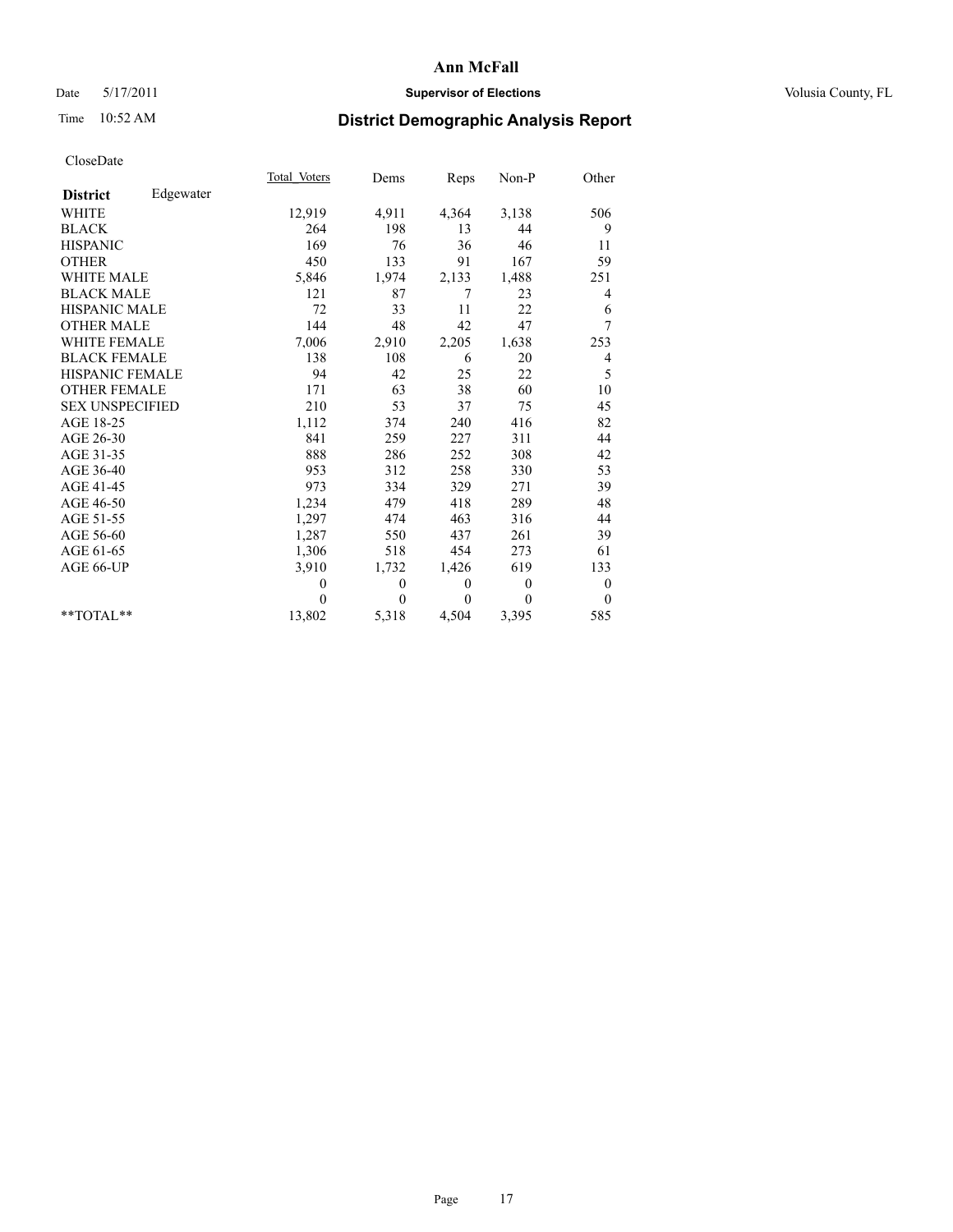## Date 5/17/2011 **Supervisor of Elections Supervisor of Elections** Volusia County, FL

# Time 10:52 AM **District Demographic Analysis Report**

|                               | Total Voters     | Dems     | Reps             | Non-P    | Other            |  |
|-------------------------------|------------------|----------|------------------|----------|------------------|--|
| Holly Hill<br><b>District</b> |                  |          |                  |          |                  |  |
| <b>WHITE</b>                  | 5,576            | 2,355    | 1,680            | 1,258    | 283              |  |
| <b>BLACK</b>                  | 734              | 601      | 27               | 98       | 8                |  |
| <b>HISPANIC</b>               | 157              | 75       | 27               | 50       | 5                |  |
| <b>OTHER</b>                  | 339              | 115      | 58               | 121      | 45               |  |
| <b>WHITE MALE</b>             | 2,515            | 936      | 821              | 626      | 132              |  |
| <b>BLACK MALE</b>             | 254              | 200      | 10               | 41       | 3                |  |
| <b>HISPANIC MALE</b>          | 71               | 27       | 16               | 25       | 3                |  |
| <b>OTHER MALE</b>             | 97               | 30       | 19               | 37       | 11               |  |
| <b>WHITE FEMALE</b>           | 3,033            | 1,408    | 853              | 626      | 146              |  |
| <b>BLACK FEMALE</b>           | 477              | 399      | 17               | 56       | 5                |  |
| <b>HISPANIC FEMALE</b>        | 86               | 48       | 11               | 25       | $\overline{c}$   |  |
| <b>OTHER FEMALE</b>           | 141              | 58       | 31               | 47       | 5                |  |
| <b>SEX UNSPECIFIED</b>        | 132              | 40       | 14               | 44       | 34               |  |
| AGE 18-25                     | 683              | 298      | 114              | 210      | 61               |  |
| AGE 26-30                     | 463              | 202      | 97               | 143      | 21               |  |
| AGE 31-35                     | 452              | 186      | 94               | 146      | 26               |  |
| AGE 36-40                     | 400              | 175      | 89               | 119      | 17               |  |
| AGE 41-45                     | 543              | 228      | 149              | 141      | 25               |  |
| AGE 46-50                     | 684              | 271      | 190              | 176      | 47               |  |
| AGE 51-55                     | 651              | 300      | 172              | 139      | 40               |  |
| AGE 56-60                     | 637              | 312      | 165              | 136      | 24               |  |
| AGE 61-65                     | 550              | 272      | 137              | 114      | 27               |  |
| AGE 66-UP                     | 1,743            | 902      | 585              | 203      | 53               |  |
|                               | $\boldsymbol{0}$ | $\theta$ | $\boldsymbol{0}$ | $\theta$ | $\boldsymbol{0}$ |  |
|                               | $\theta$         | $\theta$ | $\mathbf{0}$     | $\theta$ | $\theta$         |  |
| $*$ $TOTAI.**$                | 6,806            | 3,146    | 1,792            | 1,527    | 341              |  |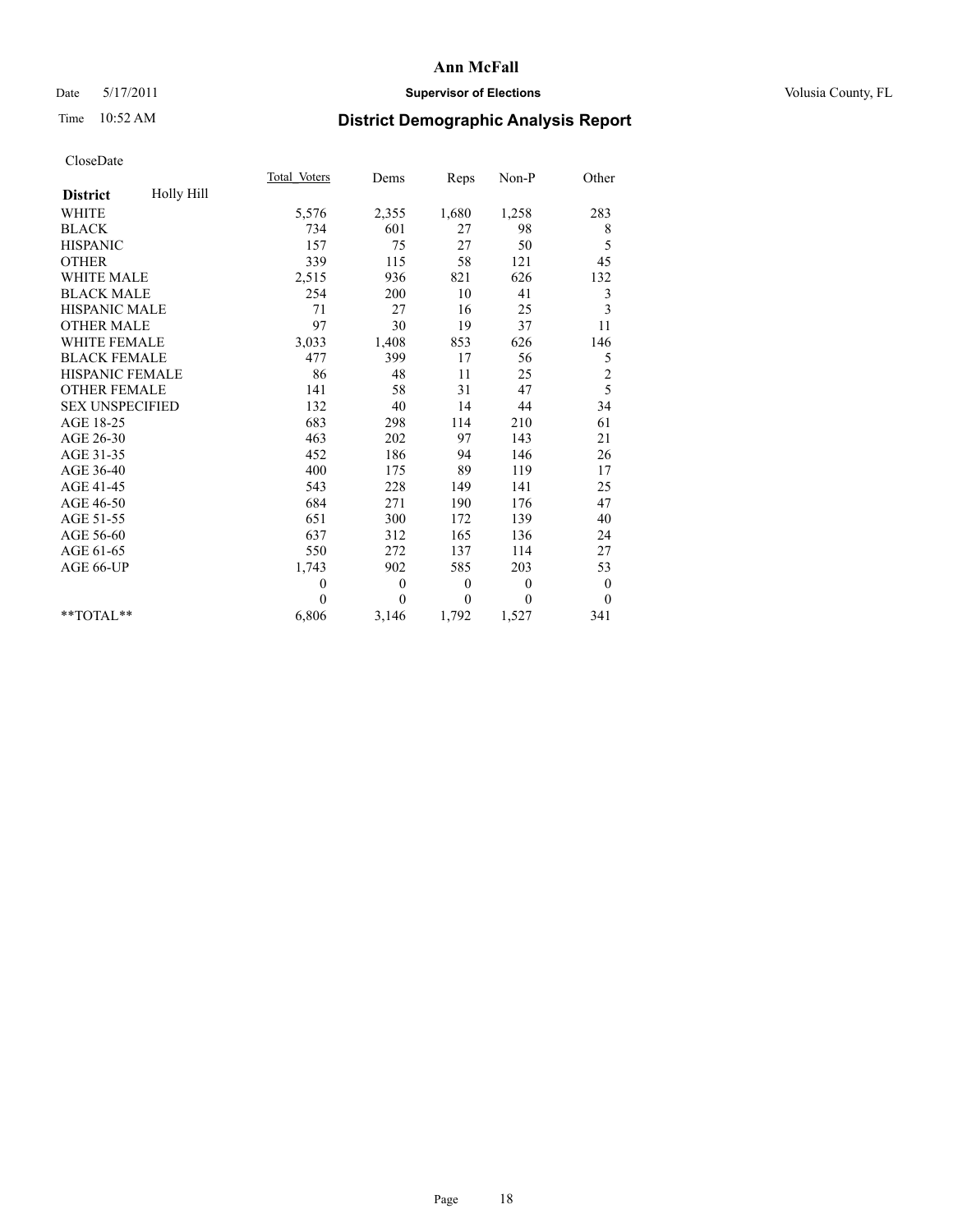## Date 5/17/2011 **Supervisor of Elections Supervisor of Elections** Volusia County, FL

# Time 10:52 AM **District Demographic Analysis Report**

|                        |            | Total Voters | Dems         | Reps     | Non-P        | Other            |  |
|------------------------|------------|--------------|--------------|----------|--------------|------------------|--|
| <b>District</b>        | Lake Helen |              |              |          |              |                  |  |
| <b>WHITE</b>           |            | 1,599        | 631          | 578      | 320          | 70               |  |
| <b>BLACK</b>           |            | 169          | 149          | 5        | 13           | 2                |  |
| <b>HISPANIC</b>        |            | 31           | 10           | 12       | 5            | 4                |  |
| <b>OTHER</b>           |            | 55           | 19           | 13       | 18           | 5                |  |
| <b>WHITE MALE</b>      |            | 725          | 257          | 284      | 152          | 32               |  |
| <b>BLACK MALE</b>      |            | 72           | 63           | 3        | 5            | 1                |  |
| <b>HISPANIC MALE</b>   |            | 9            | 3            | 5        | $\mathbf{0}$ |                  |  |
| <b>OTHER MALE</b>      |            | 16           | 7            |          | 6            | $\overline{c}$   |  |
| <b>WHITE FEMALE</b>    |            | 864          | 372          | 289      | 165          | 38               |  |
| <b>BLACK FEMALE</b>    |            | 97           | 86           | 2        | 8            | 1                |  |
| HISPANIC FEMALE        |            | 21           | 7            | 6        | 5            | 3                |  |
| <b>OTHER FEMALE</b>    |            | 23           | 11           | 4        | 7            | 1                |  |
| <b>SEX UNSPECIFIED</b> |            | 27           | 3            | 14       | 8            | $\overline{c}$   |  |
| AGE 18-25              |            | 153          | 55           | 38       | 49           | 11               |  |
| AGE 26-30              |            | 116          | 41           | 30       | 39           | 6                |  |
| AGE 31-35              |            | 104          | 40           | 28       | 28           | $\,$ 8 $\,$      |  |
| AGE 36-40              |            | 120          | 44           | 34       | 31           | 11               |  |
| AGE 41-45              |            | 139          | 55           | 45       | 31           | 8                |  |
| AGE 46-50              |            | 181          | 67           | 71       | 34           | 9                |  |
| AGE 51-55              |            | 210          | 97           | 72       | 34           | 7                |  |
| AGE 56-60              |            | 193          | 86           | 70       | 30           | 7                |  |
| AGE 61-65              |            | 178          | 92           | 56       | 28           | $\overline{c}$   |  |
| AGE 66-UP              |            | 460          | 232          | 164      | 52           | 12               |  |
|                        |            | $\theta$     | $\mathbf{0}$ | $\theta$ | $\mathbf{0}$ | $\boldsymbol{0}$ |  |
|                        |            | $\theta$     | $\theta$     | $\theta$ | $\theta$     | $\boldsymbol{0}$ |  |
| $*$ $TOTAI.**$         |            | 1,854        | 809          | 608      | 356          | 81               |  |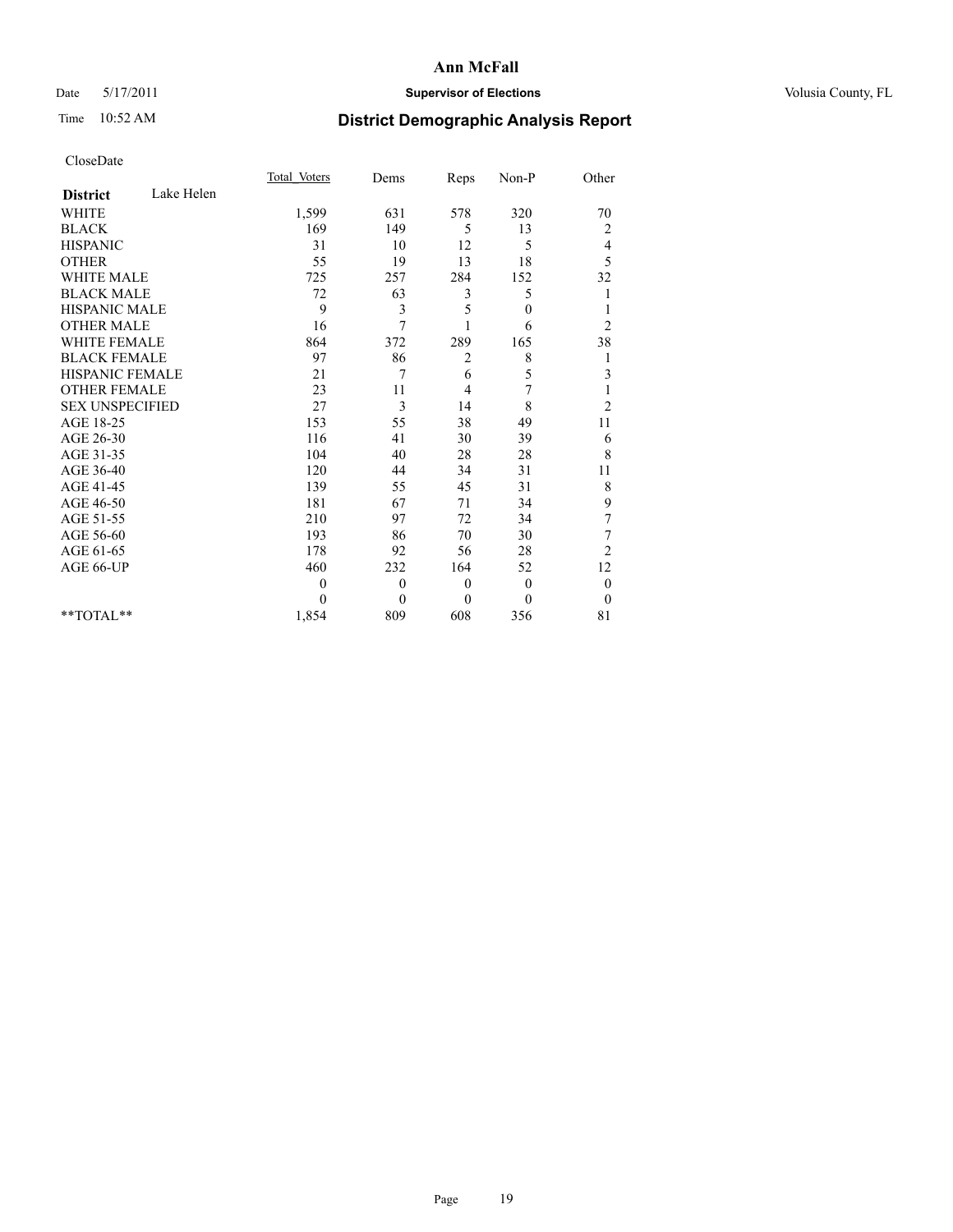## Date 5/17/2011 **Supervisor of Elections Supervisor of Elections** Volusia County, FL

# Time 10:52 AM **District Demographic Analysis Report**

|                                     | Total Voters | Dems         | Reps         | $Non-P$  | Other            |
|-------------------------------------|--------------|--------------|--------------|----------|------------------|
| New Smyrna Beach<br><b>District</b> |              |              |              |          |                  |
| <b>WHITE</b>                        | 15,259       | 5,176        | 6,195        | 3,260    | 628              |
| <b>BLACK</b>                        | 727          | 612          | 21           | 81       | 13               |
| <b>HISPANIC</b>                     | 191          | 69           | 51           | 63       | 8                |
| <b>OTHER</b>                        | 549          | 141          | 113          | 194      | 101              |
| <b>WHITE MALE</b>                   | 7,007        | 2,060        | 2,971        | 1,647    | 329              |
| <b>BLACK MALE</b>                   | 301          | 239          | 9            | 45       | 8                |
| <b>HISPANIC MALE</b>                | 91           | 28           | 22           | 37       | 4                |
| <b>OTHER MALE</b>                   | 161          | 45           | 43           | 64       | 9                |
| <b>WHITE FEMALE</b>                 | 8,155        | 3,078        | 3,190        | 1,590    | 297              |
| <b>BLACK FEMALE</b>                 | 422          | 369          | 12           | 36       | 5                |
| HISPANIC FEMALE                     | 100          | 41           | 29           | 26       | 4                |
| <b>OTHER FEMALE</b>                 | 200          | 69           | 53           | 62       | 16               |
| <b>SEX UNSPECIFIED</b>              | 289          | 69           | 51           | 91       | 78               |
| AGE 18-25                           | 1,058        | 358          | 238          | 376      | 86               |
| AGE 26-30                           | 786          | 276          | 203          | 252      | 55               |
| AGE 31-35                           | 837          | 246          | 245          | 292      | 54               |
| AGE 36-40                           | 850          | 297          | 252          | 249      | 52               |
| AGE 41-45                           | 905          | 301          | 347          | 216      | 41               |
| AGE 46-50                           | 1,221        | 401          | 503          | 265      | 52               |
| AGE 51-55                           | 1,485        | 536          | 567          | 321      | 61               |
| AGE 56-60                           | 1,669        | 653          | 601          | 346      | 69               |
| AGE 61-65                           | 1,850        | 678          | 730          | 376      | 66               |
| AGE 66-UP                           | 6,065        | 2,252        | 2,694        | 905      | 214              |
|                                     | $\theta$     | $\mathbf{0}$ | $\mathbf{0}$ | $\Omega$ | $\boldsymbol{0}$ |
|                                     | $\theta$     | $\theta$     | $\theta$     | $\theta$ | $\theta$         |
| $*$ $TOTAI.**$                      | 16,726       | 5,998        | 6,380        | 3,598    | 750              |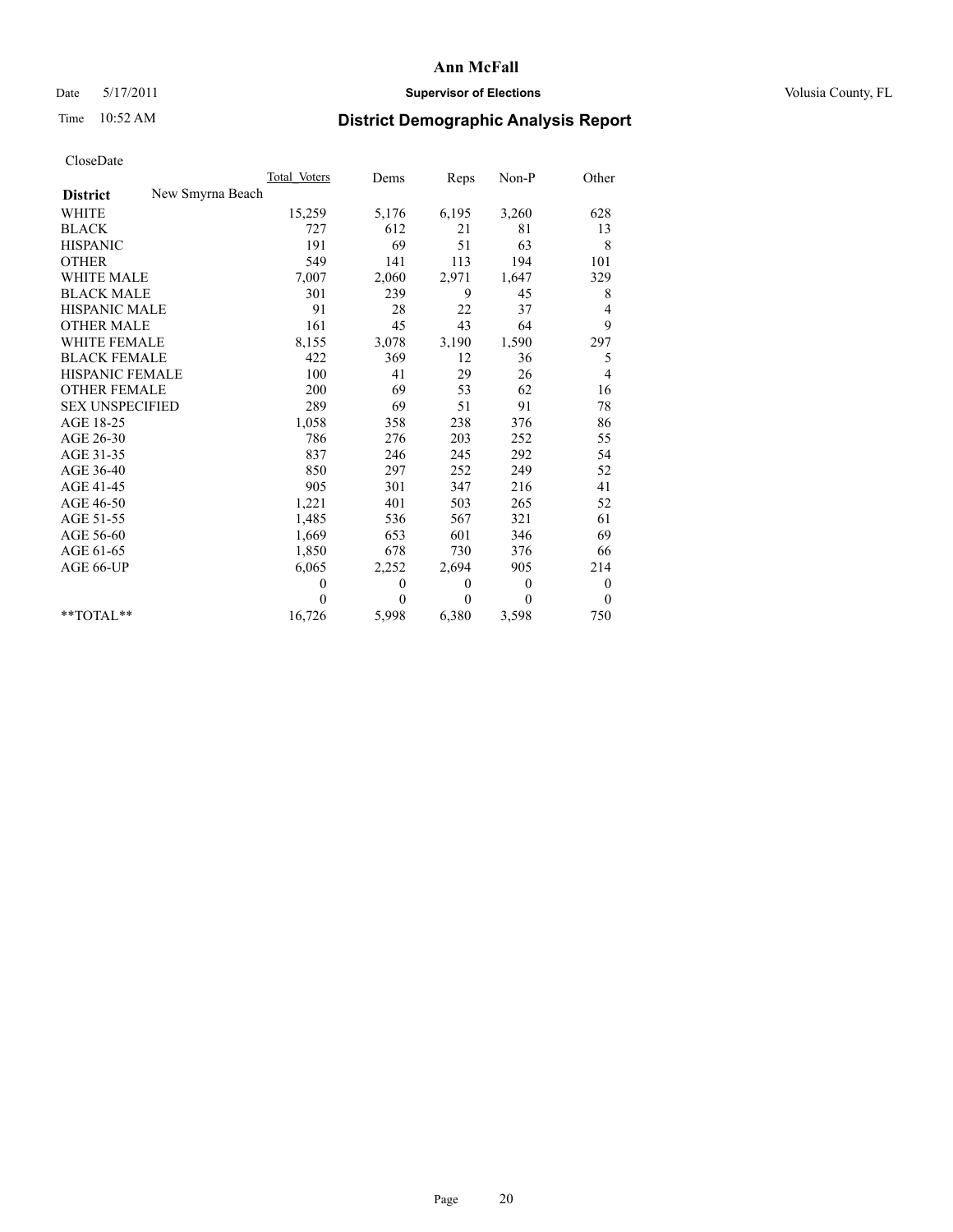## Date 5/17/2011 **Supervisor of Elections Supervisor of Elections** Volusia County, FL

# Time 10:52 AM **District Demographic Analysis Report**

|                             | Total Voters | Dems         | Reps           | Non-P        | Other                   |
|-----------------------------|--------------|--------------|----------------|--------------|-------------------------|
| Oak Hill<br><b>District</b> |              |              |                |              |                         |
| <b>WHITE</b>                | 1,060        | 395          | 393            | 235          | 37                      |
| <b>BLACK</b>                | 175          | 152          | 5              | 17           |                         |
| <b>HISPANIC</b>             | 4            | 3            |                | $\mathbf{0}$ | $\mathbf{0}$            |
| <b>OTHER</b>                | 38           | 9            | 8              | 13           | 8                       |
| <b>WHITE MALE</b>           | 511          | 172          | 198            | 117          | 24                      |
| <b>BLACK MALE</b>           | 77           | 65           | 3              | 8            | 1                       |
| <b>HISPANIC MALE</b>        | 1            | $\mathbf{0}$ |                | $\theta$     | $\boldsymbol{0}$        |
| <b>OTHER MALE</b>           | 18           | 4            | $\overline{4}$ | 9            |                         |
| <b>WHITE FEMALE</b>         | 541          | 222          | 190            | 116          | 13                      |
| <b>BLACK FEMALE</b>         | 97           | 87           |                | 9            | $\boldsymbol{0}$        |
| HISPANIC FEMALE             | 3            | 3            | $\mathbf{0}$   | $\theta$     | 0                       |
| <b>OTHER FEMALE</b>         | 14           | 5            | 3              | 3            | 3                       |
| <b>SEX UNSPECIFIED</b>      | 15           |              | 7              | 3            | 4                       |
| AGE 18-25                   | 96           | 44           | 19             | 24           | 9                       |
| AGE 26-30                   | 60           | 32           | 15             | 11           | $\overline{c}$          |
| AGE 31-35                   | 62           | 17           | 25             | 20           | $\boldsymbol{0}$        |
| AGE 36-40                   | 65           | 29           | 18             | 15           | 3                       |
| AGE 41-45                   | 74           | 30           | 25             | 15           | 4                       |
| AGE 46-50                   | 111          | 50           | 36             | 22           | 3                       |
| AGE 51-55                   | 146          | 74           | 42             | 27           | $\overline{\mathbf{3}}$ |
| AGE 56-60                   | 116          | 49           | 36             | 26           | 5                       |
| AGE 61-65                   | 151          | 68           | 38             | 37           | 8                       |
| AGE 66-UP                   | 396          | 166          | 153            | 68           | 9                       |
|                             | 0            | $\theta$     | $\mathbf{0}$   | $\theta$     | $\mathbf{0}$            |
|                             | $\theta$     | $\theta$     | $\mathbf{0}$   | $\Omega$     | $\theta$                |
| $*$ TOTAL $*$               | 1,277        | 559          | 407            | 265          | 46                      |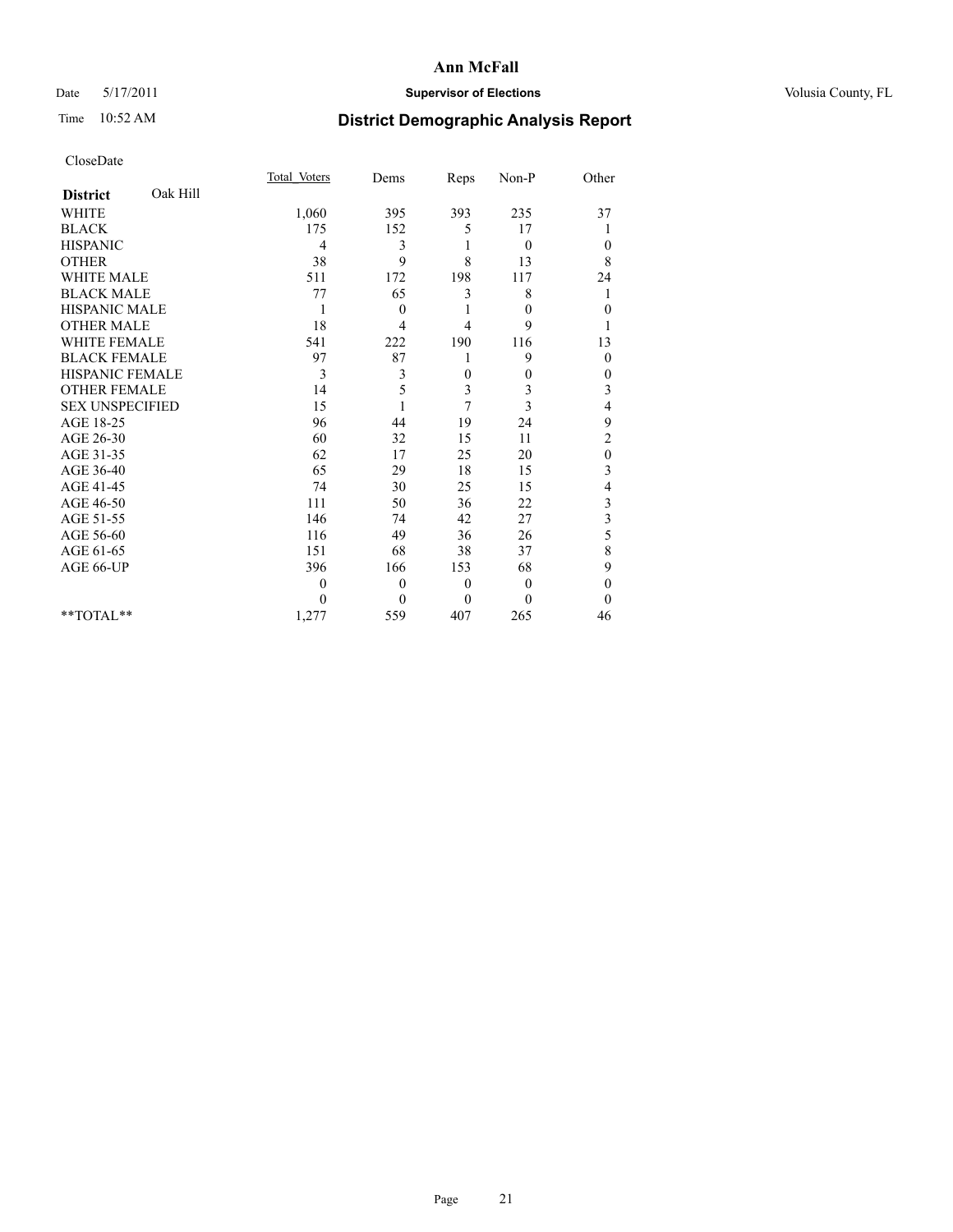## Date 5/17/2011 **Supervisor of Elections Supervisor of Elections** Volusia County, FL

# Time 10:52 AM **District Demographic Analysis Report**

|                        |             | Total Voters | Dems         | Reps           | $Non-P$  | Other            |  |
|------------------------|-------------|--------------|--------------|----------------|----------|------------------|--|
| <b>District</b>        | Orange City |              |              |                |          |                  |  |
| <b>WHITE</b>           |             | 4,973        | 1,689        | 2,040          | 994      | 250              |  |
| <b>BLACK</b>           |             | 301          | 242          | 10             | 43       | 6                |  |
| <b>HISPANIC</b>        |             | 653          | 310          | 112            | 214      | 17               |  |
| <b>OTHER</b>           |             | 279          | 97           | 64             | 96       | 22               |  |
| <b>WHITE MALE</b>      |             | 2,146        | 643          | 911            | 456      | 136              |  |
| <b>BLACK MALE</b>      |             | 113          | 79           | 6              | 24       | 4                |  |
| <b>HISPANIC MALE</b>   |             | 279          | 127          | 53             | 92       | 7                |  |
| <b>OTHER MALE</b>      |             | 92           | 35           | 25             | 27       | 5                |  |
| WHITE FEMALE           |             | 2,805        | 1,037        | 1,121          | 533      | 114              |  |
| <b>BLACK FEMALE</b>    |             | 185          | 160          | $\overline{4}$ | 19       | $\overline{2}$   |  |
| <b>HISPANIC FEMALE</b> |             | 372          | 183          | 58             | 121      | 10               |  |
| <b>OTHER FEMALE</b>    |             | 109          | 43           | 22             | 39       | 5                |  |
| <b>SEX UNSPECIFIED</b> |             | 105          | 31           | 26             | 36       | 12               |  |
| AGE 18-25              |             | 492          | 160          | 136            | 165      | 31               |  |
| AGE 26-30              |             | 394          | 144          | 113            | 115      | 22               |  |
| AGE 31-35              |             | 407          | 136          | 127            | 120      | 24               |  |
| AGE 36-40              |             | 359          | 123          | 113            | 104      | 19               |  |
| AGE 41-45              |             | 380          | 135          | 116            | 115      | 14               |  |
| AGE 46-50              |             | 463          | 156          | 158            | 124      | 25               |  |
| AGE 51-55              |             | 452          | 167          | 164            | 99       | 22               |  |
| AGE 56-60              |             | 470          | 208          | 142            | 102      | 18               |  |
| AGE 61-65              |             | 490          | 197          | 176            | 91       | 26               |  |
| AGE 66-UP              |             | 2,299        | 912          | 981            | 312      | 94               |  |
|                        |             | $\theta$     | $\mathbf{0}$ | $\theta$       | $\theta$ | $\boldsymbol{0}$ |  |
|                        |             | $\theta$     | $\theta$     | $\theta$       | $\theta$ | $\theta$         |  |
| $*$ $TOTAI.**$         |             | 6,206        | 2,338        | 2,226          | 1,347    | 295              |  |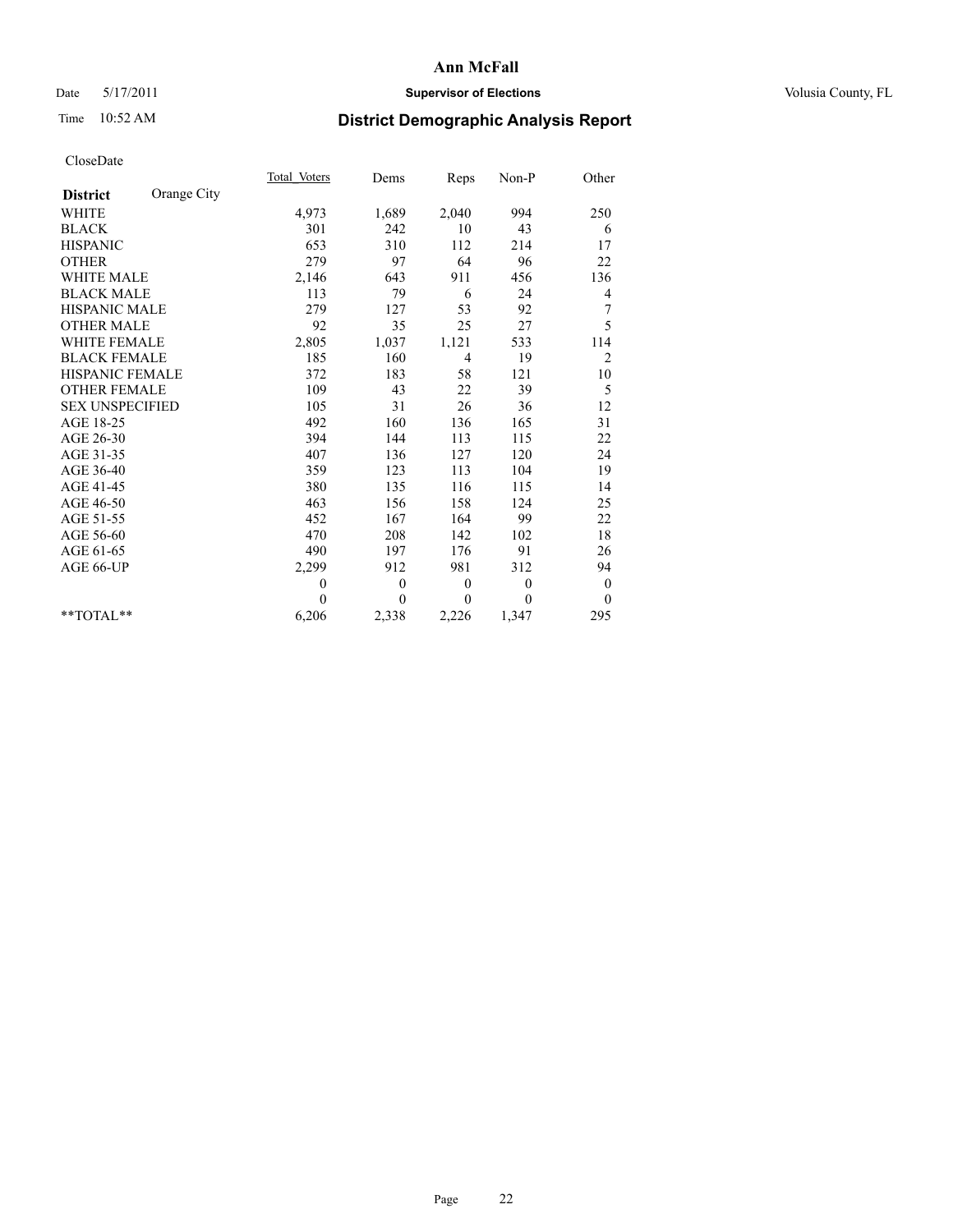## Date 5/17/2011 **Supervisor of Elections Supervisor of Elections** Volusia County, FL

# Time 10:52 AM **District Demographic Analysis Report**

|                        |              | Total Voters | Dems         | Reps         | Non-P        | Other            |  |
|------------------------|--------------|--------------|--------------|--------------|--------------|------------------|--|
| <b>District</b>        | Ormond Beach |              |              |              |              |                  |  |
| <b>WHITE</b>           |              | 25,250       | 8,850        | 10,708       | 4,749        | 943              |  |
| <b>BLACK</b>           |              | 805          | 608          | 48           | 121          | 28               |  |
| <b>HISPANIC</b>        |              | 477          | 198          | 130          | 131          | 18               |  |
| <b>OTHER</b>           |              | 1,388        | 465          | 355          | 426          | 142              |  |
| WHITE MALE             |              | 11,394       | 3,544        | 5,064        | 2,292        | 494              |  |
| <b>BLACK MALE</b>      |              | 366          | 265          | 26           | 61           | 14               |  |
| <b>HISPANIC MALE</b>   |              | 195          | 59           | 69           | 57           | 10               |  |
| <b>OTHER MALE</b>      |              | 511          | 164          | 144          | 179          | 24               |  |
| <b>WHITE FEMALE</b>    |              | 13,730       | 5,269        | 5,603        | 2,416        | 442              |  |
| <b>BLACK FEMALE</b>    |              | 430          | 336          | 22           | 59           | 13               |  |
| <b>HISPANIC FEMALE</b> |              | 276          | 137          | 57           | 74           | 8                |  |
| <b>OTHER FEMALE</b>    |              | 562          | 225          | 161          | 152          | 24               |  |
| <b>SEX UNSPECIFIED</b> |              | 456          | 122          | 95           | 137          | 102              |  |
| AGE 18-25              |              | 2,282        | 757          | 714          | 646          | 165              |  |
| AGE 26-30              |              | 1,315        | 431          | 406          | 417          | 61               |  |
| AGE 31-35              |              | 1,292        | 401          | 432          | 389          | 70               |  |
| AGE 36-40              |              | 1,522        | 472          | 580          | 382          | 88               |  |
| AGE 41-45              |              | 1,936        | 576          | 861          | 420          | 79               |  |
| AGE 46-50              |              | 2,464        | 804          | 1,088        | 490          | 82               |  |
| AGE 51-55              |              | 2,691        | 973          | 1,143        | 498          | 77               |  |
| AGE 56-60              |              | 2,713        | 1,067        | 1,078        | 473          | 95               |  |
| AGE 61-65              |              | 2,782        | 1,113        | 1,091        | 476          | 102              |  |
| AGE 66-UP              |              | 8,922        | 3,527        | 3,847        | 1,236        | 312              |  |
|                        |              | $\mathbf{0}$ | $\mathbf{0}$ | $\mathbf{0}$ | $\mathbf{0}$ | $\boldsymbol{0}$ |  |
|                        |              | $\theta$     | $\theta$     | $\mathbf{0}$ | $\theta$     | $\theta$         |  |
| $*$ $TOTAI.**$         |              | 27,920       | 10,121       | 11,241       | 5,427        | 1,131            |  |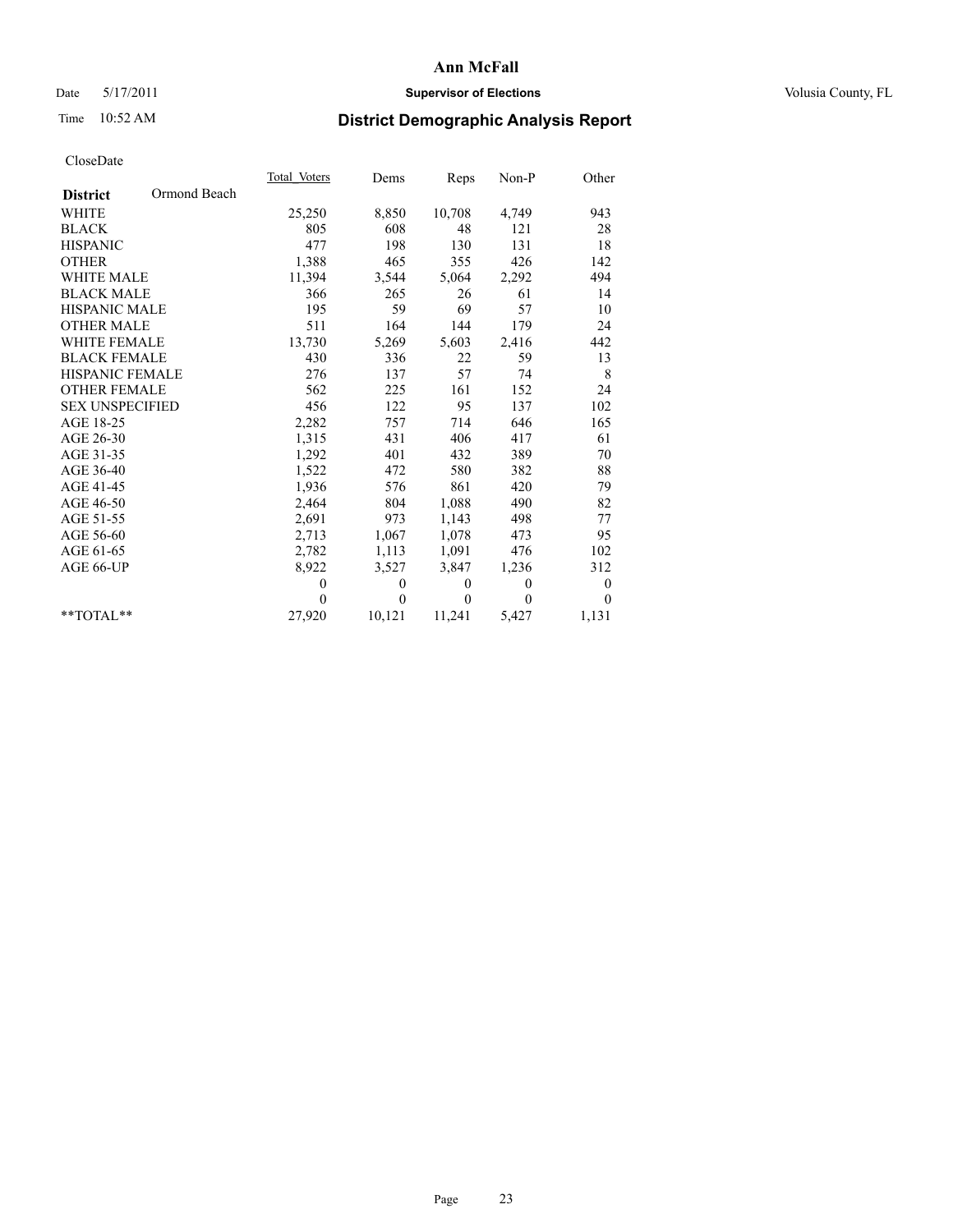## Date 5/17/2011 **Supervisor of Elections Supervisor of Elections** Volusia County, FL

# Time 10:52 AM **District Demographic Analysis Report**

|                        |         | Total Voters | Dems           | Reps           | Non-P          | Other                   |  |
|------------------------|---------|--------------|----------------|----------------|----------------|-------------------------|--|
| <b>District</b>        | Pierson |              |                |                |                |                         |  |
| <b>WHITE</b>           |         | 527          | 213            | 218            | 78             | 18                      |  |
| <b>BLACK</b>           |         | 57           | 46             | 4              | 6              | 1                       |  |
| <b>HISPANIC</b>        |         | 94           | 37             | 5              | 49             | 3                       |  |
| <b>OTHER</b>           |         | 22           | $\overline{4}$ | 3              | 14             |                         |  |
| <b>WHITE MALE</b>      |         | 250          | 96             | 111            | 30             | 13                      |  |
| <b>BLACK MALE</b>      |         | 25           | 19             | $\overline{c}$ | 4              | $\theta$                |  |
| <b>HISPANIC MALE</b>   |         | 41           | 22             | 1              | 17             | 1                       |  |
| <b>OTHER MALE</b>      |         | 10           | $\overline{2}$ | $\overline{2}$ | 6              | $\boldsymbol{0}$        |  |
| <b>WHITE FEMALE</b>    |         | 275          | 117            | 106            | 47             | 5                       |  |
| <b>BLACK FEMALE</b>    |         | 32           | 27             | $\overline{2}$ | $\overline{2}$ |                         |  |
| HISPANIC FEMALE        |         | 51           | 15             | 4              | 30             | $\overline{c}$          |  |
| <b>OTHER FEMALE</b>    |         | 4            | 2              | 1              | 1              | $\mathbf{0}$            |  |
| <b>SEX UNSPECIFIED</b> |         | 12           | $\Omega$       | $\mathbf{1}$   | 10             |                         |  |
| AGE 18-25              |         | 91           | 27             | 20             | 42             | $\overline{c}$          |  |
| AGE 26-30              |         | 59           | 16             | 17             | 24             | $\overline{c}$          |  |
| AGE 31-35              |         | 49           | 16             | 13             | 16             | $\overline{\mathbf{4}}$ |  |
| AGE 36-40              |         | 45           | 19             | 15             | 9              | $\overline{c}$          |  |
| AGE 41-45              |         | 41           | 18             | 12             | 10             | 1                       |  |
| AGE 46-50              |         | 60           | 27             | 18             | 11             | 4                       |  |
| AGE 51-55              |         | 78           | 37             | 32             | 8              | 1                       |  |
| AGE 56-60              |         | 71           | 31             | 29             | 9              | $\overline{c}$          |  |
| AGE 61-65              |         | 48           | 28             | 14             | 5              | $\mathbf{1}$            |  |
| AGE 66-UP              |         | 158          | 81             | 60             | 13             | 4                       |  |
|                        |         | $\mathbf{0}$ | $\overline{0}$ | $\mathbf{0}$   | $\overline{0}$ | $\theta$                |  |
|                        |         | $\theta$     | $\theta$       | $\theta$       | $\theta$       | $\theta$                |  |
| $*$ $TOTAI.**$         |         | 700          | 300            | 230            | 147            | 23                      |  |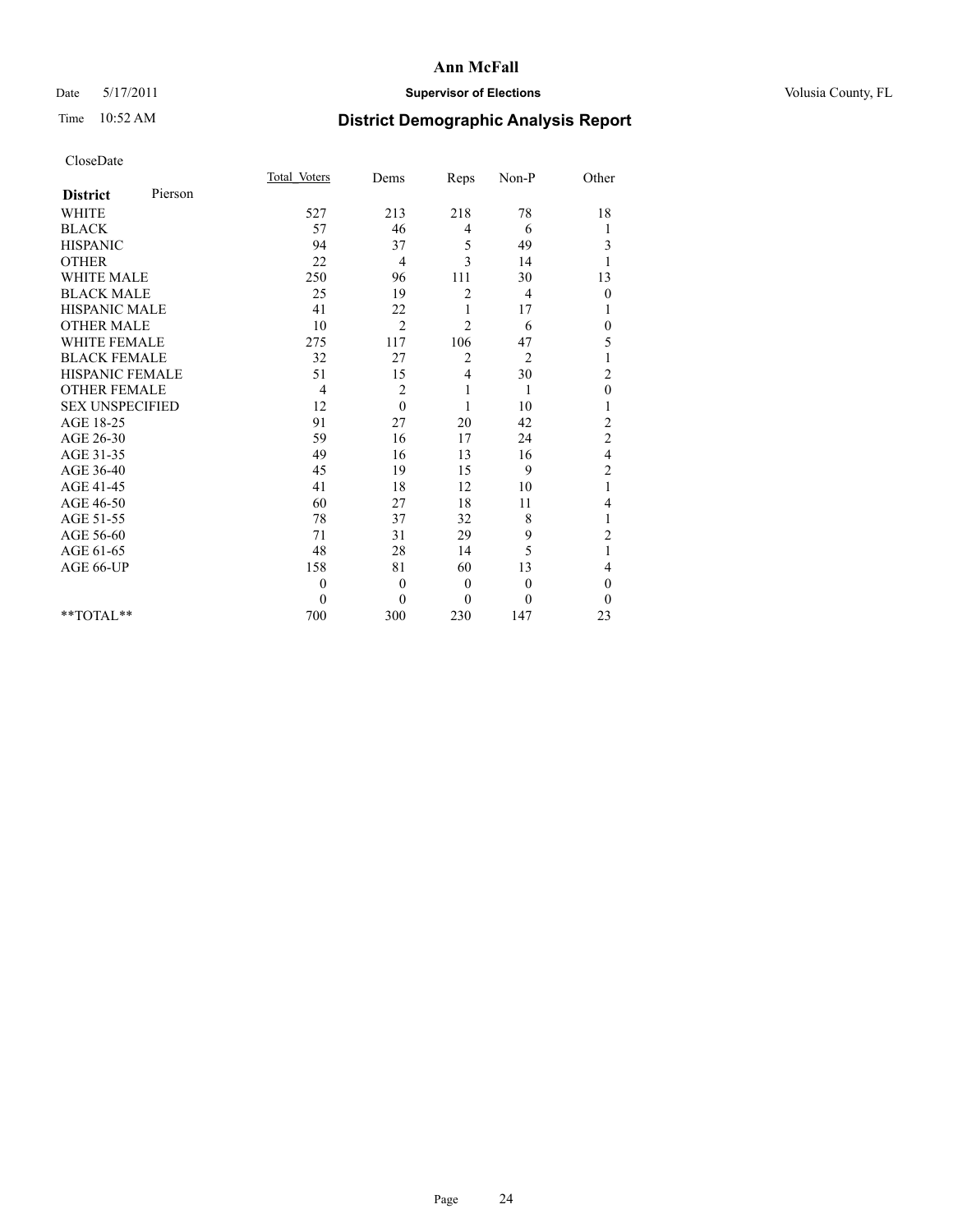## Date 5/17/2011 **Supervisor of Elections Supervisor of Elections** Volusia County, FL

# Time 10:52 AM **District Demographic Analysis Report**

|                        |             | Total Voters | Dems           | Reps         | Non-P          | Other            |
|------------------------|-------------|--------------|----------------|--------------|----------------|------------------|
| <b>District</b>        | Ponce Inlet |              |                |              |                |                  |
| <b>WHITE</b>           |             | 2,556        | 667            | 1,269        | 515            | 105              |
| <b>BLACK</b>           |             | 6            | 3              |              | 2              | $\boldsymbol{0}$ |
| <b>HISPANIC</b>        |             | 36           | 8              | 16           | 10             | $\overline{c}$   |
| <b>OTHER</b>           |             | 103          | 27             | 33           | 32             | 11               |
| <b>WHITE MALE</b>      |             | 1,222        | 277            | 626          | 265            | 54               |
| <b>BLACK MALE</b>      |             | 2            | 1              | $\mathbf{0}$ | 1              | $\boldsymbol{0}$ |
| HISPANIC MALE          |             | 17           | 6              | 6            | 3              | $\overline{c}$   |
| <b>OTHER MALE</b>      |             | 38           | 10             | 13           | 11             | 4                |
| WHITE FEMALE           |             | 1,318        | 386            | 637          | 245            | 50               |
| <b>BLACK FEMALE</b>    |             | 4            | $\overline{c}$ | 1            | 1              | $\theta$         |
| HISPANIC FEMALE        |             | 19           | 2              | 10           | 7              | 0                |
| <b>OTHER FEMALE</b>    |             | 40           | 12             | 14           | 11             | $\mathfrak{Z}$   |
| <b>SEX UNSPECIFIED</b> |             | 41           | 9              | 12           | 15             | 5                |
| AGE 18-25              |             | 134          | 37             | 55           | 32             | 10               |
| AGE 26-30              |             | 95           | 28             | 31           | 31             | 5                |
| AGE 31-35              |             | 74           | 15             | 20           | 33             | 6                |
| AGE 36-40              |             | 87           | 21             | 37           | 24             | 5                |
| AGE 41-45              |             | 103          | 24             | 49           | 23             | 7                |
| AGE 46-50              |             | 177          | 47             | 89           | 36             | 5                |
| AGE 51-55              |             | 244          | 61             | 123          | 51             | 9                |
| AGE 56-60              |             | 292          | 80             | 130          | 70             | 12               |
| AGE 61-65              |             | 414          | 105            | 201          | 83             | 25               |
| AGE 66-UP              |             | 1,081        | 287            | 584          | 176            | 34               |
|                        |             | $\theta$     | $\theta$       | $\mathbf{0}$ | $\overline{0}$ | $\boldsymbol{0}$ |
|                        |             | $\Omega$     | $\mathbf{0}$   | $\mathbf{0}$ | $\theta$       | $\theta$         |
| $*$ $TOTAI.**$         |             | 2,701        | 705            | 1,319        | 559            | 118              |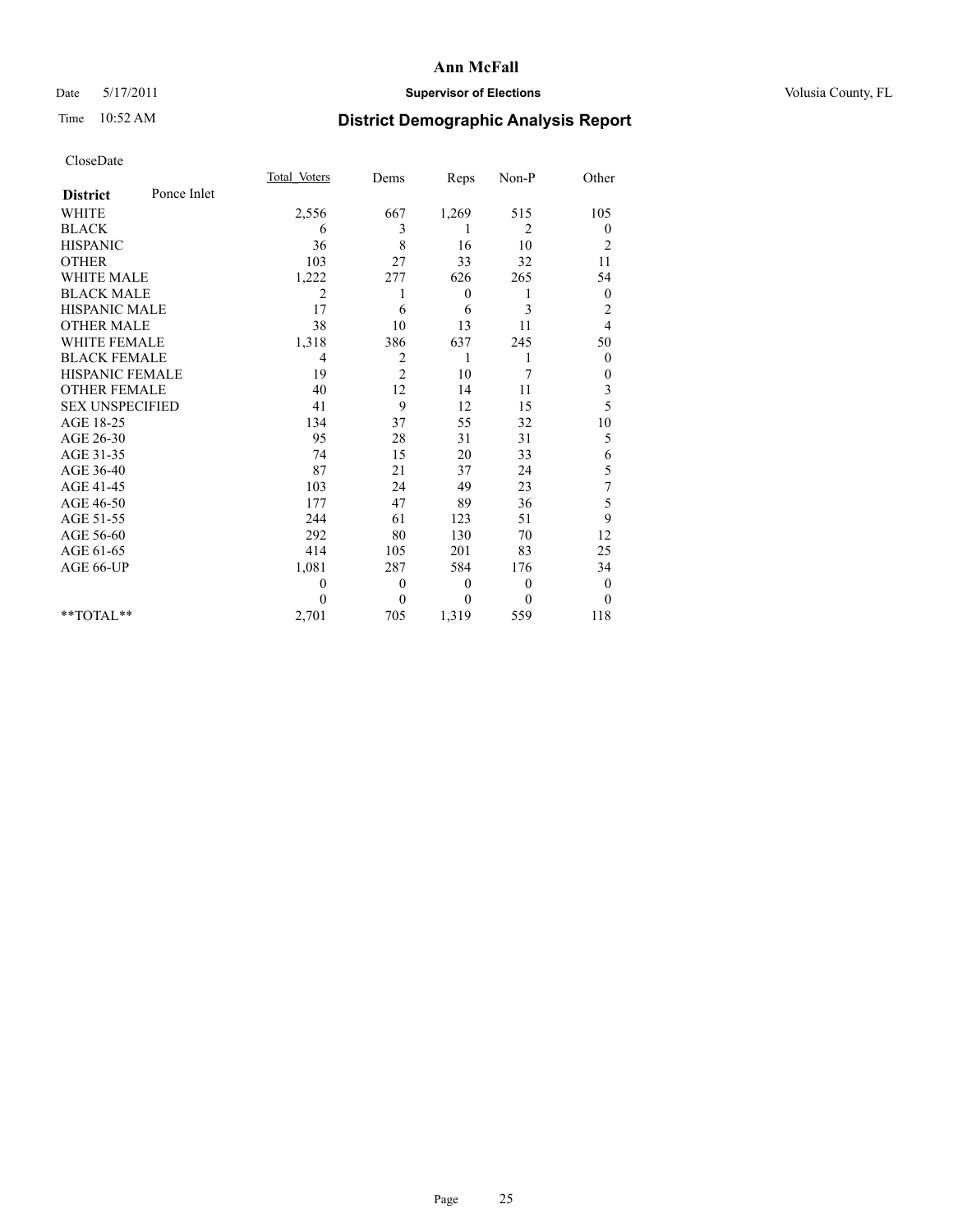## Date 5/17/2011 **Supervisor of Elections Supervisor of Elections** Volusia County, FL

# Time 10:52 AM **District Demographic Analysis Report**

|                                | Total Voters | Dems     | Reps     | $Non-P$  | Other            |
|--------------------------------|--------------|----------|----------|----------|------------------|
| Port Orange<br><b>District</b> |              |          |          |          |                  |
| <b>WHITE</b>                   | 33,857       | 11,983   | 12,919   | 7,469    | 1,486            |
| <b>BLACK</b>                   | 969          | 777      | 52       | 116      | 24               |
| <b>HISPANIC</b>                | 844          | 341      | 183      | 288      | 32               |
| <b>OTHER</b>                   | 1,753        | 562      | 382      | 622      | 187              |
| <b>WHITE MALE</b>              | 15,435       | 4,798    | 6,228    | 3,651    | 758              |
| <b>BLACK MALE</b>              | 431          | 329      | 34       | 54       | 14               |
| <b>HISPANIC MALE</b>           | 361          | 142      | 75       | 130      | 14               |
| <b>OTHER MALE</b>              | 621          | 196      | 149      | 237      | 39               |
| <b>WHITE FEMALE</b>            | 18,196       | 7,119    | 6,608    | 3.763    | 706              |
| <b>BLACK FEMALE</b>            | 534          | 445      | 17       | 62       | 10               |
| HISPANIC FEMALE                | 476          | 198      | 105      | 155      | 18               |
| <b>OTHER FEMALE</b>            | 712          | 274      | 157      | 237      | 44               |
| <b>SEX UNSPECIFIED</b>         | 657          | 162      | 163      | 206      | 126              |
| AGE 18-25                      | 3,259        | 1,124    | 888      | 988      | 259              |
| AGE 26-30                      | 2,440        | 823      | 687      | 802      | 128              |
| AGE 31-35                      | 2,164        | 723      | 624      | 699      | 118              |
| AGE 36-40                      | 2,320        | 748      | 819      | 648      | 105              |
| AGE 41-45                      | 2,638        | 843      | 983      | 699      | 113              |
| AGE 46-50                      | 3,331        | 1,061    | 1,362    | 769      | 139              |
| AGE 51-55                      | 3,388        | 1,232    | 1,370    | 668      | 118              |
| AGE 56-60                      | 3,461        | 1,380    | 1,287    | 665      | 129              |
| AGE 61-65                      | 3,610        | 1,425    | 1,300    | 711      | 174              |
| AGE 66-UP                      | 10,811       | 4,304    | 4,215    | 1,846    | 446              |
|                                | $\theta$     | $\theta$ | $\theta$ | $\theta$ | $\boldsymbol{0}$ |
|                                | $\Omega$     | $\theta$ | $\theta$ | $\theta$ | $\theta$         |
| $*$ $TOTAI.**$                 | 37,423       | 13,663   | 13,536   | 8,495    | 1,729            |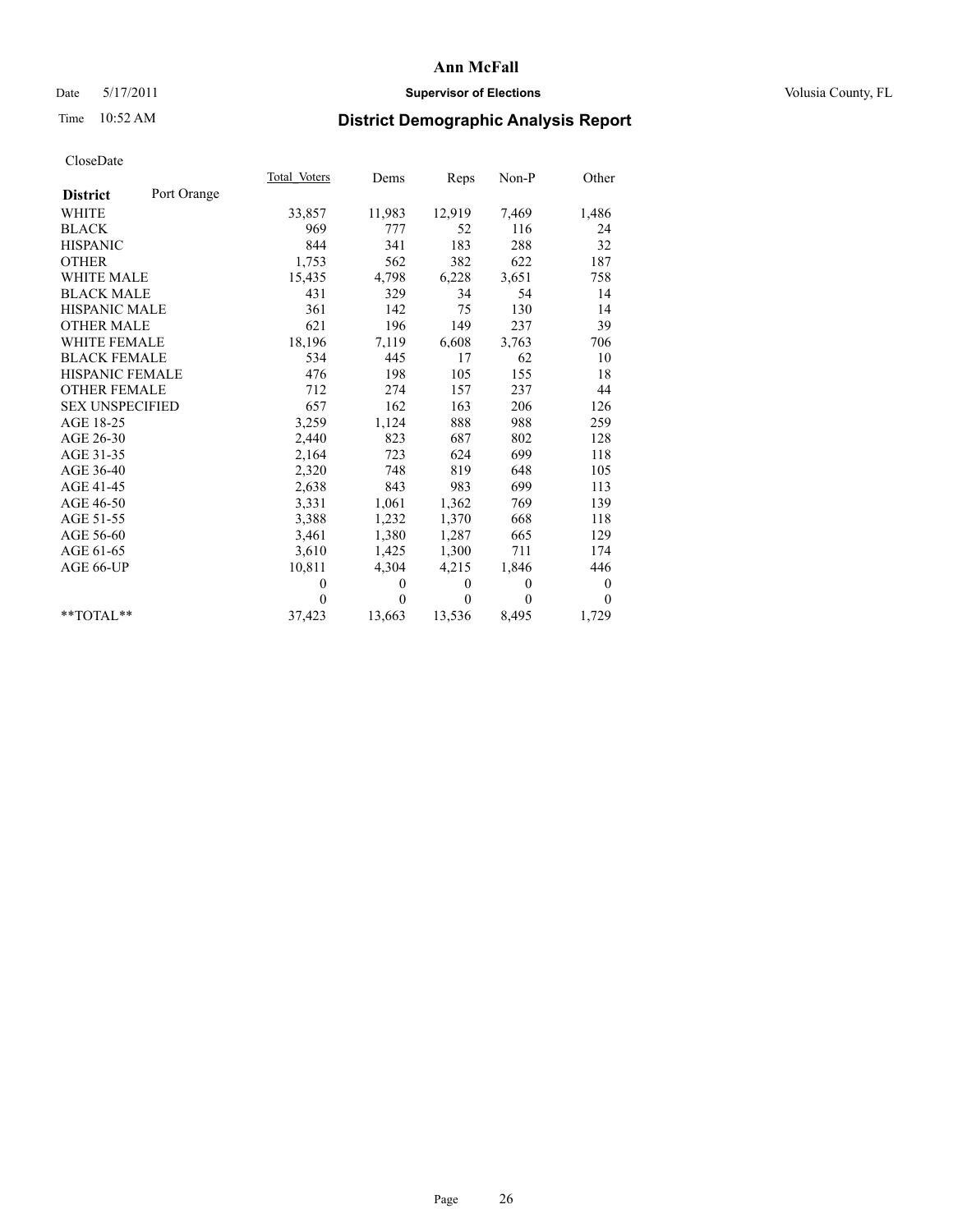## Date 5/17/2011 **Supervisor of Elections Supervisor of Elections** Volusia County, FL

# Time 10:52 AM **District Demographic Analysis Report**

|                        |               | <b>Total Voters</b> | Dems     | Reps         | $Non-P$  | Other            |
|------------------------|---------------|---------------------|----------|--------------|----------|------------------|
| <b>District</b>        | South Daytona |                     |          |              |          |                  |
| <b>WHITE</b>           |               | 6,488               | 2,653    | 2,205        | 1,376    | 254              |
| <b>BLACK</b>           |               | 593                 | 473      | 15           | 89       | 16               |
| <b>HISPANIC</b>        |               | 156                 | 83       | 27           | 43       | 3                |
| <b>OTHER</b>           |               | 360                 | 142      | 66           | 126      | 26               |
| <b>WHITE MALE</b>      |               | 2,988               | 1,059    | 1,111        | 671      | 147              |
| <b>BLACK MALE</b>      |               | 220                 | 167      | 5            | 45       | 3                |
| <b>HISPANIC MALE</b>   |               | 77                  | 40       | 14           | 21       | $\overline{c}$   |
| <b>OTHER MALE</b>      |               | 102                 | 41       | 25           | 34       | $\overline{2}$   |
| WHITE FEMALE           |               | 3,465               | 1,574    | 1,084        | 700      | 107              |
| <b>BLACK FEMALE</b>    |               | 368                 | 302      | 9            | 44       | 13               |
| HISPANIC FEMALE        |               | 78                  | 42       | 13           | 22       | 1                |
| <b>OTHER FEMALE</b>    |               | 158                 | 74       | 32           | 48       | 4                |
| <b>SEX UNSPECIFIED</b> |               | 141                 | 52       | 20           | 49       | 20               |
| AGE 18-25              |               | 741                 | 302      | 157          | 231      | 51               |
| AGE 26-30              |               | 546                 | 239      | 109          | 178      | 20               |
| AGE 31-35              |               | 508                 | 195      | 120          | 163      | 30               |
| AGE 36-40              |               | 465                 | 173      | 148          | 124      | 20               |
| AGE 41-45              |               | 637                 | 245      | 207          | 157      | $28\,$           |
| AGE 46-50              |               | 747                 | 303      | 252          | 157      | 35               |
| AGE 51-55              |               | 722                 | 322      | 233          | 140      | 27               |
| AGE 56-60              |               | 690                 | 339      | 222          | 108      | 21               |
| AGE 61-65              |               | 667                 | 278      | 230          | 130      | 29               |
| AGE 66-UP              |               | 1,874               | 955      | 635          | 246      | 38               |
|                        |               | $\mathbf{0}$        | $\theta$ | $\theta$     | $\theta$ | $\boldsymbol{0}$ |
|                        |               | $\theta$            | $\theta$ | $\mathbf{0}$ | $\theta$ | $\theta$         |
| $*$ $TOTAI.**$         |               | 7,597               | 3,351    | 2,313        | 1,634    | 299              |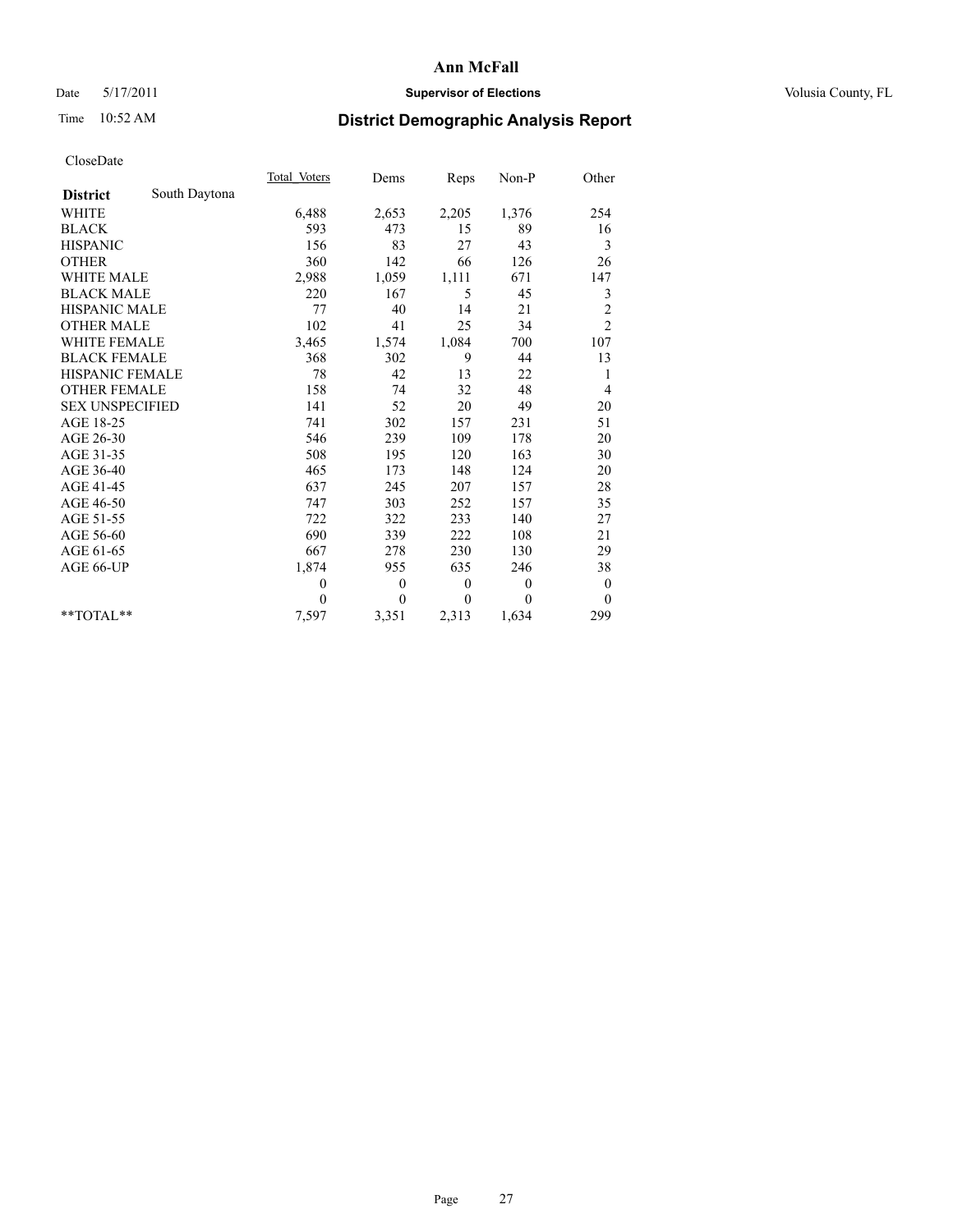## Date 5/17/2011 **Supervisor of Elections Supervisor of Elections** Volusia County, FL

# Time 10:52 AM **District Demographic Analysis Report**

|                        |               | Total Voters | Dems     | Reps     | $Non-P$  | Other    |  |
|------------------------|---------------|--------------|----------|----------|----------|----------|--|
| <b>District</b>        | Flagler Beach |              |          |          |          |          |  |
| <b>WHITE</b>           |               | 56           | 23       | 17       | 15       |          |  |
| <b>BLACK</b>           |               | 0            | $\theta$ | $\theta$ | $\theta$ | $\theta$ |  |
| <b>HISPANIC</b>        |               | $\theta$     | $\theta$ | $\Omega$ | $\Omega$ | 0        |  |
| <b>OTHER</b>           |               | 3            |          | 2        | $\theta$ | 0        |  |
| <b>WHITE MALE</b>      |               | 27           | 10       | 10       | 6        |          |  |
| <b>BLACK MALE</b>      |               | 0            | $\theta$ | $\theta$ | $\Omega$ | 0        |  |
| HISPANIC MALE          |               | 0            | $\theta$ | 0        | 0        | 0        |  |
| <b>OTHER MALE</b>      |               | 2            |          |          | $\theta$ | 0        |  |
| WHITE FEMALE           |               | 29           | 13       |          | 9        | 0        |  |
| <b>BLACK FEMALE</b>    |               | 0            | $\theta$ | 0        | $\theta$ | 0        |  |
| HISPANIC FEMALE        |               |              | 0        | 0        | $\theta$ | 0        |  |
| <b>OTHER FEMALE</b>    |               |              | 0        |          | 0        | 0        |  |
| <b>SEX UNSPECIFIED</b> |               |              | 0        | 0        | $\theta$ | 0        |  |
| AGE 18-25              |               |              | 0        |          | 0        | 0        |  |
| AGE 26-30              |               |              | 0        | 0        | 0        | 0        |  |
| AGE 31-35              |               |              | 0        | 0        | $\theta$ | 0        |  |
| AGE 36-40              |               |              | 0        | 0        |          | 0        |  |
| AGE 41-45              |               |              | 0        |          | 0        | 0        |  |
| AGE 46-50              |               |              |          | 0        |          | 0        |  |
| AGE 51-55              |               |              | 0        | 0        |          | 0        |  |
| AGE 56-60              |               |              | 0        | 0        |          | 0        |  |
| AGE 61-65              |               | 9            | 4        |          | 4        | 0        |  |
| AGE 66-UP              |               | 43           | 19       | 16       |          |          |  |
|                        |               | 0            | $\theta$ | $\theta$ | 0        |          |  |
|                        |               |              | $\theta$ | $\Omega$ | 0        |          |  |
| $*$ $TOTAI.**$         |               | 59           | 24       | 19       | 15       |          |  |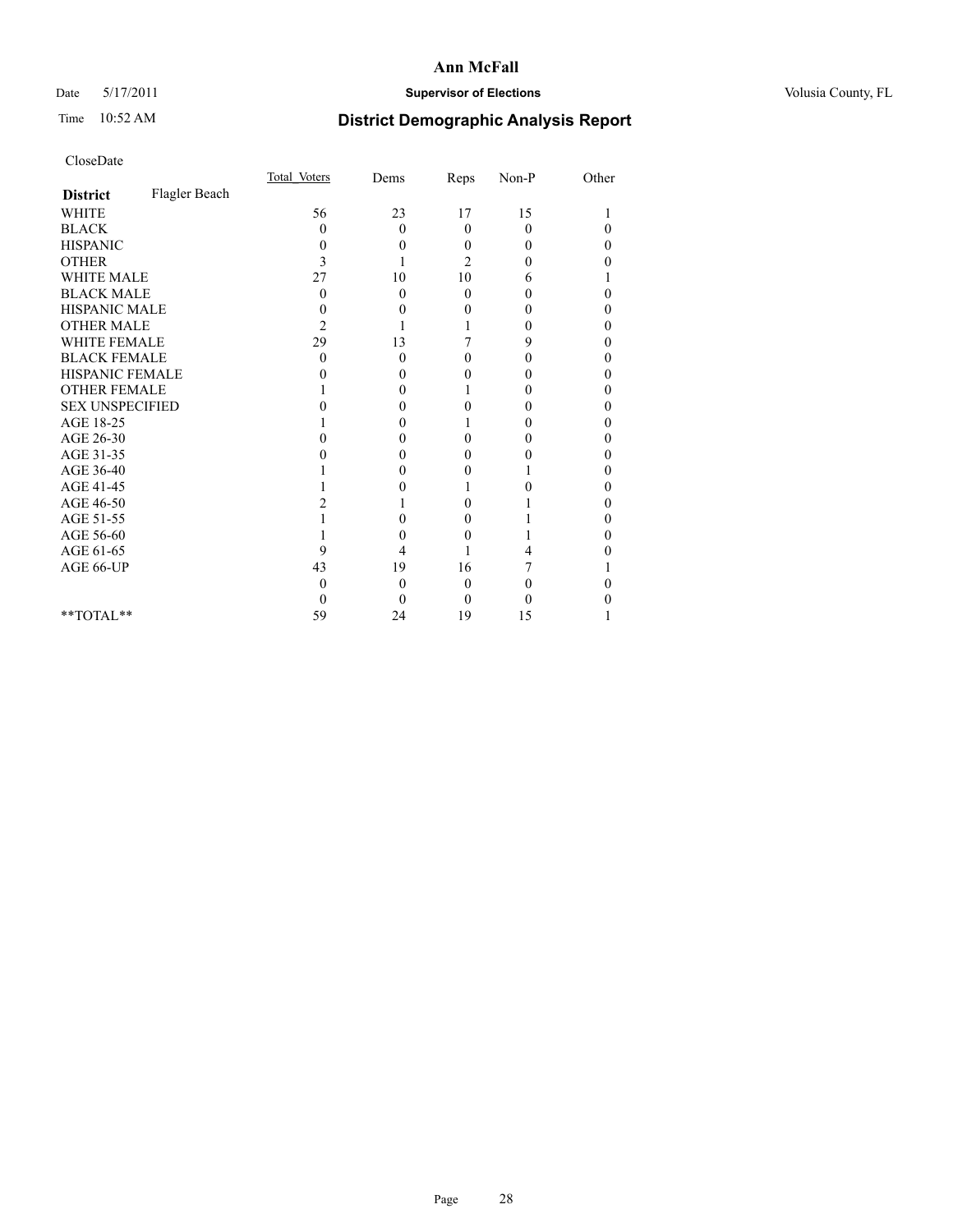## Date 5/17/2011 **Supervisor of Elections Supervisor of Elections** Volusia County, FL

# Time 10:52 AM **District Demographic Analysis Report**

|                        | Total Voters              | Dems         | Reps         | $Non-P$  | Other            |  |
|------------------------|---------------------------|--------------|--------------|----------|------------------|--|
| <b>District</b>        | <b>Hospital Authority</b> |              |              |          |                  |  |
| <b>WHITE</b>           | 96,822                    | 32,175       | 39,868       | 19,736   | 5,043            |  |
| <b>BLACK</b>           | 9,495                     | 7,513        | 417          | 1,276    | 289              |  |
| <b>HISPANIC</b>        | 16,305                    | 7.873        | 2,732        | 5,127    | 573              |  |
| <b>OTHER</b>           | 6,535                     | 2,063        | 1,415        | 2,246    | 811              |  |
| <b>WHITE MALE</b>      | 44,791                    | 13,073       | 19,465       | 9,584    | 2,669            |  |
| <b>BLACK MALE</b>      | 4,001                     | 2,977        | 227          | 622      | 175              |  |
| <b>HISPANIC MALE</b>   | 7,661                     | 3,572        | 1,357        | 2,445    | 287              |  |
| <b>OTHER MALE</b>      | 2,148                     | 724          | 547          | 735      | 142              |  |
| <b>WHITE FEMALE</b>    | 51,549                    | 18,949       | 20,205       | 10,048   | 2,347            |  |
| <b>BLACK FEMALE</b>    | 5,416                     | 4,472        | 188          | 644      | 112              |  |
| HISPANIC FEMALE        | 8,532                     | 4,240        | 1,366        | 2,648    | 278              |  |
| <b>OTHER FEMALE</b>    | 2,519                     | 968          | 566          | 823      | 162              |  |
| <b>SEX UNSPECIFIED</b> | 2,540                     | 649          | 511          | 836      | 544              |  |
| AGE 18-25              | 13,684                    | 4,592        | 3,346        | 4,528    | 1,218            |  |
| AGE 26-30              | 8,816                     | 2,980        | 2,237        | 3,047    | 552              |  |
| AGE 31-35              | 9,144                     | 3,244        | 2,528        | 2,774    | 598              |  |
| AGE 36-40              | 9,801                     | 3,410        | 3,162        | 2,633    | 596              |  |
| AGE 41-45              | 10,561                    | 3,590        | 3,860        | 2,581    | 530              |  |
| AGE 46-50              | 12,662                    | 4,487        | 4,821        | 2,774    | 580              |  |
| AGE 51-55              | 12,643                    | 4,841        | 4,830        | 2,405    | 567              |  |
| AGE 56-60              | 11,551                    | 4,780        | 4,186        | 2,069    | 516              |  |
| AGE 61-65              | 10,808                    | 4,476        | 4,028        | 1,835    | 469              |  |
| AGE 66-UP              | 29,487                    | 13,224       | 11,434       | 3,739    | 1,090            |  |
|                        | $\theta$                  | $\mathbf{0}$ | $\mathbf{0}$ | $\theta$ | $\boldsymbol{0}$ |  |
|                        | $\theta$                  | $\Omega$     | $\mathbf{0}$ | $\theta$ | $\theta$         |  |
| $*$ TOTAL $*$          | 129,157                   | 49,624       | 44,432       | 28,385   | 6,716            |  |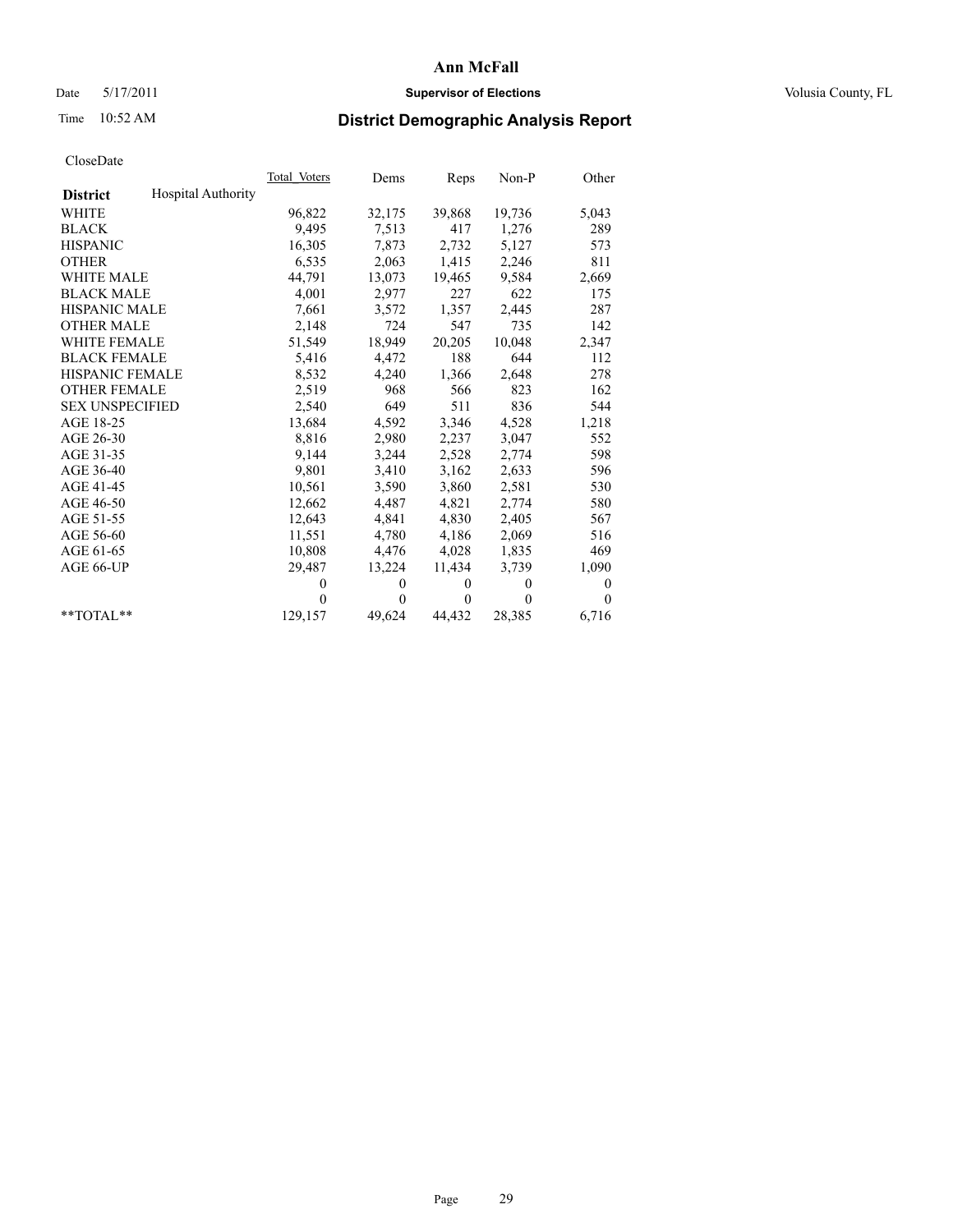## Date 5/17/2011 **Supervisor of Elections Supervisor of Elections** Volusia County, FL

# Time 10:52 AM **District Demographic Analysis Report**

|                                          | Total Voters   | Dems     | Reps     | Non-P        | Other          |  |
|------------------------------------------|----------------|----------|----------|--------------|----------------|--|
| Florida House Seat 21<br><b>District</b> |                |          |          |              |                |  |
| <b>WHITE</b>                             | 2,199          | 792      | 945      | 379          | 83             |  |
| <b>BLACK</b>                             | 163            | 138      | 9        | 15           | 1              |  |
| <b>HISPANIC</b>                          | 193            | 77       | 27       | 84           | 5              |  |
| <b>OTHER</b>                             | 102            | 28       | 28       | 40           | 6              |  |
| <b>WHITE MALE</b>                        | 1,066          | 344      | 484      | 190          | 48             |  |
| <b>BLACK MALE</b>                        | 68             | 56       | 5        | 7            | $\mathbf{0}$   |  |
| <b>HISPANIC MALE</b>                     | 94             | 43       | 11       | 38           | $\overline{c}$ |  |
| <b>OTHER MALE</b>                        | 33             | 11       | 10       | 12           | $\theta$       |  |
| <b>WHITE FEMALE</b>                      | 1,124          | 444      | 457      | 188          | 35             |  |
| <b>BLACK FEMALE</b>                      | 95             | 82       | 4        | 8            | 1              |  |
| HISPANIC FEMALE                          | 95             | 33       | 16       | 43           | $\mathfrak{Z}$ |  |
| <b>OTHER FEMALE</b>                      | 38             | 13       | 10       | 14           | 1              |  |
| <b>SEX UNSPECIFIED</b>                   | 44             | 9        | 12       | 18           | 5              |  |
| AGE 18-25                                | 263            | 62       | 82       | 108          | 11             |  |
| AGE 26-30                                | 149            | 48       | 46       | 49           | 6              |  |
| AGE 31-35                                | 172            | 47       | 70       | 49           | 6              |  |
| AGE 36-40                                | 143            | 44       | 56       | 39           | 4              |  |
| AGE 41-45                                | 165            | 49       | 72       | 36           | 8              |  |
| AGE 46-50                                | 247            | 96       | 90       | 49           | 12             |  |
| AGE 51-55                                | 285            | 113      | 118      | 48           | 6              |  |
| AGE 56-60                                | 268            | 110      | 109      | 37           | 12             |  |
| AGE 61-65                                | 270            | 118      | 101      | 41           | 10             |  |
| AGE 66-UP                                | 695            | 348      | 265      | 62           | 20             |  |
|                                          | $\overline{0}$ | $\theta$ | $\theta$ | $\mathbf{0}$ | $\bf{0}$       |  |
|                                          | $\theta$       | $\theta$ | $\theta$ | $\theta$     | $\theta$       |  |
| $*$ $TOTAI.**$                           | 2,657          | 1,035    | 1,009    | 518          | 95             |  |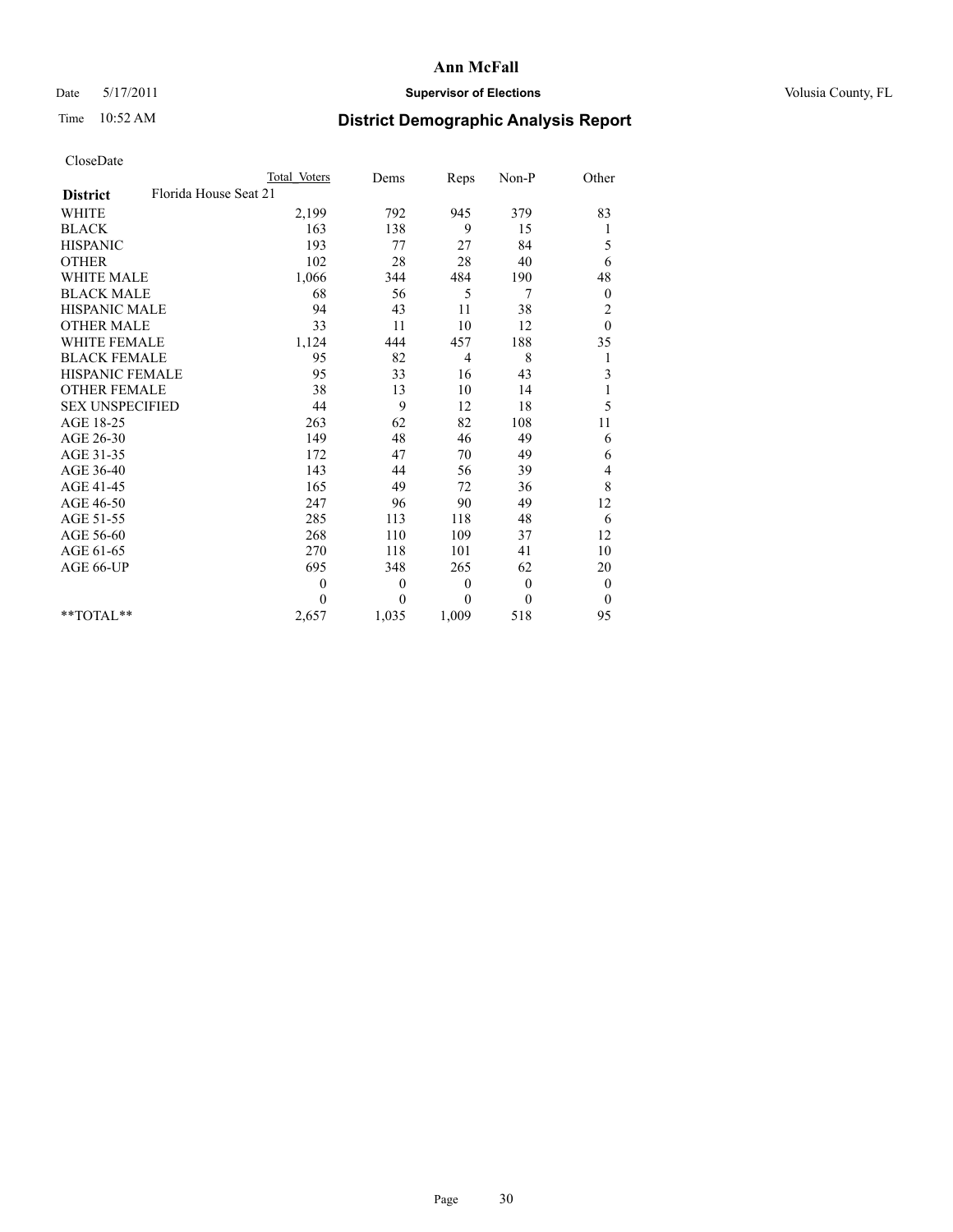## Date 5/17/2011 **Supervisor of Elections Supervisor of Elections** Volusia County, FL

# Time 10:52 AM **District Demographic Analysis Report**

|                                          | Total Voters | Dems         | Reps         | Non-P          | Other            |  |
|------------------------------------------|--------------|--------------|--------------|----------------|------------------|--|
| Florida House Seat 25<br><b>District</b> |              |              |              |                |                  |  |
| <b>WHITE</b>                             | 15,525       | 5,154        | 6,122        | 3,412          | 837              |  |
| <b>BLACK</b>                             | 1,288        | 996          | 68           | 184            | 40               |  |
| <b>HISPANIC</b>                          | 4,148        | 2,037        | 699          | 1,285          | 127              |  |
| <b>OTHER</b>                             | 1,188        | 383          | 243          | 405            | 157              |  |
| <b>WHITE MALE</b>                        | 7,183        | 2,109        | 2,969        | 1,669          | 436              |  |
| <b>BLACK MALE</b>                        | 570          | 407          | 41           | 98             | 24               |  |
| <b>HISPANIC MALE</b>                     | 1,948        | 924          | 348          | 610            | 66               |  |
| <b>OTHER MALE</b>                        | 388          | 136          | 85           | 144            | 23               |  |
| <b>WHITE FEMALE</b>                      | 8,249        | 3,013        | 3,117        | 1,726          | 393              |  |
| <b>BLACK FEMALE</b>                      | 708          | 579          | 27           | 86             | 16               |  |
| HISPANIC FEMALE                          | 2,171        | 1,093        | 349          | 669            | 60               |  |
| <b>OTHER FEMALE</b>                      | 479          | 180          | 107          | 156            | 36               |  |
| <b>SEX UNSPECIFIED</b>                   | 453          | 129          | 89           | 128            | 107              |  |
| AGE 18-25                                | 2,267        | 789          | 490          | 787            | 201              |  |
| AGE 26-30                                | 1,592        | 543          | 376          | 572            | 101              |  |
| AGE 31-35                                | 1,771        | 648          | 443          | 569            | 111              |  |
| AGE 36-40                                | 1,884        | 630          | 598          | 542            | 114              |  |
| AGE 41-45                                | 1,902        | 655          | 661          | 491            | 95               |  |
| AGE 46-50                                | 2,185        | 781          | 774          | 519            | 111              |  |
| AGE 51-55                                | 2,127        | 820          | 764          | 433            | 110              |  |
| AGE 56-60                                | 1,935        | 792          | 683          | 384            | 76               |  |
| AGE 61-65                                | 1,795        | 734          | 645          | 339            | 77               |  |
| AGE 66-UP                                | 4,691        | 2,178        | 1,698        | 650            | 165              |  |
|                                          | $\mathbf{0}$ | $\mathbf{0}$ | $\mathbf{0}$ | $\overline{0}$ | $\boldsymbol{0}$ |  |
|                                          | $\theta$     | $\theta$     | $\theta$     | $\theta$       | $\theta$         |  |
| $*$ $TOTAI.**$                           | 22,149       | 8,570        | 7,132        | 5,286          | 1,161            |  |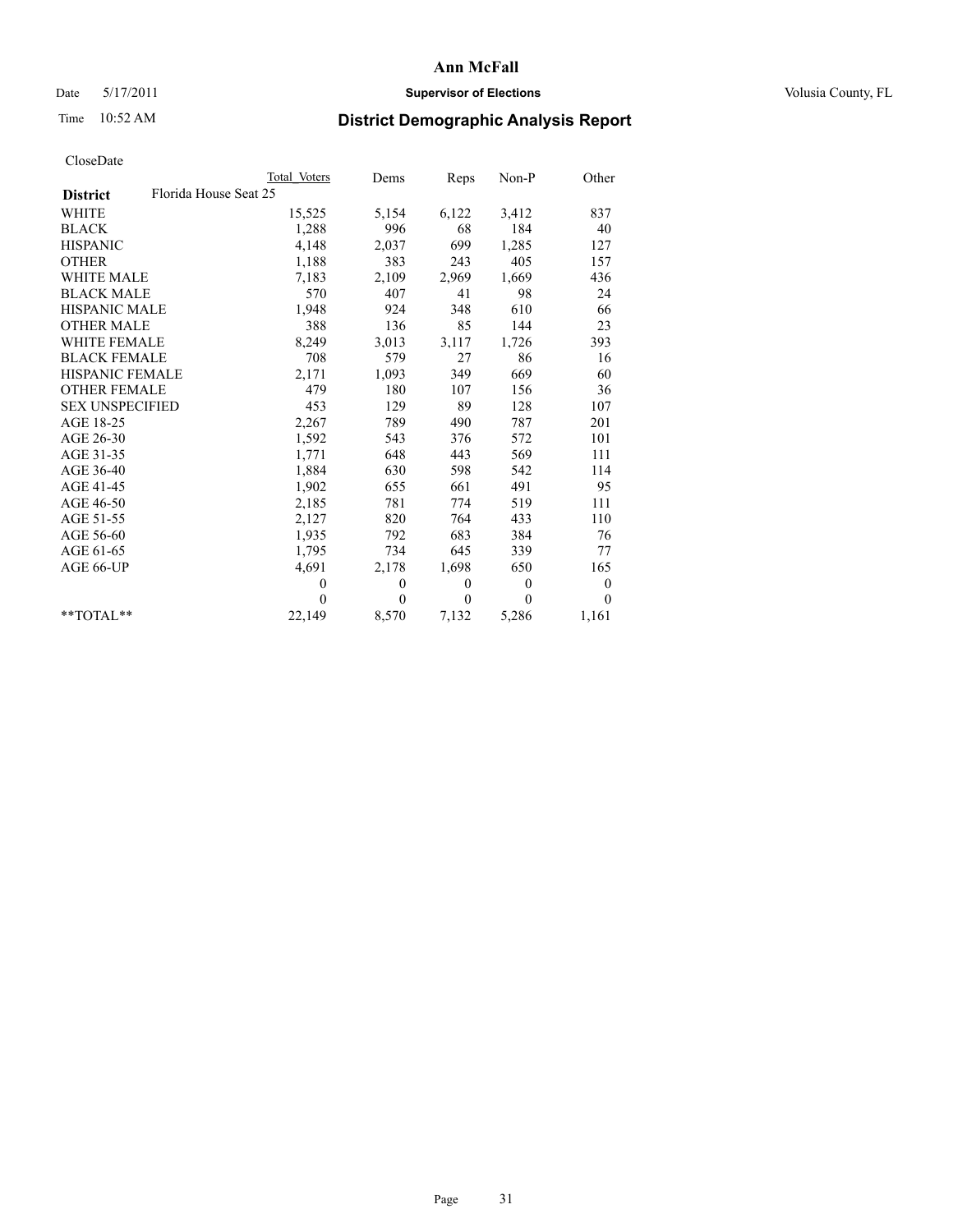## Date 5/17/2011 **Supervisor of Elections Supervisor of Elections** Volusia County, FL

# Time 10:52 AM **District Demographic Analysis Report**

|                                          | Total Voters | Dems     | Reps     | $Non-P$  | Other    |
|------------------------------------------|--------------|----------|----------|----------|----------|
| Florida House Seat 26<br><b>District</b> |              |          |          |          |          |
| <b>WHITE</b>                             | 88,889       | 29,913   | 37,563   | 17,281   | 4,132    |
| <b>BLACK</b>                             | 4,059        | 3,107    | 224      | 585      | 143      |
| <b>HISPANIC</b>                          | 7,384        | 3,442    | 1,376    | 2,316    | 250      |
| <b>OTHER</b>                             | 5,034        | 1,517    | 1,244    | 1,676    | 597      |
| <b>WHITE MALE</b>                        | 40,767       | 12,059   | 18,162   | 8,373    | 2,173    |
| <b>BLACK MALE</b>                        | 1,722        | 1,228    | 126      | 291      | 77       |
| <b>HISPANIC MALE</b>                     | 3,423        | 1,525    | 684      | 1,093    | 121      |
| <b>OTHER MALE</b>                        | 1,739        | 538      | 505      | 587      | 109      |
| <b>WHITE FEMALE</b>                      | 47,671       | 17,724   | 19,213   | 8,798    | 1,936    |
| <b>BLACK FEMALE</b>                      | 2,305        | 1,852    | 98       | 292      | 63       |
| HISPANIC FEMALE                          | 3,910        | 1,893    | 681      | 1,211    | 125      |
| <b>OTHER FEMALE</b>                      | 1,937        | 722      | 496      | 596      | 123      |
| <b>SEX UNSPECIFIED</b>                   | 1,892        | 438      | 442      | 617      | 395      |
| AGE 18-25                                | 9,662        | 3,062    | 2,700    | 3,064    | 836      |
| AGE 26-30                                | 6,040        | 1,929    | 1,748    | 2,003    | 360      |
| AGE 31-35                                | 5,951        | 1,905    | 1,875    | 1,779    | 392      |
| AGE 36-40                                | 6,583        | 2,090    | 2,348    | 1,729    | 416      |
| AGE 41-45                                | 7,802        | 2,440    | 3,142    | 1,874    | 346      |
| AGE 46-50                                | 9,597        | 3,131    | 3,979    | 2,074    | 413      |
| AGE 51-55                                | 10,096       | 3,585    | 4,225    | 1,865    | 421      |
| AGE 56-60                                | 10,078       | 3,958    | 3,890    | 1,797    | 433      |
| AGE 61-65                                | 10,135       | 3,950    | 4,023    | 1,743    | 419      |
| AGE 66-UP                                | 29,421       | 11,929   | 12,476   | 3,930    | 1,086    |
|                                          | $\mathbf{0}$ | $\theta$ | $\theta$ | $\theta$ | $\theta$ |
|                                          | $\theta$     | $\theta$ | $\theta$ | $\theta$ | $\Omega$ |
| $*$ $TOTAI.**$                           | 105,366      | 37,979   | 40,407   | 21,858   | 5,122    |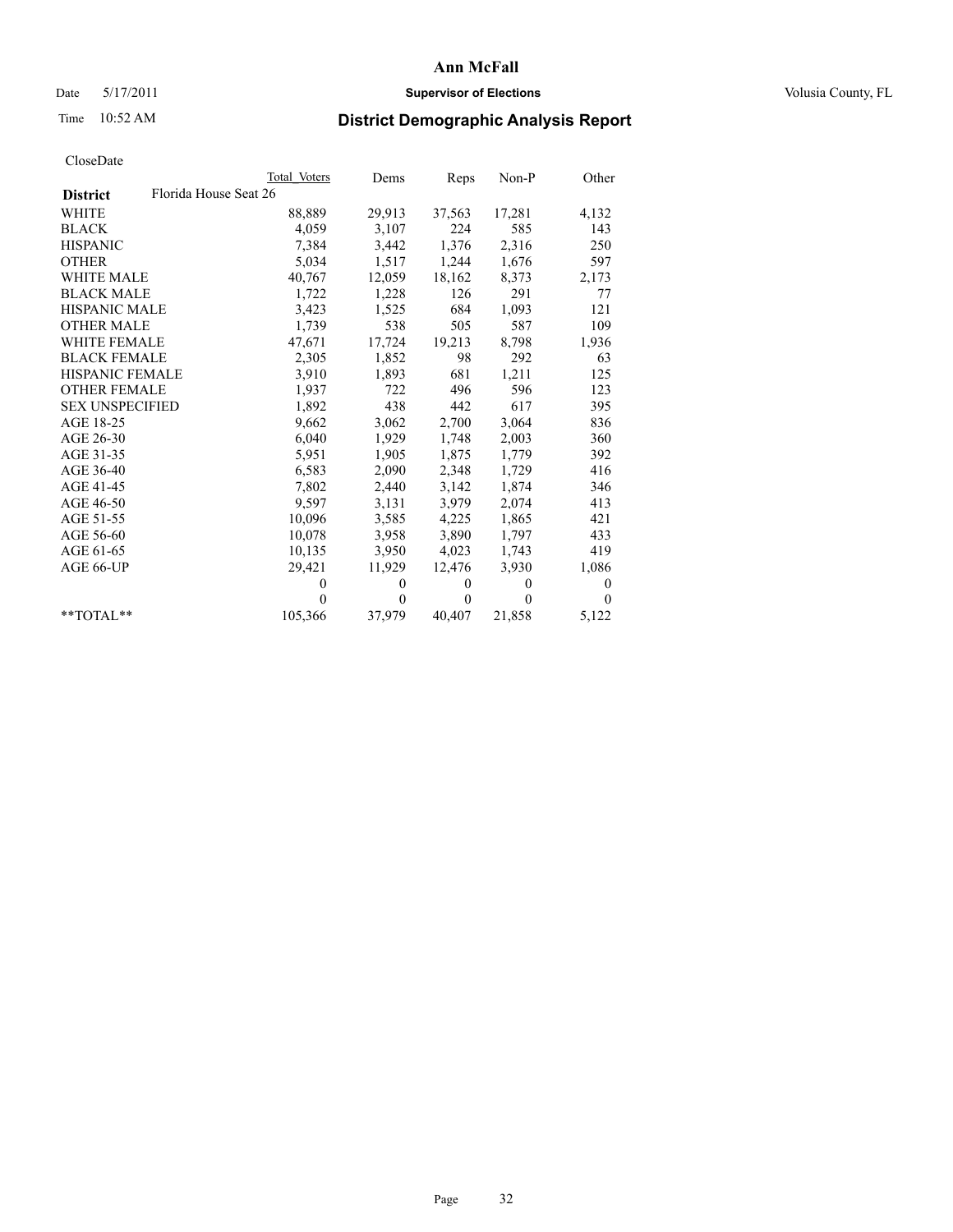## Date 5/17/2011 **Supervisor of Elections Supervisor of Elections** Volusia County, FL

# Time 10:52 AM **District Demographic Analysis Report**

|                                          | Total Voters | Dems     | Reps         | $Non-P$  | Other            |
|------------------------------------------|--------------|----------|--------------|----------|------------------|
| Florida House Seat 27<br><b>District</b> |              |          |              |          |                  |
| <b>WHITE</b>                             | 52,341       | 20,736   | 17,514       | 11,602   | 2,489            |
| <b>BLACK</b>                             | 17,324       | 14,592   | 478          | 1,912    | 342              |
| <b>HISPANIC</b>                          | 1,956        | 934      | 329          | 609      | 84               |
| <b>OTHER</b>                             | 4,159        | 1,676    | 656          | 1,370    | 457              |
| <b>WHITE MALE</b>                        | 24,075       | 8,336    | 8,667        | 5,696    | 1,376            |
| <b>BLACK MALE</b>                        | 6,683        | 5,407    | 243          | 866      | 167              |
| <b>HISPANIC MALE</b>                     | 893          | 405      | 155          | 286      | 47               |
| <b>OTHER MALE</b>                        | 1,284        | 521      | 259          | 434      | 70               |
| <b>WHITE FEMALE</b>                      | 27,980       | 12,282   | 8,760        | 5,844    | 1,094            |
| <b>BLACK FEMALE</b>                      | 10,488       | 9,064    | 230          | 1,020    | 174              |
| HISPANIC FEMALE                          | 1,052        | 526      | 174          | 318      | 34               |
| <b>OTHER FEMALE</b>                      | 1,634        | 768      | 296          | 497      | 73               |
| <b>SEX UNSPECIFIED</b>                   | 1,691        | 629      | 193          | 532      | 337              |
| AGE 18-25                                | 10,327       | 5,768    | 1,365        | 2,532    | 662              |
| AGE 26-30                                | 5,761        | 2,710    | 1,006        | 1,773    | 272              |
| AGE 31-35                                | 4,776        | 2,187    | 921          | 1,416    | 252              |
| AGE 36-40                                | 4,514        | 2,024    | 1,084        | 1,193    | 213              |
| AGE 41-45                                | 5,109        | 2,368    | 1,285        | 1,214    | 242              |
| AGE 46-50                                | 6,452        | 3,039    | 1,793        | 1,315    | 305              |
| AGE 51-55                                | 6,875        | 3,467    | 1,840        | 1,268    | 300              |
| AGE 56-60                                | 6,488        | 3,286    | 1,812        | 1,144    | 246              |
| AGE 61-65                                | 6,191        | 3,055    | 1,759        | 1,126    | 251              |
| AGE 66-UP                                | 19,287       | 10,034   | 6,112        | 2,512    | 629              |
|                                          | $\Omega$     | $\theta$ | $\mathbf{0}$ | $\theta$ | $\boldsymbol{0}$ |
|                                          | $\Omega$     | $\theta$ | $\mathbf{0}$ | $\theta$ | $\theta$         |
| $*$ $TOTAI.**$                           | 75,780       | 37,938   | 18,977       | 15,493   | 3,372            |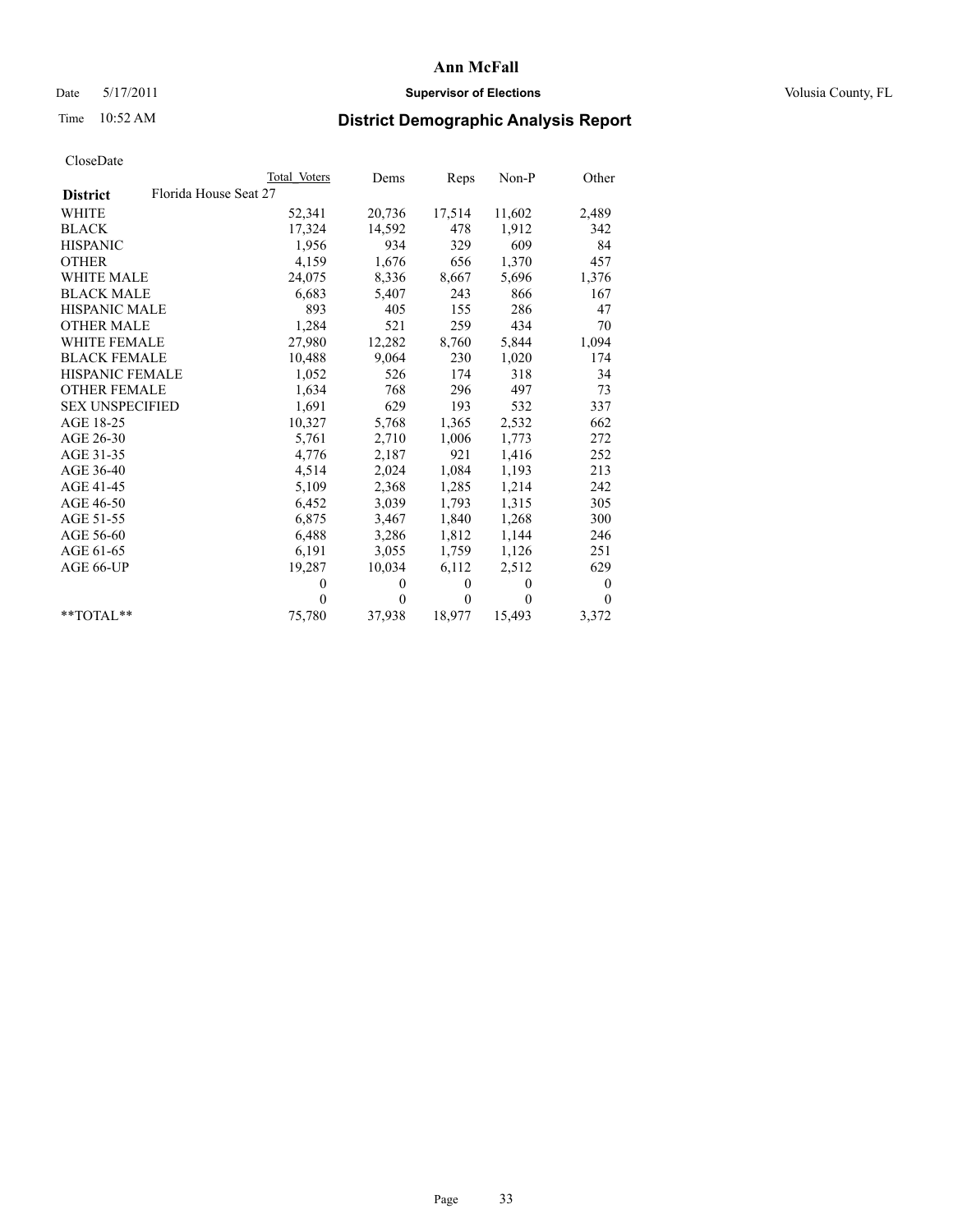## Date 5/17/2011 **Supervisor of Elections Supervisor of Elections** Volusia County, FL

# Time 10:52 AM **District Demographic Analysis Report**

|                                          | Total Voters | Dems     | Reps         | $Non-P$  | Other        |
|------------------------------------------|--------------|----------|--------------|----------|--------------|
| Florida House Seat 28<br><b>District</b> |              |          |              |          |              |
| <b>WHITE</b>                             | 92,660       | 31,426   | 37,034       | 20,180   | 4,020        |
| <b>BLACK</b>                             | 4,219        | 3,353    | 174          | 567      | 125          |
| <b>HISPANIC</b>                          | 5,076        | 2,392    | 946          | 1,546    | 192          |
| <b>OTHER</b>                             | 4,551        | 1,345    | 1,016        | 1,615    | 575          |
| <b>WHITE MALE</b>                        | 43,188       | 12,921   | 18,182       | 9,967    | 2,118        |
| <b>BLACK MALE</b>                        | 1,875        | 1,393    | 99           | 301      | 82           |
| HISPANIC MALE                            | 2,375        | 1,078    | 442          | 749      | 106          |
| <b>OTHER MALE</b>                        | 1,535        | 463      | 406          | 565      | 101          |
| <b>WHITE FEMALE</b>                      | 48,925       | 18,326   | 18,650       | 10,079   | 1,870        |
| <b>BLACK FEMALE</b>                      | 2,319        | 1,942    | 73           | 262      | 42           |
| HISPANIC FEMALE                          | 2,670        | 1,297    | 500          | 788      | 85           |
| <b>OTHER FEMALE</b>                      | 1,796        | 665      | 426          | 587      | 118          |
| <b>SEX UNSPECIFIED</b>                   | 1,823        | 431      | 392          | 610      | 390          |
| AGE 18-25                                | 9,001        | 2,963    | 2,355        | 2,923    | 760          |
| AGE 26-30                                | 6,198        | 2,068    | 1,661        | 2,096    | 373          |
| AGE 31-35                                | 6,100        | 2,035    | 1,728        | 1,999    | 338          |
| AGE 36-40                                | 6,624        | 2,228    | 2,145        | 1,898    | 353          |
| AGE 41-45                                | 7,361        | 2,380    | 2,753        | 1,875    | 353          |
| AGE 46-50                                | 9,355        | 3,158    | 3,743        | 2,104    | 350          |
| AGE 51-55                                | 10,078       | 3,648    | 3,998        | 2,077    | 355          |
| AGE 56-60                                | 10,143       | 3,967    | 3,752        | 2,027    | 397          |
| AGE 61-65                                | 10,493       | 3,963    | 3,982        | 2,070    | 478          |
| AGE 66-UP                                | 31,151       | 12,106   | 13,052       | 4,838    | 1,155        |
|                                          | $\Omega$     | $\theta$ | $\mathbf{0}$ | $\theta$ | $\theta$     |
|                                          | $\Omega$     | $\theta$ | $\mathbf{0}$ | $\theta$ | $\mathbf{0}$ |
| $*$ $TOTAI.**$                           | 106,506      | 38,516   | 39,170       | 23,908   | 4,912        |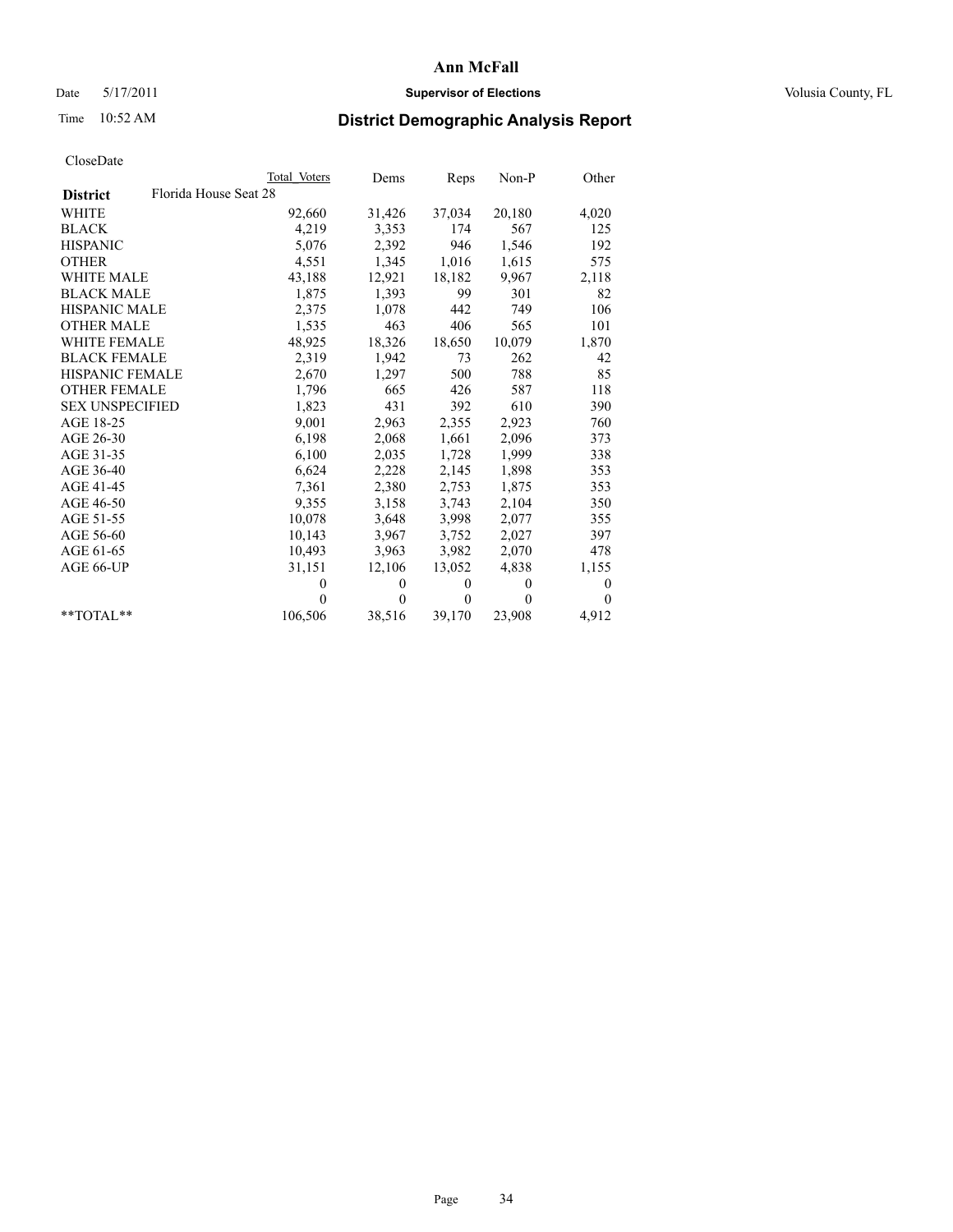## Date 5/17/2011 **Supervisor of Elections Supervisor of Elections** Volusia County, FL

# Time 10:52 AM **District Demographic Analysis Report**

|                                          | Total Voters | Dems     | <b>Reps</b>  | Non-P    | Other            |
|------------------------------------------|--------------|----------|--------------|----------|------------------|
| Florida House Seat 33<br><b>District</b> |              |          |              |          |                  |
| <b>WHITE</b>                             | 5,013        | 1,517    | 2,201        | 1,059    | 236              |
| <b>BLACK</b>                             | 522          | 409      | 25           | 76       | 12               |
| <b>HISPANIC</b>                          | 1,100        | 522      | 171          | 361      | 46               |
| <b>OTHER</b>                             | 368          | 112      | 87           | 123      | 46               |
| <b>WHITE MALE</b>                        | 2,376        | 606      | 1,114        | 541      | 115              |
| <b>BLACK MALE</b>                        | 226          | 174      | 11           | 33       | 8                |
| <b>HISPANIC MALE</b>                     | 531          | 236      | 90           | 185      | 20               |
| <b>OTHER MALE</b>                        | 135          | 45       | 32           | 51       | 7                |
| WHITE FEMALE                             | 2,602        | 900      | 1,070        | 513      | 119              |
| <b>BLACK FEMALE</b>                      | 291          | 230      | 14           | 43       | $\overline{4}$   |
| HISPANIC FEMALE                          | 558          | 281      | 80           | 171      | 26               |
| <b>OTHER FEMALE</b>                      | 130          | 46       | 34           | 41       | 9                |
| <b>SEX UNSPECIFIED</b>                   | 154          | 42       | 39           | 41       | 32               |
| AGE 18-25                                | 800          | 257      | 201          | 277      | 65               |
| AGE 26-30                                | 490          | 157      | 114          | 189      | 30               |
| AGE 31-35                                | 502          | 176      | 141          | 152      | 33               |
| AGE 36-40                                | 577          | 200      | 190          | 151      | 36               |
| AGE 41-45                                | 556          | 198      | 198          | 135      | 25               |
| AGE 46-50                                | 786          | 246      | 321          | 180      | 39               |
| AGE 51-55                                | 759          | 285      | 309          | 133      | 32               |
| AGE 56-60                                | 653          | 255      | 258          | 118      | 22               |
| AGE 61-65                                | 595          | 225      | 239          | 109      | 22               |
| AGE 66-UP                                | 1,285        | 561      | 513          | 175      | 36               |
|                                          | $\mathbf{0}$ | $\theta$ | $\theta$     | $\theta$ | $\boldsymbol{0}$ |
|                                          | $\Omega$     | $\theta$ | $\mathbf{0}$ | $\theta$ | $\mathbf{0}$     |
| $*$ $TOTAI.**$                           | 7,003        | 2,560    | 2,484        | 1,619    | 340              |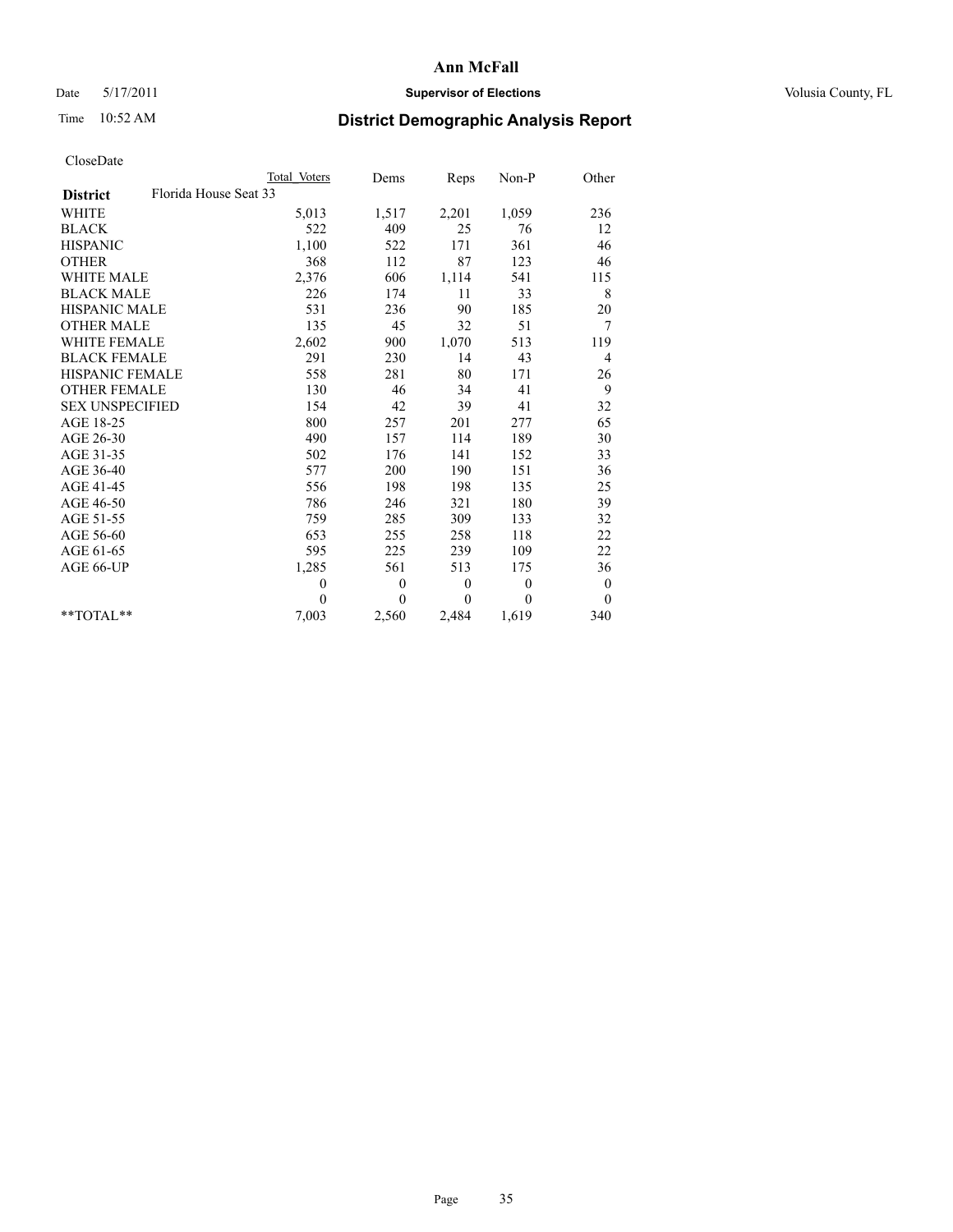## Date 5/17/2011 **Supervisor of Elections Supervisor of Elections** Volusia County, FL

# Time 10:52 AM **District Demographic Analysis Report**

|                        | Total Voters            | Dems         | Reps     | Non-P    | Other            |
|------------------------|-------------------------|--------------|----------|----------|------------------|
| <b>District</b>        | School Board District 1 |              |          |          |                  |
| <b>WHITE</b>           | 49,687                  | 17,256       | 20,431   | 9,497    | 2,503            |
| <b>BLACK</b>           | 4,310                   | 3,520        | 155      | 528      | 107              |
| <b>HISPANIC</b>        | 3,244                   | 1,403        | 571      | 1,118    | 152              |
| <b>OTHER</b>           | 2,773                   | 866          | 669      | 907      | 331              |
| <b>WHITE MALE</b>      | 22,683                  | 6,905        | 9,883    | 4,564    | 1,331            |
| <b>BLACK MALE</b>      | 1,694                   | 1,315        | 75       | 242      | 62               |
| <b>HISPANIC MALE</b>   | 1,471                   | 626          | 277      | 495      | 73               |
| <b>OTHER MALE</b>      | 898                     | 299          | 259      | 278      | 62               |
| <b>WHITE FEMALE</b>    | 26,783                  | 10,277       | 10,465   | 4,880    | 1,161            |
| <b>BLACK FEMALE</b>    | 2,580                   | 2,179        | 78       | 279      | 44               |
| HISPANIC FEMALE        | 1,752                   | 770          | 290      | 615      | 77               |
| <b>OTHER FEMALE</b>    | 1,049                   | 395          | 257      | 338      | 59               |
| <b>SEX UNSPECIFIED</b> | 1,104                   | 279          | 242      | 359      | 224              |
| AGE 18-25              | 6,111                   | 1,973        | 1,633    | 1,971    | 534              |
| AGE 26-30              | 3,900                   | 1,313        | 1,067    | 1,279    | 241              |
| AGE 31-35              | 3,765                   | 1,261        | 1,160    | 1,067    | 277              |
| AGE 36-40              | 3,991                   | 1,336        | 1,372    | 1,041    | 242              |
| AGE 41-45              | 4,494                   | 1,493        | 1,764    | 1,023    | 214              |
| AGE 46-50              | 5,614                   | 1,944        | 2,258    | 1,147    | 265              |
| AGE 51-55              | 5,709                   | 2,214        | 2,225    | 1,019    | 251              |
| AGE 56-60              | 5,521                   | 2,326        | 2,057    | 882      | 256              |
| AGE 61-65              | 5,332                   | 2,265        | 2,030    | 809      | 228              |
| AGE 66-UP              | 15,577                  | 6,920        | 6,260    | 1,812    | 585              |
|                        | $\theta$                | $\mathbf{0}$ | $\theta$ | $\theta$ | $\boldsymbol{0}$ |
|                        | $\theta$                | $\theta$     | $\theta$ | $\theta$ | $\theta$         |
| $*$ TOTAL $*$          | 60,014                  | 23,045       | 21,826   | 12,050   | 3,093            |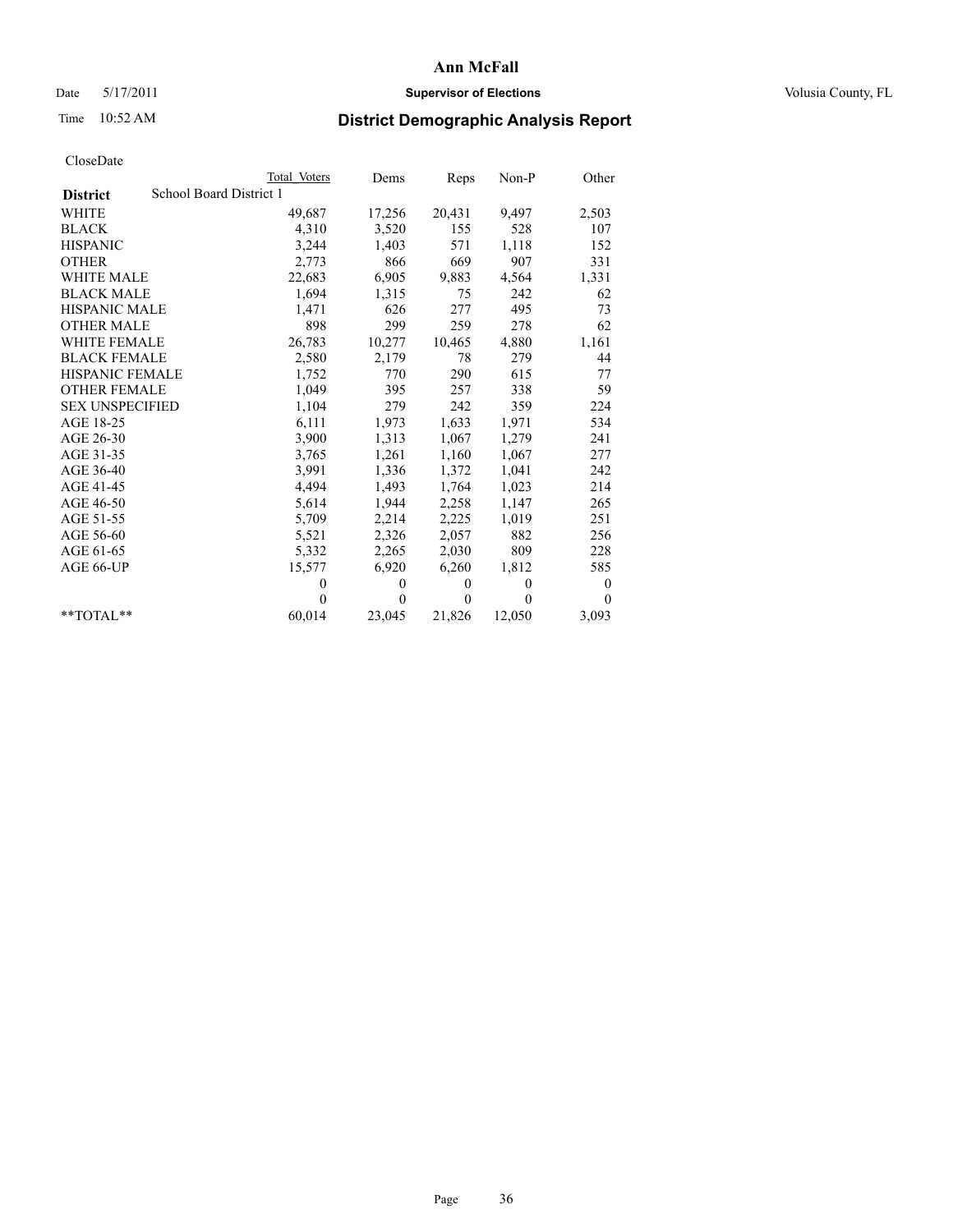## Date 5/17/2011 **Supervisor of Elections Supervisor of Elections** Volusia County, FL

# Time 10:52 AM **District Demographic Analysis Report**

|                        | <b>Total Voters</b>     | Dems     | <b>Reps</b> | $Non-P$  | Other            |  |  |  |
|------------------------|-------------------------|----------|-------------|----------|------------------|--|--|--|
| <b>District</b>        | School Board District 2 |          |             |          |                  |  |  |  |
| <b>WHITE</b>           | 41,269                  | 15,298   | 15,052      | 9,015    | 1,904            |  |  |  |
| <b>BLACK</b>           | 10,767                  | 9,079    | 290         | 1,172    | 226              |  |  |  |
| <b>HISPANIC</b>        | 1,246                   | 551      | 249         | 404      | 42               |  |  |  |
| <b>OTHER</b>           | 2,952                   | 1,154    | 521         | 976      | 301              |  |  |  |
| <b>WHITE MALE</b>      | 19,342                  | 6,310    | 7,469       | 4,516    | 1,047            |  |  |  |
| <b>BLACK MALE</b>      | 4,197                   | 3,421    | 149         | 528      | 99               |  |  |  |
| <b>HISPANIC MALE</b>   | 591                     | 255      | 118         | 197      | 21               |  |  |  |
| <b>OTHER MALE</b>      | 978                     | 372      | 216         | 341      | 49               |  |  |  |
| <b>WHITE FEMALE</b>    | 21,671                  | 8,895    | 7,492       | 4,445    | 839              |  |  |  |
| <b>BLACK FEMALE</b>    | 6,477                   | 5,586    | 138         | 627      | 126              |  |  |  |
| HISPANIC FEMALE        | 648                     | 293      | 130         | 205      | 20               |  |  |  |
| <b>OTHER FEMALE</b>    | 1,163                   | 535      | 214         | 353      | 61               |  |  |  |
| <b>SEX UNSPECIFIED</b> | 1,167                   | 415      | 186         | 355      | 211              |  |  |  |
| AGE 18-25              | 7,292                   | 4,180    | 1,055       | 1,630    | 427              |  |  |  |
| AGE 26-30              | 4,023                   | 1,820    | 763         | 1,257    | 183              |  |  |  |
| AGE 31-35              | 3,088                   | 1,339    | 638         | 944      | 167              |  |  |  |
| AGE 36-40              | 2,952                   | 1,241    | 803         | 785      | 123              |  |  |  |
| AGE 41-45              | 3,490                   | 1,501    | 966         | 863      | 160              |  |  |  |
| AGE 46-50              | 4,392                   | 1,909    | 1,366       | 922      | 195              |  |  |  |
| AGE 51-55              | 4,943                   | 2,272    | 1,567       | 909      | 195              |  |  |  |
| AGE 56-60              | 4,902                   | 2,245    | 1,523       | 948      | 186              |  |  |  |
| AGE 61-65              | 5,093                   | 2,213    | 1,663       | 993      | 224              |  |  |  |
| AGE 66-UP              | 16,059                  | 7,362    | 5,768       | 2,316    | 613              |  |  |  |
|                        | $\theta$                | $\theta$ | $\theta$    | $\theta$ | $\boldsymbol{0}$ |  |  |  |
|                        | $\Omega$                | $\theta$ | $\theta$    | $\theta$ | $\theta$         |  |  |  |
| $*$ $TOTAI.**$         | 56,234                  | 26,082   | 16,112      | 11,567   | 2,473            |  |  |  |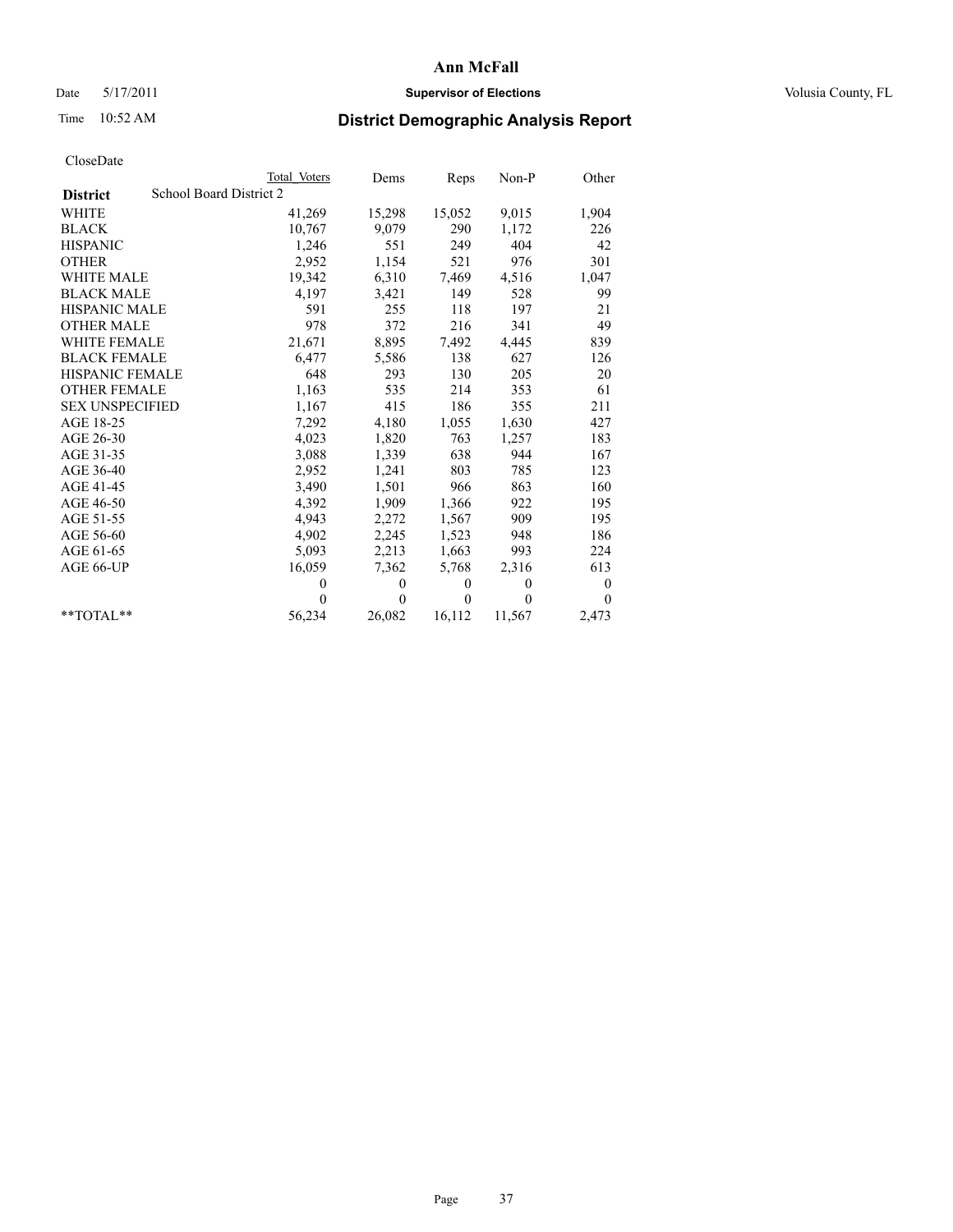## Date 5/17/2011 **Supervisor of Elections Supervisor of Elections** Volusia County, FL

## Time 10:52 AM **District Demographic Analysis Report**

|                        |                         | <b>Total Voters</b> | Dems           | Reps     | $Non-P$  | Other            |
|------------------------|-------------------------|---------------------|----------------|----------|----------|------------------|
| <b>District</b>        | School Board District 3 |                     |                |          |          |                  |
| WHITE                  |                         | 63,858              | 22,490         | 24,685   | 14,069   | 2,614            |
| <b>BLACK</b>           |                         | 1,922               | 1,572          | 79       | 233      | 38               |
| <b>HISPANIC</b>        |                         | 989                 | 400            | 245      | 301      | 43               |
| <b>OTHER</b>           |                         | 2,600               | 731            | 578      | 931      | 360              |
| <b>WHITE MALE</b>      |                         | 29,498              | 9,142          | 12,103   | 6,891    | 1,362            |
| <b>BLACK MALE</b>      |                         | 844                 | 651            | 44       | 127      | 22               |
| <b>HISPANIC MALE</b>   |                         | 435                 | 166            | 97       | 148      | 24               |
| <b>OTHER MALE</b>      |                         | 849                 | 247            | 233      | 316      | 53               |
| WHITE FEMALE           |                         | 33.967              | 13,213         | 12,442   | 7,081    | 1,231            |
| <b>BLACK FEMALE</b>    |                         | 1,061               | 908            | 33       | 105      | 15               |
| HISPANIC FEMALE        |                         | 542                 | 229            | 145      | 149      | 19               |
| <b>OTHER FEMALE</b>    |                         | 1,000               | 360            | 249      | 322      | 69               |
| <b>SEX UNSPECIFIED</b> |                         | 1,173               | 277            | 241      | 395      | 260              |
| AGE 18-25              |                         | 5,202               | 1,683          | 1,310    | 1,765    | 444              |
| AGE 26-30              |                         | 3,564               | 1,171          | 975      | 1,203    | 215              |
| AGE 31-35              |                         | 3,621               | 1,122          | 1,064    | 1,235    | 200              |
| AGE 36-40              |                         | 4,015               | 1,297          | 1,297    | 1,203    | 218              |
| AGE 41-45              |                         | 4,581               | 1,432          | 1,747    | 1,204    | 198              |
| AGE 46-50              |                         | 6,069               | 2,026          | 2,431    | 1,371    | 241              |
| AGE 51-55              |                         | 6,601               | 2,390          | 2,594    | 1,379    | 238              |
| AGE 56-60              |                         | 6,940               | 2,766          | 2,560    | 1,353    | 261              |
| AGE 61-65              |                         | 7,221               | 2,756          | 2,746    | 1,409    | 310              |
| AGE 66-UP              |                         | 21,553              | 8,550          | 8,862    | 3,411    | 730              |
|                        |                         | $\Omega$            | $\theta$       | $\theta$ | $\theta$ | $\boldsymbol{0}$ |
|                        |                         | $\Omega$            | $\overline{0}$ | $\theta$ | $\theta$ | $\mathbf{0}$     |
| $*$ $TOTAI.**$         |                         | 69,369              | 25,193         | 25,587   | 15,534   | 3,055            |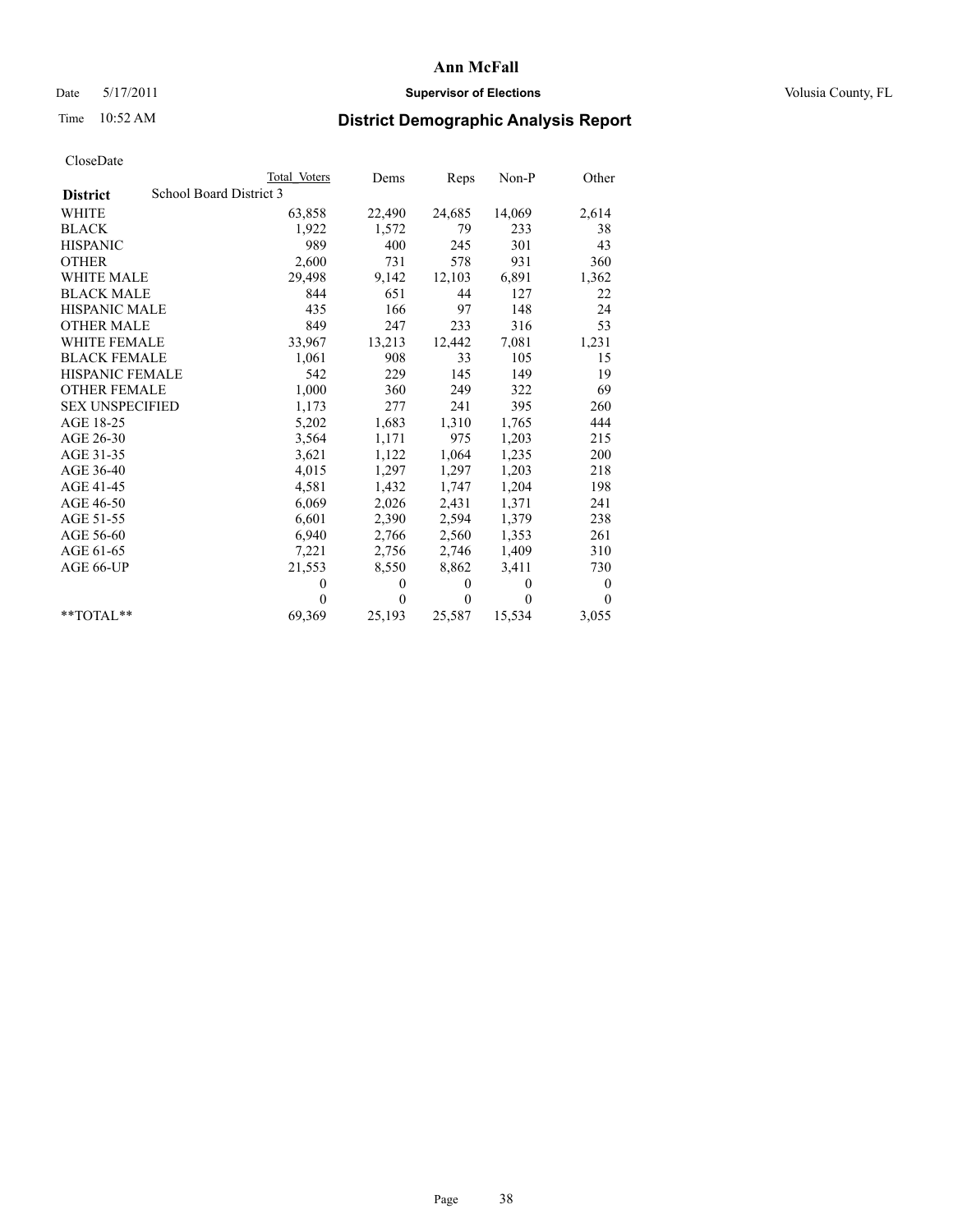## Date 5/17/2011 **Supervisor of Elections Supervisor of Elections** Volusia County, FL

# Time 10:52 AM **District Demographic Analysis Report**

|                        | Total Voters            | Dems         | Reps     | Non-P          | Other            |
|------------------------|-------------------------|--------------|----------|----------------|------------------|
| <b>District</b>        | School Board District 4 |              |          |                |                  |
| <b>WHITE</b>           | 53,896                  | 19,191       | 21,565   | 10,931         | 2,209            |
| <b>BLACK</b>           | 5,387                   | 4,423        | 190      | 666            | 108              |
| <b>HISPANIC</b>        | 1,307                   | 575          | 320      | 363            | 49               |
| <b>OTHER</b>           | 3,299                   | 1,100        | 759      | 1,075          | 365              |
| <b>WHITE MALE</b>      | 24,676                  | 7,681        | 10,464   | 5,359          | 1,172            |
| <b>BLACK MALE</b>      | 2,099                   | 1,612        | 104      | 323            | 60               |
| <b>HISPANIC MALE</b>   | 577                     | 216          | 158      | 171            | 32               |
| <b>OTHER MALE</b>      | 1,131                   | 365          | 303      | 400            | 63               |
| <b>WHITE FEMALE</b>    | 28,934                  | 11,421       | 10,994   | 5,500          | 1,019            |
| <b>BLACK FEMALE</b>    | 3,252                   | 2,780        | 86       | 339            | 47               |
| HISPANIC FEMALE        | 723                     | 357          | 157      | 192            | 17               |
| <b>OTHER FEMALE</b>    | 1,331                   | 527          | 342      | 393            | 69               |
| <b>SEX UNSPECIFIED</b> | 1,166                   | 330          | 226      | 358            | 252              |
| AGE 18-25              | 6,061                   | 2,418        | 1,468    | 1,734          | 441              |
| AGE 26-30              | 3,753                   | 1,456        | 960      | 1,149          | 188              |
| AGE 31-35              | 3,370                   | 1,279        | 924      | 999            | 168              |
| AGE 36-40              | 3,522                   | 1,253        | 1,159    | 915            | 195              |
| AGE 41-45              | 4,225                   | 1,536        | 1,552    | 955            | 182              |
| AGE 46-50              | 5,436                   | 1,995        | 2,064    | 1,164          | 213              |
| AGE 51-55              | 5,973                   | 2,370        | 2,247    | 1,133          | 223              |
| AGE 56-60              | 6,043                   | 2,516        | 2,178    | 1,128          | 221              |
| AGE 61-65              | 6,270                   | 2,555        | 2,289    | 1,179          | 247              |
| AGE 66-UP              | 19,235                  | 7,911        | 7,992    | 2,679          | 653              |
|                        | $\theta$                | $\mathbf{0}$ | $\theta$ | $\overline{0}$ | $\boldsymbol{0}$ |
|                        | $\theta$                | $\theta$     | $\theta$ | $\theta$       | $\theta$         |
| $*$ TOTAL $*$          | 63,889                  | 25,289       | 22,834   | 13,035         | 2,731            |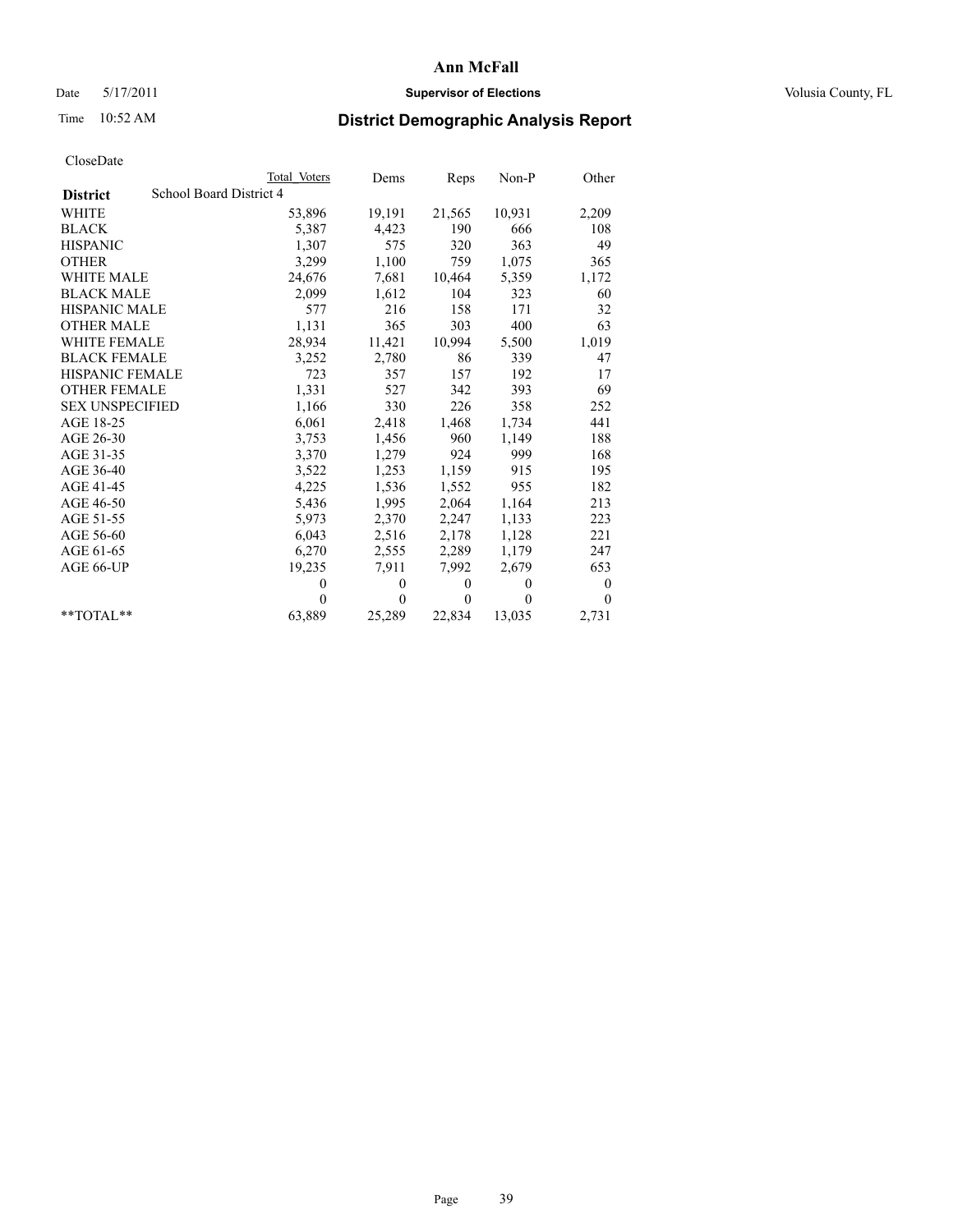## Date 5/17/2011 **Supervisor of Elections Supervisor of Elections** Volusia County, FL

# Time 10:52 AM **District Demographic Analysis Report**

|                                            | Total Voters | Dems         | Reps         | $Non-P$  | Other    |
|--------------------------------------------|--------------|--------------|--------------|----------|----------|
| School Board District 5<br><b>District</b> |              |              |              |          |          |
| <b>WHITE</b>                               | 47,917       | 15,303       | 19,646       | 10,401   | 2,567    |
| <b>BLACK</b>                               | 5,189        | 4,001        | 264          | 740      | 184      |
| <b>HISPANIC</b>                            | 13,071       | 6,475        | 2,163        | 4,015    | 418      |
| <b>OTHER</b>                               | 3,778        | 1,210        | 747          | 1,340    | 481      |
| <b>WHITE MALE</b>                          | 22,456       | 6,337        | 9,659        | 5,106    | 1,354    |
| <b>BLACK MALE</b>                          | 2,310        | 1,666        | 153          | 376      | 115      |
| <b>HISPANIC MALE</b>                       | 6,190        | 2,948        | 1,080        | 1,950    | 212      |
| <b>OTHER MALE</b>                          | 1,258        | 431          | 286          | 458      | 83       |
| <b>WHITE FEMALE</b>                        | 25,196       | 8,883        | 9,874        | 5,242    | 1,197    |
| <b>BLACK FEMALE</b>                        | 2,836        | 2,296        | 111          | 361      | 68       |
| HISPANIC FEMALE                            | 6,791        | 3,474        | 1,078        | 2,039    | 200      |
| <b>OTHER FEMALE</b>                        | 1,471        | 577          | 307          | 485      | 102      |
| <b>SEX UNSPECIFIED</b>                     | 1,447        | 377          | 272          | 479      | 319      |
| AGE 18-25                                  | 7,654        | 2,647        | 1,727        | 2,591    | 689      |
| AGE 26-30                                  | 4,990        | 1,695        | 1,186        | 1,794    | 315      |
| AGE 31-35                                  | 5,428        | 1,997        | 1,392        | 1,719    | 320      |
| AGE 36-40                                  | 5,845        | 2,089        | 1,790        | 1,608    | 358      |
| AGE 41-45                                  | 6,105        | 2,128        | 2,082        | 1,580    | 315      |
| AGE 46-50                                  | 7,111        | 2,577        | 2,581        | 1,637    | 316      |
| AGE 51-55                                  | 6,994        | 2,672        | 2,621        | 1,384    | 317      |
| AGE 56-60                                  | 6,159        | 2,515        | 2,186        | 1,196    | 262      |
| AGE 61-65                                  | 5,563        | 2,256        | 2,021        | 1,038    | 248      |
| AGE 66-UP                                  | 14,106       | 6,413        | 5,234        | 1,949    | 510      |
|                                            | $\theta$     | $\mathbf{0}$ | $\mathbf{0}$ | $\theta$ | 0        |
|                                            | $\theta$     | $\mathbf{0}$ | $\mathbf{0}$ | $\theta$ | $\theta$ |
| $*$ $TOTAI.**$                             | 69,955       | 26,989       | 22,820       | 16,496   | 3,650    |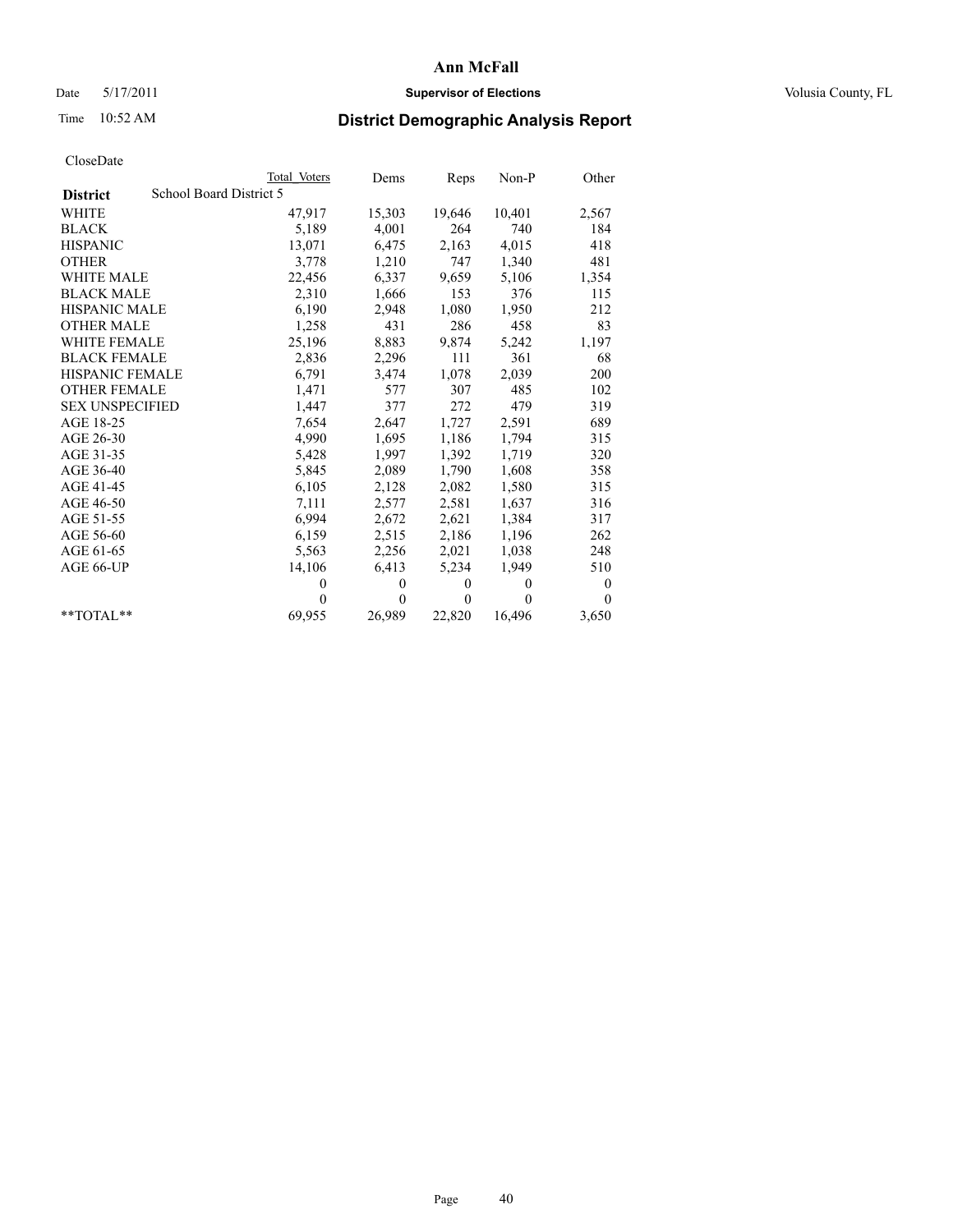## Date 5/17/2011 **Supervisor of Elections Supervisor of Elections** Volusia County, FL

# Time 10:52 AM **District Demographic Analysis Report**

|                                          | <b>Total Voters</b> | Dems     | Reps         | Non-P        | Other            |
|------------------------------------------|---------------------|----------|--------------|--------------|------------------|
| Florida Senate Seat 1<br><b>District</b> |                     |          |              |              |                  |
| <b>WHITE</b>                             | 6,239               | 2,312    | 2,152        | 1,434        | 341              |
| <b>BLACK</b>                             | 11,161              | 9,511    | 290          | 1,152        | 208              |
| <b>HISPANIC</b>                          | 480                 | 239      | 70           | 155          | 16               |
| <b>OTHER</b>                             | 1,251               | 594      | 129          | 374          | 154              |
| <b>WHITE MALE</b>                        | 2,930               | 889      | 1,127        | 719          | 195              |
| <b>BLACK MALE</b>                        | 4,239               | 3,473    | 155          | 516          | 95               |
| <b>HISPANIC MALE</b>                     | 227                 | 104      | 30           | 83           | 10               |
| <b>OTHER MALE</b>                        | 345                 | 161      | 55           | 109          | 20               |
| <b>WHITE FEMALE</b>                      | 3,283               | 1,413    | 1,018        | 710          | 142              |
| <b>BLACK FEMALE</b>                      | 6,817               | 5,952    | 133          | 620          | 112              |
| HISPANIC FEMALE                          | 251                 | 134      | 40           | 72           | 5                |
| <b>OTHER FEMALE</b>                      | 465                 | 263      | 58           | 124          | 20               |
| <b>SEX UNSPECIFIED</b>                   | 574                 | 267      | 25           | 162          | 120              |
| AGE 18-25                                | 4,678               | 3,312    | 296          | 809          | 261              |
| AGE 26-30                                | 1,840               | 1,093    | 199          | 491          | 57               |
| AGE 31-35                                | 1,327               | 773      | 170          | 338          | 46               |
| AGE 36-40                                | 1,166               | 692      | 197          | 233          | 44               |
| AGE 41-45                                | 1,273               | 815      | 184          | 220          | 54               |
| AGE 46-50                                | 1,582               | 983      | 285          | 248          | 66               |
| AGE 51-55                                | 1,589               | 1,043    | 310          | 189          | 47               |
| AGE 56-60                                | 1,360               | 896      | 235          | 185          | 44               |
| AGE 61-65                                | 1,228               | 806      | 232          | 159          | 31               |
| AGE 66-UP                                | 3,088               | 2,243    | 533          | 243          | 69               |
|                                          | $\mathbf{0}$        | $\theta$ | $\mathbf{0}$ | $\mathbf{0}$ | $\boldsymbol{0}$ |
|                                          | $\theta$            | $\theta$ | $\mathbf{0}$ | $\Omega$     | $\mathbf{0}$     |
| $*$ $TOTAI.**$                           | 19,131              | 12,656   | 2,641        | 3,115        | 719              |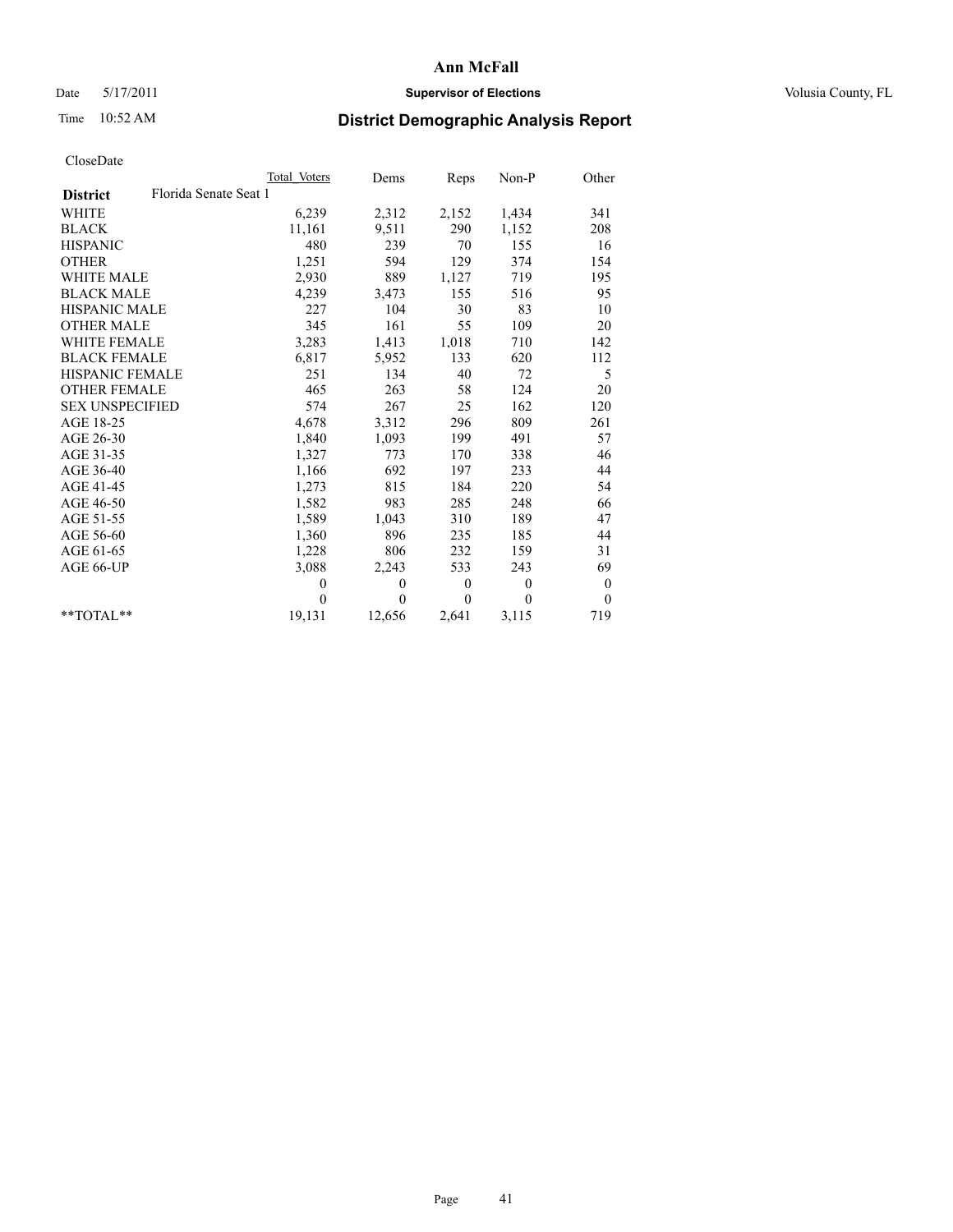## Date 5/17/2011 **Supervisor of Elections Supervisor of Elections** Volusia County, FL

# Time 10:52 AM **District Demographic Analysis Report**

|                                          | Total Voters | Dems     | Reps         | $Non-P$  | Other    |
|------------------------------------------|--------------|----------|--------------|----------|----------|
| Florida Senate Seat 7<br><b>District</b> |              |          |              |          |          |
| <b>WHITE</b>                             | 154,527      | 55,066   | 59,833       | 32,944   | 6,684    |
| <b>BLACK</b>                             | 7,525        | 6,029    | 312          | 1,010    | 174      |
| <b>HISPANIC</b>                          | 5,923        | 2,682    | 1,148        | 1,857    | 236      |
| <b>OTHER</b>                             | 7,822        | 2,412    | 1,799        | 2,701    | 910      |
| <b>WHITE MALE</b>                        | 71,684       | 22,475   | 29,365       | 16,286   | 3,558    |
| <b>BLACK MALE</b>                        | 3,185        | 2,417    | 166          | 508      | 94       |
| HISPANIC MALE                            | 2,755        | 1,191    | 542          | 894      | 128      |
| <b>OTHER MALE</b>                        | 2,677        | 819      | 720          | 976      | 162      |
| <b>WHITE FEMALE</b>                      | 81,944       | 32,282   | 30,142       | 16,440   | 3,080    |
| <b>BLACK FEMALE</b>                      | 4,295        | 3,577    | 143          | 497      | 78       |
| <b>HISPANIC FEMALE</b>                   | 3,121        | 1,471    | 596          | 946      | 108      |
| <b>OTHER FEMALE</b>                      | 3,068        | 1,163    | 764          | 966      | 175      |
| <b>SEX UNSPECIFIED</b>                   | 3,068        | 794      | 654          | 999      | 621      |
| AGE 18-25                                | 14,795       | 5,107    | 3,748        | 4,786    | 1,154    |
| AGE 26-30                                | 10,222       | 3,537    | 2,633        | 3,465    | 587      |
| AGE 31-35                                | 9,564        | 3,197    | 2,706        | 3,095    | 566      |
| AGE 36-40                                | 10,277       | 3,466    | 3,329        | 2,927    | 555      |
| AGE 41-45                                | 11,932       | 3,966    | 4,374        | 3,036    | 556      |
| AGE 46-50                                | 15,520       | 5,337    | 6,078        | 3,455    | 650      |
| AGE 51-55                                | 16,888       | 6,360    | 6,465        | 3,399    | 664      |
| AGE 56-60                                | 17,107       | 6,934    | 6,211        | 3,303    | 659      |
| AGE 61-65                                | 17,419       | 6,805    | 6,468        | 3,366    | 780      |
| AGE 66-UP                                | 52,070       | 21,480   | 21,078       | 7,679    | 1,833    |
|                                          | $\theta$     | $\theta$ | $\mathbf{0}$ | $\theta$ | 0        |
|                                          | $\theta$     | $\theta$ | $\theta$     | $\theta$ | $\theta$ |
| $*$ TOTAL $*$                            | 175,797      | 66,189   | 63,092       | 38,512   | 8,004    |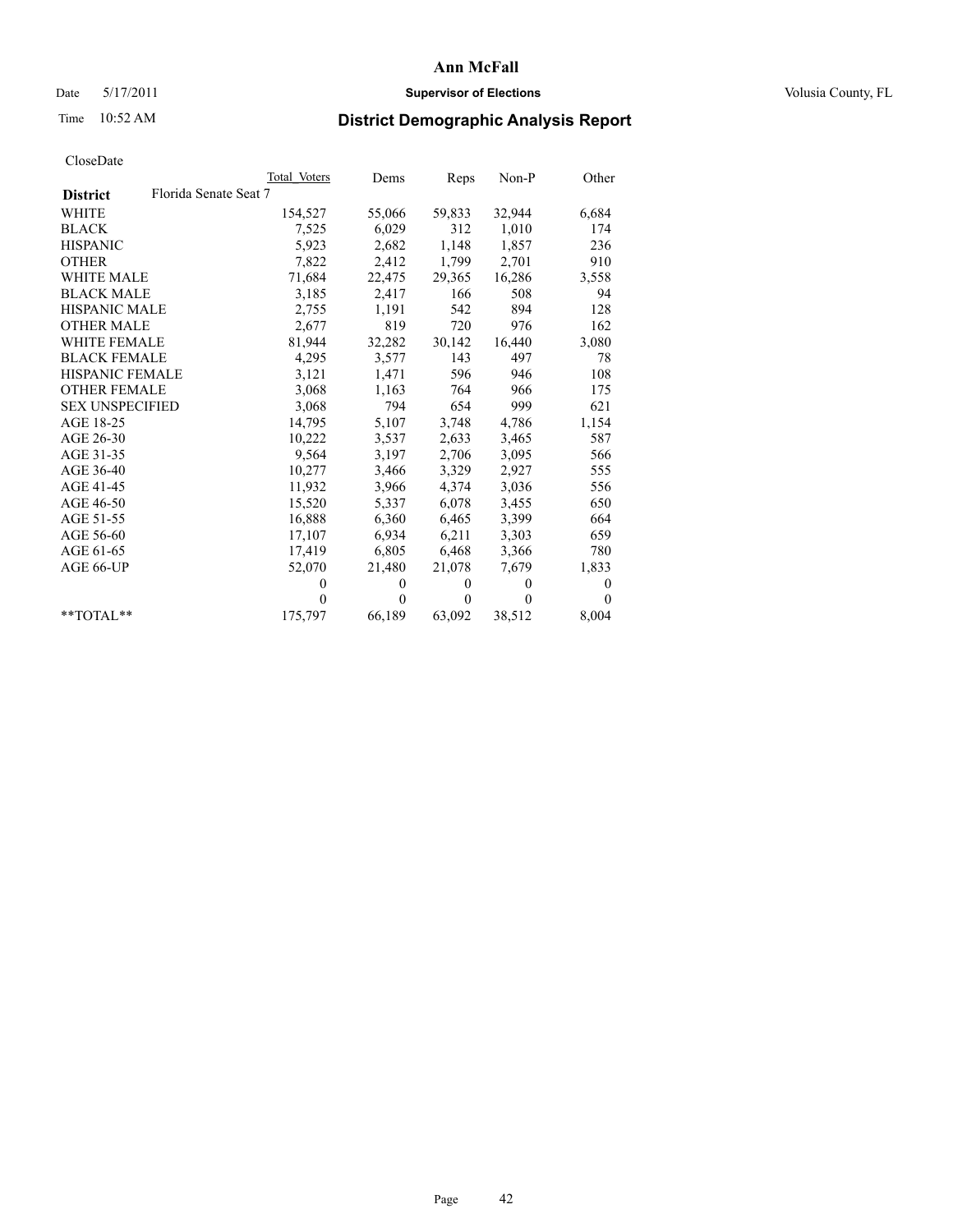## Date 5/17/2011 **Supervisor of Elections Supervisor of Elections** Volusia County, FL

# Time 10:52 AM **District Demographic Analysis Report**

|                                          | Total Voters | Dems         | Reps     | $Non-P$      | Other            |
|------------------------------------------|--------------|--------------|----------|--------------|------------------|
| Florida Senate Seat 8<br><b>District</b> |              |              |          |              |                  |
| <b>WHITE</b>                             | 23,602       | 7,867        | 10,070   | 4,735        | 930              |
| <b>BLACK</b>                             | 1,115        | 871          | 42       | 160          | 42               |
| <b>HISPANIC</b>                          | 530          | 217          | 143      | 150          | 20               |
| <b>OTHER</b>                             | 1,340        | 442          | 313      | 447          | 138              |
| <b>WHITE MALE</b>                        | 10,860       | 3,166        | 4,905    | 2,307        | 482              |
| <b>BLACK MALE</b>                        | 466          | 341          | 22       | 80           | 23               |
| <b>HISPANIC MALE</b>                     | 249          | 85           | 78       | 75           | 11               |
| <b>OTHER MALE</b>                        | 479          | 164          | 127      | 167          | 21               |
| <b>WHITE FEMALE</b>                      | 12,594       | 4,658        | 5,105    | 2,392        | 439              |
| <b>BLACK FEMALE</b>                      | 642          | 525          | 20       | 78           | 19               |
| HISPANIC FEMALE                          | 280          | 132          | 64       | 75           | 9                |
| <b>OTHER FEMALE</b>                      | 550          | 214          | 132      | 173          | 31               |
| <b>SEX UNSPECIFIED</b>                   | 467          | 112          | 115      | 145          | 95               |
| AGE 18-25                                | 2,470        | 846          | 726      | 725          | 173              |
| AGE 26-30                                | 1,374        | 464          | 418      | 423          | 69               |
| AGE 31-35                                | 1,283        | 437          | 392      | 381          | 73               |
| AGE 36-40                                | 1,390        | 406          | 540      | 364          | 80               |
| AGE 41-45                                | 1,694        | 526          | 723      | 377          | 68               |
| AGE 46-50                                | 2,138        | 687          | 909      | 466          | 76               |
| AGE 51-55                                | 2,467        | 887          | 1,054    | 457          | 69               |
| AGE 56-60                                | 2,465        | 899          | 1,022    | 449          | 95               |
| AGE 61-65                                | 2,771        | 1,053        | 1,092    | 522          | 104              |
| AGE 66-UP                                | 8,535        | 3,192        | 3,692    | 1,328        | 323              |
|                                          | $\theta$     | $\mathbf{0}$ | $\theta$ | $\mathbf{0}$ | $\boldsymbol{0}$ |
|                                          | $\theta$     | $\theta$     | $\theta$ | $\theta$     | $\theta$         |
| $*$ $TOTAI.**$                           | 26,587       | 9,397        | 10,568   | 5,492        | 1,130            |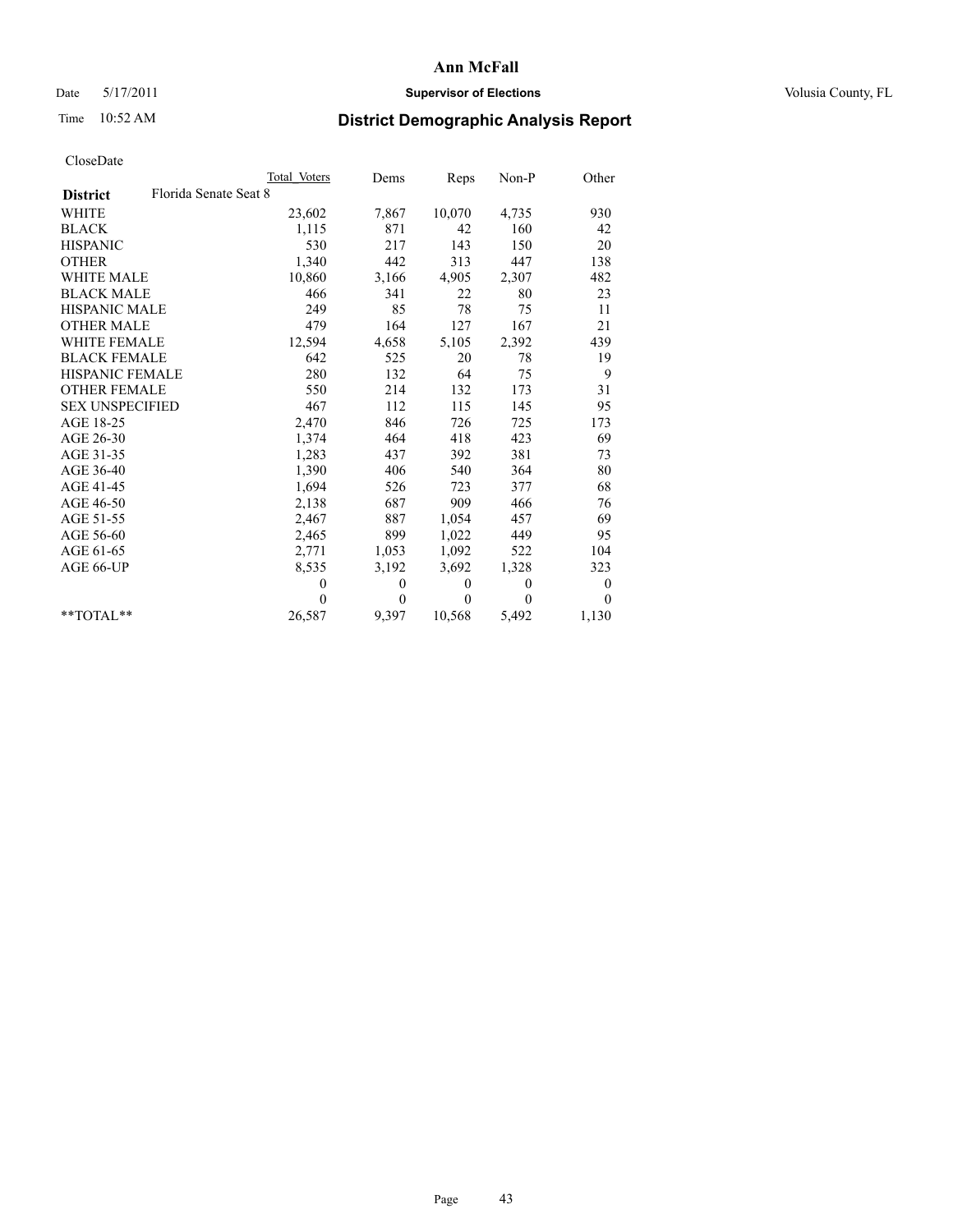## Date 5/17/2011 **Supervisor of Elections Supervisor of Elections** Volusia County, FL

# Time 10:52 AM **District Demographic Analysis Report**

|                                           | Total Voters | Dems         | Reps         | $Non-P$      | Other    |
|-------------------------------------------|--------------|--------------|--------------|--------------|----------|
| Florida Senate Seat 20<br><b>District</b> |              |              |              |              |          |
| <b>WHITE</b>                              | 72,259       | 24,293       | 29,324       | 14,800       | 3,842    |
| <b>BLACK</b>                              | 7,774        | 6,184        | 334          | 1,017        | 239      |
| <b>HISPANIC</b>                           | 12,924       | 6,266        | 2,187        | 4,039        | 432      |
| <b>OTHER</b>                              | 4,989        | 1,613        | 1,033        | 1,707        | 636      |
| <b>WHITE MALE</b>                         | 33,181       | 9,845        | 14,181       | 7,124        | 2,031    |
| <b>BLACK MALE</b>                         | 3,254        | 2,434        | 182          | 492          | 146      |
| <b>HISPANIC MALE</b>                      | 6,033        | 2,831        | 1,080        | 1,909        | 213      |
| <b>OTHER MALE</b>                         | 1,613        | 570          | 395          | 541          | 107      |
| <b>WHITE FEMALE</b>                       | 38,730       | 14,336       | 15,002       | 7,606        | 1,786    |
| <b>BLACK FEMALE</b>                       | 4,452        | 3,695        | 150          | 516          | 91       |
| HISPANIC FEMALE                           | 6,804        | 3,386        | 1,100        | 2,107        | 211      |
| <b>OTHER FEMALE</b>                       | 1,931        | 754          | 415          | 628          | 134      |
| <b>SEX UNSPECIFIED</b>                    | 1,948        | 505          | 373          | 640          | 430      |
| AGE 18-25                                 | 10,377       | 3,636        | 2,423        | 3,371        | 947      |
| AGE 26-30                                 | 6,794        | 2,361        | 1,701        | 2,303        | 429      |
| AGE 31-35                                 | 7,098        | 2,591        | 1,910        | 2,150        | 447      |
| AGE 36-40                                 | 7,492        | 2,652        | 2,355        | 2,028        | 457      |
| AGE 41-45                                 | 7,996        | 2,783        | 2,830        | 1,992        | 391      |
| AGE 46-50                                 | 9,382        | 3,444        | 3,428        | 2,072        | 438      |
| AGE 51-55                                 | 9,276        | 3,628        | 3,425        | 1,779        | 444      |
| AGE 56-60                                 | 8,633        | 3,639        | 3,036        | 1,570        | 388      |
| AGE 61-65                                 | 8,061        | 3,381        | 2,957        | 1,381        | 342      |
| AGE 66-UP                                 | 22,837       | 10,241       | 8,813        | 2,917        | 866      |
|                                           | $\theta$     | $\mathbf{0}$ | $\mathbf{0}$ | $\mathbf{0}$ | 0        |
|                                           | $\theta$     | $\theta$     | $\mathbf{0}$ | $\theta$     | $\theta$ |
| $*$ TOTAL $*$                             | 97,946       | 38,356       | 32,878       | 21,563       | 5,149    |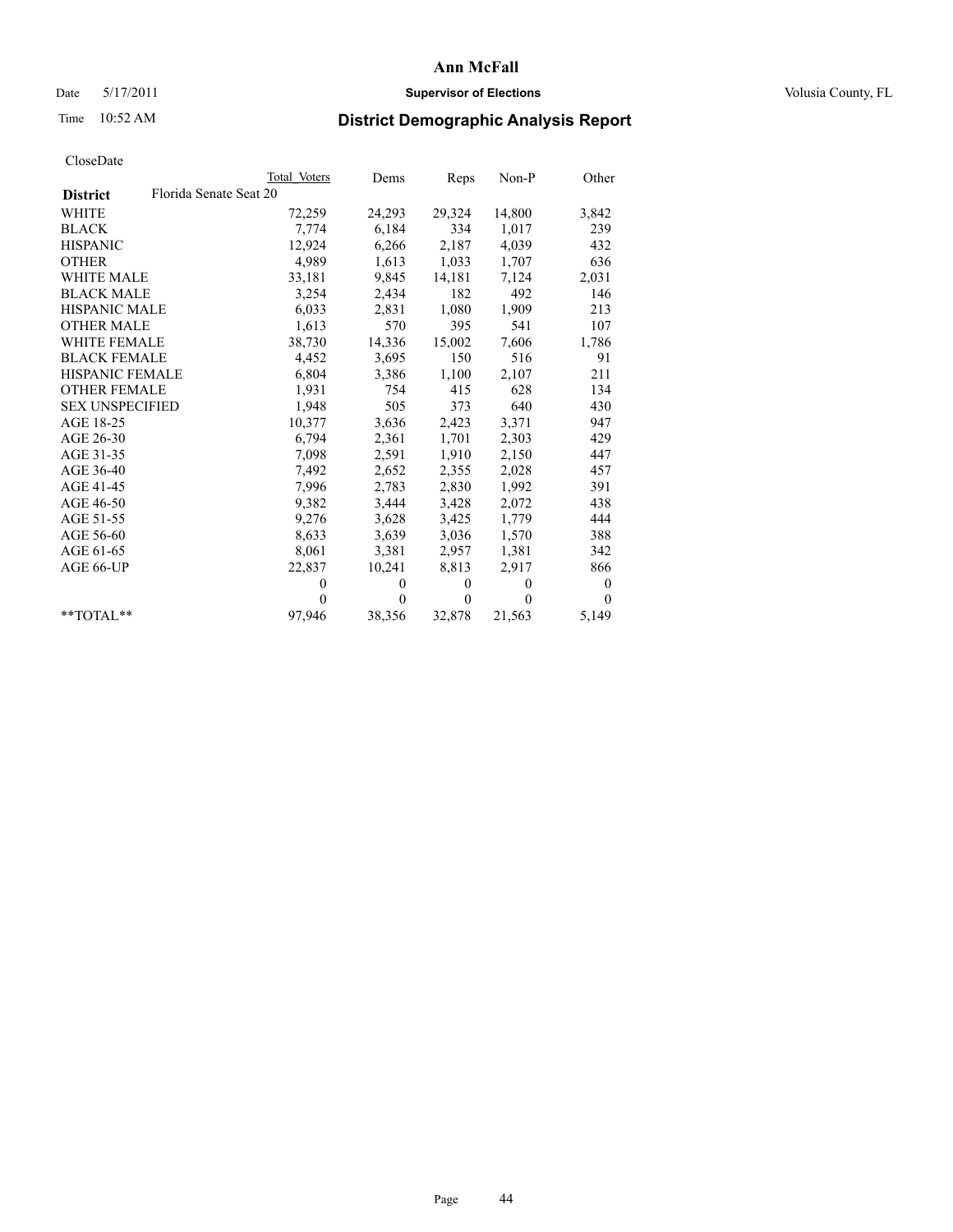## Date 5/17/2011 **Supervisor of Elections Supervisor of Elections** Volusia County, FL

# Time 10:52 AM **District Demographic Analysis Report**

|                                       | Total Voters | Dems     | Reps             | $Non-P$      | Other            |
|---------------------------------------|--------------|----------|------------------|--------------|------------------|
| Daytona Bch Zone 1<br><b>District</b> |              |          |                  |              |                  |
| <b>WHITE</b>                          | 4,396        | 1,741    | 1,475            | 981          | 199              |
| <b>BLACK</b>                          | 941          | 768      | 27               | 129          | 17               |
| <b>HISPANIC</b>                       | 131          | 62       | 30               | 35           | 4                |
| <b>OTHER</b>                          | 334          | 128      | 70               | 94           | 42               |
| <b>WHITE MALE</b>                     | 2,056        | 707      | 736              | 503          | 110              |
| <b>BLACK MALE</b>                     | 396          | 310      | 15               | 60           | 11               |
| HISPANIC MALE                         | 66           | 25       | 16               | 22           | 3                |
| <b>OTHER MALE</b>                     | 132          | 53       | 32               | 41           | 6                |
| <b>WHITE FEMALE</b>                   | 2,320        | 1,027    | 735              | 470          | 88               |
| <b>BLACK FEMALE</b>                   | 541          | 456      | 12               | 67           | 6                |
| HISPANIC FEMALE                       | 65           | 37       | 14               | 13           | 1                |
| <b>OTHER FEMALE</b>                   | 132          | 58       | 28               | 36           | 10               |
| <b>SEX UNSPECIFIED</b>                | 94           | 26       | 14               | 27           | 27               |
| AGE 18-25                             | 640          | 305      | 110              | 185          | 40               |
| AGE 26-30                             | 422          | 209      | 59               | 132          | 22               |
| AGE 31-35                             | 318          | 143      | 59               | 101          | 15               |
| AGE 36-40                             | 297          | 120      | 71               | 93           | 13               |
| AGE 41-45                             | 340          | 140      | 102              | 79           | 19               |
| AGE 46-50                             | 479          | 204      | 150              | 101          | 24               |
| AGE 51-55                             | 540          | 244      | 166              | 100          | 30               |
| AGE 56-60                             | 540          | 256      | 156              | 102          | 26               |
| AGE 61-65                             | 548          | 239      | 165              | 127          | 17               |
| AGE 66-UP                             | 1,678        | 839      | 564              | 219          | 56               |
|                                       | $\theta$     | $\theta$ | $\boldsymbol{0}$ | $\mathbf{0}$ | $\boldsymbol{0}$ |
|                                       | $\theta$     | $\theta$ | $\mathbf{0}$     | $\Omega$     | $\mathbf{0}$     |
| $*$ $TOTAI.**$                        | 5,802        | 2,699    | 1,602            | 1,239        | 262              |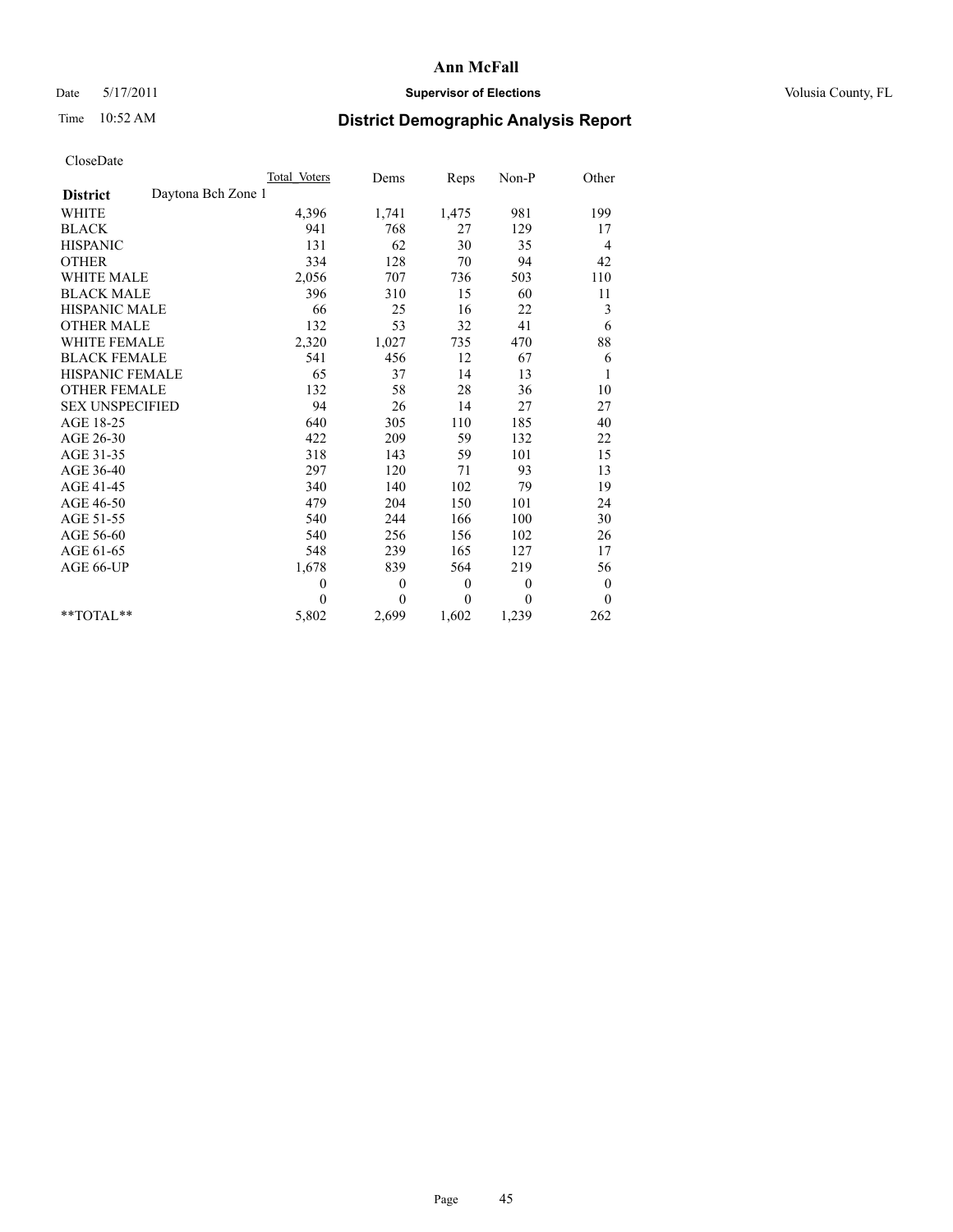## Date 5/17/2011 **Supervisor of Elections Supervisor of Elections** Volusia County, FL

# Time 10:52 AM **District Demographic Analysis Report**

|                                       | Total Voters | Dems         | Reps     | $Non-P$  | Other            |
|---------------------------------------|--------------|--------------|----------|----------|------------------|
| Daytona Bch Zone 2<br><b>District</b> |              |              |          |          |                  |
| <b>WHITE</b>                          | 3,954        | 1,597        | 1,347    | 840      | 170              |
| <b>BLACK</b>                          | 1,238        | 1,040        | 41       | 132      | 25               |
| <b>HISPANIC</b>                       | 130          | 60           | 26       | 39       | 5                |
| <b>OTHER</b>                          | 290          | 111          | 50       | 105      | 24               |
| <b>WHITE MALE</b>                     | 1,928        | 721          | 693      | 415      | 99               |
| <b>BLACK MALE</b>                     | 489          | 394          | 20       | 63       | 12               |
| <b>HISPANIC MALE</b>                  | 61           | 29           | 9        | $18\,$   | 5                |
| <b>OTHER MALE</b>                     | 99           | 36           | 20       | 38       | 5                |
| <b>WHITE FEMALE</b>                   | 2,000        | 864          | 643      | 422      | 71               |
| <b>BLACK FEMALE</b>                   | 744          | 642          | 21       | 68       | 13               |
| HISPANIC FEMALE                       | 69           | 31           | 17       | 21       | $\boldsymbol{0}$ |
| <b>OTHER FEMALE</b>                   | 127          | 56           | 27       | 40       | 4                |
| <b>SEX UNSPECIFIED</b>                | 95           | 35           | 14       | 31       | 15               |
| AGE 18-25                             | 532          | 270          | 90       | 135      | 37               |
| AGE 26-30                             | 379          | 174          | 68       | 119      | 18               |
| AGE 31-35                             | 303          | 145          | 52       | 90       | 16               |
| AGE 36-40                             | 318          | 152          | 67       | 86       | 13               |
| AGE 41-45                             | 368          | 162          | 94       | 94       | 18               |
| AGE 46-50                             | 484          | 222          | 144      | 100      | 18               |
| AGE 51-55                             | 569          | 303          | 149      | 100      | 17               |
| AGE 56-60                             | 560          | 266          | 158      | 119      | 17               |
| AGE 61-65                             | 456          | 231          | 124      | 80       | 21               |
| AGE 66-UP                             | 1,643        | 883          | 518      | 193      | 49               |
|                                       | $\mathbf{0}$ | $\mathbf{0}$ | $\theta$ | $\theta$ | $\boldsymbol{0}$ |
|                                       | $\theta$     | $\theta$     | $\theta$ | $\theta$ | $\theta$         |
| $*$ $TOTAI.**$                        | 5,612        | 2,808        | 1,464    | 1,116    | 224              |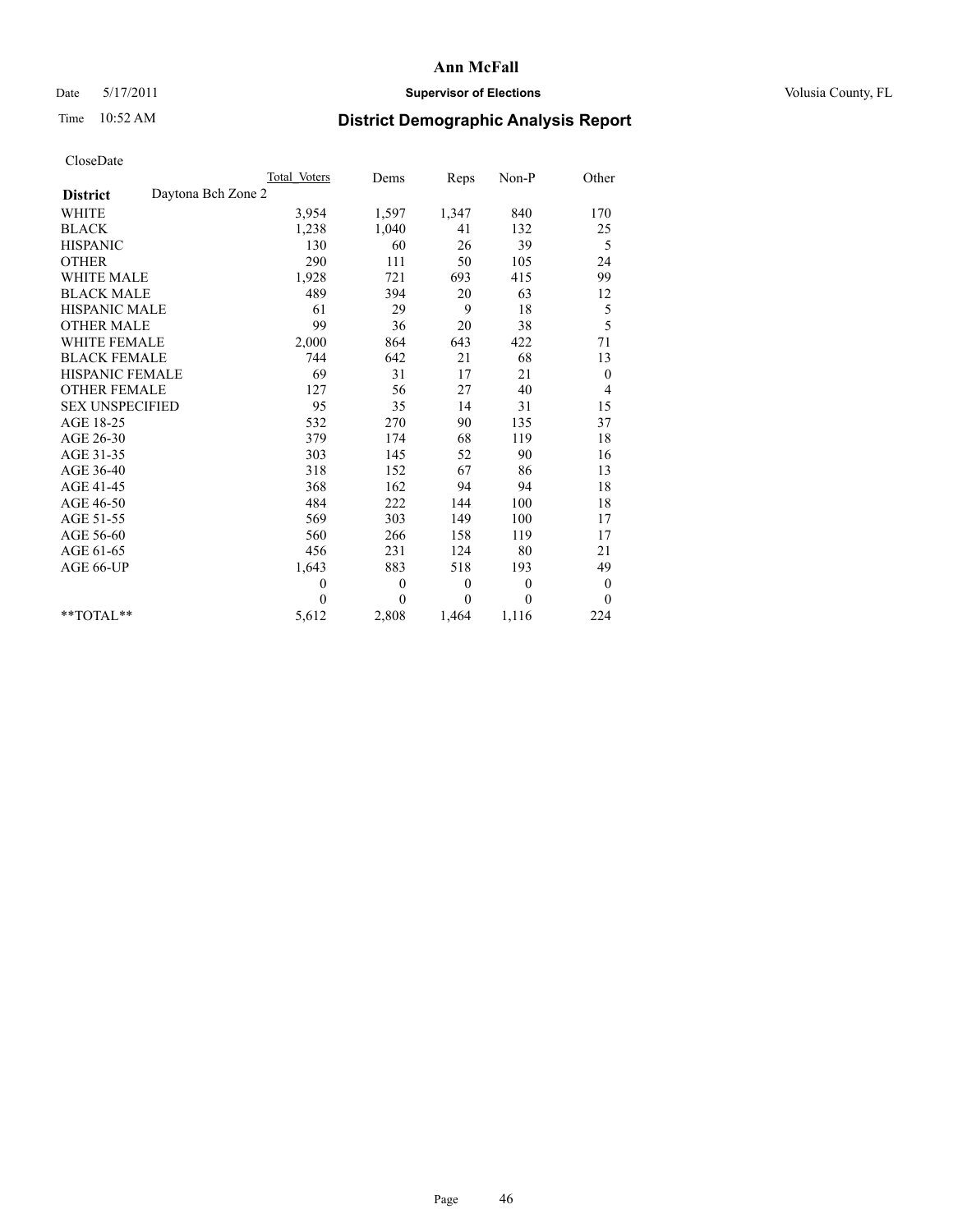## Date 5/17/2011 **Supervisor of Elections Supervisor of Elections** Volusia County, FL

# Time 10:52 AM **District Demographic Analysis Report**

|                                       | Total Voters | Dems         | Reps     | $Non-P$      | Other            |
|---------------------------------------|--------------|--------------|----------|--------------|------------------|
| Daytona Bch Zone 3<br><b>District</b> |              |              |          |              |                  |
| WHITE                                 | 3,327        | 1,383        | 961      | 789          | 194              |
| <b>BLACK</b>                          | 2,397        | 2,070        | 48       | 227          | 52               |
| <b>HISPANIC</b>                       | 128          | 60           | 21       | 44           | 3                |
| <b>OTHER</b>                          | 427          | 191          | 40       | 139          | 57               |
| <b>WHITE MALE</b>                     | 1,697        | 613          | 530      | 420          | 134              |
| <b>BLACK MALE</b>                     | 646          | 544          | 21       | 60           | 21               |
| <b>HISPANIC MALE</b>                  | 56           | 23           | 10       | 22           | $\mathbf{1}$     |
| <b>OTHER MALE</b>                     | 106          | 47           | 19       | 33           | 7                |
| WHITE FEMALE                          | 1,607        | 761          | 424      | 364          | 58               |
| <b>BLACK FEMALE</b>                   | 1,731        | 1,513        | 27       | 160          | 31               |
| HISPANIC FEMALE                       | 71           | 36           | 11       | 22           | 2                |
| <b>OTHER FEMALE</b>                   | 157          | 86           | 9        | 55           | 7                |
| <b>SEX UNSPECIFIED</b>                | 208          | 81           | 19       | 63           | 45               |
| AGE 18-25                             | 2,143        | 1,701        | 78       | 269          | 95               |
| AGE 26-30                             | 456          | 233          | 59       | 141          | 23               |
| AGE 31-35                             | 238          | 111          | 35       | 78           | 14               |
| AGE 36-40                             | 259          | 110          | 47       | 90           | 12               |
| AGE 41-45                             | 294          | 128          | 67       | 85           | 14               |
| AGE 46-50                             | 327          | 151          | 77       | 86           | 13               |
| AGE 51-55                             | 470          | 230          | 107      | 99           | 34               |
| AGE 56-60                             | 483          | 248          | 125      | 91           | 19               |
| AGE 61-65                             | 456          | 211          | 137      | 87           | 21               |
| AGE 66-UP                             | 1,153        | 581          | 338      | 173          | 61               |
|                                       | $\theta$     | $\mathbf{0}$ | $\theta$ | $\mathbf{0}$ | $\boldsymbol{0}$ |
|                                       | $\theta$     | $\theta$     | $\theta$ | $\theta$     | $\theta$         |
| $*$ $TOTAI.**$                        | 6,279        | 3,704        | 1,070    | 1,199        | 306              |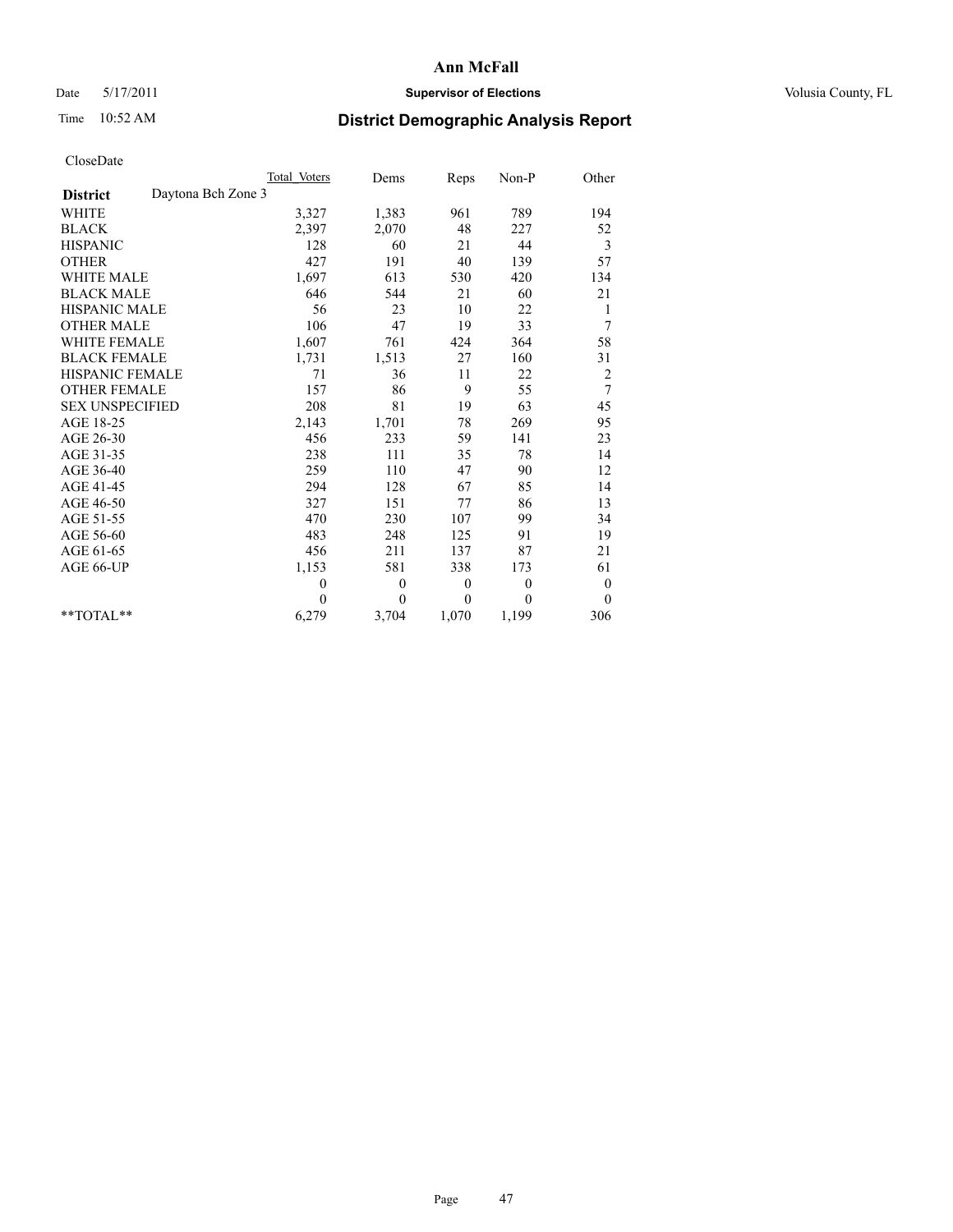## Date 5/17/2011 **Supervisor of Elections Supervisor of Elections** Volusia County, FL

# Time 10:52 AM **District Demographic Analysis Report**

|                                       | Total Voters | Dems         | Reps     | $Non-P$  | Other            |
|---------------------------------------|--------------|--------------|----------|----------|------------------|
| Daytona Bch Zone 4<br><b>District</b> |              |              |          |          |                  |
| <b>WHITE</b>                          | 5,997        | 1,879        | 2,666    | 1,177    | 275              |
| <b>BLACK</b>                          | 839          | 664          | 26       | 124      | 25               |
| <b>HISPANIC</b>                       | 224          | 104          | 45       | 68       | 7                |
| <b>OTHER</b>                          | 471          | 145          | 113      | 163      | 50               |
| <b>WHITE MALE</b>                     | 2,868        | 767          | 1,336    | 603      | 162              |
| <b>BLACK MALE</b>                     | 346          | 247          | 16       | 68       | 15               |
| <b>HISPANIC MALE</b>                  | 102          | 45           | 25       | 28       | 4                |
| <b>OTHER MALE</b>                     | 179          | 54           | 42       | 74       | 9                |
| <b>WHITE FEMALE</b>                   | 3,102        | 1,100        | 1,322    | 569      | 111              |
| <b>BLACK FEMALE</b>                   | 492          | 416          | 10       | 56       | 10               |
| HISPANIC FEMALE                       | 122          | 59           | 20       | 40       | 3                |
| <b>OTHER FEMALE</b>                   | 178          | 61           | 47       | 61       | 9                |
| <b>SEX UNSPECIFIED</b>                | 142          | 43           | 32       | 33       | 34               |
| AGE 18-25                             | 1,121        | 453          | 281      | 320      | 67               |
| AGE 26-30                             | 673          | 255          | 192      | 179      | 47               |
| AGE 31-35                             | 484          | 193          | 149      | 121      | 21               |
| AGE 36-40                             | 437          | 145          | 167      | 95       | 30               |
| AGE 41-45                             | 362          | 147          | 121      | 84       | 10               |
| AGE 46-50                             | 446          | 158          | 173      | 98       | 17               |
| AGE 51-55                             | 511          | 188          | 220      | 87       | 16               |
| AGE 56-60                             | 575          | 208          | 229      | 113      | 25               |
| AGE 61-65                             | 650          | 227          | 264      | 125      | 34               |
| AGE 66-UP                             | 2,272        | 818          | 1,054    | 310      | 90               |
|                                       | $\mathbf{0}$ | $\mathbf{0}$ | $\theta$ | $\theta$ | $\boldsymbol{0}$ |
|                                       | $\theta$     | $\theta$     | $\theta$ | $\theta$ | $\mathbf{0}$     |
| $*$ $TOTAI.**$                        | 7,531        | 2,792        | 2,850    | 1,532    | 357              |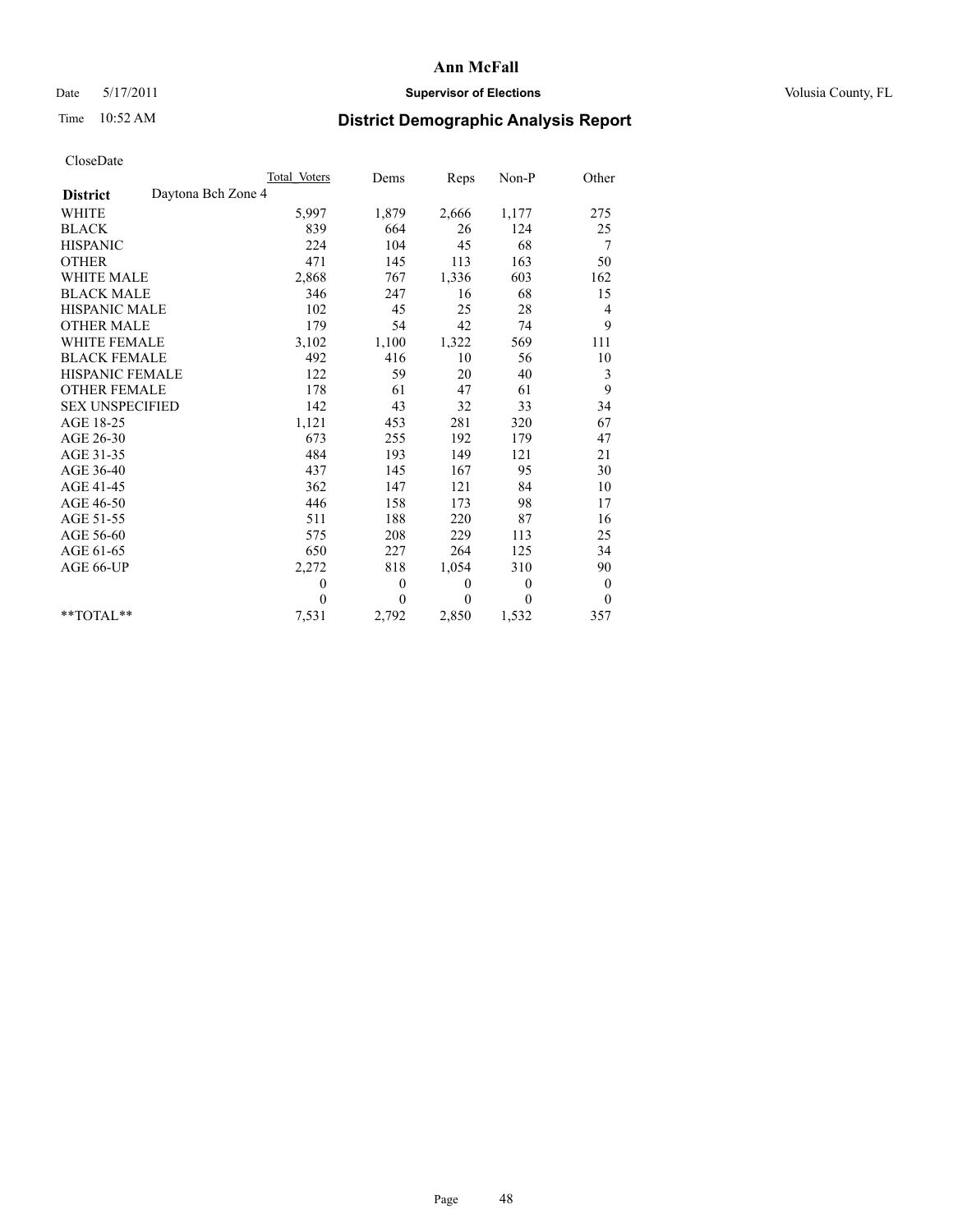## Date 5/17/2011 **Supervisor of Elections Supervisor of Elections** Volusia County, FL

# Time 10:52 AM **District Demographic Analysis Report**

|                                       | Total Voters | Dems         | Reps             | $Non-P$  | Other            |
|---------------------------------------|--------------|--------------|------------------|----------|------------------|
| Daytona Bch Zone 5<br><b>District</b> |              |              |                  |          |                  |
| <b>WHITE</b>                          | 2,035        | 831          | 621              | 469      | 114              |
| <b>BLACK</b>                          | 3,602        | 3,085        | 91               | 368      | 58               |
| <b>HISPANIC</b>                       | 174          | 102          | 28               | 40       | 4                |
| <b>OTHER</b>                          | 391          | 185          | 44               | 111      | 51               |
| <b>WHITE MALE</b>                     | 932          | 330          | 323              | 216      | 63               |
| <b>BLACK MALE</b>                     | 1,353        | 1,102        | 51               | 167      | 33               |
| <b>HISPANIC MALE</b>                  | 85           | 47           | 13               | 21       | $\overline{4}$   |
| <b>OTHER MALE</b>                     | 100          | 47           | 17               | 28       | 8                |
| WHITE FEMALE                          | 1,094        | 499          | 295              | 252      | 48               |
| <b>BLACK FEMALE</b>                   | 2,218        | 1,954        | 40               | 199      | 25               |
| HISPANIC FEMALE                       | 89           | 55           | 15               | 19       | $\boldsymbol{0}$ |
| <b>OTHER FEMALE</b>                   | 160          | 87           | 23               | 41       | 9                |
| <b>SEX UNSPECIFIED</b>                | 171          | 82           | 7                | 45       | 37               |
| AGE 18-25                             | 1,043        | 681          | 90               | 203      | 69               |
| AGE 26-30                             | 634          | 394          | 64               | 159      | 17               |
| AGE 31-35                             | 491          | 300          | 51               | 124      | 16               |
| AGE 36-40                             | 434          | 279          | 65               | 78       | 12               |
| AGE 41-45                             | 450          | 325          | 42               | 65       | 18               |
| AGE 46-50                             | 566          | 382          | 83               | 83       | 18               |
| AGE 51-55                             | 528          | 380          | 76               | 56       | 16               |
| AGE 56-60                             | 482          | 348          | 63               | 54       | 17               |
| AGE 61-65                             | 445          | 315          | 65               | 55       | 10               |
| AGE 66-UP                             | 1,129        | 799          | 185              | 111      | 34               |
|                                       | $\mathbf{0}$ | $\mathbf{0}$ | $\boldsymbol{0}$ | $\theta$ | $\boldsymbol{0}$ |
|                                       | $\theta$     | $\theta$     | $\theta$         | $\theta$ | $\theta$         |
| $*$ $TOTAI.**$                        | 6,202        | 4,203        | 784              | 988      | 227              |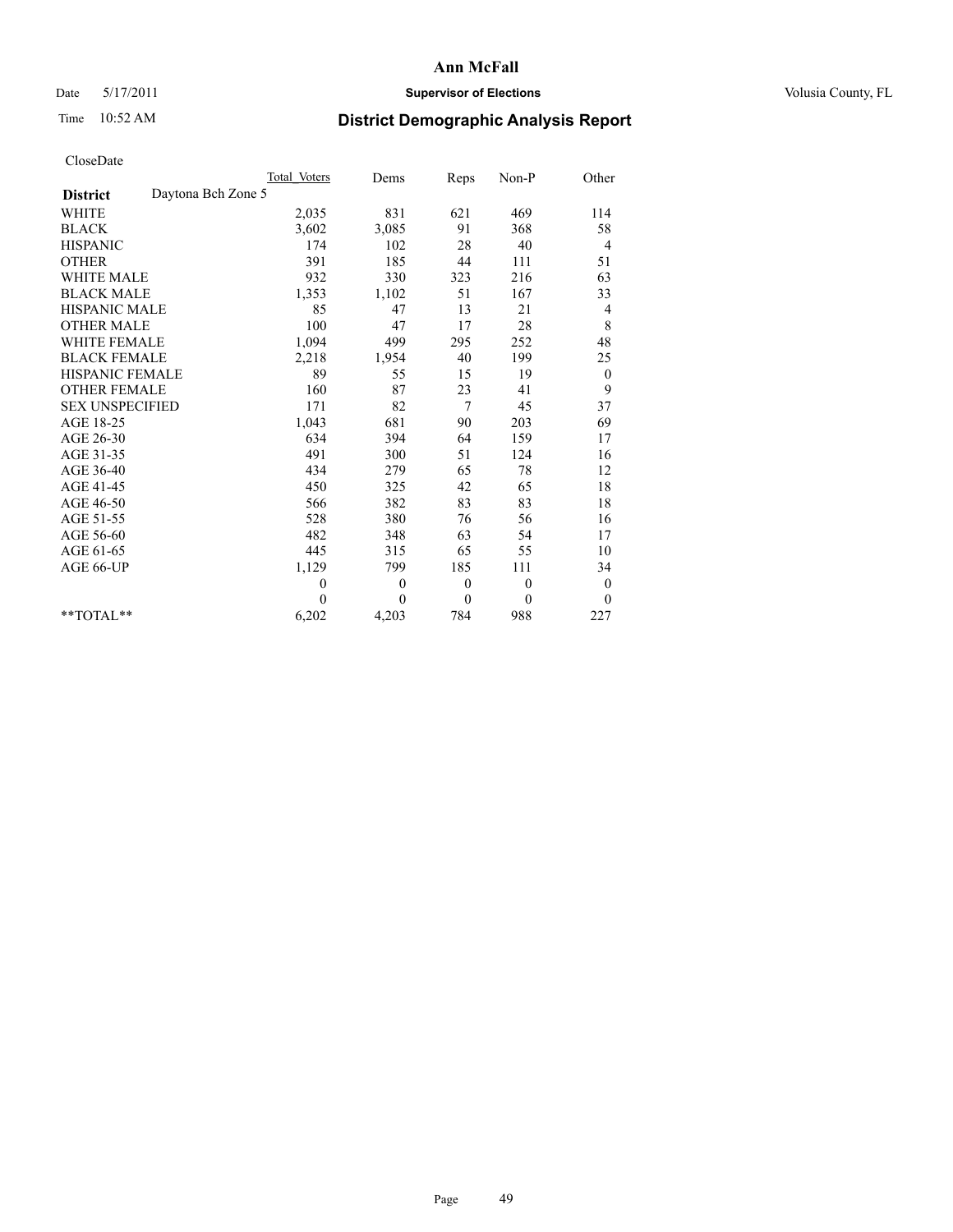## Date 5/17/2011 **Supervisor of Elections Supervisor of Elections** Volusia County, FL

# Time 10:52 AM **District Demographic Analysis Report**

|                                       | Total Voters | Dems         | Reps         | Non-P        | Other            |
|---------------------------------------|--------------|--------------|--------------|--------------|------------------|
| Daytona Bch Zone 6<br><b>District</b> |              |              |              |              |                  |
| WHITE                                 | 1,240        | 518          | 359          | 297          | 66               |
| <b>BLACK</b>                          | 3,845        | 3,274        | 96           | 402          | 73               |
| <b>HISPANIC</b>                       | 134          | 60           | 14           | 53           | 7                |
| <b>OTHER</b>                          | 361          | 192          | 19           | 117          | 33               |
| <b>WHITE MALE</b>                     | 598          | 203          | 199          | 154          | 42               |
| <b>BLACK MALE</b>                     | 1,740        | 1,440        | 55           | 216          | 29               |
| <b>HISPANIC MALE</b>                  | 68           | 30           | 8            | 28           | $\overline{c}$   |
| <b>OTHER MALE</b>                     | 113          | 63           | 10           | 36           | 4                |
| WHITE FEMALE                          | 638          | 311          | 160          | 143          | 24               |
| <b>BLACK FEMALE</b>                   | 2,060        | 1,798        | 39           | 180          | 43               |
| HISPANIC FEMALE                       | 64           | 29           | 6            | 25           | 4                |
| <b>OTHER FEMALE</b>                   | 111          | 72           | 6            | 29           | 4                |
| <b>SEX UNSPECIFIED</b>                | 188          | 98           | 5            | 58           | 27               |
| AGE 18-25                             | 1,164        | 792          | 70           | 241          | 61               |
| AGE 26-30                             | 574          | 366          | 38           | 153          | 17               |
| AGE 31-35                             | 414          | 268          | 31           | 98           | 17               |
| AGE 36-40                             | 316          | 221          | 29           | 53           | 13               |
| AGE 41-45                             | 400          | 288          | 30           | 68           | 14               |
| AGE 46-50                             | 464          | 343          | 36           | 65           | 20               |
| AGE 51-55                             | 490          | 360          | 67           | 52           | 11               |
| AGE 56-60                             | 411          | 295          | 52           | 53           | 11               |
| AGE 61-65                             | 353          | 273          | 43           | 33           | $\overline{4}$   |
| AGE 66-UP                             | 994          | 838          | 92           | 53           | 11               |
|                                       | $\theta$     | $\mathbf{0}$ | $\mathbf{0}$ | $\mathbf{0}$ | $\boldsymbol{0}$ |
|                                       | $\Omega$     | $\theta$     | $\theta$     | $\theta$     | $\theta$         |
| **TOTAL**                             | 5,580        | 4,044        | 488          | 869          | 179              |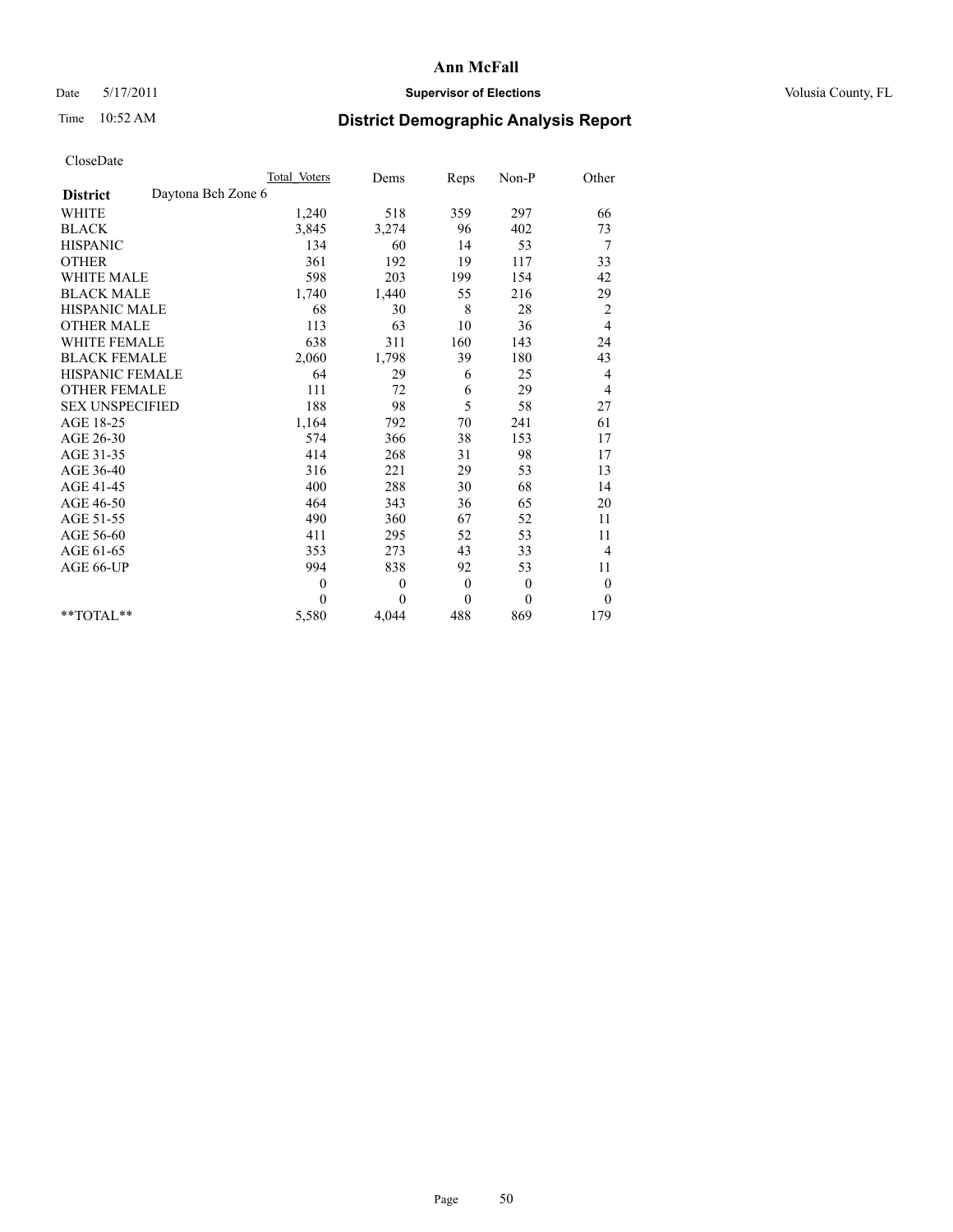## Date 5/17/2011 **Supervisor of Elections Supervisor of Elections** Volusia County, FL

# Time 10:52 AM **District Demographic Analysis Report**

|                        |                    | Total Voters | Dems         | Reps         | Non-P        | Other            |  |
|------------------------|--------------------|--------------|--------------|--------------|--------------|------------------|--|
| <b>District</b>        | Deltona District 1 |              |              |              |              |                  |  |
| <b>WHITE</b>           |                    | 5,161        | 1,814        | 1,867        | 1,220        | 260              |  |
| <b>BLACK</b>           |                    | 944          | 729          | 45           | 133          | 37               |  |
| <b>HISPANIC</b>        |                    | 2,006        | 1,009        | 294          | 640          | 63               |  |
| <b>OTHER</b>           |                    | 534          | 175          | 85           | 212          | 62               |  |
| <b>WHITE MALE</b>      |                    | 2,465        | 780          | 941          | 593          | 151              |  |
| <b>BLACK MALE</b>      |                    | 443          | 320          | 31           | 64           | 28               |  |
| <b>HISPANIC MALE</b>   |                    | 954          | 456          | 148          | 320          | 30               |  |
| <b>OTHER MALE</b>      |                    | 162          | 53           | 35           | 63           | 11               |  |
| <b>WHITE FEMALE</b>    |                    | 2,672        | 1,024        | 919          | 622          | 107              |  |
| <b>BLACK FEMALE</b>    |                    | 496          | 406          | 14           | 67           | 9                |  |
| HISPANIC FEMALE        |                    | 1,041        | 547          | 146          | 316          | 32               |  |
| <b>OTHER FEMALE</b>    |                    | 210          | 87           | 39           | 71           | 13               |  |
| <b>SEX UNSPECIFIED</b> |                    | 202          | 54           | 18           | 89           | 41               |  |
| AGE 18-25              |                    | 1,189        | 458          | 237          | 395          | 99               |  |
| AGE 26-30              |                    | 780          | 283          | 181          | 274          | 42               |  |
| AGE 31-35              |                    | 821          | 349          | 171          | 266          | 35               |  |
| AGE 36-40              |                    | 816          | 339          | 201          | 229          | 47               |  |
| AGE 41-45              |                    | 873          | 323          | 270          | 223          | 57               |  |
| AGE 46-50              |                    | 929          | 379          | 304          | 224          | 22               |  |
| AGE 51-55              |                    | 880          | 363          | 288          | 195          | 34               |  |
| AGE 56-60              |                    | 661          | 311          | 194          | 125          | 31               |  |
| AGE 61-65              |                    | 556          | 275          | 142          | 114          | 25               |  |
| AGE 66-UP              |                    | 1,140        | 647          | 303          | 160          | 30               |  |
|                        |                    | $\mathbf{0}$ | $\mathbf{0}$ | $\mathbf{0}$ | $\mathbf{0}$ | $\boldsymbol{0}$ |  |
|                        |                    | $\Omega$     | $\theta$     | $\theta$     | $\theta$     | $\theta$         |  |
| $*$ $TOTAI.**$         |                    | 8,645        | 3,727        | 2,291        | 2,205        | 422              |  |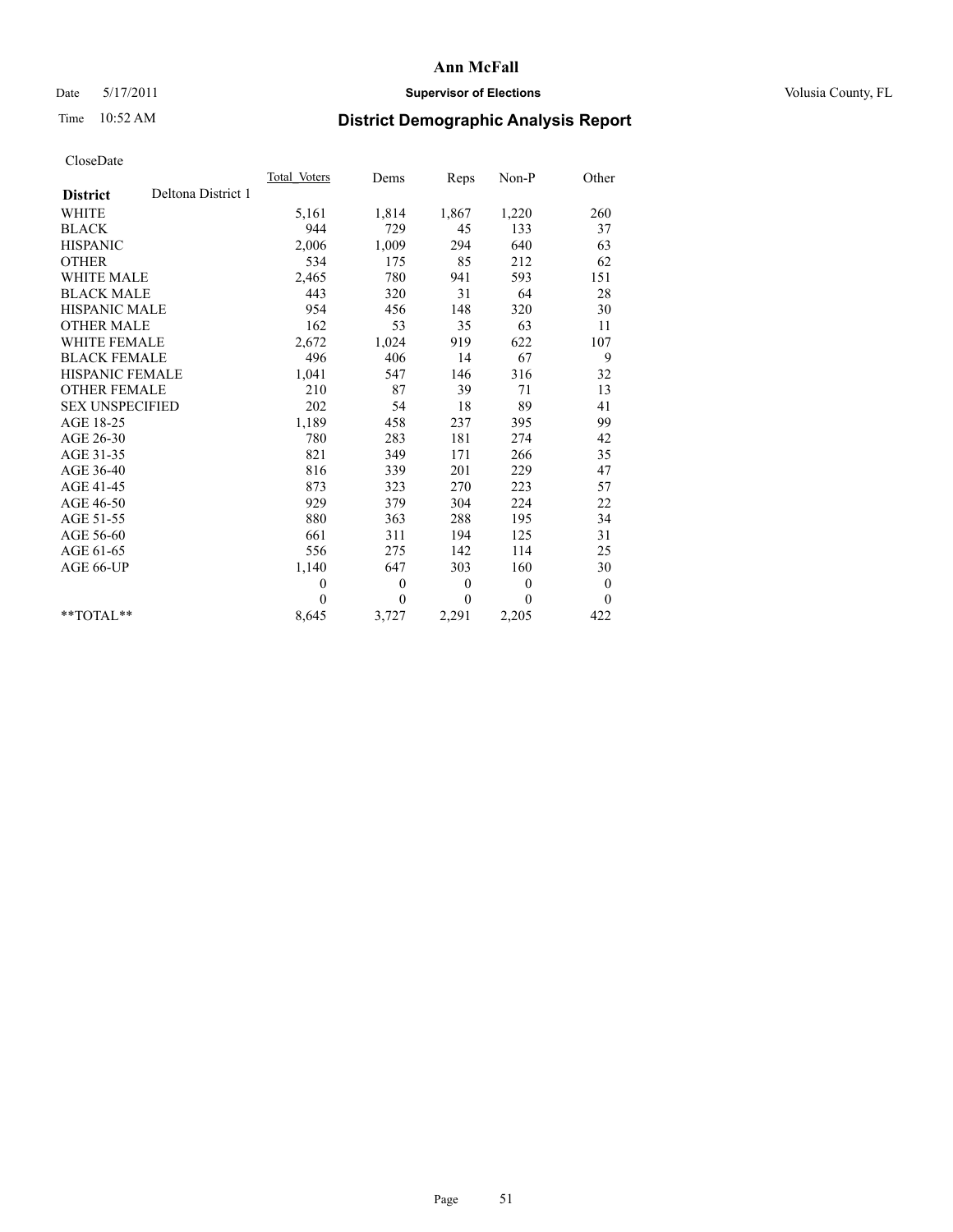## Date 5/17/2011 **Supervisor of Elections Supervisor of Elections** Volusia County, FL

# Time 10:52 AM **District Demographic Analysis Report**

|                                       | Total Voters | Dems         | Reps         | Non-P        | Other            |
|---------------------------------------|--------------|--------------|--------------|--------------|------------------|
| Deltona District 2<br><b>District</b> |              |              |              |              |                  |
| <b>WHITE</b>                          | 6,414        | 2,076        | 2,579        | 1,411        | 348              |
| <b>BLACK</b>                          | 746          | 572          | 40           | 101          | 33               |
| <b>HISPANIC</b>                       | 2,035        | 999          | 363          | 622          | 51               |
| <b>OTHER</b>                          | 518          | 167          | 93           | 193          | 65               |
| <b>WHITE MALE</b>                     | 2,984        | 876          | 1,243        | 684          | 181              |
| <b>BLACK MALE</b>                     | 324          | 223          | 30           | 50           | 21               |
| <b>HISPANIC MALE</b>                  | 981          | 477          | 178          | 300          | 26               |
| <b>OTHER MALE</b>                     | 192          | 71           | 35           | 71           | 15               |
| <b>WHITE FEMALE</b>                   | 3,401        | 1,190        | 1,325        | 719          | 167              |
| <b>BLACK FEMALE</b>                   | 413          | 341          | 10           | 51           | 11               |
| HISPANIC FEMALE                       | 1,041        | 514          | 184          | 320          | 23               |
| <b>OTHER FEMALE</b>                   | 184          | 75           | 37           | 59           | 13               |
| <b>SEX UNSPECIFIED</b>                | 193          | 47           | 33           | 73           | 40               |
| AGE 18-25                             | 1,004        | 361          | 205          | 351          | 87               |
| AGE 26-30                             | 710          | 238          | 178          | 242          | 52               |
| AGE 31-35                             | 710          | 251          | 199          | 219          | 41               |
| AGE 36-40                             | 799          | 294          | 237          | 212          | 56               |
| AGE 41-45                             | 846          | 288          | 266          | 250          | 42               |
| AGE 46-50                             | 983          | 369          | 318          | 251          | 45               |
| AGE 51-55                             | 967          | 374          | 377          | 179          | 37               |
| AGE 56-60                             | 878          | 362          | 291          | 185          | 40               |
| AGE 61-65                             | 735          | 322          | 244          | 133          | 36               |
| AGE 66-UP                             | 2,081        | 955          | 760          | 305          | 61               |
|                                       | $\mathbf{0}$ | $\mathbf{0}$ | $\mathbf{0}$ | $\mathbf{0}$ | $\boldsymbol{0}$ |
|                                       | $\theta$     | $\theta$     | $\theta$     | $\theta$     | $\mathbf{0}$     |
| $*$ $TOTAI.**$                        | 9,713        | 3,814        | 3,075        | 2,327        | 497              |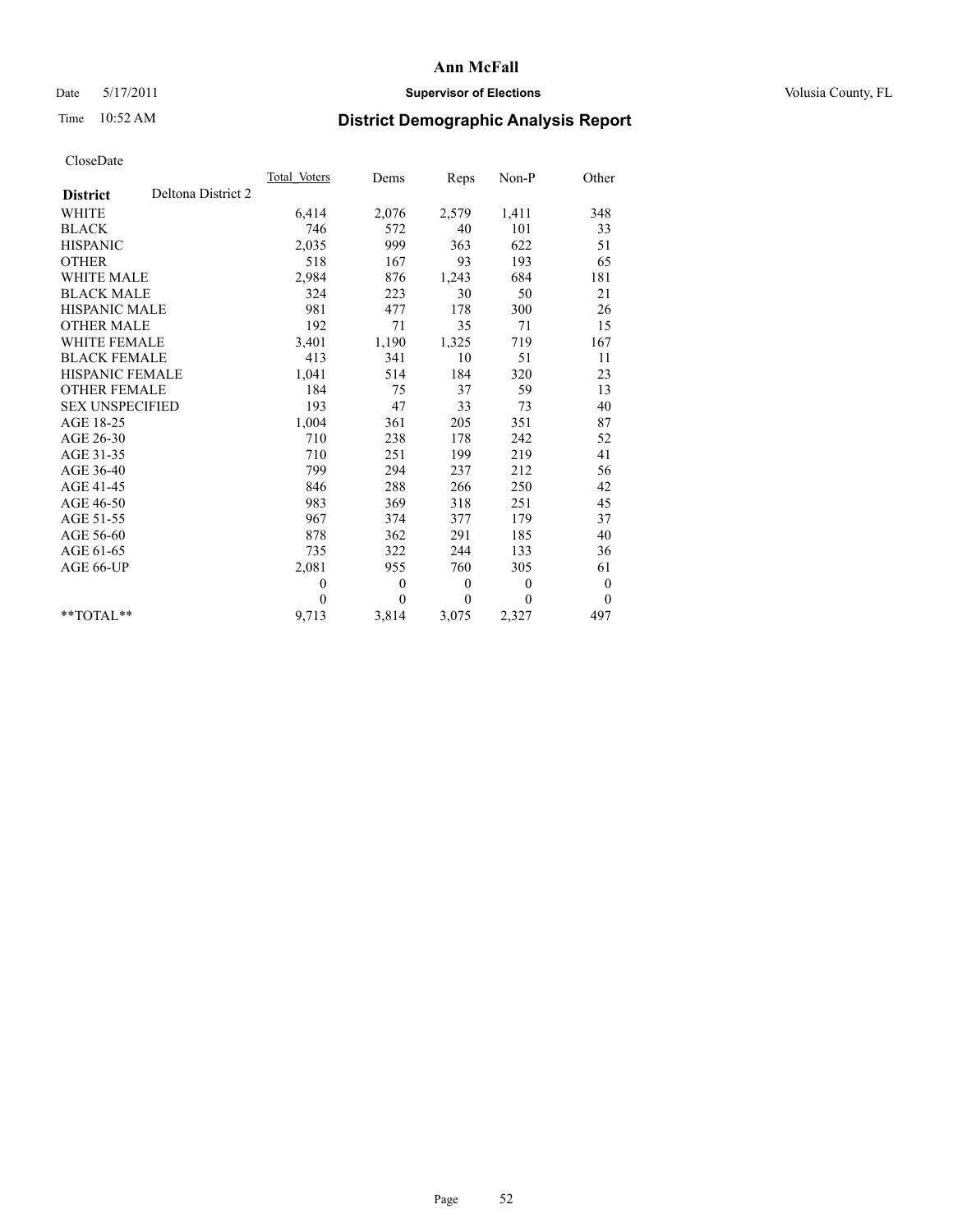## Date 5/17/2011 **Supervisor of Elections Supervisor of Elections** Volusia County, FL

# Time 10:52 AM **District Demographic Analysis Report**

|                        |                    | Total Voters | Dems         | Reps         | $Non-P$      | Other            |  |
|------------------------|--------------------|--------------|--------------|--------------|--------------|------------------|--|
| <b>District</b>        | Deltona District 3 |              |              |              |              |                  |  |
| <b>WHITE</b>           |                    | 4,964        | 1,703        | 1,836        | 1,161        | 264              |  |
| <b>BLACK</b>           |                    | 585          | 462          | 26           | 74           | 23               |  |
| <b>HISPANIC</b>        |                    | 2,065        | 1,035        | 340          | 634          | 56               |  |
| <b>OTHER</b>           |                    | 466          | 154          | 79           | 167          | 66               |  |
| <b>WHITE MALE</b>      |                    | 2,235        | 693          | 866          | 543          | 133              |  |
| <b>BLACK MALE</b>      |                    | 251          | 185          | 14           | 37           | 15               |  |
| <b>HISPANIC MALE</b>   |                    | 978          | 486          | 165          | 296          | 31               |  |
| <b>OTHER MALE</b>      |                    | 161          | 59           | 27           | 64           | 11               |  |
| <b>WHITE FEMALE</b>    |                    | 2,707        | 1,000        | 965          | 614          | 128              |  |
| <b>BLACK FEMALE</b>    |                    | 330          | 273          | 12           | 37           | 8                |  |
| HISPANIC FEMALE        |                    | 1,070        | 537          | 173          | 336          | 24               |  |
| <b>OTHER FEMALE</b>    |                    | 189          | 74           | 36           | 66           | 13               |  |
| <b>SEX UNSPECIFIED</b> |                    | 159          | 47           | 23           | 43           | 46               |  |
| AGE 18-25              |                    | 864          | 339          | 148          | 302          | 75               |  |
| AGE 26-30              |                    | 634          | 230          | 122          | 241          | 41               |  |
| AGE 31-35              |                    | 670          | 239          | 156          | 235          | 40               |  |
| AGE 36-40              |                    | 719          | 274          | 211          | 193          | 41               |  |
| AGE 41-45              |                    | 686          | 273          | 210          | 170          | 33               |  |
| AGE 46-50              |                    | 788          | 303          | 254          | 205          | 26               |  |
| AGE 51-55              |                    | 736          | 304          | 214          | 172          | 46               |  |
| AGE 56-60              |                    | 647          | 283          | 198          | 134          | 32               |  |
| AGE 61-65              |                    | 623          | 271          | 198          | 131          | 23               |  |
| AGE 66-UP              |                    | 1,713        | 838          | 570          | 253          | 52               |  |
|                        |                    | $\mathbf{0}$ | $\mathbf{0}$ | $\mathbf{0}$ | $\mathbf{0}$ | $\boldsymbol{0}$ |  |
|                        |                    | $\theta$     | $\theta$     | $\theta$     | $\theta$     | $\theta$         |  |
| $*$ $TOTAI.**$         |                    | 8,080        | 3,354        | 2,281        | 2,036        | 409              |  |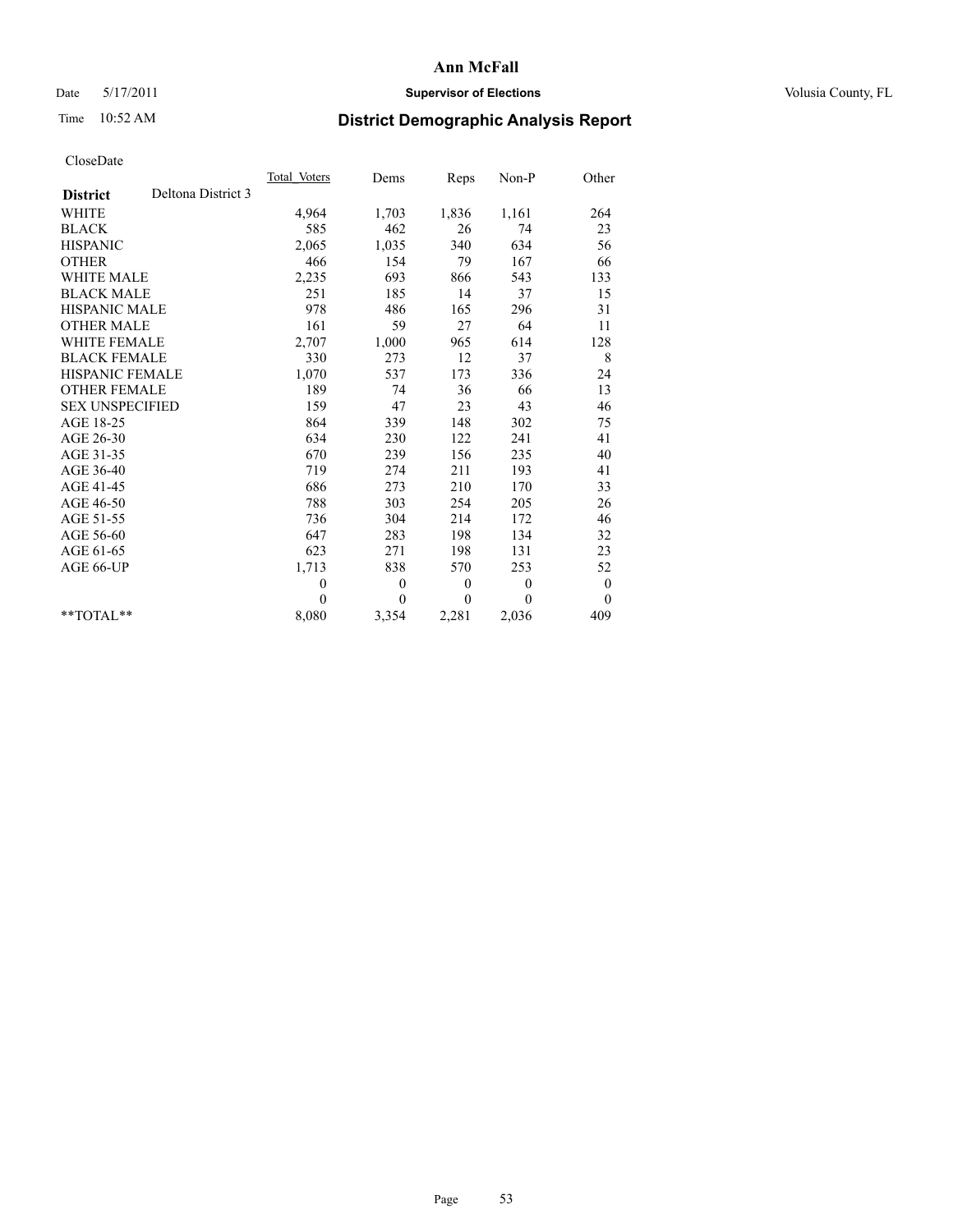## Date 5/17/2011 **Supervisor of Elections Supervisor of Elections** Volusia County, FL

# Time 10:52 AM **District Demographic Analysis Report**

|                                       | Total Voters | Dems         | Reps         | Non-P        | Other            |  |
|---------------------------------------|--------------|--------------|--------------|--------------|------------------|--|
| Deltona District 4<br><b>District</b> |              |              |              |              |                  |  |
| <b>WHITE</b>                          | 4,949        | 1,762        | 1,809        | 1,065        | 313              |  |
| <b>BLACK</b>                          | 589          | 465          | 22           | 86           | 16               |  |
| <b>HISPANIC</b>                       | 1,979        | 1,023        | 292          | 599          | 65               |  |
| <b>OTHER</b>                          | 440          | 166          | 76           | 142          | 56               |  |
| <b>WHITE MALE</b>                     | 2,248        | 725          | 852          | 513          | 158              |  |
| <b>BLACK MALE</b>                     | 260          | 186          | 17           | 48           | 9                |  |
| <b>HISPANIC MALE</b>                  | 900          | 444          | 148          | 277          | 31               |  |
| <b>OTHER MALE</b>                     | 133          | 56           | 26           | 43           | 8                |  |
| WHITE FEMALE                          | 2,670        | 1,025        | 944          | 548          | 153              |  |
| <b>BLACK FEMALE</b>                   | 322          | 272          | 5            | 38           | 7                |  |
| HISPANIC FEMALE                       | 1,068        | 572          | 144          | 318          | 34               |  |
| <b>OTHER FEMALE</b>                   | 171          | 81           | 30           | 49           | 11               |  |
| <b>SEX UNSPECIFIED</b>                | 185          | 55           | 33           | 58           | 39               |  |
| AGE 18-25                             | 901          | 325          | 174          | 321          | 81               |  |
| AGE 26-30                             | 582          | 227          | 102          | 220          | 33               |  |
| AGE 31-35                             | 680          | 283          | 146          | 202          | 49               |  |
| AGE 36-40                             | 615          | 223          | 181          | 166          | 45               |  |
| AGE 41-45                             | 674          | 262          | 184          | 193          | 35               |  |
| AGE 46-50                             | 739          | 323          | 218          | 163          | 35               |  |
| AGE 51-55                             | 723          | 310          | 228          | 136          | 49               |  |
| AGE 56-60                             | 652          | 273          | 211          | 138          | 30               |  |
| AGE 61-65                             | 627          | 292          | 194          | 117          | 24               |  |
| AGE 66-UP                             | 1,764        | 898          | 561          | 236          | 69               |  |
|                                       | $\theta$     | $\mathbf{0}$ | $\mathbf{0}$ | $\mathbf{0}$ | $\boldsymbol{0}$ |  |
|                                       | $\theta$     | $\theta$     | $\mathbf{0}$ | $\theta$     | $\mathbf{0}$     |  |
| $*$ $TOTAI.**$                        | 7,957        | 3,416        | 2,199        | 1,892        | 450              |  |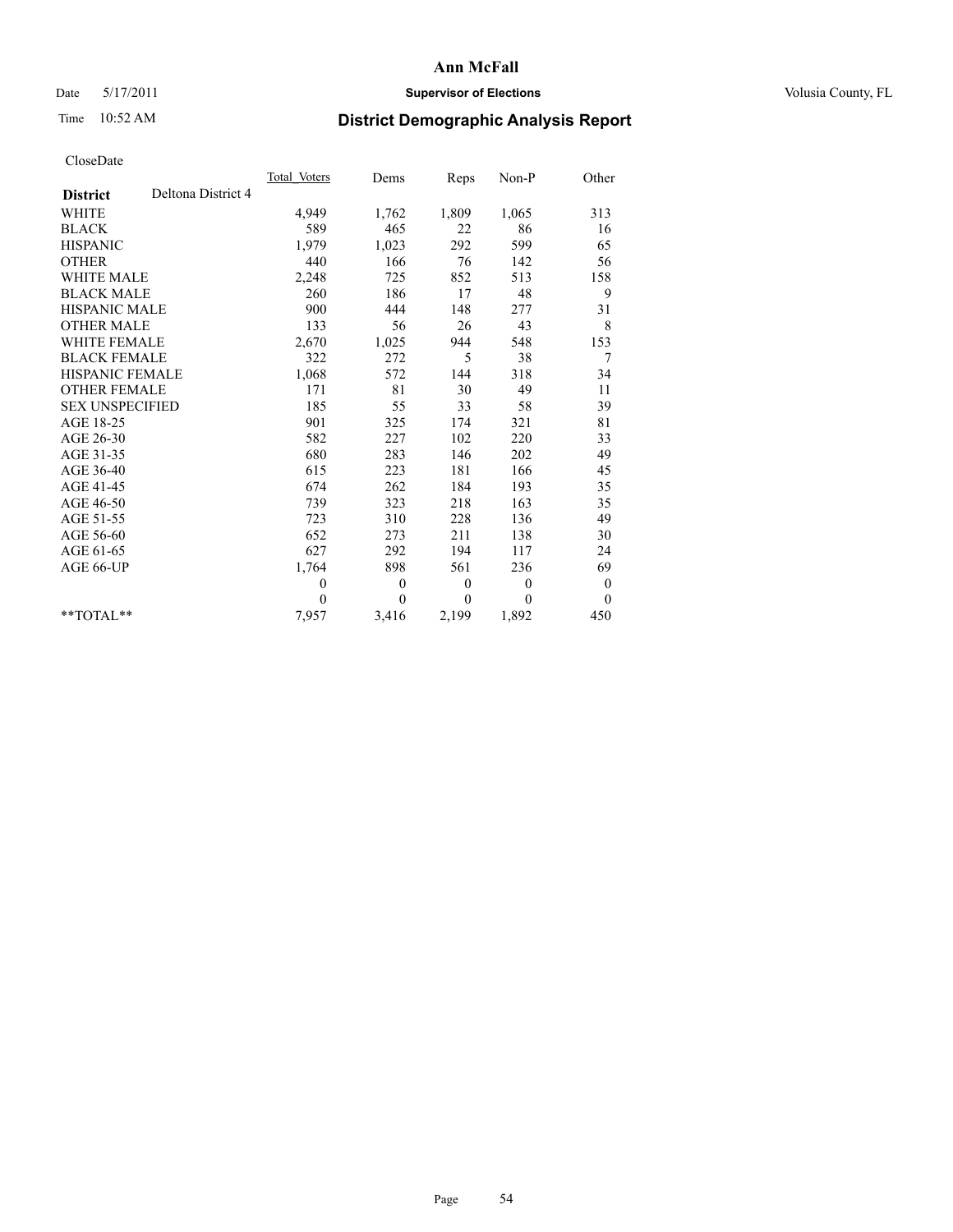## Date 5/17/2011 **Supervisor of Elections Supervisor of Elections** Volusia County, FL

# Time 10:52 AM **District Demographic Analysis Report**

|                                       | Total Voters | Dems         | Reps         | Non-P        | Other            |  |
|---------------------------------------|--------------|--------------|--------------|--------------|------------------|--|
| Deltona District 5<br><b>District</b> |              |              |              |              |                  |  |
| <b>WHITE</b>                          | 5,946        | 2,000        | 2,293        | 1,291        | 362              |  |
| <b>BLACK</b>                          | 956          | 729          | 53           | 141          | 33               |  |
| <b>HISPANIC</b>                       | 2,169        | 1,103        | 340          | 654          | 72               |  |
| <b>OTHER</b>                          | 538          | 177          | 98           | 189          | 74               |  |
| <b>WHITE MALE</b>                     | 2,817        | 851          | 1,142        | 633          | 191              |  |
| <b>BLACK MALE</b>                     | 412          | 300          | 27           | 67           | 18               |  |
| <b>HISPANIC MALE</b>                  | 1,027        | 503          | 167          | 319          | 38               |  |
| <b>OTHER MALE</b>                     | 175          | 59           | 47           | 54           | 15               |  |
| <b>WHITE FEMALE</b>                   | 3,101        | 1,140        | 1,138        | 652          | 171              |  |
| <b>BLACK FEMALE</b>                   | 536          | 421          | 26           | 74           | 15               |  |
| HISPANIC FEMALE                       | 1,128        | 594          | 172          | 330          | 32               |  |
| <b>OTHER FEMALE</b>                   | 214          | 88           | 31           | 77           | 18               |  |
| <b>SEX UNSPECIFIED</b>                | 199          | 53           | 34           | 69           | 43               |  |
| AGE 18-25                             | 1,152        | 402          | 244          | 385          | 121              |  |
| AGE 26-30                             | 701          | 258          | 145          | 253          | 45               |  |
| AGE 31-35                             | 838          | 334          | 194          | 257          | 53               |  |
| AGE 36-40                             | 851          | 340          | 244          | 223          | 44               |  |
| AGE 41-45                             | 870          | 331          | 270          | 218          | 51               |  |
| AGE 46-50                             | 1,004        | 404          | 329          | 228          | 43               |  |
| AGE 51-55                             | 996          | 414          | 333          | 208          | 41               |  |
| AGE 56-60                             | 826          | 358          | 253          | 175          | 40               |  |
| AGE 61-65                             | 693          | 298          | 230          | 126          | 39               |  |
| AGE 66-UP                             | 1,678        | 870          | 542          | 202          | 64               |  |
|                                       | $\mathbf{0}$ | $\mathbf{0}$ | $\mathbf{0}$ | $\mathbf{0}$ | $\boldsymbol{0}$ |  |
|                                       | $\theta$     | $\theta$     | $\theta$     | $\theta$     | $\boldsymbol{0}$ |  |
| $*$ $TOTAI.**$                        | 9,609        | 4,009        | 2,784        | 2,275        | 541              |  |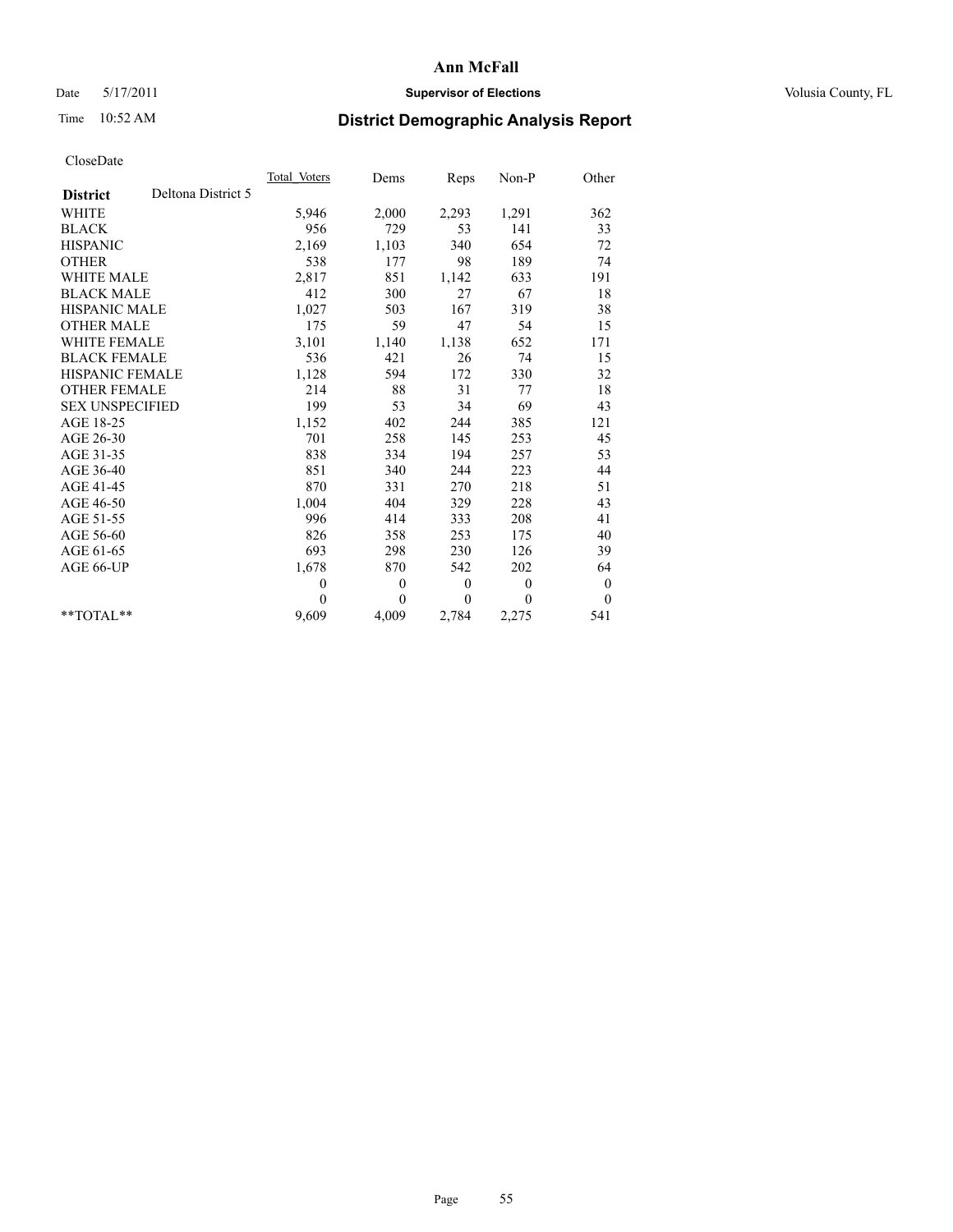## Date 5/17/2011 **Supervisor of Elections Supervisor of Elections** Volusia County, FL

# Time 10:52 AM **District Demographic Analysis Report**

|                                       | Total Voters | Dems         | Reps         | Non-P          | Other            |  |
|---------------------------------------|--------------|--------------|--------------|----------------|------------------|--|
| Deltona District 6<br><b>District</b> |              |              |              |                |                  |  |
| <b>WHITE</b>                          | 5,712        | 1,758        | 2,325        | 1,329          | 300              |  |
| <b>BLACK</b>                          | 786          | 601          | 34           | 122            | 29               |  |
| <b>HISPANIC</b>                       | 1,758        | 863          | 272          | 553            | 70               |  |
| <b>OTHER</b>                          | 465          | 141          | 94           | 165            | 65               |  |
| <b>WHITE MALE</b>                     | 2,698        | 701          | 1,169        | 677            | 151              |  |
| <b>BLACK MALE</b>                     | 353          | 264          | 15           | 57             | 17               |  |
| <b>HISPANIC MALE</b>                  | 840          | 384          | 138          | 284            | 34               |  |
| <b>OTHER MALE</b>                     | 167          | 58           | 39           | 62             | 8                |  |
| WHITE FEMALE                          | 2,982        | 1,049        | 1,139        | 646            | 148              |  |
| <b>BLACK FEMALE</b>                   | 427          | 332          | 19           | 64             | 12               |  |
| HISPANIC FEMALE                       | 903          | 471          | 133          | 263            | 36               |  |
| <b>OTHER FEMALE</b>                   | 157          | 59           | 31           | 58             | 9                |  |
| <b>SEX UNSPECIFIED</b>                | 194          | 45           | 42           | 58             | 49               |  |
| AGE 18-25                             | 1,137        | 392          | 258          | 383            | 104              |  |
| AGE 26-30                             | 695          | 240          | 134          | 273            | 48               |  |
| AGE 31-35                             | 732          | 267          | 186          | 234            | 45               |  |
| AGE 36-40                             | 839          | 304          | 253          | 231            | 51               |  |
| AGE 41-45                             | 774          | 288          | 260          | 187            | 39               |  |
| AGE 46-50                             | 994          | 347          | 373          | 224            | 50               |  |
| AGE 51-55                             | 955          | 371          | 358          | 187            | 39               |  |
| AGE 56-60                             | 712          | 319          | 245          | 124            | 24               |  |
| AGE 61-65                             | 648          | 267          | 223          | 133            | 25               |  |
| AGE 66-UP                             | 1,235        | 568          | 435          | 193            | 39               |  |
|                                       | $\theta$     | $\mathbf{0}$ | $\mathbf{0}$ | $\overline{0}$ | $\boldsymbol{0}$ |  |
|                                       | $\theta$     | $\theta$     | $\theta$     | $\theta$       | $\theta$         |  |
| $*$ $TOTAI.**$                        | 8,721        | 3,363        | 2,725        | 2,169          | 464              |  |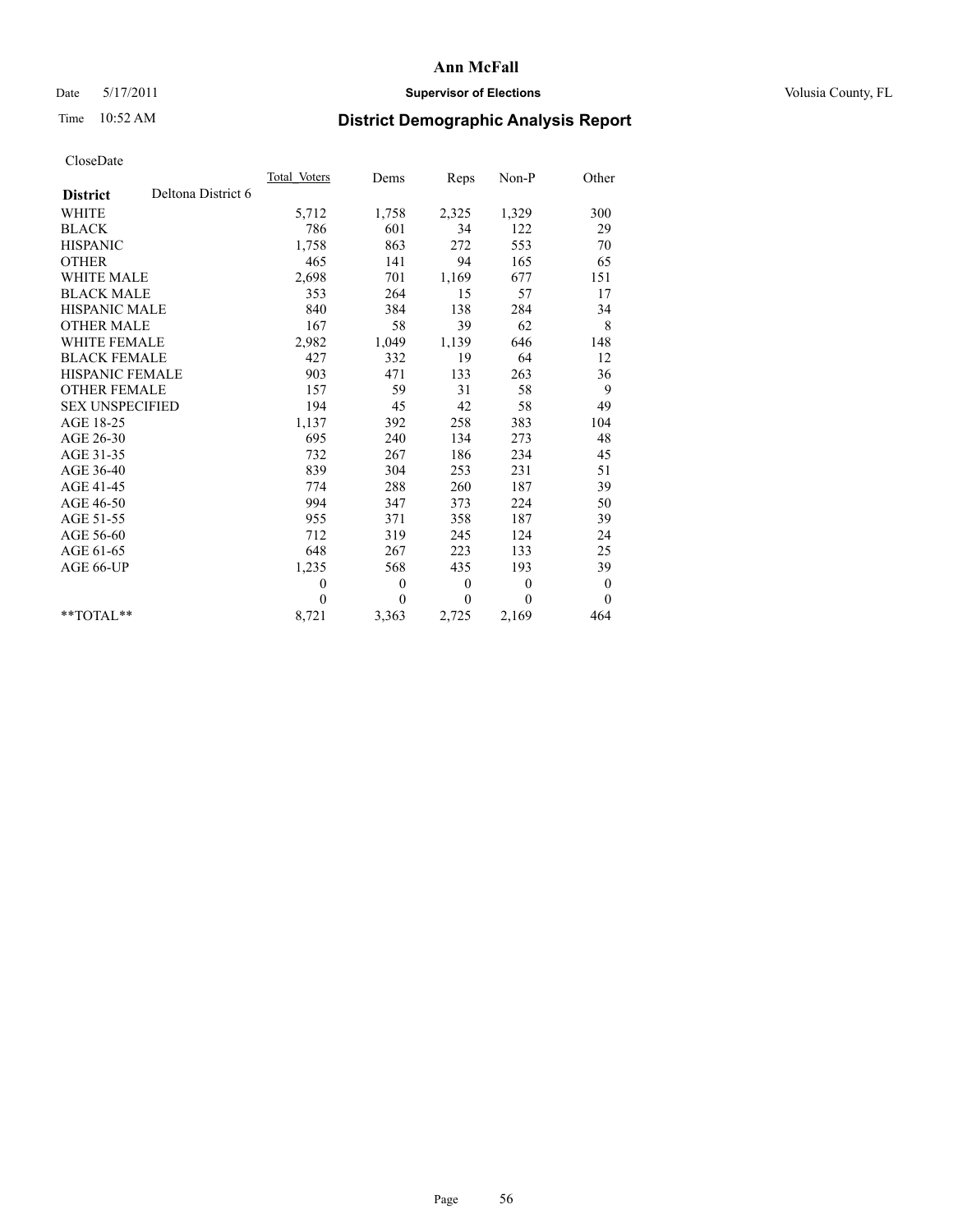## Date 5/17/2011 **Supervisor of Elections Supervisor of Elections** Volusia County, FL

# Time 10:52 AM **District Demographic Analysis Report**

|                                     | Total Voters | Dems         | Reps           | Non-P          | Other                   |  |
|-------------------------------------|--------------|--------------|----------------|----------------|-------------------------|--|
| Edgewater Ward 1<br><b>District</b> |              |              |                |                |                         |  |
| <b>WHITE</b>                        | 2,708        | 1,087        | 890            | 623            | 108                     |  |
| <b>BLACK</b>                        | 50           | 27           | 6              | 12             | 5                       |  |
| <b>HISPANIC</b>                     | 32           | 15           | 10             | 5              | $\overline{c}$          |  |
| <b>OTHER</b>                        | 99           | 31           | 18             | 38             | 12                      |  |
| <b>WHITE MALE</b>                   | 1,178        | 416          | 425            | 281            | 56                      |  |
| <b>BLACK MALE</b>                   | 26           | 12           | $\overline{4}$ | 7              | 3                       |  |
| HISPANIC MALE                       | 10           | 6            | 1              | $\overline{2}$ |                         |  |
| <b>OTHER MALE</b>                   | 26           | 9            | 7              | 9              |                         |  |
| <b>WHITE FEMALE</b>                 | 1,513        | 660          | 460            | 341            | 52                      |  |
| <b>BLACK FEMALE</b>                 | 22           | 14           | 2              | 4              | $\overline{c}$          |  |
| HISPANIC FEMALE                     | 22           | 9            | 9              | 3              | 1                       |  |
| <b>OTHER FEMALE</b>                 | 42           | 17           | 7              | 16             | $\overline{\mathbf{c}}$ |  |
| <b>SEX UNSPECIFIED</b>              | 50           | 17           | 9              | 15             | 9                       |  |
| AGE 18-25                           | 224          | 62           | 55             | 89             | 18                      |  |
| AGE 26-30                           | 177          | 65           | 39             | 63             | 10                      |  |
| AGE 31-35                           | 156          | 64           | 51             | 33             | $\,$ $\,$               |  |
| AGE 36-40                           | 177          | 56           | 50             | 63             | 8                       |  |
| AGE 41-45                           | 180          | 54           | 56             | 59             | 11                      |  |
| AGE 46-50                           | 262          | 98           | 97             | 56             | 11                      |  |
| AGE 51-55                           | 304          | 104          | 100            | 87             | 13                      |  |
| AGE 56-60                           | 282          | 129          | 92             | 50             | 11                      |  |
| AGE 61-65                           | 286          | 115          | 92             | 66             | 13                      |  |
| AGE 66-UP                           | 840          | 413          | 292            | 111            | 24                      |  |
|                                     | $\theta$     | $\mathbf{0}$ | $\theta$       | $\theta$       | $\boldsymbol{0}$        |  |
|                                     | $\theta$     | $\theta$     | $\theta$       | $\theta$       | $\theta$                |  |
| $*$ $TOTAI.**$                      | 2,889        | 1,160        | 924            | 678            | 127                     |  |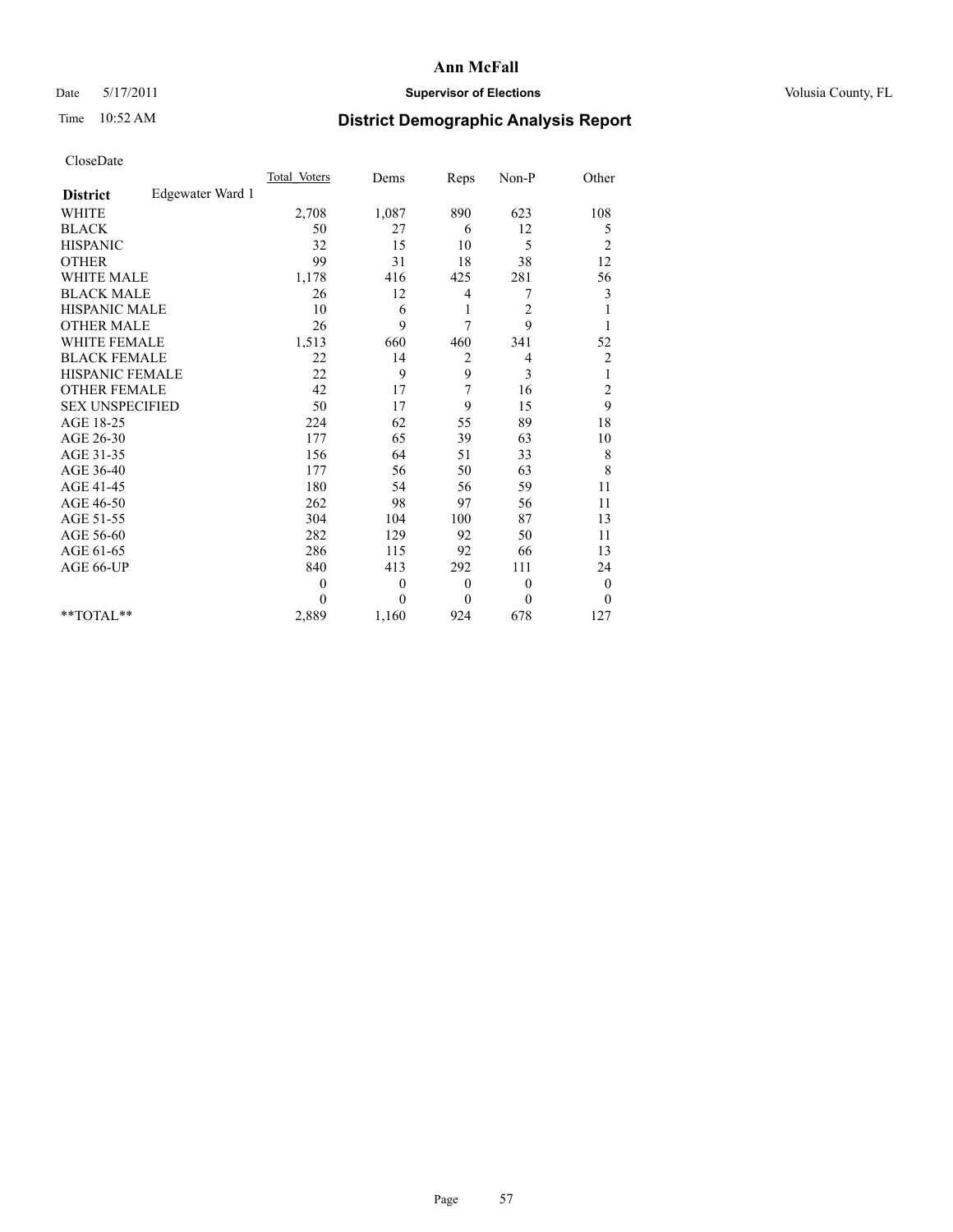## Date 5/17/2011 **Supervisor of Elections Supervisor of Elections** Volusia County, FL

# Time 10:52 AM **District Demographic Analysis Report**

|                                     | <b>Total Voters</b> | Dems             | Reps         | Non-P        | Other            |  |
|-------------------------------------|---------------------|------------------|--------------|--------------|------------------|--|
| Edgewater Ward 2<br><b>District</b> |                     |                  |              |              |                  |  |
| <b>WHITE</b>                        | 3,453               | 1,277            | 1,178        | 880          | 118              |  |
| <b>BLACK</b>                        | 72                  | 61               |              | 10           | $\boldsymbol{0}$ |  |
| <b>HISPANIC</b>                     | 51                  | 20               | 8            | 22           | 1                |  |
| <b>OTHER</b>                        | 109                 | 33               | 25           | 33           | 18               |  |
| <b>WHITE MALE</b>                   | 1,607               | 542              | 588          | 419          | 58               |  |
| <b>BLACK MALE</b>                   | 31                  | 26               | $\mathbf{0}$ | 5            | $\boldsymbol{0}$ |  |
| <b>HISPANIC MALE</b>                | 26                  | 11               | 5            | 9            | 1                |  |
| <b>OTHER MALE</b>                   | 40                  | 14               | 12           | 12           | $\overline{c}$   |  |
| <b>WHITE FEMALE</b>                 | 1,832               | 730              | 585          | 458          | 59               |  |
| <b>BLACK FEMALE</b>                 | 41                  | 35               | 1            | 5            | $\boldsymbol{0}$ |  |
| HISPANIC FEMALE                     | 23                  | 9                | 3            | 11           | $\boldsymbol{0}$ |  |
| <b>OTHER FEMALE</b>                 | 39                  | 15               | 10           | 11           | 3                |  |
| <b>SEX UNSPECIFIED</b>              | 46                  | 9                | 8            | 15           | 14               |  |
| AGE 18-25                           | 319                 | 110              | 67           | 117          | 25               |  |
| AGE 26-30                           | 226                 | 63               | 64           | 83           | 16               |  |
| AGE 31-35                           | 257                 | 83               | 73           | 94           | 7                |  |
| AGE 36-40                           | 266                 | 89               | 68           | 97           | 12               |  |
| AGE 41-45                           | 279                 | 96               | 92           | 84           | 7                |  |
| AGE 46-50                           | 341                 | 133              | 120          | 75           | 13               |  |
| AGE 51-55                           | 359                 | 121              | 132          | 95           | 11               |  |
| AGE 56-60                           | 365                 | 150              | 125          | 80           | 10               |  |
| AGE 61-65                           | 351                 | 137              | 132          | 71           | 11               |  |
| AGE 66-UP                           | 922                 | 409              | 339          | 149          | 25               |  |
|                                     | $\mathbf{0}$        | $\boldsymbol{0}$ | $\mathbf{0}$ | $\mathbf{0}$ | $\boldsymbol{0}$ |  |
|                                     | $\Omega$            | $\theta$         | $\theta$     | $\theta$     | $\theta$         |  |
| $*$ $TOTAI.**$                      | 3,685               | 1,391            | 1,212        | 945          | 137              |  |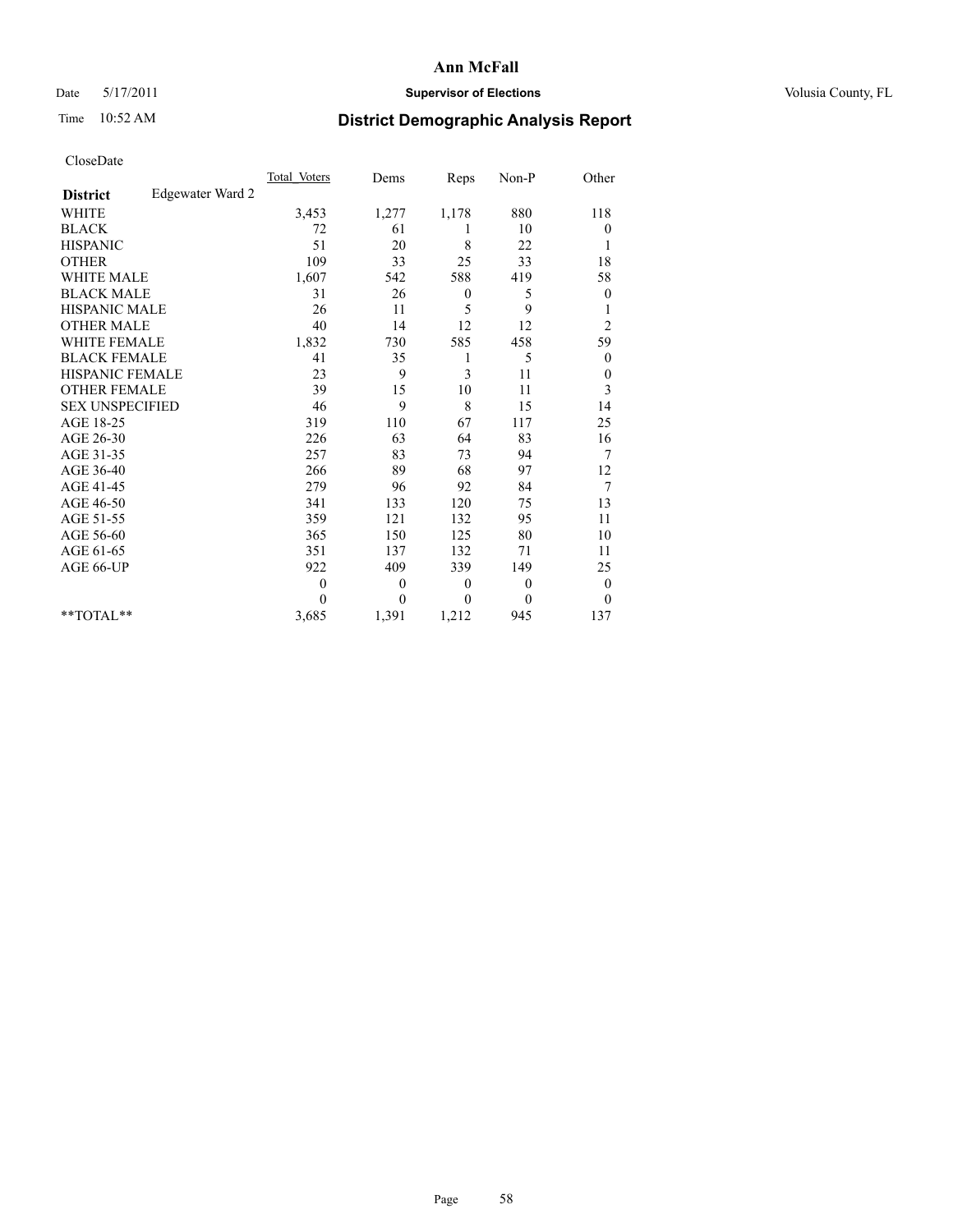## Date 5/17/2011 **Supervisor of Elections Supervisor of Elections** Volusia County, FL

# Time 10:52 AM **District Demographic Analysis Report**

|                                     | <b>Total Voters</b> | Dems             | Reps         | Non-P        | Other            |  |
|-------------------------------------|---------------------|------------------|--------------|--------------|------------------|--|
| Edgewater Ward 3<br><b>District</b> |                     |                  |              |              |                  |  |
| <b>WHITE</b>                        | 3,345               | 1,285            | 1,118        | 815          | 127              |  |
| <b>BLACK</b>                        | 76                  | 58               |              | 14           | 3                |  |
| <b>HISPANIC</b>                     | 43                  | 19               | 9            | 9            | 6                |  |
| <b>OTHER</b>                        | 137                 | 39               | 31           | 53           | 14               |  |
| <b>WHITE MALE</b>                   | 1,497               | 510              | 535          | 385          | 67               |  |
| <b>BLACK MALE</b>                   | 37                  | 27               | 1            | 8            | 1                |  |
| <b>HISPANIC MALE</b>                | 18                  | 6                | 3            | 6            | 3                |  |
| <b>OTHER MALE</b>                   | 42                  | 13               | 13           | 15           |                  |  |
| WHITE FEMALE                        | 1,833               | 770              | 577          | 427          | 59               |  |
| <b>BLACK FEMALE</b>                 | 37                  | 30               | $\mathbf{0}$ | 6            | 1                |  |
| HISPANIC FEMALE                     | 24                  | 12               | 6            | 3            | 3                |  |
| <b>OTHER FEMALE</b>                 | 58                  | 19               | 16           | 20           | 3                |  |
| <b>SEX UNSPECIFIED</b>              | 55                  | 14               | 8            | 21           | 12               |  |
| AGE 18-25                           | 306                 | 110              | 65           | 111          | 20               |  |
| AGE 26-30                           | 221                 | 62               | 64           | 82           | 13               |  |
| AGE 31-35                           | 246                 | 65               | 69           | 100          | 12               |  |
| AGE 36-40                           | 253                 | 83               | 67           | 84           | 19               |  |
| AGE 41-45                           | 272                 | 91               | 108          | 62           | 11               |  |
| AGE 46-50                           | 298                 | 114              | 92           | 79           | 13               |  |
| AGE 51-55                           | 323                 | 133              | 113          | 71           | 6                |  |
| AGE 56-60                           | 330                 | 136              | 122          | 64           | 8                |  |
| AGE 61-65                           | 356                 | 145              | 121          | 72           | 18               |  |
| AGE 66-UP                           | 996                 | 462              | 338          | 166          | 30               |  |
|                                     | $\mathbf{0}$        | $\boldsymbol{0}$ | $\mathbf{0}$ | $\theta$     | $\boldsymbol{0}$ |  |
|                                     | $\Omega$            | $\theta$         | $\theta$     | $\mathbf{0}$ | $\mathbf{0}$     |  |
| $*$ $TOTAI.**$                      | 3,601               | 1,401            | 1,159        | 891          | 150              |  |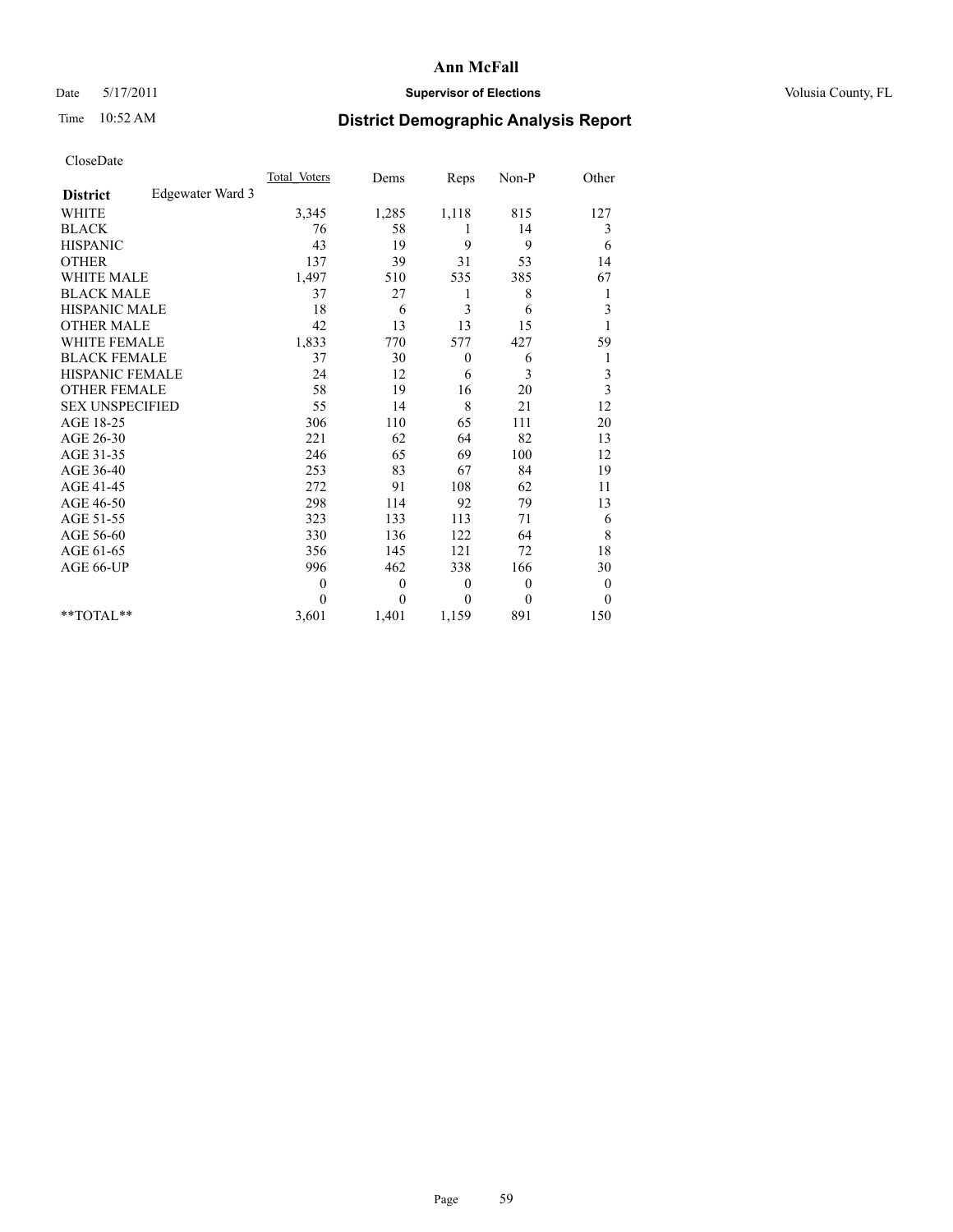## Date 5/17/2011 **Supervisor of Elections Supervisor of Elections** Volusia County, FL

# Time 10:52 AM **District Demographic Analysis Report**

|                                     | <b>Total Voters</b> | Dems             | Reps           | $Non-P$      | Other            |  |
|-------------------------------------|---------------------|------------------|----------------|--------------|------------------|--|
| Edgewater Ward 4<br><b>District</b> |                     |                  |                |              |                  |  |
| <b>WHITE</b>                        | 3,413               | 1,262            | 1,178          | 820          | 153              |  |
| <b>BLACK</b>                        | 66                  | 52               | 5              | 8            | 1                |  |
| <b>HISPANIC</b>                     | 43                  | 22               | 9              | 10           | $\overline{c}$   |  |
| <b>OTHER</b>                        | 105                 | 30               | 17             | 43           | 15               |  |
| <b>WHITE MALE</b>                   | 1,564               | 506              | 585            | 403          | 70               |  |
| <b>BLACK MALE</b>                   | 27                  | 22               | 2              | 3            | $\boldsymbol{0}$ |  |
| <b>HISPANIC MALE</b>                | 18                  | 10               | $\overline{c}$ | 5            | 1                |  |
| <b>OTHER MALE</b>                   | 36                  | 12               | 10             | 11           | 3                |  |
| <b>WHITE FEMALE</b>                 | 1,828               | 750              | 583            | 412          | 83               |  |
| <b>BLACK FEMALE</b>                 | 38                  | 29               | 3              | 5            | 1                |  |
| HISPANIC FEMALE                     | 25                  | 12               | 7              | 5            | 1                |  |
| <b>OTHER FEMALE</b>                 | 32                  | 12               | 5              | 13           | $\overline{2}$   |  |
| <b>SEX UNSPECIFIED</b>              | 59                  | 13               | 12             | 24           | 10               |  |
| AGE 18-25                           | 263                 | 92               | 53             | 99           | 19               |  |
| AGE 26-30                           | 217                 | 69               | 60             | 83           | 5                |  |
| AGE 31-35                           | 229                 | 74               | 59             | 81           | 15               |  |
| AGE 36-40                           | 257                 | 84               | 73             | 86           | 14               |  |
| AGE 41-45                           | 242                 | 93               | 73             | 66           | $10\,$           |  |
| AGE 46-50                           | 333                 | 134              | 109            | 79           | 11               |  |
| AGE 51-55                           | 311                 | 116              | 118            | 63           | 14               |  |
| AGE 56-60                           | 310                 | 135              | 98             | 67           | 10               |  |
| AGE 61-65                           | 313                 | 121              | 109            | 64           | 19               |  |
| AGE 66-UP                           | 1,152               | 448              | 457            | 193          | 54               |  |
|                                     | $\mathbf{0}$        | $\boldsymbol{0}$ | $\mathbf{0}$   | $\theta$     | $\boldsymbol{0}$ |  |
|                                     | $\Omega$            | $\theta$         | $\theta$       | $\mathbf{0}$ | $\theta$         |  |
| $*$ $TOTAI.**$                      | 3,627               | 1,366            | 1,209          | 881          | 171              |  |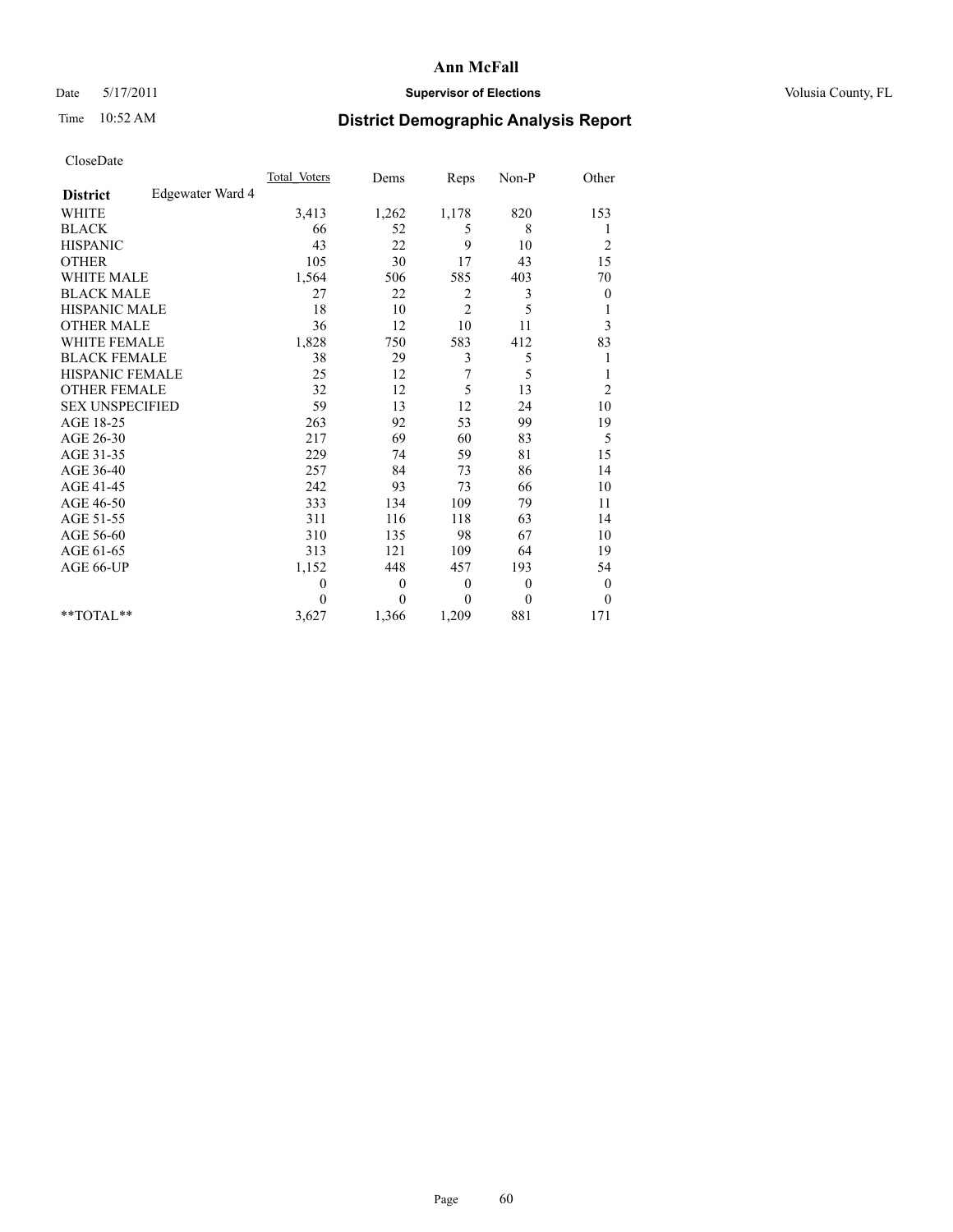## Date 5/17/2011 **Supervisor of Elections Supervisor of Elections** Volusia County, FL

# Time 10:52 AM **District Demographic Analysis Report**

|                                      | <b>Total Voters</b> | Dems     | Reps           | Non-P        | Other                   |  |
|--------------------------------------|---------------------|----------|----------------|--------------|-------------------------|--|
| Holly Hill Zone 1<br><b>District</b> |                     |          |                |              |                         |  |
| <b>WHITE</b>                         | 1,209               | 507      | 335            | 301          | 66                      |  |
| <b>BLACK</b>                         | 112                 | 86       | 9              | 15           | $\overline{\mathbf{c}}$ |  |
| <b>HISPANIC</b>                      | 45                  | 17       | 8              | 16           | 4                       |  |
| <b>OTHER</b>                         | 70                  | 24       | 19             | 20           | 7                       |  |
| <b>WHITE MALE</b>                    | 597                 | 226      | 182            | 161          | 28                      |  |
| <b>BLACK MALE</b>                    | 48                  | 39       | 2              | 6            | 1                       |  |
| HISPANIC MALE                        | 24                  | 6        | $\overline{4}$ | 12           | $\overline{c}$          |  |
| <b>OTHER MALE</b>                    | 19                  | 3        | 6              | 5            | 5                       |  |
| <b>WHITE FEMALE</b>                  | 605                 | 279      | 151            | 139          | 36                      |  |
| <b>BLACK FEMALE</b>                  | 64                  | 47       | 7              | 9            | 1                       |  |
| HISPANIC FEMALE                      | 21                  | 11       | 4              | 4            | $\overline{c}$          |  |
| <b>OTHER FEMALE</b>                  | 36                  | 15       | 12             | $\,$ 8 $\,$  | $\mathbf{1}$            |  |
| <b>SEX UNSPECIFIED</b>               | 22                  | 8        | 3              | 8            | 3                       |  |
| AGE 18-25                            | 135                 | 59       | 25             | 41           | $10\,$                  |  |
| AGE 26-30                            | 90                  | 40       | 16             | 28           | 6                       |  |
| AGE 31-35                            | 102                 | 32       | 25             | 37           | 8                       |  |
| AGE 36-40                            | 80                  | 34       | 21             | 22           | 3                       |  |
| AGE 41-45                            | 130                 | 57       | 33             | 33           | 7                       |  |
| AGE 46-50                            | 154                 | 51       | 50             | 41           | 12                      |  |
| AGE 51-55                            | 163                 | 65       | 41             | 47           | 10                      |  |
| AGE 56-60                            | 169                 | 89       | 35             | 37           | 8                       |  |
| AGE 61-65                            | 134                 | 58       | 38             | 32           | 6                       |  |
| AGE 66-UP                            | 279                 | 149      | 87             | 34           | 9                       |  |
|                                      | $\mathbf{0}$        | $\theta$ | $\mathbf{0}$   | $\mathbf{0}$ | $\boldsymbol{0}$        |  |
|                                      | $\theta$            | $\theta$ | $\mathbf{0}$   | $\theta$     | $\boldsymbol{0}$        |  |
| $*$ $TOTAI.**$                       | 1,436               | 634      | 371            | 352          | 79                      |  |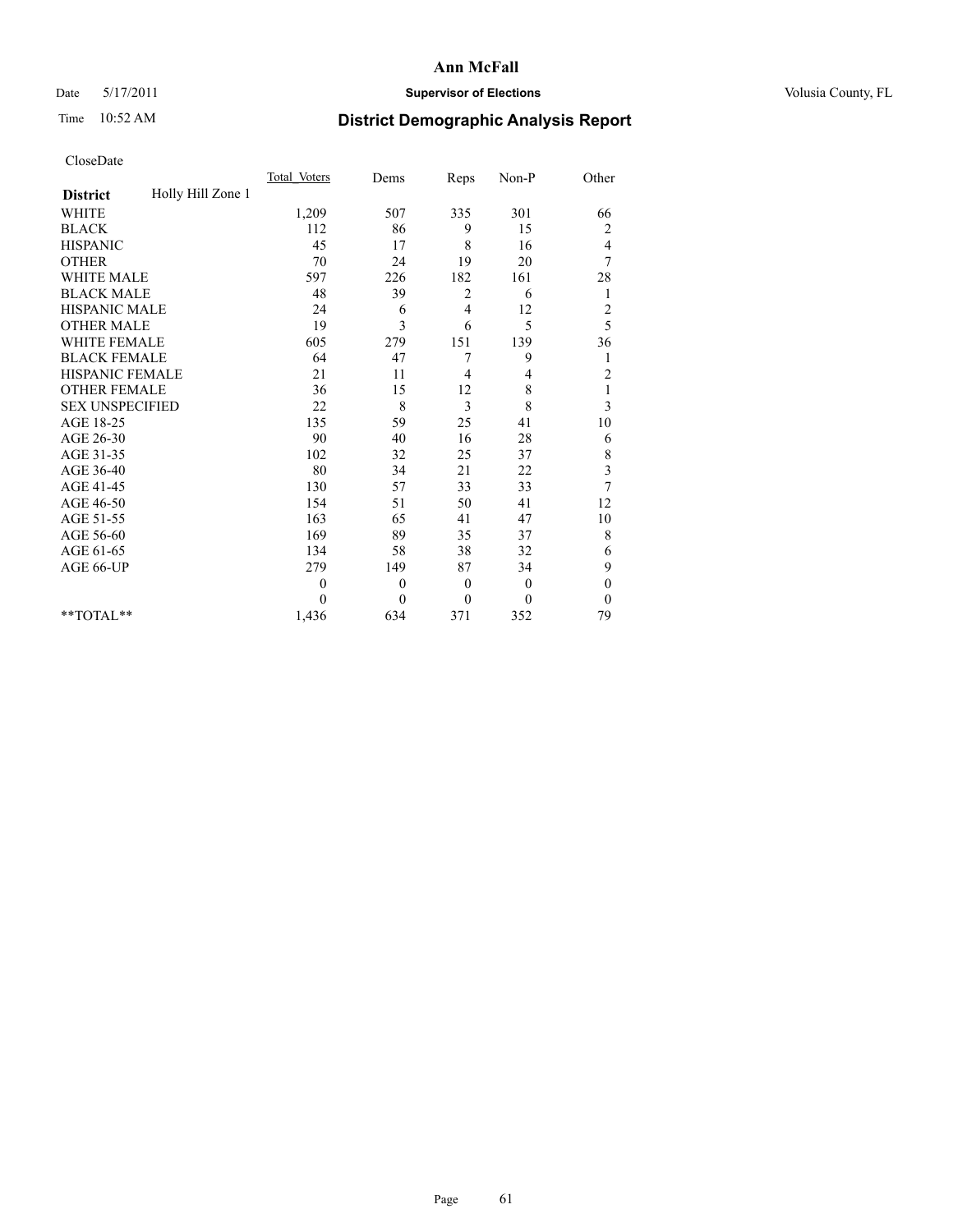## Date 5/17/2011 **Supervisor of Elections Supervisor of Elections** Volusia County, FL

# Time 10:52 AM **District Demographic Analysis Report**

|                        |                   | <b>Total Voters</b> | Dems         | Reps           | Non-P        | Other            |  |
|------------------------|-------------------|---------------------|--------------|----------------|--------------|------------------|--|
| <b>District</b>        | Holly Hill Zone 2 |                     |              |                |              |                  |  |
| <b>WHITE</b>           |                   | 1,474               | 663          | 398            | 337          | 76               |  |
| <b>BLACK</b>           |                   | 200                 | 165          | 8              | 25           | 2                |  |
| <b>HISPANIC</b>        |                   | 36                  | 18           | 9              | 9            | $\theta$         |  |
| <b>OTHER</b>           |                   | 93                  | 31           | 15             | 34           | 13               |  |
| <b>WHITE MALE</b>      |                   | 680                 | 271          | 206            | 173          | 30               |  |
| <b>BLACK MALE</b>      |                   | 79                  | 63           | 3              | 12           | 1                |  |
| HISPANIC MALE          |                   | 17                  | 4            | 8              | 5            | $\boldsymbol{0}$ |  |
| <b>OTHER MALE</b>      |                   | 23                  | 7            | 5              | 8            | 3                |  |
| <b>WHITE FEMALE</b>    |                   | 786                 | 390          | 191            | 162          | 43               |  |
| <b>BLACK FEMALE</b>    |                   | 121                 | 102          | 5              | 13           | 1                |  |
| HISPANIC FEMALE        |                   | 19                  | 14           |                | 4            | $\boldsymbol{0}$ |  |
| <b>OTHER FEMALE</b>    |                   | 36                  | 13           | 9              | 13           | 1                |  |
| <b>SEX UNSPECIFIED</b> |                   | 42                  | 13           | $\overline{c}$ | 15           | 12               |  |
| AGE 18-25              |                   | 182                 | 72           | 31             | 62           | 17               |  |
| AGE 26-30              |                   | 139                 | 69           | 31             | 34           | 5                |  |
| AGE 31-35              |                   | 121                 | 54           | 22             | 36           | 9                |  |
| AGE 36-40              |                   | 140                 | 63           | 30             | 45           | $\overline{c}$   |  |
| AGE 41-45              |                   | 173                 | 78           | 49             | 35           | 11               |  |
| AGE 46-50              |                   | 230                 | 108          | 53             | 54           | 15               |  |
| AGE 51-55              |                   | 195                 | 100          | 42             | 43           | 10               |  |
| AGE 56-60              |                   | 166                 | 77           | 46             | 35           | 8                |  |
| AGE 61-65              |                   | 139                 | 73           | 27             | 33           | 6                |  |
| AGE 66-UP              |                   | 318                 | 183          | 99             | 28           | 8                |  |
|                        |                   | $\theta$            | $\mathbf{0}$ | $\mathbf{0}$   | $\mathbf{0}$ | $\boldsymbol{0}$ |  |
|                        |                   | $\theta$            | $\theta$     | $\theta$       | $\theta$     | $\boldsymbol{0}$ |  |
| $*$ $TOTAI.**$         |                   | 1,803               | 877          | 430            | 405          | 91               |  |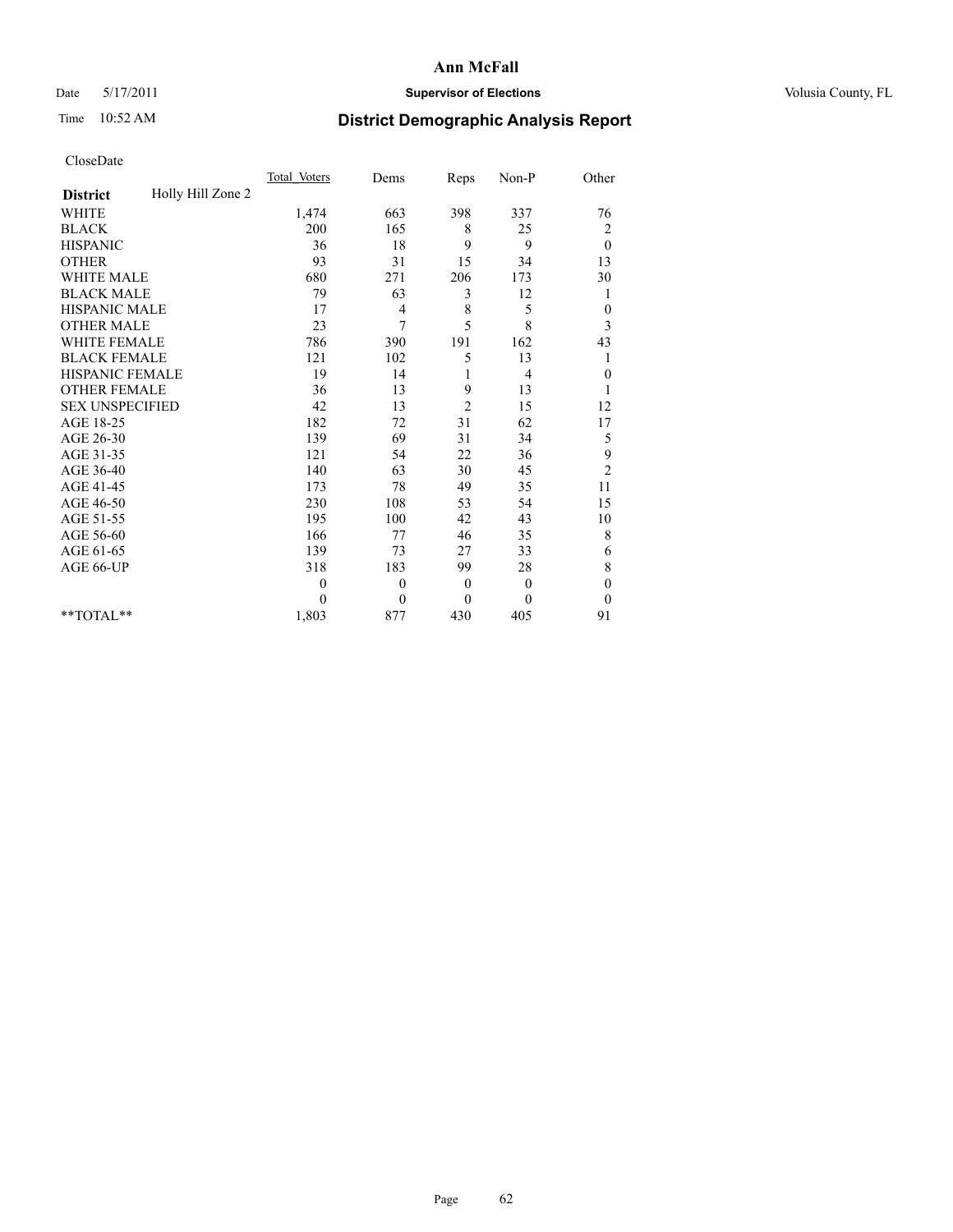## Date 5/17/2011 **Supervisor of Elections Supervisor of Elections** Volusia County, FL

# Time 10:52 AM **District Demographic Analysis Report**

|                                      | <b>Total Voters</b> | Dems         | Reps           | Non-P        | Other            |
|--------------------------------------|---------------------|--------------|----------------|--------------|------------------|
| Holly Hill Zone 3<br><b>District</b> |                     |              |                |              |                  |
| <b>WHITE</b>                         | 1,492               | 612          | 498            | 312          | 70               |
| <b>BLACK</b>                         | 135                 | 119          | 5              | 11           | 0                |
| <b>HISPANIC</b>                      | 22                  | 9            | $\overline{4}$ | 8            | 1                |
| <b>OTHER</b>                         | 88                  | 32           | 13             | 35           | 8                |
| <b>WHITE MALE</b>                    | 615                 | 223          | 214            | 144          | 34               |
| <b>BLACK MALE</b>                    | 54                  | 44           | 3              | 7            | $\theta$         |
| HISPANIC MALE                        | 11                  | 4            | $\sqrt{2}$     | 4            |                  |
| <b>OTHER MALE</b>                    | 26                  | 12           | 3              | 10           |                  |
| <b>WHITE FEMALE</b>                  | 872                 | 386          | 283            | 167          | 36               |
| <b>BLACK FEMALE</b>                  | 81                  | 75           | 2              | 4            | $\boldsymbol{0}$ |
| HISPANIC FEMALE                      | 11                  | 5            | $\overline{c}$ | 4            | 0                |
| <b>OTHER FEMALE</b>                  | 41                  | 14           | 9              | 17           | 1                |
| <b>SEX UNSPECIFIED</b>               | 26                  | 9            | $\overline{2}$ | 9            | 6                |
| AGE 18-25                            | 105                 | 43           | 17             | 32           | 13               |
| AGE 26-30                            | 93                  | 36           | 18             | 33           | 6                |
| AGE 31-35                            | 75                  | 29           | 17             | 29           | $\boldsymbol{0}$ |
| AGE 36-40                            | 74                  | 34           | 17             | 20           | 3                |
| AGE 41-45                            | 107                 | 35           | 29             | 41           | $\overline{c}$   |
| AGE 46-50                            | 132                 | 50           | 40             | 33           | 9                |
| AGE 51-55                            | 114                 | 52           | 32             | 21           | 9                |
| AGE 56-60                            | 142                 | 68           | 40             | 29           | 5                |
| AGE 61-65                            | 153                 | 77           | 39             | 30           | 7                |
| AGE 66-UP                            | 742                 | 348          | 271            | 98           | 25               |
|                                      | $\theta$            | $\mathbf{0}$ | $\theta$       | $\mathbf{0}$ | $\boldsymbol{0}$ |
|                                      | $\theta$            | $\theta$     | $\mathbf{0}$   | $\theta$     | $\boldsymbol{0}$ |
| $*$ $TOTAI.**$                       | 1,737               | 772          | 520            | 366          | 79               |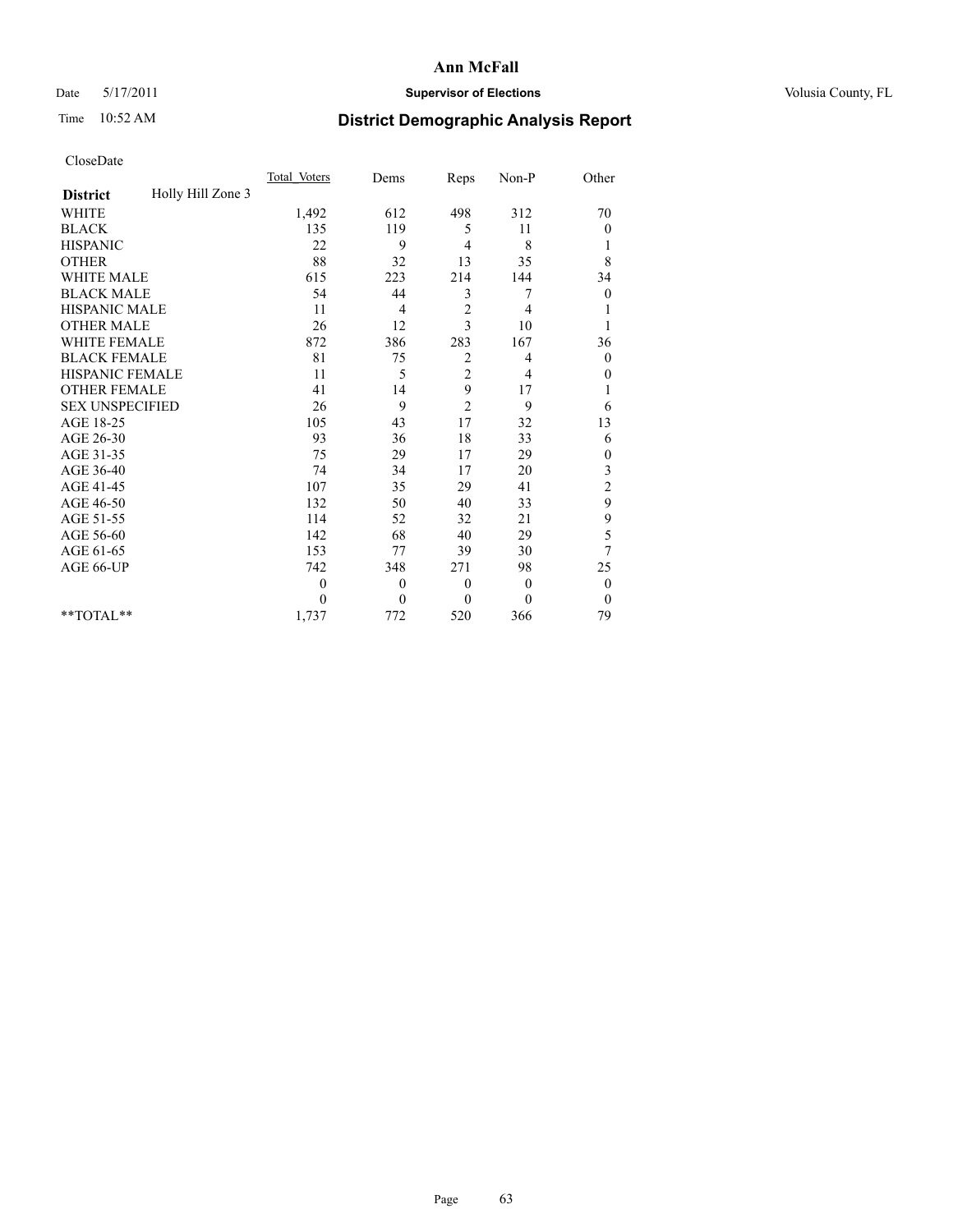## Date 5/17/2011 **Supervisor of Elections Supervisor of Elections** Volusia County, FL

# Time 10:52 AM **District Demographic Analysis Report**

|                                      | Total Voters | Dems         | Reps       | $Non-P$  | Other            |
|--------------------------------------|--------------|--------------|------------|----------|------------------|
| Holly Hill Zone 4<br><b>District</b> |              |              |            |          |                  |
| <b>WHITE</b>                         | 1,401        | 573          | 449        | 308      | 71               |
| <b>BLACK</b>                         | 287          | 231          | 5          | 47       | 4                |
| <b>HISPANIC</b>                      | 54           | 31           | 6          | 17       | $\boldsymbol{0}$ |
| <b>OTHER</b>                         | 88           | 28           | 11         | 32       | 17               |
| <b>WHITE MALE</b>                    | 623          | 216          | 219        | 148      | 40               |
| <b>BLACK MALE</b>                    | 73           | 54           | 2          | 16       | 1                |
| <b>HISPANIC MALE</b>                 | 19           | 13           | $\sqrt{2}$ | 4        | $\theta$         |
| <b>OTHER MALE</b>                    | 29           | 8            | 5          | 14       | $\overline{c}$   |
| WHITE FEMALE                         | 770          | 353          | 228        | 158      | 31               |
| <b>BLACK FEMALE</b>                  | 211          | 175          | 3          | 30       | 3                |
| HISPANIC FEMALE                      | 35           | 18           | 4          | 13       | $\boldsymbol{0}$ |
| <b>OTHER FEMALE</b>                  | 28           | 16           | 1          | 9        | $\overline{c}$   |
| <b>SEX UNSPECIFIED</b>               | 42           | 10           | 7          | 12       | 13               |
| AGE 18-25                            | 261          | 124          | 41         | 75       | 21               |
| AGE 26-30                            | 141          | 57           | 32         | 48       | $\overline{4}$   |
| AGE 31-35                            | 154          | 71           | 30         | 44       | 9                |
| AGE 36-40                            | 106          | 44           | 21         | 32       | 9                |
| AGE 41-45                            | 133          | 58           | 38         | 32       | 5                |
| AGE 46-50                            | 168          | 62           | 47         | 48       | 11               |
| AGE 51-55                            | 179          | 83           | 57         | 28       | 11               |
| AGE 56-60                            | 160          | 78           | 44         | 35       | 3                |
| AGE 61-65                            | 124          | 64           | 33         | 19       | 8                |
| AGE 66-UP                            | 404          | 222          | 128        | 43       | 11               |
|                                      | $\mathbf{0}$ | $\mathbf{0}$ | $\theta$   | $\theta$ | $\boldsymbol{0}$ |
|                                      | $\theta$     | $\theta$     | $\theta$   | $\theta$ | $\theta$         |
| $*$ $TOTAI.**$                       | 1,830        | 863          | 471        | 404      | 92               |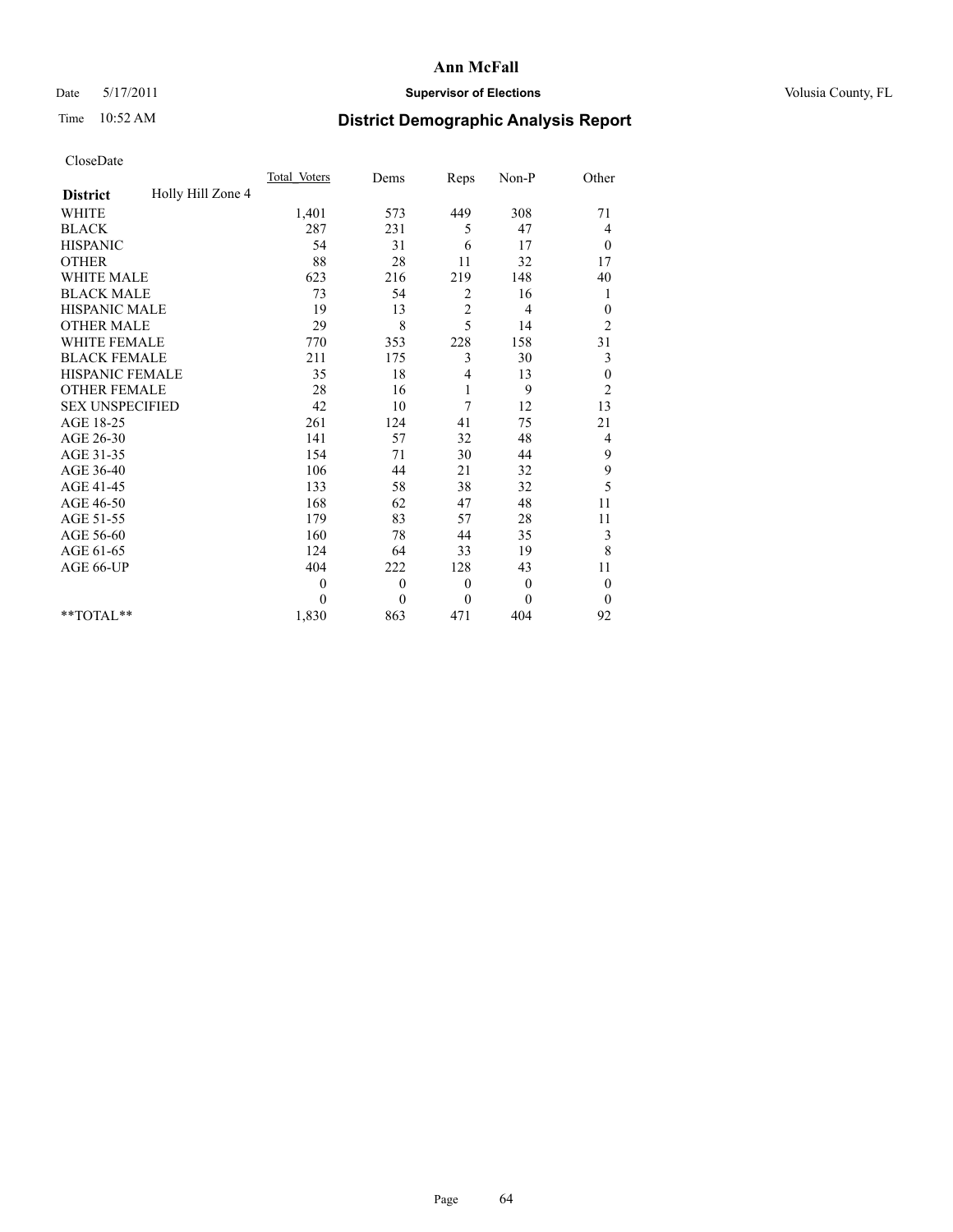## Date 5/17/2011 **Supervisor of Elections Supervisor of Elections** Volusia County, FL

# Time 10:52 AM **District Demographic Analysis Report**

|                                      | <b>Total Voters</b> | Dems                    | Reps           | $Non-P$  | Other            |
|--------------------------------------|---------------------|-------------------------|----------------|----------|------------------|
| New Smyrna Zone 1<br><b>District</b> |                     |                         |                |          |                  |
| <b>WHITE</b>                         | 3,739               | 1,225                   | 1,632          | 748      | 134              |
| <b>BLACK</b>                         | 7                   | 3                       |                | 3        | 0                |
| <b>HISPANIC</b>                      | 37                  | 10                      | 11             | 15       | 1                |
| <b>OTHER</b>                         | 111                 | 24                      | 34             | 34       | 19               |
| <b>WHITE MALE</b>                    | 1,747               | 471                     | 809            | 392      | 75               |
| <b>BLACK MALE</b>                    | 3                   | 1                       | $\mathbf{0}$   | 2        | $\boldsymbol{0}$ |
| HISPANIC MALE                        | 15                  | $\overline{c}$          | $\overline{c}$ | 11       | $\boldsymbol{0}$ |
| <b>OTHER MALE</b>                    | 32                  | 6                       | 15             | 10       | 1                |
| <b>WHITE FEMALE</b>                  | 1,968               | 744                     | 816            | 350      | 58               |
| <b>BLACK FEMALE</b>                  | $\overline{4}$      | $\overline{\mathbf{c}}$ | 1              | 1        | $\boldsymbol{0}$ |
| HISPANIC FEMALE                      | 22                  | 8                       | 9              | 4        | 1                |
| <b>OTHER FEMALE</b>                  | 43                  | 12                      | 16             | 9        | 6                |
| <b>SEX UNSPECIFIED</b>               | 60                  | 16                      | 10             | 21       | 13               |
| AGE 18-25                            | 204                 | 60                      | 52             | 77       | 15               |
| AGE 26-30                            | 147                 | 50                      | 35             | 53       | 9                |
| AGE 31-35                            | 160                 | 38                      | 55             | 54       | 13               |
| AGE 36-40                            | 144                 | 44                      | 43             | 49       | 8                |
| AGE 41-45                            | 219                 | 62                      | 91             | 53       | 13               |
| AGE 46-50                            | 247                 | 62                      | 128            | 49       | 8                |
| AGE 51-55                            | 370                 | 127                     | 146            | 78       | 19               |
| AGE 56-60                            | 435                 | 163                     | 179            | 81       | 12               |
| AGE 61-65                            | 515                 | 173                     | 234            | 92       | 16               |
| AGE 66-UP                            | 1,453               | 483                     | 715            | 214      | 41               |
|                                      | $\theta$            | $\theta$                | $\mathbf{0}$   | $\theta$ | $\boldsymbol{0}$ |
|                                      | $\Omega$            | $\theta$                | $\theta$       | $\theta$ | $\mathbf{0}$     |
| **TOTAL**                            | 3,894               | 1,262                   | 1,678          | 800      | 154              |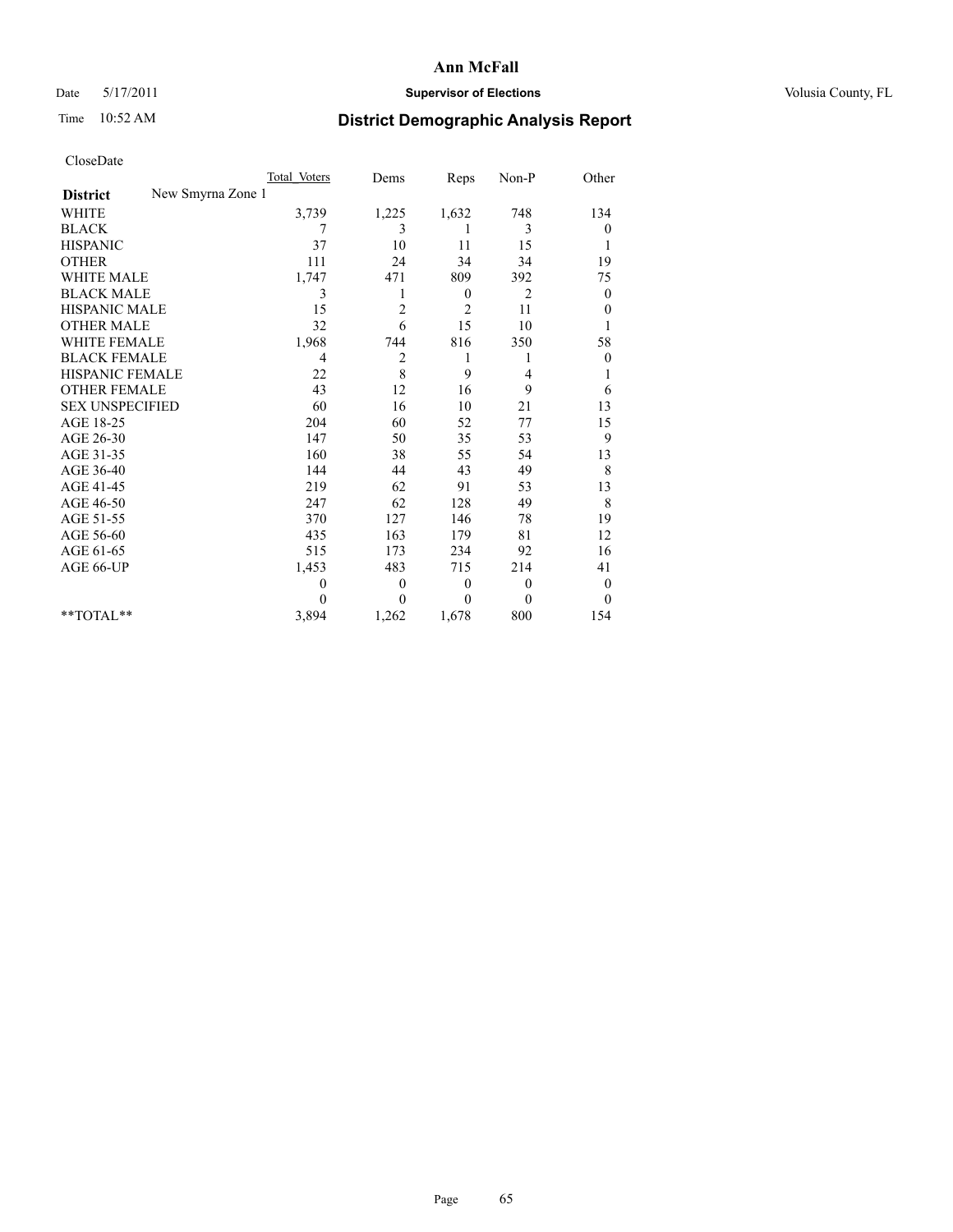## Date 5/17/2011 **Supervisor of Elections Supervisor of Elections** Volusia County, FL

# Time 10:52 AM **District Demographic Analysis Report**

|                                      | <b>Total Voters</b> | Dems     | Reps             | Non-P        | Other            |
|--------------------------------------|---------------------|----------|------------------|--------------|------------------|
| New Smyrna Zone 2<br><b>District</b> |                     |          |                  |              |                  |
| <b>WHITE</b>                         | 3,197               | 1,170    | 1,217            | 669          | 141              |
| <b>BLACK</b>                         | 17                  | 12       | $\theta$         | 5            | $\boldsymbol{0}$ |
| <b>HISPANIC</b>                      | 39                  | 9        | 14               | 14           | $\overline{c}$   |
| <b>OTHER</b>                         | 95                  | 22       | 23               | 33           | 17               |
| <b>WHITE MALE</b>                    | 1,450               | 467      | 559              | 345          | 79               |
| <b>BLACK MALE</b>                    | 9                   | 6        | $\theta$         | 3            | $\boldsymbol{0}$ |
| HISPANIC MALE                        | 18                  | 4        | 5                | 9            | $\boldsymbol{0}$ |
| <b>OTHER MALE</b>                    | 25                  | 6        | 7                | 10           | $\overline{c}$   |
| <b>WHITE FEMALE</b>                  | 1,717               | 693      | 642              | 320          | 62               |
| <b>BLACK FEMALE</b>                  | 8                   | 6        | $\boldsymbol{0}$ | 2            | $\boldsymbol{0}$ |
| <b>HISPANIC FEMALE</b>               | 21                  | 5        | 9                | 5            | $\overline{c}$   |
| <b>OTHER FEMALE</b>                  | 39                  | 12       | 12               | 14           | $\mathbf{1}$     |
| <b>SEX UNSPECIFIED</b>               | 61                  | 14       | 20               | 13           | 14               |
| AGE 18-25                            | 171                 | 48       | 50               | 59           | 14               |
| AGE 26-30                            | 157                 | 59       | 39               | 48           | 11               |
| AGE 31-35                            | 132                 | 30       | 42               | 49           | 11               |
| AGE 36-40                            | 157                 | 55       | 36               | 52           | 14               |
| AGE 41-45                            | 149                 | 48       | 63               | 34           | 4                |
| AGE 46-50                            | 257                 | 79       | 110              | 56           | 12               |
| AGE 51-55                            | 315                 | 111      | 122              | 67           | 15               |
| AGE 56-60                            | 335                 | 122      | 109              | 90           | 14               |
| AGE 61-65                            | 390                 | 140      | 159              | 74           | 17               |
| AGE 66-UP                            | 1,285               | 521      | 524              | 192          | 48               |
|                                      | $\theta$            | $\theta$ | $\mathbf{0}$     | $\mathbf{0}$ | $\boldsymbol{0}$ |
|                                      | $\theta$            | $\theta$ | $\theta$         | $\theta$     | $\mathbf{0}$     |
| $*$ $TOTAI.**$                       | 3,348               | 1,213    | 1,254            | 721          | 160              |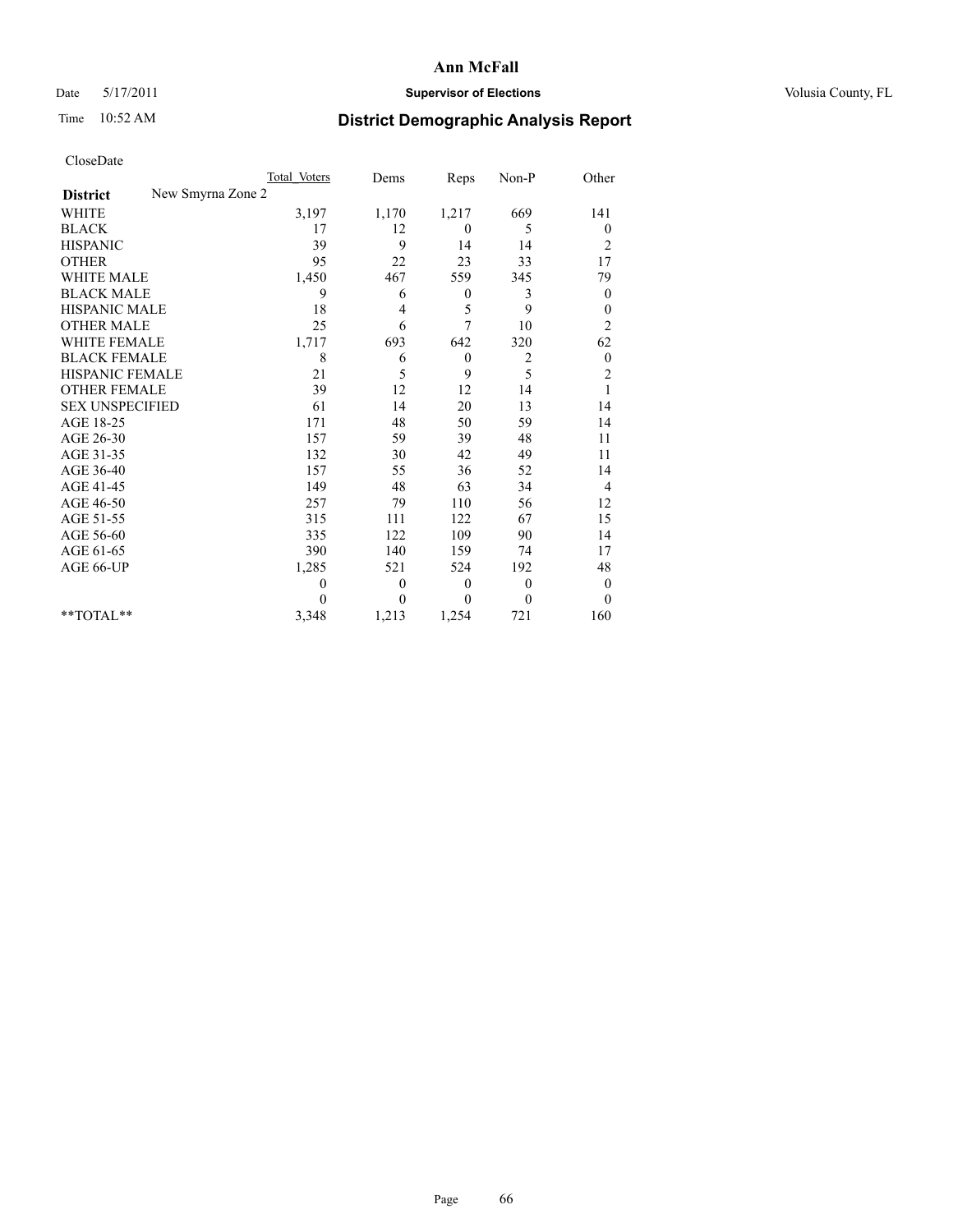## Date 5/17/2011 **Supervisor of Elections Supervisor of Elections** Volusia County, FL

# Time 10:52 AM **District Demographic Analysis Report**

|                                      | <b>Total Voters</b> | Dems     | Reps         | Non-P          | Other            |
|--------------------------------------|---------------------|----------|--------------|----------------|------------------|
| New Smyrna Zone 3<br><b>District</b> |                     |          |              |                |                  |
| <b>WHITE</b>                         | 4,126               | 1,353    | 1,684        | 925            | 164              |
| <b>BLACK</b>                         | 34                  | 25       | 2            | 6              | 1                |
| <b>HISPANIC</b>                      | 40                  | 16       | 10           | 12             | $\overline{c}$   |
| <b>OTHER</b>                         | 161                 | 41       | 30           | 58             | 32               |
| <b>WHITE MALE</b>                    | 1,923               | 544      | 827          | 465            | 87               |
| <b>BLACK MALE</b>                    | 20                  | 14       | 1            | 4              | 1                |
| <b>HISPANIC MALE</b>                 | 19                  | 7        | 4            | 6              | $\overline{c}$   |
| <b>OTHER MALE</b>                    | 50                  | 18       | 11           | 20             | $\mathbf{1}$     |
| WHITE FEMALE                         | 2,181               | 800      | 850          | 454            | 77               |
| <b>BLACK FEMALE</b>                  | 14                  | 11       | 1            | $\overline{c}$ | $\boldsymbol{0}$ |
| HISPANIC FEMALE                      | 21                  | 9        | 6            | 6              | $\boldsymbol{0}$ |
| <b>OTHER FEMALE</b>                  | 48                  | 16       | 13           | 13             | 6                |
| <b>SEX UNSPECIFIED</b>               | 85                  | 16       | 13           | 31             | 25               |
| AGE 18-25                            | 285                 | 84       | 65           | 105            | 31               |
| AGE 26-30                            | 215                 | 65       | 69           | 68             | 13               |
| AGE 31-35                            | 259                 | 92       | 61           | 93             | 13               |
| AGE 36-40                            | 236                 | 71       | 70           | 85             | 10               |
| AGE 41-45                            | 243                 | 80       | 84           | 70             | 9                |
| AGE 46-50                            | 322                 | 106      | 125          | 77             | 14               |
| AGE 51-55                            | 397                 | 140      | 155          | 88             | 14               |
| AGE 56-60                            | 411                 | 165      | 153          | 74             | 19               |
| AGE 61-65                            | 438                 | 151      | 179          | 93             | 15               |
| AGE 66-UP                            | 1,555               | 481      | 765          | 248            | 61               |
|                                      | $\mathbf{0}$        | $\theta$ | $\mathbf{0}$ | $\theta$       | $\boldsymbol{0}$ |
|                                      | $\Omega$            | $\theta$ | $\mathbf{0}$ | $\theta$       | $\mathbf{0}$     |
| $*$ $TOTAI.**$                       | 4,361               | 1,435    | 1,726        | 1,001          | 199              |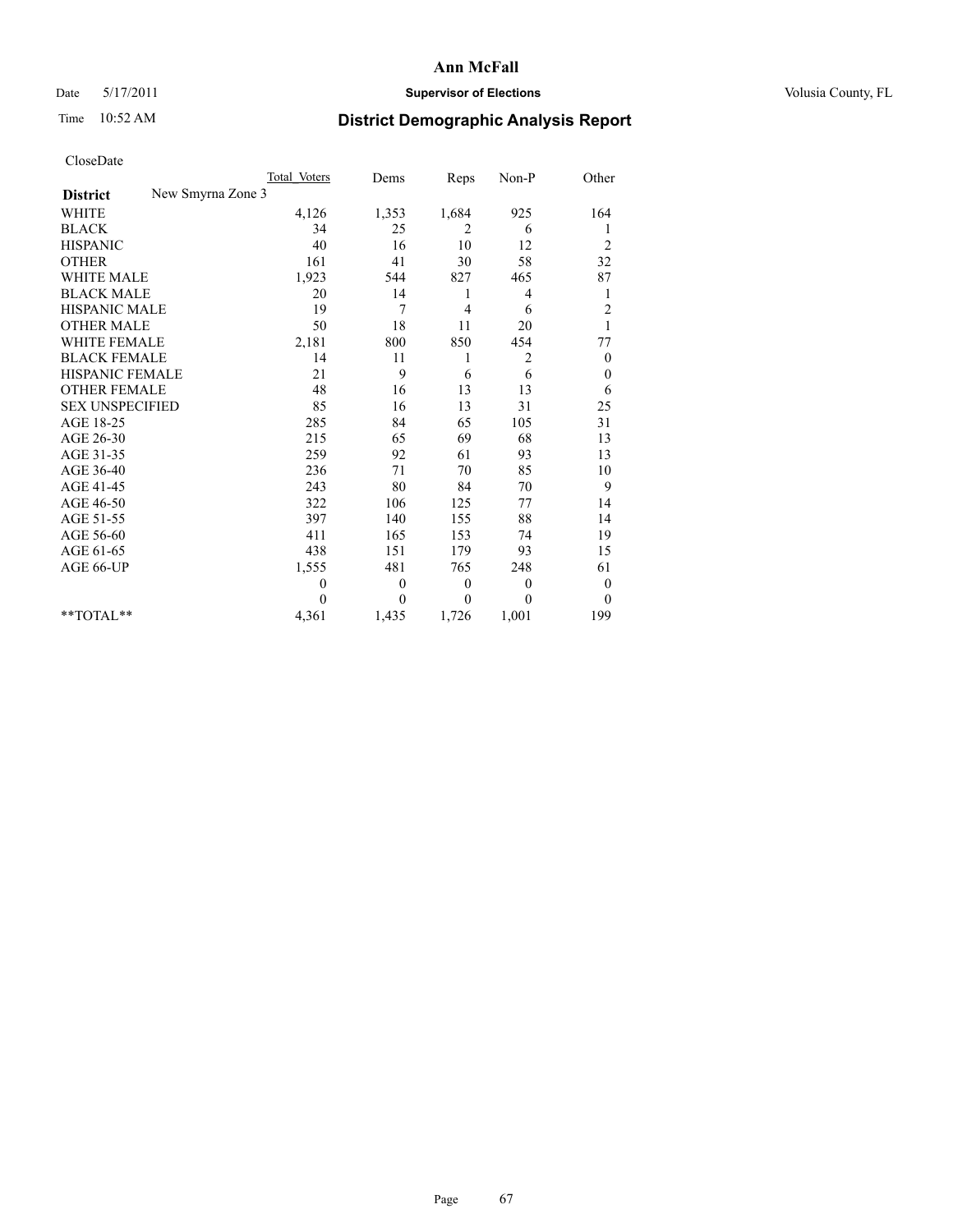## Date 5/17/2011 **Supervisor of Elections Supervisor of Elections** Volusia County, FL

# Time 10:52 AM **District Demographic Analysis Report**

|                                      | Total Voters | Dems         | Reps     | Non-P        | Other            |
|--------------------------------------|--------------|--------------|----------|--------------|------------------|
| New Smyrna Zone 4<br><b>District</b> |              |              |          |              |                  |
| <b>WHITE</b>                         | 4,197        | 1,428        | 1,662    | 918          | 189              |
| <b>BLACK</b>                         | 669          | 572          | 18       | 67           | 12               |
| <b>HISPANIC</b>                      | 75           | 34           | 16       | 22           | 3                |
| <b>OTHER</b>                         | 182          | 54           | 26       | 69           | 33               |
| <b>WHITE MALE</b>                    | 1,887        | 578          | 776      | 445          | 88               |
| <b>BLACK MALE</b>                    | 269          | 218          | 8        | 36           | 7                |
| HISPANIC MALE                        | 39           | 15           | 11       | 11           | $\overline{c}$   |
| <b>OTHER MALE</b>                    | 54           | 15           | 10       | 24           | 5                |
| <b>WHITE FEMALE</b>                  | 2,289        | 841          | 882      | 466          | 100              |
| <b>BLACK FEMALE</b>                  | 396          | 350          | 10       | 31           | 5                |
| HISPANIC FEMALE                      | 36           | 19           | 5        | 11           |                  |
| <b>OTHER FEMALE</b>                  | 70           | 29           | 12       | 26           | 3                |
| <b>SEX UNSPECIFIED</b>               | 83           | 23           | 8        | 26           | 26               |
| AGE 18-25                            | 398          | 166          | 71       | 135          | 26               |
| AGE 26-30                            | 267          | 102          | 60       | 83           | 22               |
| AGE 31-35                            | 286          | 86           | 87       | 96           | 17               |
| AGE 36-40                            | 313          | 127          | 103      | 63           | 20               |
| AGE 41-45                            | 294          | 111          | 109      | 59           | 15               |
| AGE 46-50                            | 395          | 154          | 140      | 83           | 18               |
| AGE 51-55                            | 403          | 158          | 144      | 88           | 13               |
| AGE 56-60                            | 488          | 203          | 160      | 101          | 24               |
| AGE 61-65                            | 507          | 214          | 158      | 117          | 18               |
| AGE 66-UP                            | 1,772        | 767          | 690      | 251          | 64               |
|                                      | $\mathbf{0}$ | $\mathbf{0}$ | $\theta$ | $\mathbf{0}$ | $\boldsymbol{0}$ |
|                                      | $\theta$     | $\theta$     | $\theta$ | $\theta$     | $\boldsymbol{0}$ |
| $*$ $TOTAI.**$                       | 5,123        | 2,088        | 1,722    | 1,076        | 237              |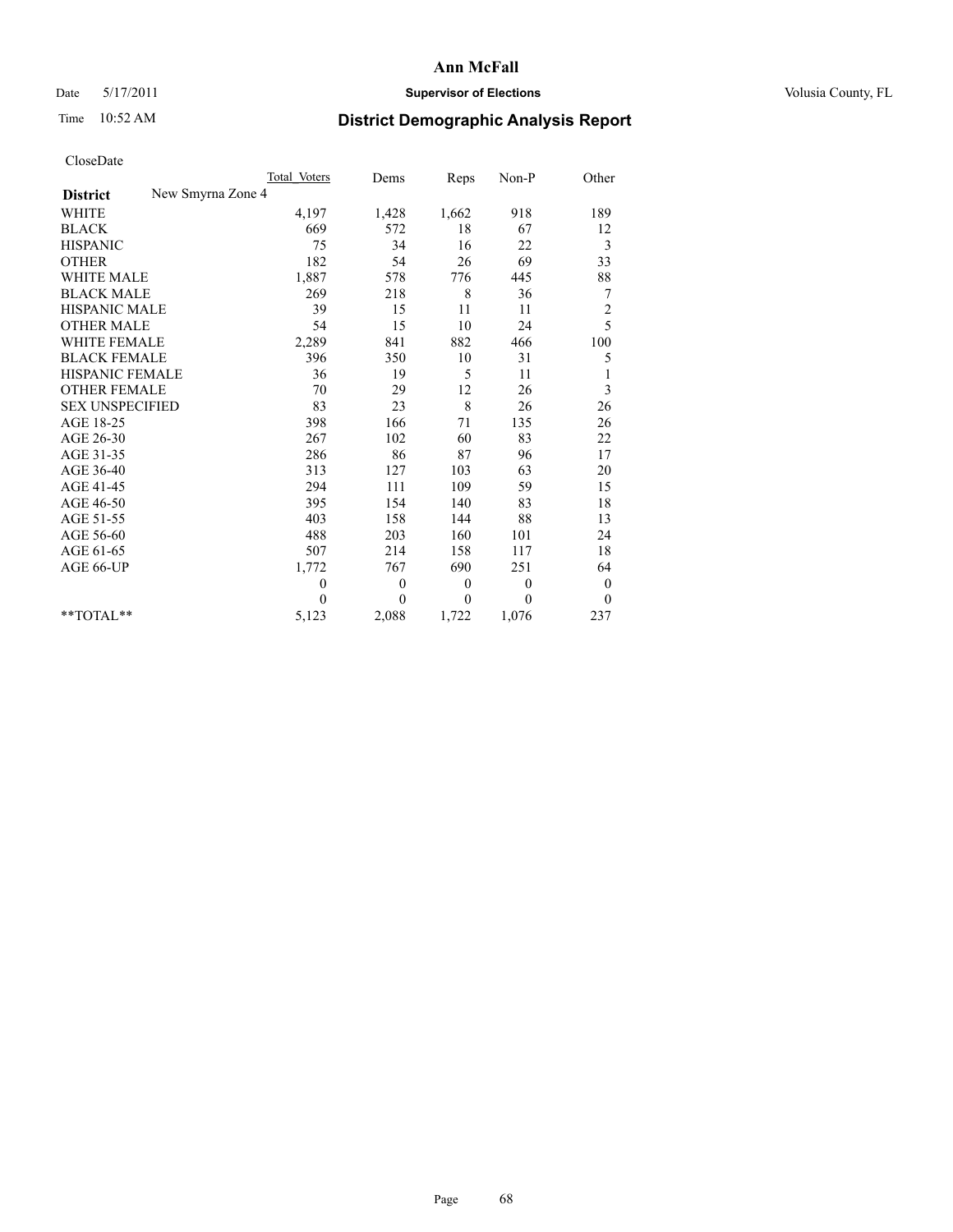## Date 5/17/2011 **Supervisor of Elections Supervisor of Elections** Volusia County, FL

# Time 10:52 AM **District Demographic Analysis Report**

|                                       | Total Voters | Dems     | Reps           | $Non-P$        | Other                   |
|---------------------------------------|--------------|----------|----------------|----------------|-------------------------|
| Orange City Zone 1<br><b>District</b> |              |          |                |                |                         |
| <b>WHITE</b>                          | 574          | 207      | 222            | 115            | 30                      |
| <b>BLACK</b>                          | 91           | 79       | 3              | 8              | 1                       |
| <b>HISPANIC</b>                       | 280          | 125      | 43             | 100            | 12                      |
| <b>OTHER</b>                          | 43           | 15       | 12             | 10             | 6                       |
| <b>WHITE MALE</b>                     | 237          | 84       | 91             | 49             | 13                      |
| <b>BLACK MALE</b>                     | 30           | 25       | $\theta$       | 4              | 1                       |
| <b>HISPANIC MALE</b>                  | 109          | 44       | 17             | 43             | 5                       |
| <b>OTHER MALE</b>                     | 16           | 8        | 5              | 2              |                         |
| <b>WHITE FEMALE</b>                   | 335          | 123      | 129            | 66             | 17                      |
| <b>BLACK FEMALE</b>                   | 61           | 54       | 3              | $\overline{4}$ | $\boldsymbol{0}$        |
| HISPANIC FEMALE                       | 170          | 81       | 25             | 57             | 7                       |
| <b>OTHER FEMALE</b>                   | 16           | 5        | $\overline{4}$ | 5              | $\overline{c}$          |
| <b>SEX UNSPECIFIED</b>                | 14           | 2        | 6              | 3              | $\overline{\mathbf{3}}$ |
| AGE 18-25                             | 116          | 38       | 28             | 44             | 6                       |
| AGE 26-30                             | 98           | 42       | 23             | 28             | 5                       |
| AGE 31-35                             | 95           | 29       | 27             | 33             | 6                       |
| AGE 36-40                             | 72           | 27       | 20             | 21             | 4                       |
| AGE 41-45                             | 76           | 32       | 21             | 20             | 3                       |
| AGE 46-50                             | 78           | 31       | 20             | 24             | $\overline{\mathbf{3}}$ |
| AGE 51-55                             | 57           | 28       | 13             | 11             | 5                       |
| AGE 56-60                             | 70           | 34       | 13             | 20             | 3                       |
| AGE 61-65                             | 65           | 35       | 22             | 6              | $\overline{c}$          |
| AGE 66-UP                             | 261          | 130      | 93             | 26             | 12                      |
|                                       | $\mathbf{0}$ | $\theta$ | $\mathbf{0}$   | $\overline{0}$ | $\boldsymbol{0}$        |
|                                       | $\theta$     | $\theta$ | $\theta$       | $\theta$       | $\theta$                |
| $*$ $TOTAI.**$                        | 988          | 426      | 280            | 233            | 49                      |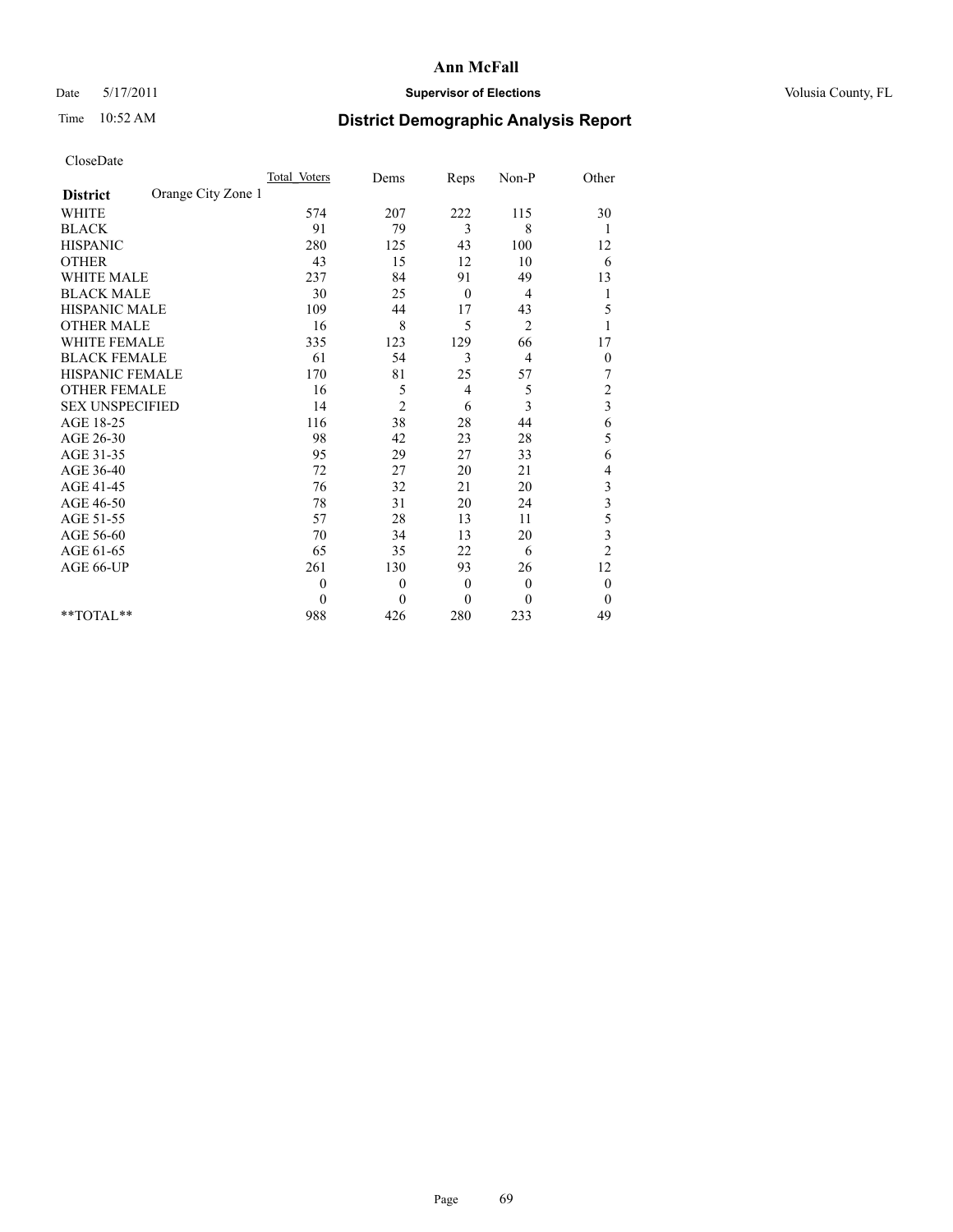## Date 5/17/2011 **Supervisor of Elections Supervisor of Elections** Volusia County, FL

# Time 10:52 AM **District Demographic Analysis Report**

|                                       | <b>Total Voters</b> | Dems     | Reps           | Non-P          | Other            |  |
|---------------------------------------|---------------------|----------|----------------|----------------|------------------|--|
| Orange City Zone 2<br><b>District</b> |                     |          |                |                |                  |  |
| <b>WHITE</b>                          | 727                 | 246      | 285            | 151            | 45               |  |
| <b>BLACK</b>                          | 35                  | 27       | 3              | 5              | 0                |  |
| <b>HISPANIC</b>                       | 101                 | 50       | 16             | 33             | 2                |  |
| <b>OTHER</b>                          | 48                  | 15       | 10             | 21             | $\overline{c}$   |  |
| <b>WHITE MALE</b>                     | 332                 | 99       | 132            | 75             | 26               |  |
| <b>BLACK MALE</b>                     | 13                  | 8        | $\overline{c}$ | 3              | $\theta$         |  |
| HISPANIC MALE                         | 49                  | 22       | 10             | 16             |                  |  |
| <b>OTHER MALE</b>                     | 14                  | 5        | $\overline{4}$ | 4              |                  |  |
| <b>WHITE FEMALE</b>                   | 393                 | 145      | 153            | 76             | 19               |  |
| <b>BLACK FEMALE</b>                   | 21                  | 18       | 1              | $\overline{2}$ | $\boldsymbol{0}$ |  |
| HISPANIC FEMALE                       | 52                  | 28       | 6              | 17             |                  |  |
| <b>OTHER FEMALE</b>                   | 13                  | 5        | 1              | 7              | 0                |  |
| <b>SEX UNSPECIFIED</b>                | 24                  | 8        | 5              | 10             | 1                |  |
| AGE 18-25                             | 97                  | 31       | 24             | 36             | 6                |  |
| AGE 26-30                             | 77                  | 24       | 21             | 25             | 7                |  |
| AGE 31-35                             | 75                  | 25       | 24             | 20             | 6                |  |
| AGE 36-40                             | 72                  | 27       | 23             | 17             | 5                |  |
| AGE 41-45                             | 78                  | 31       | 27             | 17             | $\mathfrak{Z}$   |  |
| AGE 46-50                             | 96                  | 38       | 32             | 20             | 6                |  |
| AGE 51-55                             | 75                  | 23       | 36             | 15             | 1                |  |
| AGE 56-60                             | 82                  | 27       | 32             | 21             | $\overline{c}$   |  |
| AGE 61-65                             | 78                  | 29       | 29             | 15             | 5                |  |
| AGE 66-UP                             | 181                 | 83       | 66             | 24             | 8                |  |
|                                       | $\mathbf{0}$        | $\theta$ | $\mathbf{0}$   | $\mathbf{0}$   | $\boldsymbol{0}$ |  |
|                                       | $\theta$            | $\theta$ | $\mathbf{0}$   | $\theta$       | $\theta$         |  |
| $*$ $TOTAI.**$                        | 911                 | 338      | 314            | 210            | 49               |  |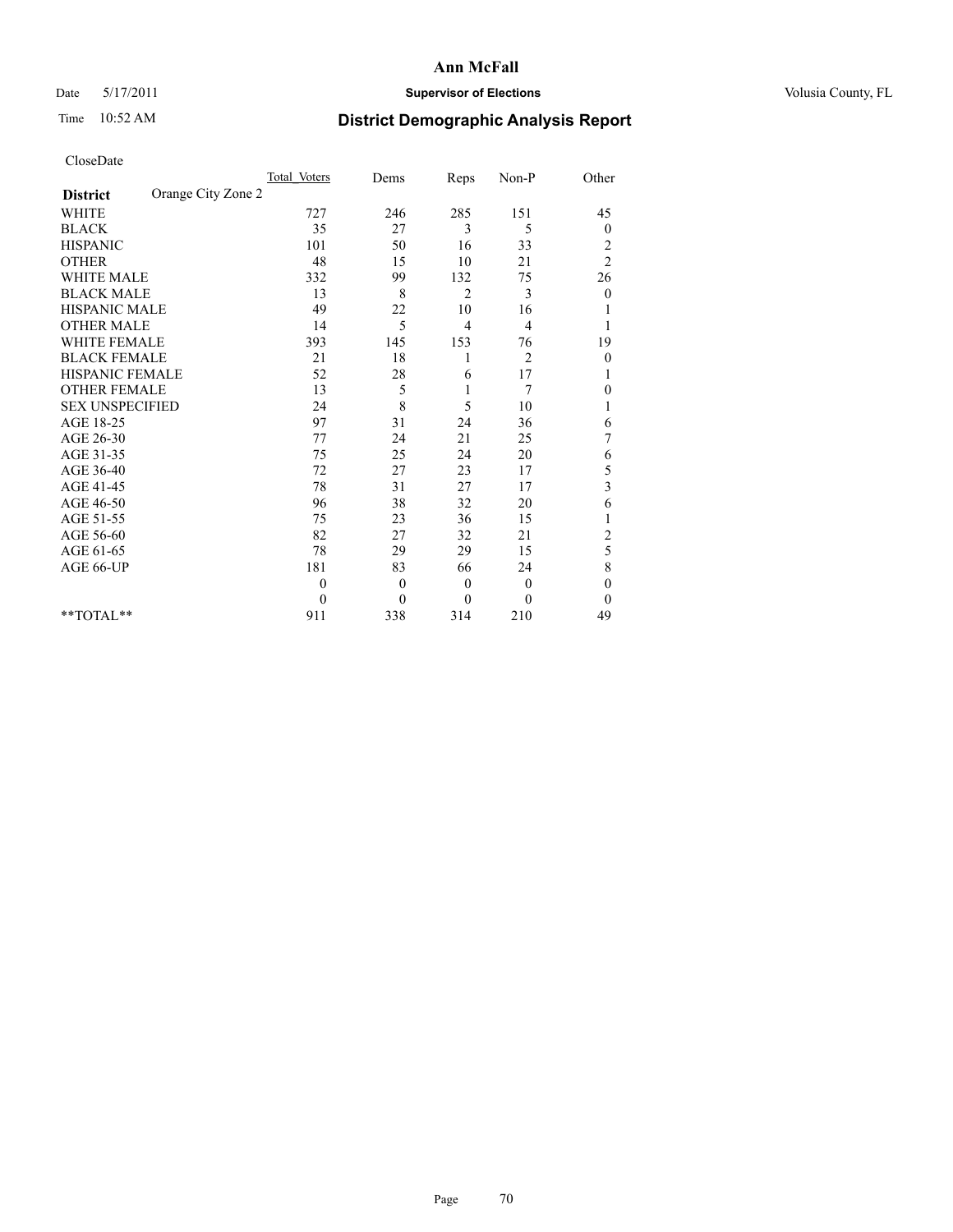## Date 5/17/2011 **Supervisor of Elections Supervisor of Elections** Volusia County, FL

# Time 10:52 AM **District Demographic Analysis Report**

|                                       | Total Voters | Dems     | Reps         | Non-P        | Other                   |
|---------------------------------------|--------------|----------|--------------|--------------|-------------------------|
| Orange City Zone 3<br><b>District</b> |              |          |              |              |                         |
| <b>WHITE</b>                          | 973          | 339      | 379          | 201          | 54                      |
| <b>BLACK</b>                          | 47           | 33       | $\mathbf{0}$ | 12           | 2                       |
| <b>HISPANIC</b>                       | 135          | 69       | 28           | 36           | $\overline{\mathbf{c}}$ |
| <b>OTHER</b>                          | 68           | 19       | 14           | 31           | 4                       |
| <b>WHITE MALE</b>                     | 422          | 125      | 181          | 85           | 31                      |
| <b>BLACK MALE</b>                     | 19           | 13       | $\mathbf{0}$ | 5            |                         |
| <b>HISPANIC MALE</b>                  | 56           | 30       | 12           | 13           |                         |
| <b>OTHER MALE</b>                     | 25           | 6        | 6            | 12           |                         |
| <b>WHITE FEMALE</b>                   | 545          | 210      | 197          | 115          | 23                      |
| <b>BLACK FEMALE</b>                   | 28           | 20       | $\mathbf{0}$ | 7            |                         |
| HISPANIC FEMALE                       | 79           | 39       | 16           | 23           |                         |
| <b>OTHER FEMALE</b>                   | 26           | 9        | 3            | 13           |                         |
| <b>SEX UNSPECIFIED</b>                | 23           | 8        | 6            | 7            | $\mathbf{2}$            |
| AGE 18-25                             | 80           | 23       | 28           | 25           | 4                       |
| AGE 26-30                             | 61           | 27       | 13           | 17           | 4                       |
| AGE 31-35                             | 61           | 26       | 13           | 16           | 6                       |
| AGE 36-40                             | 70           | 17       | 31           | 19           | 3                       |
| AGE 41-45                             | 72           | 20       | 24           | 28           | $\boldsymbol{0}$        |
| AGE 46-50                             | 73           | 22       | 27           | 17           | 7                       |
| AGE 51-55                             | 89           | 36       | 29           | 20           | 4                       |
| AGE 56-60                             | 89           | 41       | 27           | 18           | 3                       |
| AGE 61-65                             | 122          | 40       | 43           | 33           | 6                       |
| AGE 66-UP                             | 506          | 208      | 186          | 87           | 25                      |
|                                       | $\theta$     | $\theta$ | $\mathbf{0}$ | $\mathbf{0}$ | $\boldsymbol{0}$        |
|                                       | 0            | $\theta$ | $\theta$     | $\Omega$     | $\mathbf{0}$            |
| $*$ TOTAL $*$                         | 1,223        | 460      | 421          | 280          | 62                      |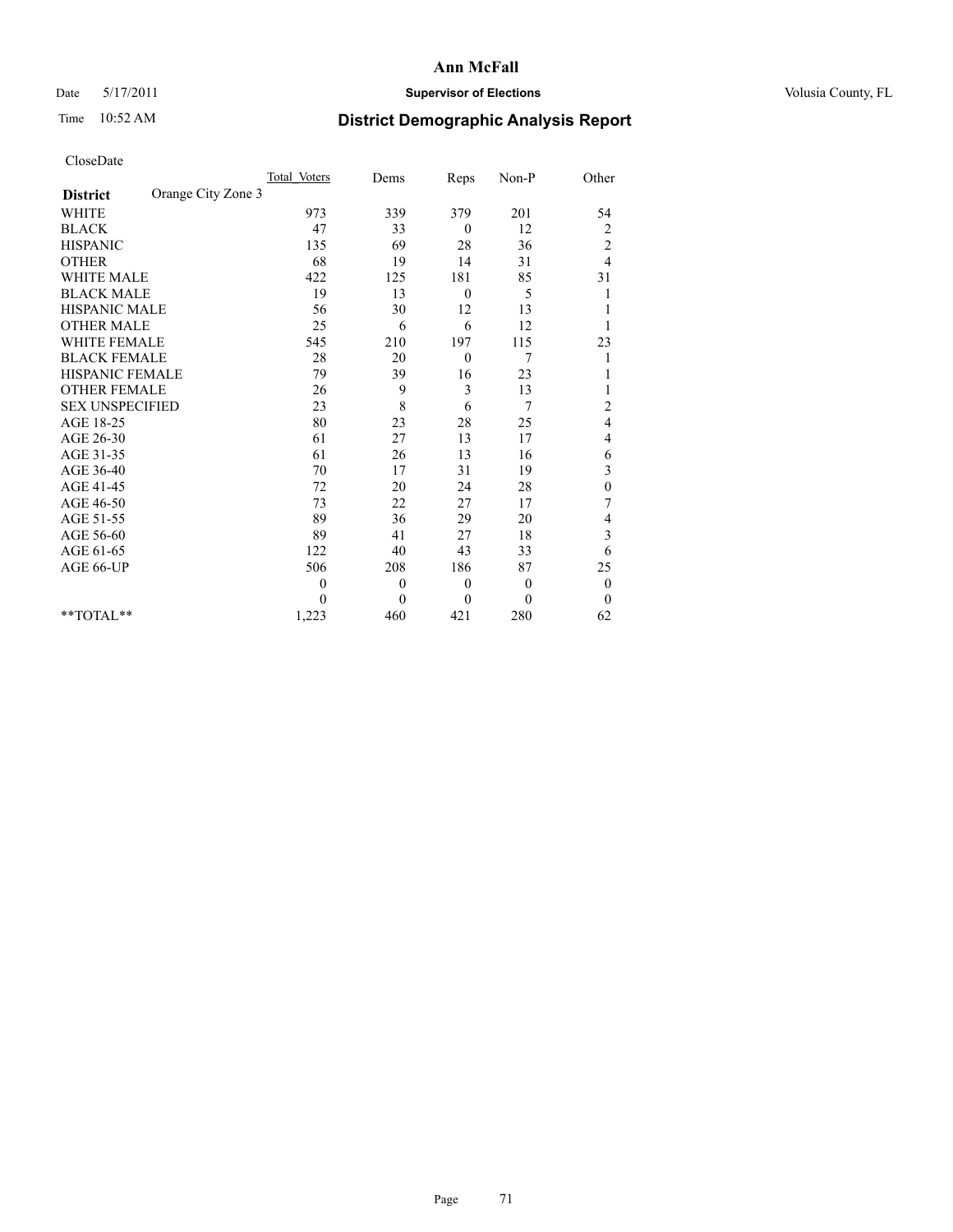## Date 5/17/2011 **Supervisor of Elections Supervisor of Elections** Volusia County, FL

# Time 10:52 AM **District Demographic Analysis Report**

|                                       | <b>Total Voters</b> | Dems     | Reps         | Non-P          | Other                   |
|---------------------------------------|---------------------|----------|--------------|----------------|-------------------------|
| Orange City Zone 4<br><b>District</b> |                     |          |              |                |                         |
| <b>WHITE</b>                          | 1,398               | 476      | 556          | 300            | 66                      |
| <b>BLACK</b>                          | 20                  | 11       | 2            | 5              | $\overline{\mathbf{c}}$ |
| <b>HISPANIC</b>                       | 63                  | 29       | 12           | 21             | 1                       |
| <b>OTHER</b>                          | 49                  | 15       | 13           | 18             | 3                       |
| <b>WHITE MALE</b>                     | 635                 | 182      | 268          | 147            | 38                      |
| <b>BLACK MALE</b>                     | 10                  | 4        | 2            | 3              | 1                       |
| HISPANIC MALE                         | 30                  | 14       | 6            | 10             | $\mathbf{0}$            |
| <b>OTHER MALE</b>                     | 16                  | 4        | 5            | 7              | $\mathbf{0}$            |
| <b>WHITE FEMALE</b>                   | 758                 | 292      | 286          | 152            | 28                      |
| <b>BLACK FEMALE</b>                   | 10                  | 7        | $\mathbf{0}$ | $\overline{2}$ |                         |
| HISPANIC FEMALE                       | 32                  | 15       | 6            | 10             |                         |
| <b>OTHER FEMALE</b>                   | 20                  | 8        | 6            | 6              | 0                       |
| <b>SEX UNSPECIFIED</b>                | 19                  | 5        | 4            | 7              | 3                       |
| AGE 18-25                             | 150                 | 42       | 46           | 48             | 14                      |
| AGE 26-30                             | 114                 | 30       | 44           | 34             | 6                       |
| AGE 31-35                             | 108                 | 29       | 43           | 31             | 5                       |
| AGE 36-40                             | 97                  | 35       | 22           | 34             | 6                       |
| AGE 41-45                             | 113                 | 33       | 38           | 36             | 6                       |
| AGE 46-50                             | 152                 | 39       | 62           | 42             | 9                       |
| AGE 51-55                             | 152                 | 47       | 68           | 31             | 6                       |
| AGE 56-60                             | 153                 | 65       | 51           | 31             | 6                       |
| AGE 61-65                             | 139                 | 55       | 56           | 23             | 5                       |
| AGE 66-UP                             | 352                 | 156      | 153          | 34             | 9                       |
|                                       | $\mathbf{0}$        | $\theta$ | $\mathbf{0}$ | $\mathbf{0}$   | $\boldsymbol{0}$        |
|                                       | 0                   | $\theta$ | $\theta$     | $\mathbf{0}$   | $\boldsymbol{0}$        |
| $*$ $TOTAI.**$                        | 1,530               | 531      | 583          | 344            | 72                      |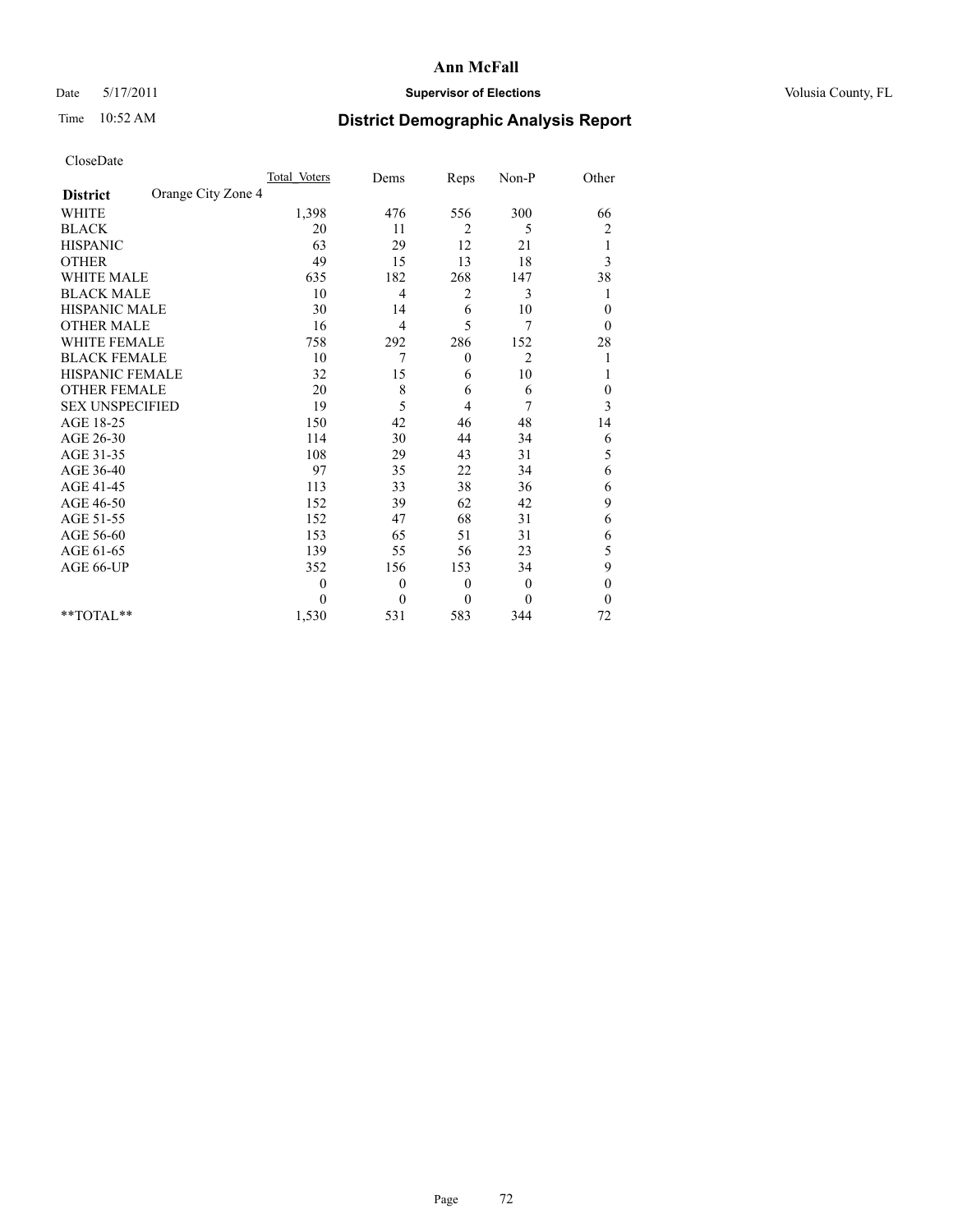## Date 5/17/2011 **Supervisor of Elections Supervisor of Elections** Volusia County, FL

# Time 10:52 AM **District Demographic Analysis Report**

|                                       | <b>Total Voters</b> | Dems         | Reps         | Non-P          | Other                   |  |
|---------------------------------------|---------------------|--------------|--------------|----------------|-------------------------|--|
| Orange City Zone 5<br><b>District</b> |                     |              |              |                |                         |  |
| <b>WHITE</b>                          | 1,301               | 421          | 598          | 227            | 55                      |  |
| <b>BLACK</b>                          | 108                 | 92           | 2            | 13             | 1                       |  |
| <b>HISPANIC</b>                       | 74                  | 37           | 13           | 24             | $\boldsymbol{0}$        |  |
| <b>OTHER</b>                          | 71                  | 33           | 15           | 16             | 7                       |  |
| <b>WHITE MALE</b>                     | 520                 | 153          | 239          | 100            | 28                      |  |
| <b>BLACK MALE</b>                     | 41                  | 29           | 2            | 9              | 1                       |  |
| HISPANIC MALE                         | 35                  | 17           | 8            | 10             | $\boldsymbol{0}$        |  |
| <b>OTHER MALE</b>                     | 21                  | 12           | 5            | $\overline{2}$ | $\overline{c}$          |  |
| <b>WHITE FEMALE</b>                   | 774                 | 267          | 356          | 124            | 27                      |  |
| <b>BLACK FEMALE</b>                   | 65                  | 61           | $\theta$     | 4              | $\boldsymbol{0}$        |  |
| HISPANIC FEMALE                       | 39                  | 20           | 5            | 14             | $\boldsymbol{0}$        |  |
| <b>OTHER FEMALE</b>                   | 34                  | 16           | $\,$ 8 $\,$  | 8              | $\overline{c}$          |  |
| <b>SEX UNSPECIFIED</b>                | 25                  | $\,$ 8 $\,$  | 5            | 9              | $\overline{\mathbf{3}}$ |  |
| AGE 18-25                             | 49                  | 26           | 10           | 12             |                         |  |
| AGE 26-30                             | 44                  | 21           | 12           | 11             | $\overline{0}$          |  |
| AGE 31-35                             | 68                  | 27           | 20           | 20             |                         |  |
| AGE 36-40                             | 48                  | 17           | 17           | 13             |                         |  |
| AGE 41-45                             | 41                  | 19           | 6            | 14             | $\overline{c}$          |  |
| AGE 46-50                             | 64                  | 26           | 17           | 21             | $\mathbf{0}$            |  |
| AGE 51-55                             | 79                  | 33           | 18           | 22             | 6                       |  |
| AGE 56-60                             | 76                  | 41           | 19           | 12             | 4                       |  |
| AGE 61-65                             | 86                  | 38           | 26           | 14             | 8                       |  |
| AGE 66-UP                             | 999                 | 335          | 483          | 141            | 40                      |  |
|                                       | $\theta$            | $\mathbf{0}$ | $\mathbf{0}$ | $\overline{0}$ | $\boldsymbol{0}$        |  |
|                                       | $\theta$            | $\theta$     | $\theta$     | $\theta$       | $\theta$                |  |
| **TOTAL**                             | 1,554               | 583          | 628          | 280            | 63                      |  |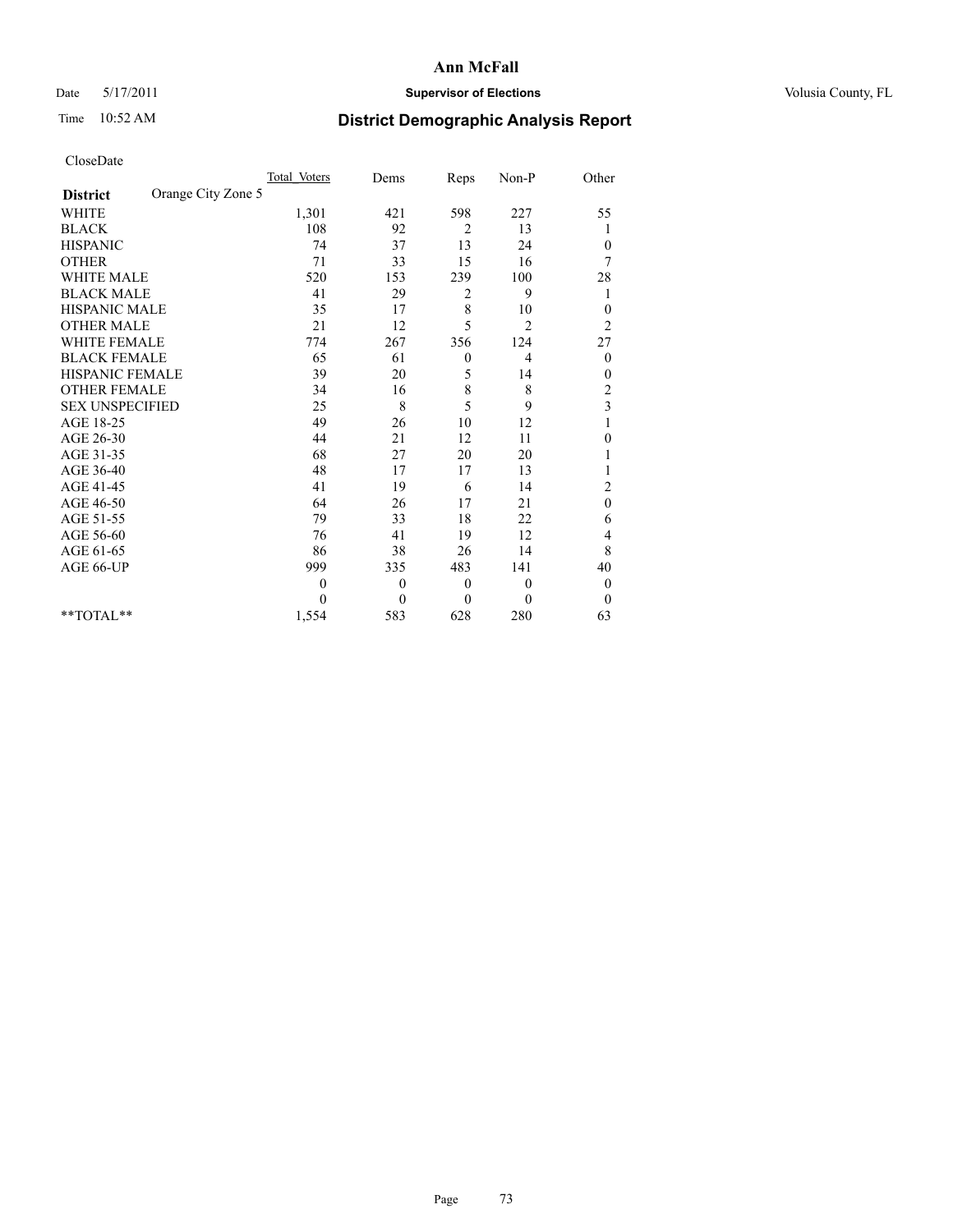## Date 5/17/2011 **Supervisor of Elections Supervisor of Elections** Volusia County, FL

# Time 10:52 AM **District Demographic Analysis Report**

|                                      | Total Voters | Dems         | Reps         | Non-P        | Other                   |
|--------------------------------------|--------------|--------------|--------------|--------------|-------------------------|
| Ormond Bch Zone 1<br><b>District</b> |              |              |              |              |                         |
| <b>WHITE</b>                         | 6,717        | 2,403        | 2,853        | 1,243        | 218                     |
| <b>BLACK</b>                         | 85           | 66           | 5            | 11           | 3                       |
| <b>HISPANIC</b>                      | 114          | 40           | 37           | 33           | 4                       |
| <b>OTHER</b>                         | 332          | 112          | 90           | 104          | 26                      |
| <b>WHITE MALE</b>                    | 3,086        | 1,002        | 1,356        | 606          | 122                     |
| <b>BLACK MALE</b>                    | 40           | 31           | 3            | 5            | 1                       |
| <b>HISPANIC MALE</b>                 | 48           | 8            | 21           | 17           | $\overline{c}$          |
| <b>OTHER MALE</b>                    | 147          | 48           | 45           | 50           | $\overline{4}$          |
| <b>WHITE FEMALE</b>                  | 3,605        | 1,395        | 1,488        | 627          | 95                      |
| <b>BLACK FEMALE</b>                  | 44           | 35           | 2            | 6            | $\mathbf{1}$            |
| HISPANIC FEMALE                      | 62           | 30           | 14           | 16           | $\overline{\mathbf{c}}$ |
| <b>OTHER FEMALE</b>                  | 113          | 47           | 31           | 30           | 5                       |
| <b>SEX UNSPECIFIED</b>               | 103          | 25           | 25           | 34           | 19                      |
| AGE 18-25                            | 564          | 185          | 167          | 175          | 37                      |
| AGE 26-30                            | 331          | 103          | 109          | 101          | 18                      |
| AGE 31-35                            | 336          | 102          | 112          | 102          | 20                      |
| AGE 36-40                            | 427          | 141          | 166          | 103          | 17                      |
| AGE 41-45                            | 507          | 148          | 214          | 126          | 19                      |
| AGE 46-50                            | 648          | 220          | 289          | 117          | 22                      |
| AGE 51-55                            | 695          | 246          | 301          | 131          | 17                      |
| AGE 56-60                            | 781          | 316          | 325          | 120          | 20                      |
| AGE 61-65                            | 700          | 288          | 265          | 127          | 20                      |
| AGE 66-UP                            | 2,258        | 872          | 1,036        | 289          | 61                      |
|                                      | 0            | $\mathbf{0}$ | $\mathbf{0}$ | $\mathbf{0}$ | $\boldsymbol{0}$        |
|                                      | $\theta$     | $\mathbf{0}$ | $\mathbf{0}$ | $\mathbf{0}$ | $\mathbf{0}$            |
| $*$ TOTAL $*$                        | 7,248        | 2,621        | 2,985        | 1,391        | 251                     |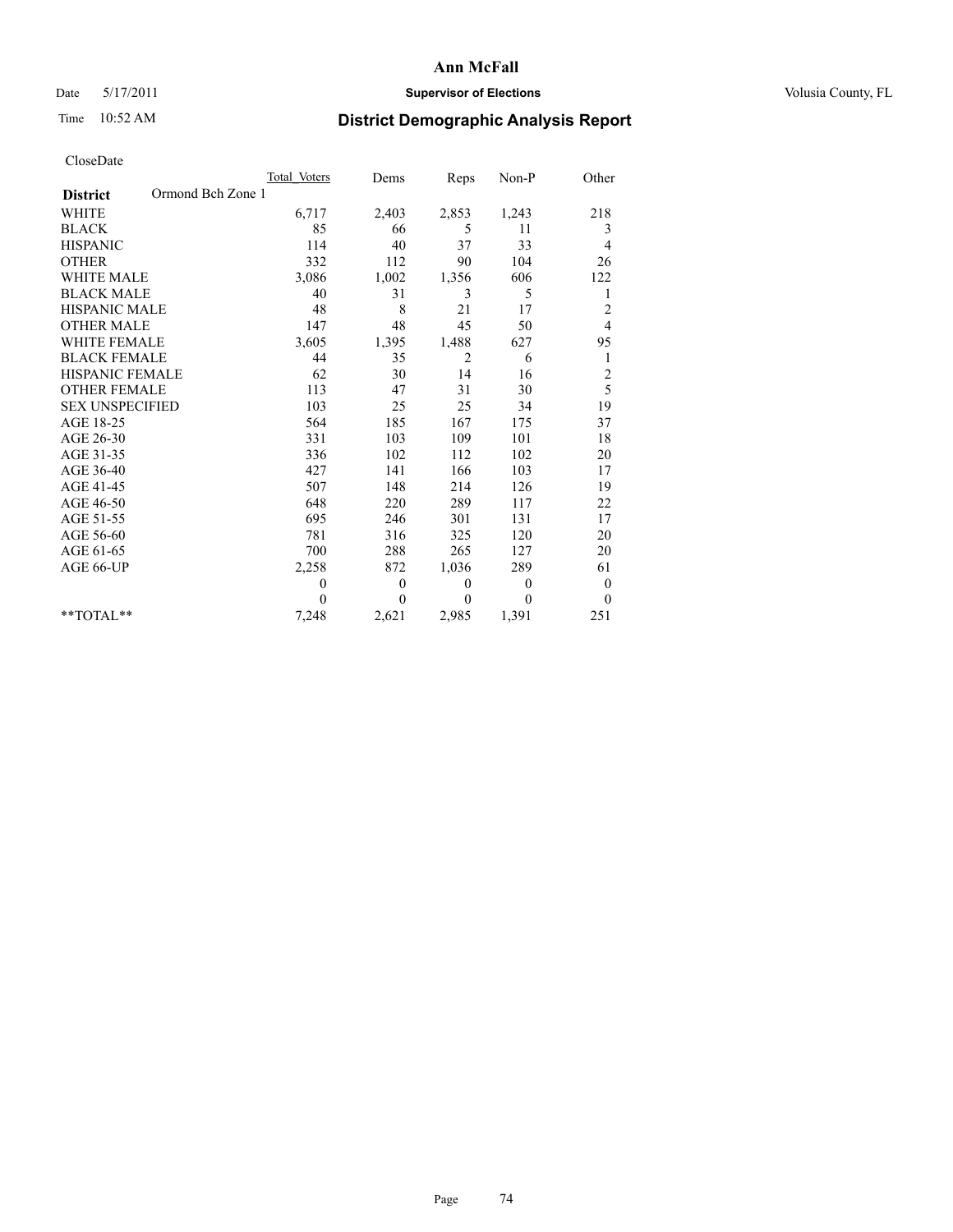## Date 5/17/2011 **Supervisor of Elections Supervisor of Elections** Volusia County, FL

# Time 10:52 AM **District Demographic Analysis Report**

|                                      | Total Voters | Dems         | Reps             | $Non-P$      | Other            |
|--------------------------------------|--------------|--------------|------------------|--------------|------------------|
| Ormond Bch Zone 2<br><b>District</b> |              |              |                  |              |                  |
| <b>WHITE</b>                         | 4,572        | 1,786        | 1,662            | 946          | 178              |
| <b>BLACK</b>                         | 361          | 274          | 25               | 55           | 7                |
| <b>HISPANIC</b>                      | 117          | 54           | 24               | 34           | 5                |
| <b>OTHER</b>                         | 322          | 117          | 76               | 85           | 44               |
| <b>WHITE MALE</b>                    | 1,995        | 678          | 764              | 454          | 99               |
| <b>BLACK MALE</b>                    | 161          | 109          | 14               | 32           | 6                |
| <b>HISPANIC MALE</b>                 | 43           | 15           | 10               | 15           | 3                |
| <b>OTHER MALE</b>                    | 97           | 32           | 29               | 32           | 4                |
| <b>WHITE FEMALE</b>                  | 2,556        | 1,099        | 893              | 485          | 79               |
| <b>BLACK FEMALE</b>                  | 195          | 160          | 11               | 23           | 1                |
| HISPANIC FEMALE                      | 73           | 39           | 13               | 19           | $\overline{c}$   |
| <b>OTHER FEMALE</b>                  | 128          | 58           | 35               | 27           | $\,8\,$          |
| <b>SEX UNSPECIFIED</b>               | 124          | 41           | 18               | 33           | 32               |
| AGE 18-25                            | 467          | 175          | 116              | 136          | 40               |
| AGE 26-30                            | 301          | 107          | 67               | 115          | 12               |
| AGE 31-35                            | 307          | 116          | 76               | 102          | 13               |
| AGE 36-40                            | 324          | 128          | 91               | 89           | 16               |
| AGE 41-45                            | 398          | 131          | 147              | 96           | 24               |
| AGE 46-50                            | 491          | 183          | 185              | 99           | 24               |
| AGE 51-55                            | 524          | 219          | 167              | 114          | 24               |
| AGE 56-60                            | 531          | 234          | 162              | 114          | 21               |
| AGE 61-65                            | 541          | 237          | 200              | 89           | 15               |
| AGE 66-UP                            | 1,488        | 701          | 576              | 166          | 45               |
|                                      | $\mathbf{0}$ | $\mathbf{0}$ | $\boldsymbol{0}$ | $\mathbf{0}$ | $\boldsymbol{0}$ |
|                                      | $\theta$     | $\theta$     | $\theta$         | $\theta$     | $\theta$         |
| $*$ $TOTAI.**$                       | 5,372        | 2,231        | 1,787            | 1,120        | 234              |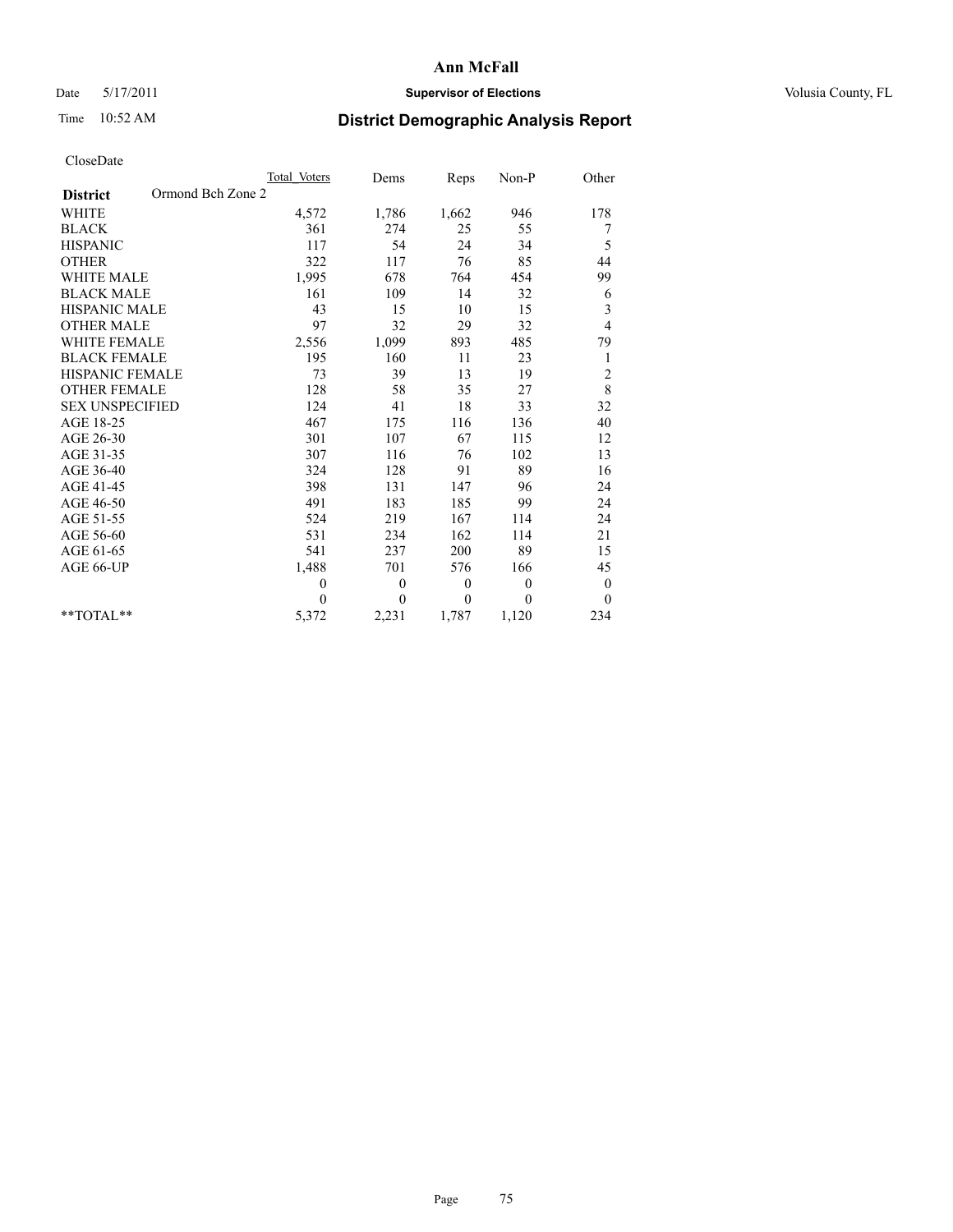## Date 5/17/2011 **Supervisor of Elections Supervisor of Elections** Volusia County, FL

# Time 10:52 AM **District Demographic Analysis Report**

|                                      | Total Voters | Dems         | Reps         | Non-P        | Other                   |
|--------------------------------------|--------------|--------------|--------------|--------------|-------------------------|
| Ormond Bch Zone 3<br><b>District</b> |              |              |              |              |                         |
| <b>WHITE</b>                         | 8,006        | 2,476        | 3,838        | 1,412        | 280                     |
| <b>BLACK</b>                         | 196          | 143          | 10           | 32           | 11                      |
| <b>HISPANIC</b>                      | 152          | 53           | 53           | 39           | 7                       |
| <b>OTHER</b>                         | 456          | 139          | 124          | 150          | 43                      |
| <b>WHITE MALE</b>                    | 3,719        | 1,034        | 1,862        | 687          | 136                     |
| <b>BLACK MALE</b>                    | 93           | 68           | 7            | 13           | 5                       |
| <b>HISPANIC MALE</b>                 | 71           | 17           | 32           | 19           | $\overline{\mathbf{3}}$ |
| <b>OTHER MALE</b>                    | 165          | 49           | 48           | 59           | 9                       |
| <b>WHITE FEMALE</b>                  | 4,241        | 1,428        | 1,957        | 715          | 141                     |
| <b>BLACK FEMALE</b>                  | 100          | 73           | 3            | 18           | 6                       |
| HISPANIC FEMALE                      | 80           | 36           | 20           | 20           | 4                       |
| <b>OTHER FEMALE</b>                  | 200          | 71           | 57           | 66           | 6                       |
| <b>SEX UNSPECIFIED</b>               | 141          | 35           | 39           | 36           | 31                      |
| AGE 18-25                            | 798          | 228          | 304          | 210          | 56                      |
| AGE 26-30                            | 425          | 135          | 152          | 124          | 14                      |
| AGE 31-35                            | 401          | 104          | 155          | 119          | 23                      |
| AGE 36-40                            | 486          | 116          | 230          | 108          | 32                      |
| AGE 41-45                            | 685          | 185          | 353          | 122          | 25                      |
| AGE 46-50                            | 805          | 207          | 410          | 162          | 26                      |
| AGE 51-55                            | 916          | 293          | 459          | 148          | 16                      |
| AGE 56-60                            | 861          | 300          | 379          | 153          | 29                      |
| AGE 61-65                            | 908          | 338          | 407          | 139          | 24                      |
| AGE 66-UP                            | 2,525        | 905          | 1,176        | 348          | 96                      |
|                                      | $\theta$     | $\mathbf{0}$ | $\mathbf{0}$ | $\mathbf{0}$ | $\boldsymbol{0}$        |
|                                      | $\theta$     | $\theta$     | $\theta$     | $\Omega$     | $\mathbf{0}$            |
| $*$ $TOTAI.**$                       | 8,810        | 2,811        | 4,025        | 1,633        | 341                     |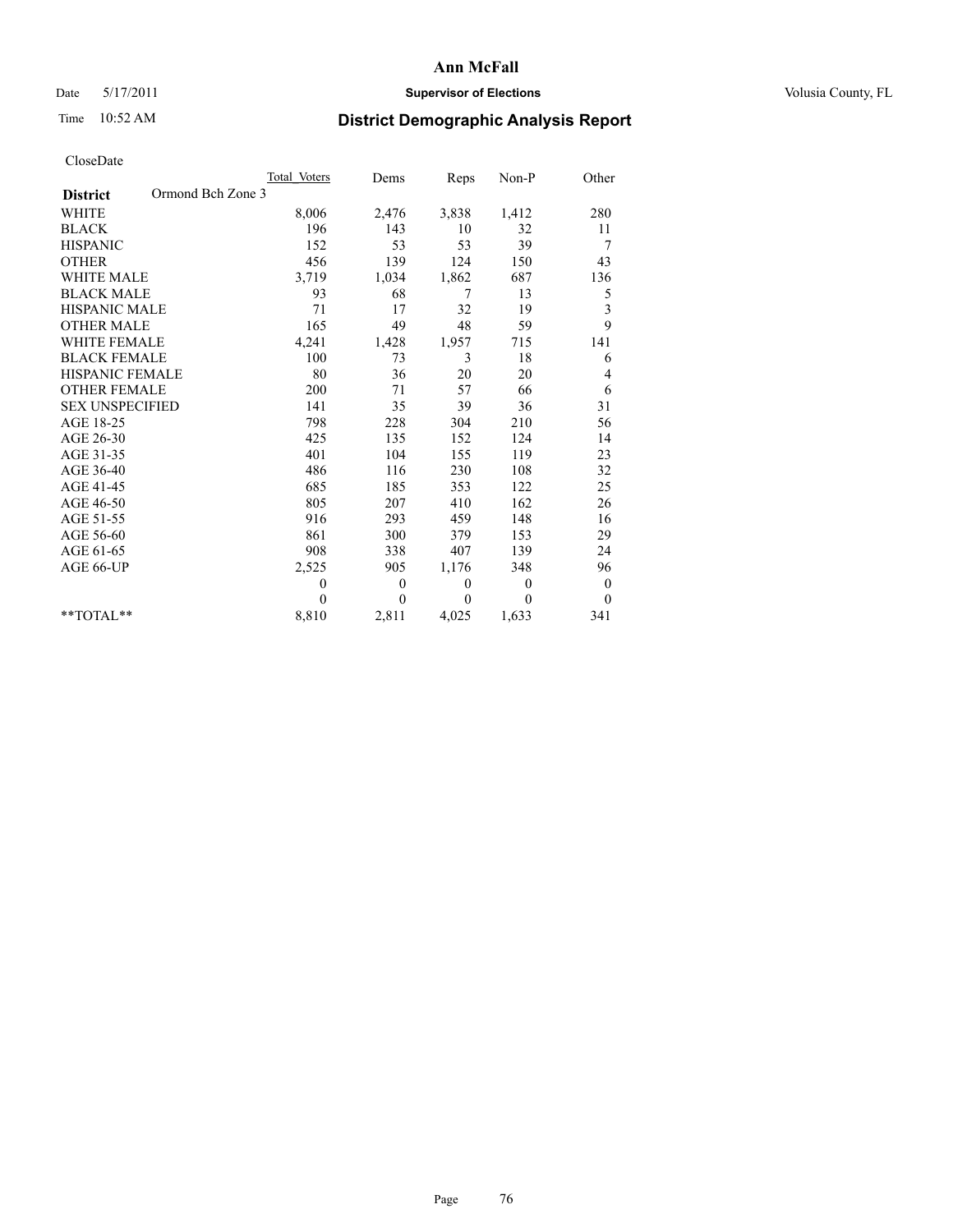## Date 5/17/2011 **Supervisor of Elections Supervisor of Elections** Volusia County, FL

# Time 10:52 AM **District Demographic Analysis Report**

| Cioscoate              |                   |              |                |                |                  |
|------------------------|-------------------|--------------|----------------|----------------|------------------|
|                        | Total Voters      | Dems         | Reps           | Non-P          | Other            |
| <b>District</b>        | Ormond Bch Zone 4 |              |                |                |                  |
| <b>WHITE</b>           | 5,955             | 2,185        | 2,355          | 1,148          | 267              |
| <b>BLACK</b>           | 163               | 125          | 8              | 23             | 7                |
| <b>HISPANIC</b>        | 94                | 51           | 16             | 25             | $\overline{c}$   |
| <b>OTHER</b>           | 278               | 97           | 65             | 87             | 29               |
| <b>WHITE MALE</b>      | 2,594             | 830          | 1,082          | 545            | 137              |
| <b>BLACK MALE</b>      | 72                | 57           | $\overline{2}$ | 11             | 2                |
| HISPANIC MALE          | 33                | 19           | 6              | 6              | $\overline{c}$   |
| <b>OTHER MALE</b>      | 102               | 35           | 22             | 38             | $\overline{7}$   |
| <b>WHITE FEMALE</b>    | 3,328             | 1,347        | 1,265          | 589            | 127              |
| <b>BLACK FEMALE</b>    | 91                | 68           | 6              | 12             | 5                |
| HISPANIC FEMALE        | 61                | 32           | 10             | 19             | $\boldsymbol{0}$ |
| <b>OTHER FEMALE</b>    | 121               | 49           | 38             | 29             | 5                |
| <b>SEX UNSPECIFIED</b> | 88                | 21           | 13             | 34             | 20               |
| AGE 18-25              | 453               | 169          | 127            | 125            | 32               |
| AGE 26-30              | 258               | 86           | 78             | 77             | 17               |
| AGE 31-35              | 248               | 79           | 89             | 66             | 14               |
| AGE 36-40              | 285               | 87           | 93             | 82             | 23               |
| AGE 41-45              | 346               | 112          | 147            | 76             | 11               |
| AGE 46-50              | 520               | 194          | 204            | 112            | 10               |
| AGE 51-55              | 556               | 215          | 216            | 105            | 20               |
| AGE 56-60              | 540               | 217          | 212            | 86             | 25               |
| AGE 61-65              | 633               | 250          | 219            | 121            | 43               |
| AGE 66-UP              | 2,651             | 1,049        | 1,059          | 433            | 110              |
|                        | $\theta$          | $\mathbf{0}$ | $\theta$       | $\overline{0}$ | $\boldsymbol{0}$ |
|                        | $\theta$          | $\theta$     | $\theta$       | $\theta$       | $\theta$         |
| $*$ $TOTAI.**$         | 6,490             | 2,458        | 2,444          | 1,283          | 305              |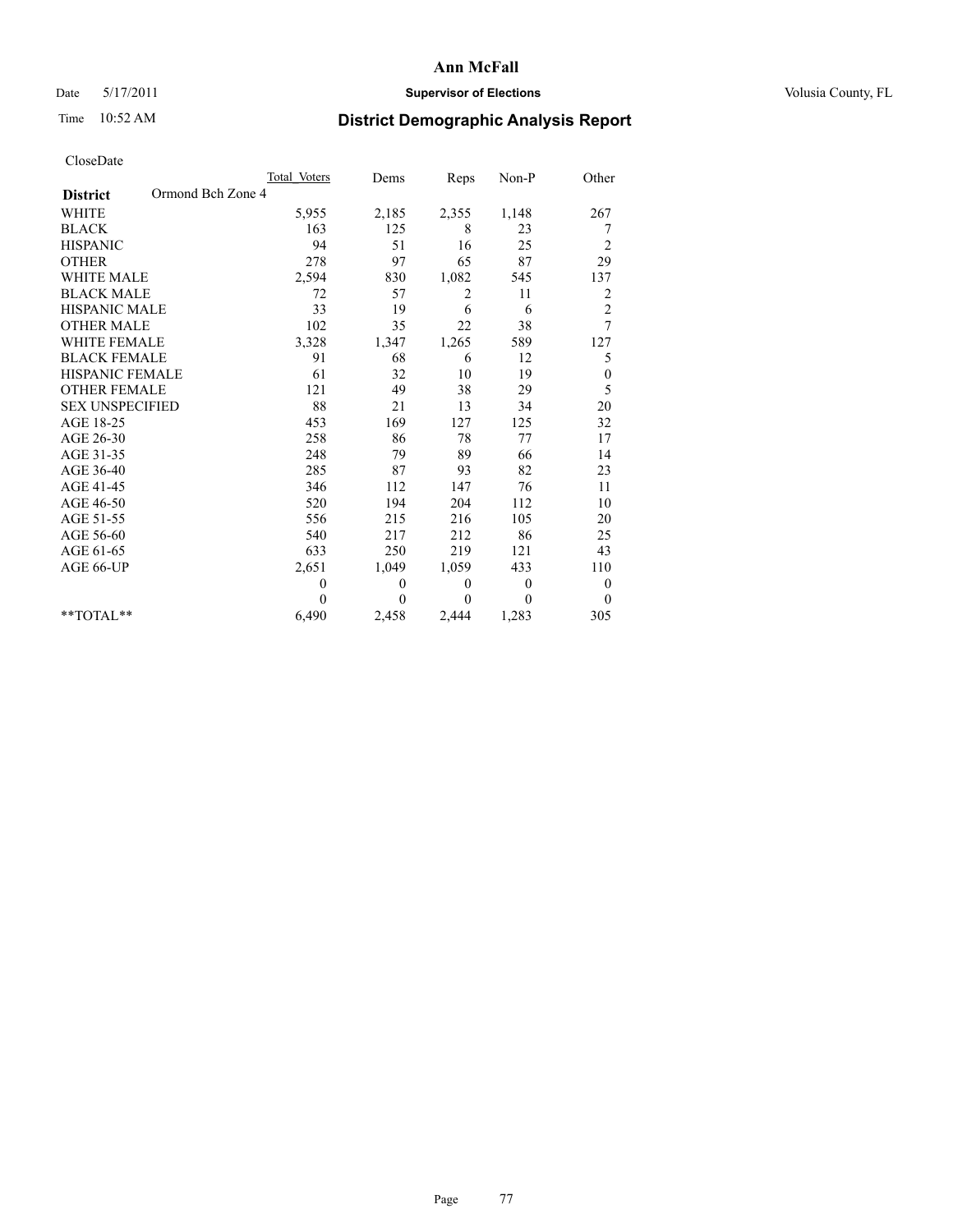## Date 5/17/2011 **Supervisor of Elections Supervisor of Elections** Volusia County, FL

# Time 10:52 AM **District Demographic Analysis Report**

|                                           | Total Voters | Dems     | Reps           | $Non-P$      | Other            |  |
|-------------------------------------------|--------------|----------|----------------|--------------|------------------|--|
| Port Orange District 1<br><b>District</b> |              |          |                |              |                  |  |
| <b>WHITE</b>                              | 6,516        | 2,651    | 2,048          | 1,523        | 294              |  |
| <b>BLACK</b>                              | 100          | 81       | 6              | 9            | 4                |  |
| <b>HISPANIC</b>                           | 150          | 73       | 24             | 49           | 4                |  |
| <b>OTHER</b>                              | 281          | 96       | 52             | 105          | 28               |  |
| <b>WHITE MALE</b>                         | 2,912        | 1,047    | 994            | 721          | 150              |  |
| <b>BLACK MALE</b>                         | 41           | 30       | $\overline{4}$ | 6            | 1                |  |
| HISPANIC MALE                             | 58           | 30       | 10             | 15           | 3                |  |
| <b>OTHER MALE</b>                         | 86           | 27       | 13             | 42           | 4                |  |
| <b>WHITE FEMALE</b>                       | 3,549        | 1,585    | 1,036          | 789          | 139              |  |
| <b>BLACK FEMALE</b>                       | 58           | 50       | 2              | 3            | 3                |  |
| HISPANIC FEMALE                           | 89           | 43       | 13             | 32           |                  |  |
| <b>OTHER FEMALE</b>                       | 109          | 45       | 26             | 31           | 7                |  |
| <b>SEX UNSPECIFIED</b>                    | 145          | 44       | 32             | 47           | 22               |  |
| AGE 18-25                                 | 519          | 202      | 93             | 187          | 37               |  |
| AGE 26-30                                 | 412          | 141      | 99             | 145          | 27               |  |
| AGE 31-35                                 | 383          | 137      | 93             | 128          | 25               |  |
| AGE 36-40                                 | 394          | 141      | 102            | 127          | 24               |  |
| AGE 41-45                                 | 432          | 154      | 130            | 124          | 24               |  |
| AGE 46-50                                 | 605          | 226      | 194            | 150          | 35               |  |
| AGE 51-55                                 | 672          | 280      | 226            | 143          | 23               |  |
| AGE 56-60                                 | 640          | 260      | 213            | 134          | 33               |  |
| AGE 61-65                                 | 700          | 290      | 232            | 152          | 26               |  |
| AGE 66-UP                                 | 2,290        | 1,070    | 748            | 396          | 76               |  |
|                                           | 0            | $\theta$ | $\mathbf{0}$   | $\mathbf{0}$ | $\boldsymbol{0}$ |  |
|                                           | $\theta$     | $\theta$ | $\theta$       | $\Omega$     | $\mathbf{0}$     |  |
| $*$ $TOTAI.**$                            | 7,047        | 2,901    | 2,130          | 1,686        | 330              |  |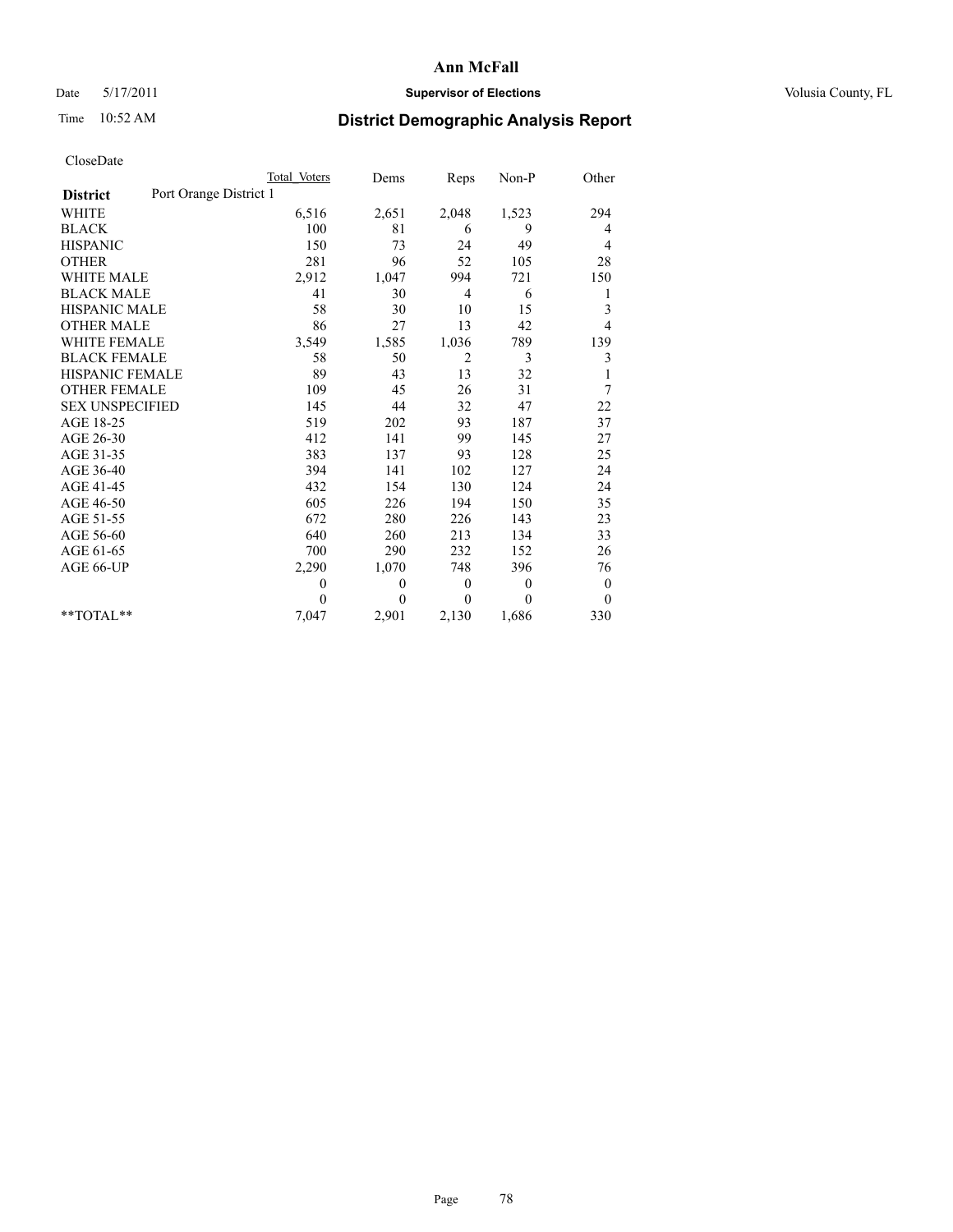## Date 5/17/2011 **Supervisor of Elections Supervisor of Elections** Volusia County, FL

# Time 10:52 AM **District Demographic Analysis Report**

|                                           | Total Voters | Dems     | Reps     | Non-P          | Other            |  |
|-------------------------------------------|--------------|----------|----------|----------------|------------------|--|
| Port Orange District 2<br><b>District</b> |              |          |          |                |                  |  |
| <b>WHITE</b>                              | 7,709        | 2,868    | 2,772    | 1,693          | 376              |  |
| <b>BLACK</b>                              | 355          | 287      | 17       | 42             | 9                |  |
| <b>HISPANIC</b>                           | 213          | 97       | 40       | 70             | 6                |  |
| <b>OTHER</b>                              | 425          | 136      | 97       | 156            | 36               |  |
| <b>WHITE MALE</b>                         | 3,457        | 1,139    | 1,315    | 820            | 183              |  |
| <b>BLACK MALE</b>                         | 144          | 111      | 7        | 20             | 6                |  |
| <b>HISPANIC MALE</b>                      | 91           | 38       | 18       | 34             | 1                |  |
| <b>OTHER MALE</b>                         | 160          | 46       | 40       | 66             | 8                |  |
| <b>WHITE FEMALE</b>                       | 4,198        | 1,710    | 1,434    | 866            | 188              |  |
| <b>BLACK FEMALE</b>                       | 210          | 175      | 10       | 22             | 3                |  |
| HISPANIC FEMALE                           | 121          | 59       | 22       | 35             | 5                |  |
| <b>OTHER FEMALE</b>                       | 172          | 72       | 37       | 55             | $\,8\,$          |  |
| <b>SEX UNSPECIFIED</b>                    | 149          | 38       | 43       | 43             | 25               |  |
| AGE 18-25                                 | 815          | 318      | 224      | 226            | 47               |  |
| AGE 26-30                                 | 673          | 228      | 179      | 233            | 33               |  |
| AGE 31-35                                 | 512          | 192      | 130      | 165            | 25               |  |
| AGE 36-40                                 | 502          | 165      | 181      | 131            | 25               |  |
| AGE 41-45                                 | 554          | 206      | 179      | 143            | 26               |  |
| AGE 46-50                                 | 708          | 249      | 257      | 167            | 35               |  |
| AGE 51-55                                 | 729          | 281      | 265      | 153            | 30               |  |
| AGE 56-60                                 | 766          | 303      | 279      | 155            | 29               |  |
| AGE 61-65                                 | 855          | 346      | 283      | 182            | 44               |  |
| AGE 66-UP                                 | 2,588        | 1,100    | 949      | 406            | 133              |  |
|                                           | $\theta$     | $\theta$ | $\theta$ | $\overline{0}$ | $\boldsymbol{0}$ |  |
|                                           | $\theta$     | $\theta$ | $\theta$ | $\theta$       | $\boldsymbol{0}$ |  |
| $*$ $TOTAI.**$                            | 8,702        | 3,388    | 2,926    | 1,961          | 427              |  |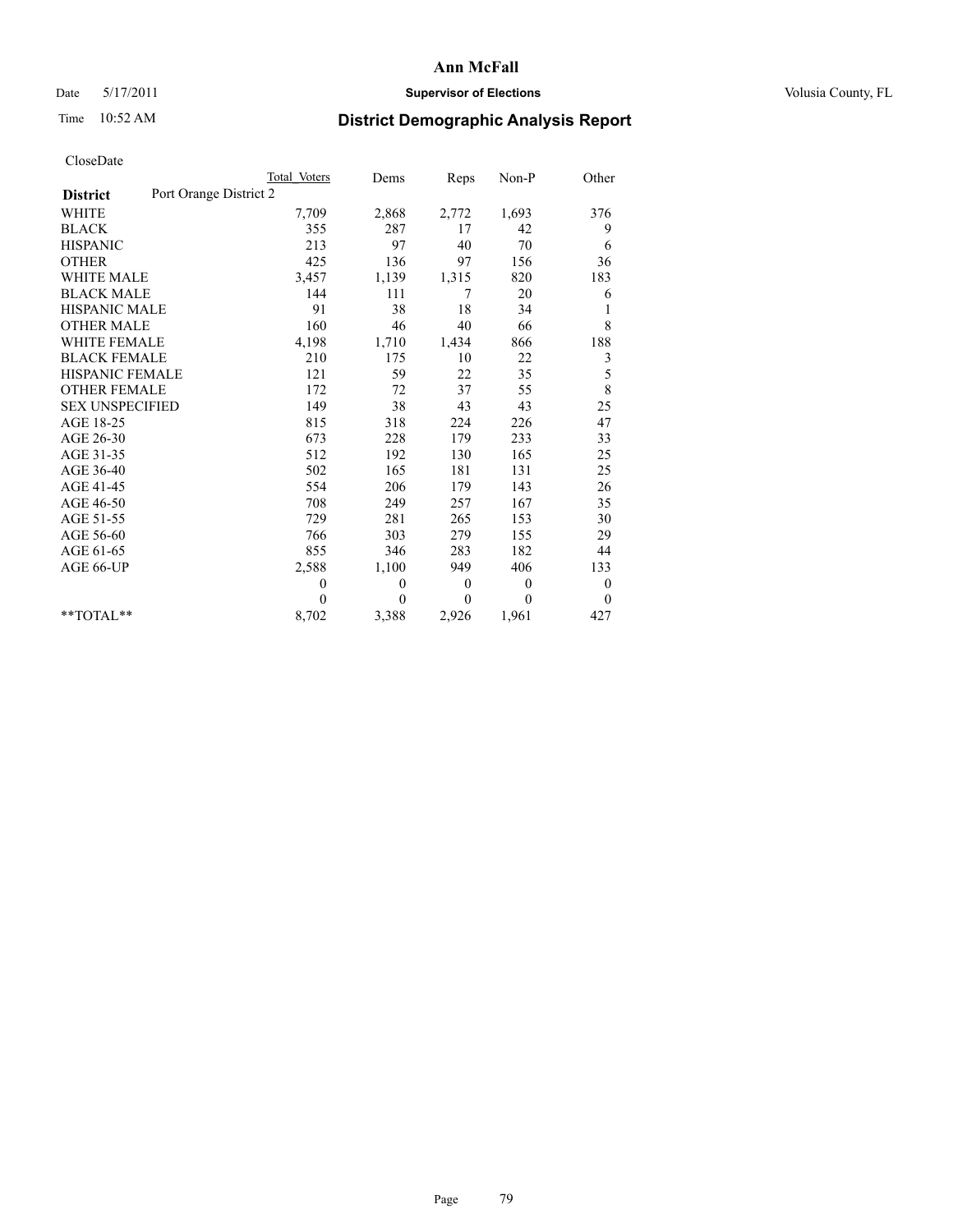## Date 5/17/2011 **Supervisor of Elections Supervisor of Elections** Volusia County, FL

# Time 10:52 AM **District Demographic Analysis Report**

|                                           | Total Voters | Dems         | Reps           | $Non-P$      | Other            |
|-------------------------------------------|--------------|--------------|----------------|--------------|------------------|
| Port Orange Distrcit 3<br><b>District</b> |              |              |                |              |                  |
| <b>WHITE</b>                              | 10,060       | 3,354        | 4,000          | 2,260        | 446              |
| <b>BLACK</b>                              | 256          | 210          | 9              | 30           | 7                |
| <b>HISPANIC</b>                           | 246          | 86           | 48             | 99           | 13               |
| <b>OTHER</b>                              | 521          | 157          | 119            | 184          | 61               |
| <b>WHITE MALE</b>                         | 4,553        | 1,319        | 1,868          | 1,137        | 229              |
| <b>BLACK MALE</b>                         | 114          | 93           | 7              | 11           | 3                |
| <b>HISPANIC MALE</b>                      | 108          | 39           | 21             | 42           | 6                |
| <b>OTHER MALE</b>                         | 175          | 54           | 46             | 62           | 13               |
| <b>WHITE FEMALE</b>                       | 5,440        | 2,018        | 2,108          | 1,105        | 209              |
| <b>BLACK FEMALE</b>                       | 142          | 117          | $\overline{2}$ | 19           | 4                |
| HISPANIC FEMALE                           | 136          | 46           | 26             | 57           | 7                |
| <b>OTHER FEMALE</b>                       | 217          | 77           | 47             | 78           | 15               |
| <b>SEX UNSPECIFIED</b>                    | 198          | 44           | 51             | 62           | 41               |
| AGE 18-25                                 | 935          | 300          | 259            | 294          | 82               |
| AGE 26-30                                 | 767          | 258          | 231            | 241          | 37               |
| AGE 31-35                                 | 646          | 200          | 209            | 194          | 43               |
| AGE 36-40                                 | 679          | 214          | 254            | 191          | 20               |
| AGE 41-45                                 | 746          | 230          | 268            | 216          | 32               |
| AGE 46-50                                 | 871          | 269          | 375            | 198          | 29               |
| AGE 51-55                                 | 955          | 330          | 382            | 206          | 37               |
| AGE 56-60                                 | 934          | 373          | 347            | 188          | 26               |
| AGE 61-65                                 | 993          | 369          | 363            | 202          | 59               |
| AGE 66-UP                                 | 3,557        | 1,264        | 1,488          | 643          | 162              |
|                                           | 0            | $\theta$     | $\mathbf{0}$   | $\mathbf{0}$ | $\boldsymbol{0}$ |
|                                           | $\theta$     | $\mathbf{0}$ | $\mathbf{0}$   | $\theta$     | $\mathbf{0}$     |
| $*$ $TOTAI.**$                            | 11,083       | 3,807        | 4,176          | 2,573        | 527              |